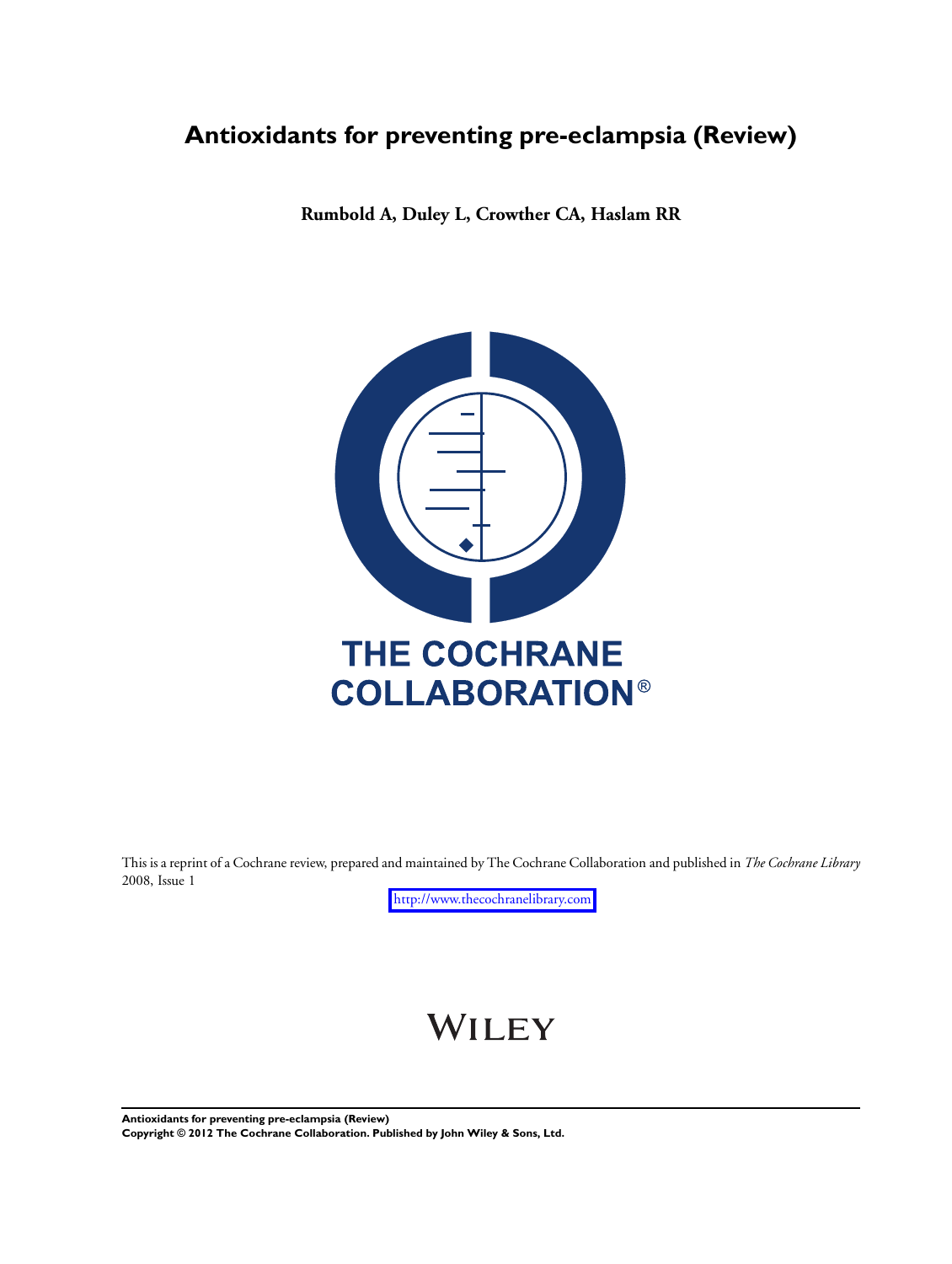# **TABLE OF CONTENTS**

| HEADER                                                                                                                    | 1              |
|---------------------------------------------------------------------------------------------------------------------------|----------------|
|                                                                                                                           | $\mathbf{1}$   |
|                                                                                                                           | $\mathfrak{2}$ |
|                                                                                                                           | $\mathfrak{2}$ |
|                                                                                                                           | 3              |
|                                                                                                                           | 3              |
|                                                                                                                           | 6              |
|                                                                                                                           | 11             |
|                                                                                                                           | 12             |
|                                                                                                                           | 12             |
|                                                                                                                           | 13             |
|                                                                                                                           | 13             |
|                                                                                                                           | 17             |
|                                                                                                                           | 36             |
| Analysis 1.1. Comparison 1 Any antioxidants versus control or placebo, Outcome 1 Pre-eclampsia.                           | 41             |
| Analysis 1.2. Comparison 1 Any antioxidants versus control or placebo, Outcome 2 Severe pre-eclampsia.                    | 42             |
| Analysis 1.3. Comparison 1 Any antioxidants versus control or placebo, Outcome 3 Preterm birth.                           | 42             |
| Analysis 1.4. Comparison 1 Any antioxidants versus control or placebo, Outcome 4 Small-for-gestational age.               | 44             |
| Analysis 1.5. Comparison 1 Any antioxidants versus control or placebo, Outcome 5 Any baby death.                          | 45             |
| Analysis 1.6. Comparison 1 Any antioxidants versus control or placebo, Outcome 6 Any baby death (subgrouped by timing     |                |
|                                                                                                                           | 46             |
| Analysis 1.7. Comparison 1 Any antioxidants versus control or placebo, Outcome 7 Maternal death.                          | 47             |
| Analysis 1.8. Comparison 1 Any antioxidants versus control or placebo, Outcome 8 Gestational hypertension.                | 48             |
| Analysis 1.9. Comparison 1 Any antioxidants versus control or placebo, Outcome 9 Severe hypertension.                     | 49             |
| Analysis 1.10. Comparison 1 Any antioxidants versus control or placebo, Outcome 10 Use of antiypertensives.               | 50             |
| Analysis 1.11. Comparison 1 Any antioxidants versus control or placebo, Outcome 11 Elective delivery (induction of        |                |
|                                                                                                                           | 51             |
| Analysis 1.12. Comparison 1 Any antioxidants versus control or placebo, Outcome 12 Caesarean section (emergency plus      |                |
|                                                                                                                           | 51             |
| Analysis 1.13. Comparison 1 Any antioxidants versus control or placebo, Outcome 13 Bleeding episodes (including           |                |
|                                                                                                                           | 52             |
| Analysis 1.14. Comparison 1 Any antioxidants versus control or placebo, Outcome 14 Serious maternal morbidity             |                |
|                                                                                                                           | 53             |
| Analysis 1.15. Comparison 1 Any antioxidants versus control or placebo, Outcome 15 Gestational age at birth.              | 53             |
| Analysis 1.16. Comparison 1 Any antioxidants versus control or placebo, Outcome 16 Birthweight.                           | 54             |
| Analysis 1.17. Comparison 1 Any antioxidants versus control or placebo, Outcome 17 Apgar score at 5 minutes.              | 55             |
| Analysis 1.18. Comparison 1 Any antioxidants versus control or placebo, Outcome 18 Respiratory distress syndrome.         | 56             |
| Analysis 1.19. Comparison 1 Any antioxidants versus control or placebo, Outcome 19 Chronic lung disease.                  | 56             |
| Analysis 1.20. Comparison 1 Any antioxidants versus control or placebo, Outcome 20 Neonatal bleeding episodes             |                |
|                                                                                                                           | 57             |
| Analysis 1.21. Comparison 1 Any antioxidants versus control or placebo, Outcome 21 Necrotising enterocolitis.             | 57             |
| Analysis 1.22. Comparison 1 Any antioxidants versus control or placebo, Outcome 22 Retinopathy of prematurity.            | 58             |
| Analysis 1.23. Comparison 1 Any antioxidants versus control or placebo, Outcome 23 Side-effects not sufficient to stop    |                |
|                                                                                                                           | 58             |
| Analysis 1.24. Comparison 1 Any antioxidants versus control or placebo, Outcome 24 Use of health service resources for    |                |
|                                                                                                                           | 59             |
| Analysis 1.25. Comparison 1 Any antioxidants versus control or placebo, Outcome 25 Length of stay in hospital - antenatal |                |
|                                                                                                                           | 60             |
| Analysis 1.26. Comparison 1 Any antioxidants versus control or placebo, Outcome 26 Use of health service resources for    |                |
|                                                                                                                           | 61             |
|                                                                                                                           |                |

**Antioxidants for preventing pre-eclampsia (Review) i**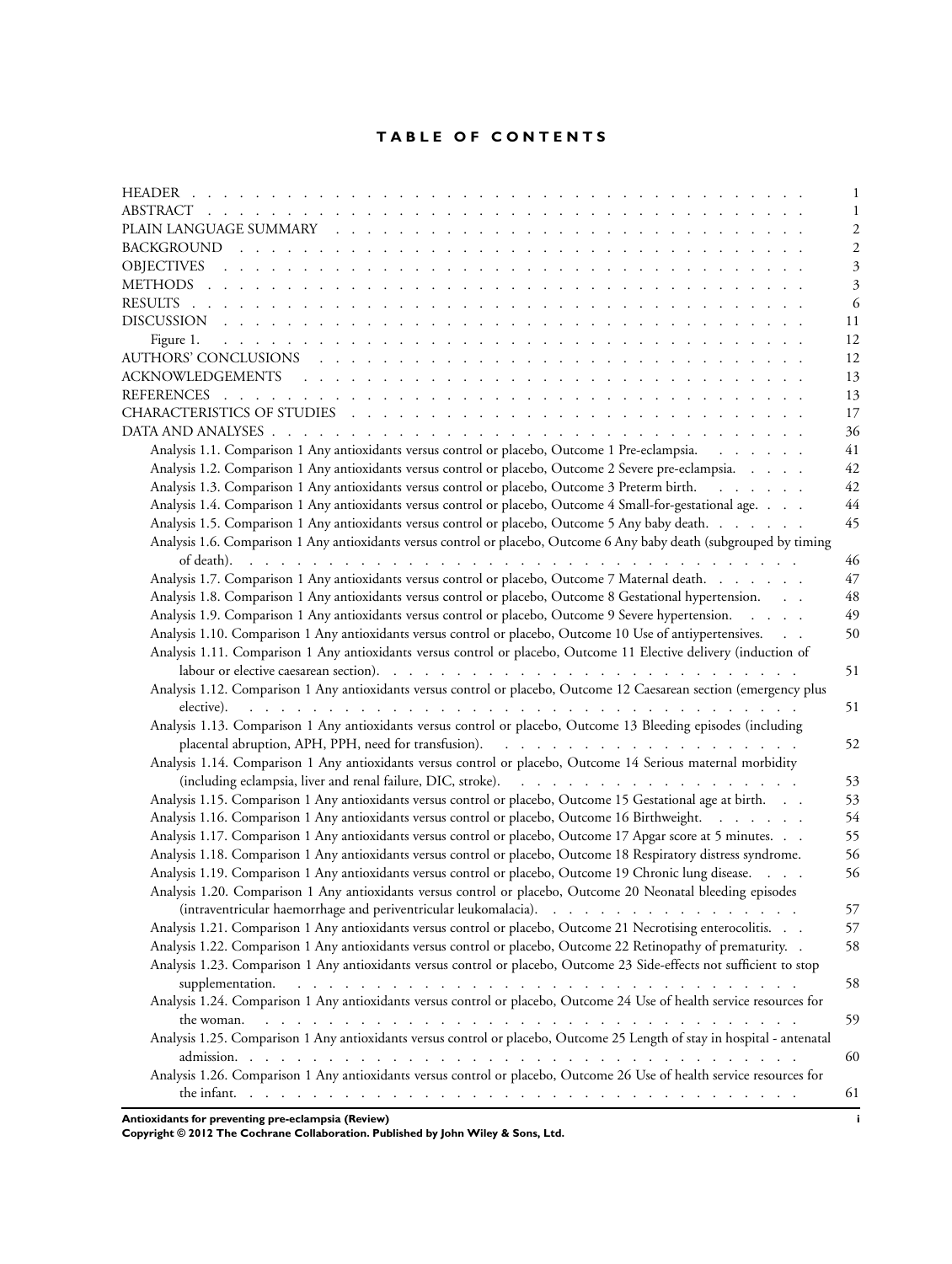| Analysis 1.27. Comparison 1 Any antioxidants versus control or placebo, Outcome 27 Length of stay in hospital -                          |    |
|------------------------------------------------------------------------------------------------------------------------------------------|----|
|                                                                                                                                          | 62 |
| Analysis 2.1. Comparison 2 Any antioxidants versus control or placebo (sensitivity analyses based on trial quality), Outcome             |    |
|                                                                                                                                          | 63 |
| Analysis 2.2. Comparison 2 Any antioxidants versus control or placebo (sensitivity analyses based on trial quality), Outcome             |    |
|                                                                                                                                          | 64 |
| Analysis 2.3. Comparison 2 Any antioxidants versus control or placebo (sensitivity analyses based on trial quality), Outcome             |    |
|                                                                                                                                          | 64 |
| Analysis 2.4. Comparison 2 Any antioxidants versus control or placebo (sensitivity analyses based on trial quality), Outcome             |    |
|                                                                                                                                          | 65 |
| Analysis 2.5. Comparison 2 Any antioxidants versus control or placebo (sensitivity analyses based on trial quality), Outcome             |    |
|                                                                                                                                          | 66 |
| Analysis 3.1. Comparison 3 Any antioxidants versus control or placebo (subgroups by risk status), Outcome 1 Pre-                         |    |
|                                                                                                                                          | 67 |
| Analysis 3.2. Comparison 3 Any antioxidants versus control or placebo (subgroups by risk status), Outcome 2 Severe pre-                  |    |
|                                                                                                                                          | 68 |
|                                                                                                                                          |    |
| Analysis 3.3. Comparison 3 Any antioxidants versus control or placebo (subgroups by risk status), Outcome 3 Preterm                      |    |
|                                                                                                                                          | 69 |
| Analysis 3.4. Comparison 3 Any antioxidants versus control or placebo (subgroups by risk status), Outcome 4 Small-for-                   |    |
|                                                                                                                                          | 70 |
| Analysis 3.5. Comparison 3 Any antioxidants versus control or placebo (subgroups by risk status), Outcome 5 Any baby                     |    |
|                                                                                                                                          | 71 |
| Analysis 4.1. Comparison 4 Any antioxidants versus control or placebo (subgroups by gestation at entry), Outcome 1 Pre-                  |    |
|                                                                                                                                          | 72 |
| Analysis 4.2. Comparison 4 Any antioxidants versus control or placebo (subgroups by gestation at entry), Outcome 2                       |    |
|                                                                                                                                          | 74 |
| Analysis 4.3. Comparison 4 Any antioxidants versus control or placebo (subgroups by gestation at entry), Outcome 3                       |    |
|                                                                                                                                          | 75 |
| Analysis 4.4. Comparison 4 Any antioxidants versus control or placebo (subgroups by gestation at entry), Outcome 4                       |    |
|                                                                                                                                          | 76 |
| Analysis 4.5. Comparison 4 Any antioxidants versus control or placebo (subgroups by gestation at entry), Outcome 5 Any                   |    |
|                                                                                                                                          | 77 |
| Analysis 5.1. Comparison 5 Any antioxidants versus control or placebo (subgroups by antioxidant type), Outcome 1 Pre-                    |    |
|                                                                                                                                          | 78 |
| Analysis 5.2. Comparison 5 Any antioxidants versus control or placebo (subgroups by antioxidant type), Outcome 2 Severe                  |    |
|                                                                                                                                          | 79 |
| Analysis 5.3. Comparison 5 Any antioxidants versus control or placebo (subgroups by antioxidant type), Outcome 3                         |    |
|                                                                                                                                          | 80 |
| Analysis 5.4. Comparison 5 Any antioxidants versus control or placebo (subgroups by antioxidant type), Outcome 4 Small-                  |    |
|                                                                                                                                          | 82 |
|                                                                                                                                          |    |
| Analysis 5.5. Comparison 5 Any antioxidants versus control or placebo (subgroups by antioxidant type), Outcome 5 Any                     |    |
|                                                                                                                                          | 83 |
|                                                                                                                                          | 84 |
|                                                                                                                                          | 84 |
|                                                                                                                                          | 85 |
|                                                                                                                                          | 85 |
|                                                                                                                                          | 85 |
|                                                                                                                                          | 86 |
| <b>INDEX TERMS</b><br>فالمتمام والمتمام والمتمام والمتمالية والمتمالية والمتمالية والمتمالية والمتمالية والمتمالية والمتمالية والمتمالية | 86 |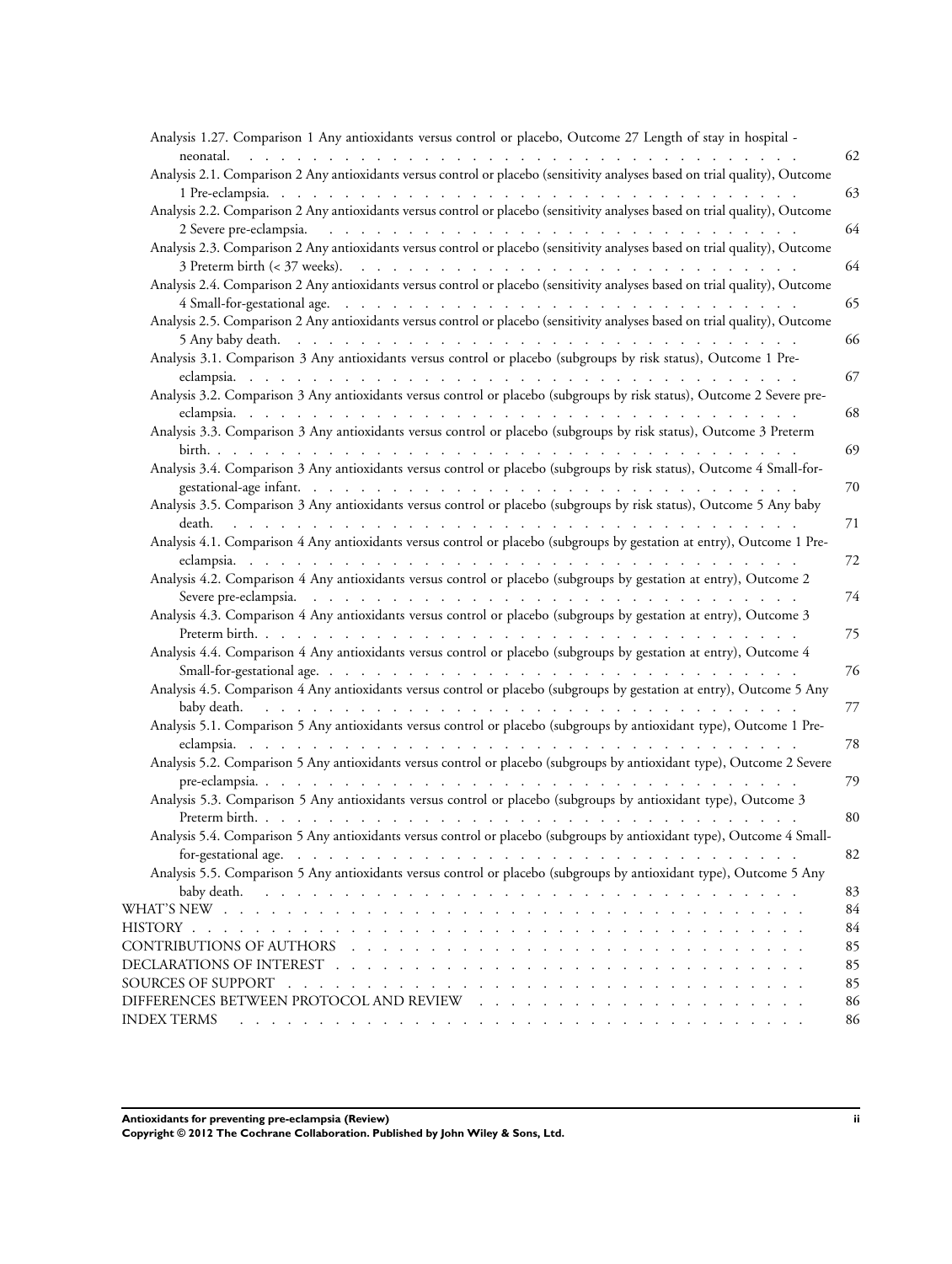# **[Intervention Review] Antioxidants for preventing pre-eclampsia**

Alice Rumbold<sup>1</sup>, Lelia Duley<sup>2</sup>, Caroline A Crowther<sup>3</sup>, Ross R Haslam<sup>4</sup>

<sup>1</sup>The Robinson Institute, The University of Adelaide, Adelaide, Australia. <sup>2</sup>Nottingham Clinical Trials Unit, University of Nottingham, Nottingham, UK. <sup>3</sup>ARCH: Australian Research Centre for Health of Women and Babies, Discipline of Obstetrics and Gynaecology, The University of Adelaide, Adelaide, Australia. <sup>4</sup>Department of Perinatal Medicine, The University of Adelaide, Adelaide, Australia

Contact address: Alice Rumbold, The Robinson Institute, The University of Adelaide, Ground Floor, Norwich Centre, 55 King William Road, Adelaide, NT, SA 5006, Australia. [alice.rumbold@adelaide.edu.au](mailto:alice.rumbold@adelaide.edu.au).

**Editorial group:** Cochrane Pregnancy and Childbirth Group. **Publication status and date:** Edited (no change to conclusions), published in Issue 6, 2012. **Review content assessed as up-to-date:** 26 October 2007.

**Citation:** Rumbold A, Duley L, Crowther CA, Haslam RR. Antioxidants for preventing pre-eclampsia. *Cochrane Database of Systematic Reviews* 2008, Issue 1. Art. No.: CD004227. DOI: 10.1002/14651858.CD004227.pub3.

Copyright © 2012 The Cochrane Collaboration. Published by John Wiley & Sons, Ltd.

# **A B S T R A C T**

#### **Background**

Oxidative stress has been proposed as a key factor involved in the development of pre-eclampsia. Supplementing women with antioxidants during pregnancy may help to counteract oxidative stress and thereby prevent or delay the onset of pre-eclampsia.

#### **Objectives**

To determine the effectiveness and safety of any antioxidant supplementation during pregnancy and the risk of developing pre-eclampsia and its related complications.

#### **Search methods**

We searched the Cochrane Pregnancy and Childbirth Group's Trials Register (May 2007), the Cochrane Central Register of Controlled Trials (*The Cochrane Library* 2006, Issue 3), MEDLINE (1950 to October 2007) and Current Contents (1998 to August 2004).

#### **Selection criteria**

All randomised trials comparing one or more antioxidants with either placebo or no antioxidants during pregnancy for the prevention of pre-eclampsia, and trials comparing one or more antioxidants with another, or with other interventions.

#### **Data collection and analysis**

Two review authors independently assessed trials for inclusion and trial quality and extracted data.

#### **Main results**

Ten trials, involving 6533 women, were included in this review, five trials were rated high quality. For the majority of trials, the antioxidant assessed was combined vitamin C and E therapy. There was no significant difference between antioxidant and control groups for the relative risk (RR) of pre-eclampsia (RR 0.73, 95% confidence intervals (CI) 0.51 to 1.06; nine trials, 5446 women) or any other primary outcome: severe pre-eclampsia (RR 1.25, 95% CI 0.89 to 1.76; two trials, 2495 women), preterm birth (before 37 weeks) (RR 1.10, 95% CI 0.99 to 1.22; five trials, 5198 women), small-for-gestational-age infants (RR 0.83, 95% CI 0.62 to 1.11; five trials, 5271 babies) or any baby death (RR 1.12, 95% CI 0.81 to 1.53; four trials, 5144 babies). Women allocated antioxidants were more likely to self-report abdominal pain late in pregnancy (RR 1.61, 95% CI 1.11 to 2.34; one trial, 1745 women), require antihypertensive therapy (RR 1.77, 95% CI 1.22 to 2.57; two trials, 4272 women) and require an antenatal hospital admission for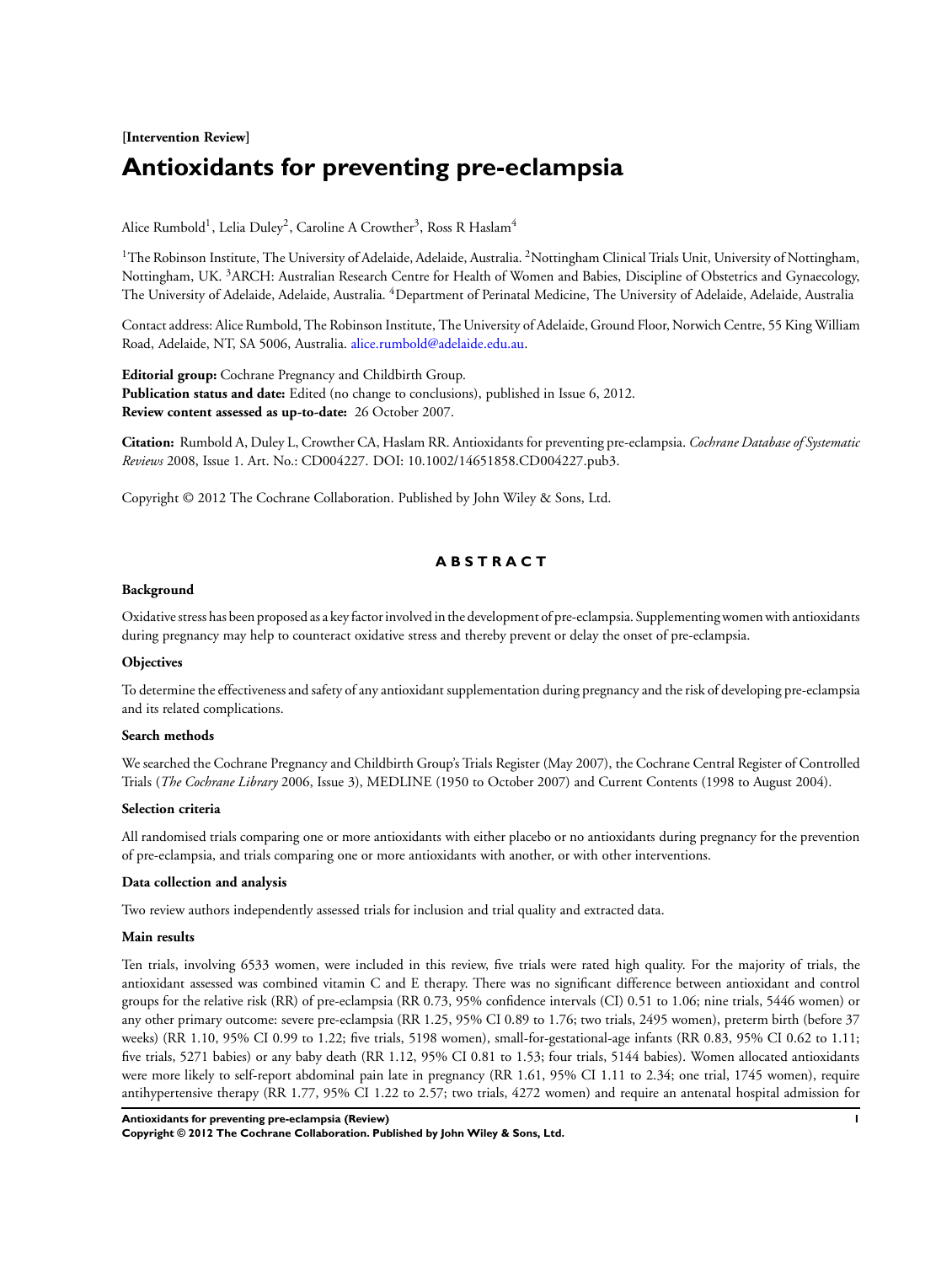hypertension (RR 1.54, 95% CI 1.00 to 2.39; one trial, 1877 women). However, for the latter two outcomes, this was not clearly reflected in an increase in any other hypertensive complications.

#### **Authors' conclusions**

Evidence from this review does not support routine antioxidant supplementation during pregnancy to reduce the risk of pre-eclampsia and other serious complications in pregnancy.

#### **P L A I N L A N G U A G E S U M M A R Y**

#### **Antioxidants for preventing pre-eclampsia**

Pre-eclampsia can occur during pregnancy when women have high blood pressure and protein in their urine. In some cases, it can lead to poor growth for the baby and premature birth. There can also be serious complications for the woman, sometimes affecting the liver, kidneys, brain or blood clotting system. Both mother and baby are at risk of mortality. A possible contributing factor to the development of pre-eclampsia may be the presence of excessive amounts of chemicals called 'free radicals'. Antioxidants, such as vitamin C, vitamin E, selenium and lycopene, can neutralize free radicals. The review covered 10 trials, involving 6533 women, and looked at several antioxidants. Overall the review found no reduction in pre-eclampsia, high blood pressure or preterm birth with the use of antioxidant supplements. When antioxidants were assessed separately, there were insufficient data to be clear about whether there was any benefit or not, except for vitamin C and E. The current evidence does not support the use of antioxidants to reduce the risk of preeclampsia or other complications in pregnancy, but there are trials still in progress.

#### **B A C K G R O U N D**

Hypertensive disorders in pregnancy remain a leading cause of maternal death worldwide ([HMSO 1998](#page-15-0); [NHMRC 1998](#page-15-0)). The majority of deaths occur in the developing world. Pre-eclampsia, defined as hypertension complicated with proteinuria [\(Gifford](#page-15-0) [2000](#page-15-0)), is a multiorgan disease, affecting the liver, kidneys, brain and blood clotting system. Severe pre-eclampsia often results in life threatening complications such as eclampsia (fitting) and the HELLP syndrome, which involves haemolysis, elevated liver enzymes and low platelets; however, these complications are rare. Symptoms of the HELLP syndrome include pain in the upper right part of the abdomen, fatigue, a general feeling of being unwell (malaise), nausea, vomiting and increased fluid in the body tissues. Pre-eclampsia also poses serious health risks for the baby. Pre-eclampsia is implicated in 12% of cases of intrauterine growth restriction ([Kramer 2000](#page-15-0)) and is a known antecedent in up to 19% of preterm births. Small-for-gestational-age survivors are at risk of later health problems, including poor growth in childhood [\(McCowan 1999\)](#page-15-0) and in adult life, an increased risk of hypertension and diabetes [\(Barker 1993\)](#page-15-0). Preterm birth is the leading cause of early neonatal death and infant mortality. Preterm survivors are at risk of serious morbidity such as chronic lung disease and longterm neurological disability [\(Donoghue 2000\)](#page-15-0).

Antioxidants are loosely defined as "any substance that, when

present in low concentrations compared to that of an oxidisable substrate, significantly delays or inhibits oxidation of that substrate" [\(Diplock 1998](#page-15-0)). Antioxidants protect proteins and enzymes from oxidation and destruction by free radicals, and help to maintain cellular membrane integrity. Antioxidants can be categorised as either free radical scavengers that trap or decompose existing free radicals, or cellular and extracellular enzymes that inhibit peroxidase reactions involved in the production of free radicals ([Diplock](#page-15-0) [1998](#page-15-0)). Free radical scavengers include vitamin C (ascorbate), vitamin E (tocopherols), carotenoids and glutathione. Antioxidant enzymes include glutathione peroxidase, superoxide dismutase and catalase, which are dependent on the presence of co-factors such as selenium, zinc and iron. While antioxidant enzymes are important for intracellular defences, non-enzymatic antioxidants are the major defence mechanism in the extracellular compartment.

The exact cause of pre-eclampsia is unknown. However, a key factor in the development of pre-eclampsia is inadequate cytotrophoblast invasion of the spiral arteries in the uterus leading to faulty implantation and development of the placenta [\(Roberts](#page-15-0) [1993](#page-15-0)). One consequence of this abnormal placental development may be reduced placental perfusion, and consequent reduction in blood flow through the placenta. Various hypotheses have been put forward to support interventions that might delay or reverse this process. These include antiplatelet agents and calcium sup-

**Antioxidants for preventing pre-eclampsia (Review) 2**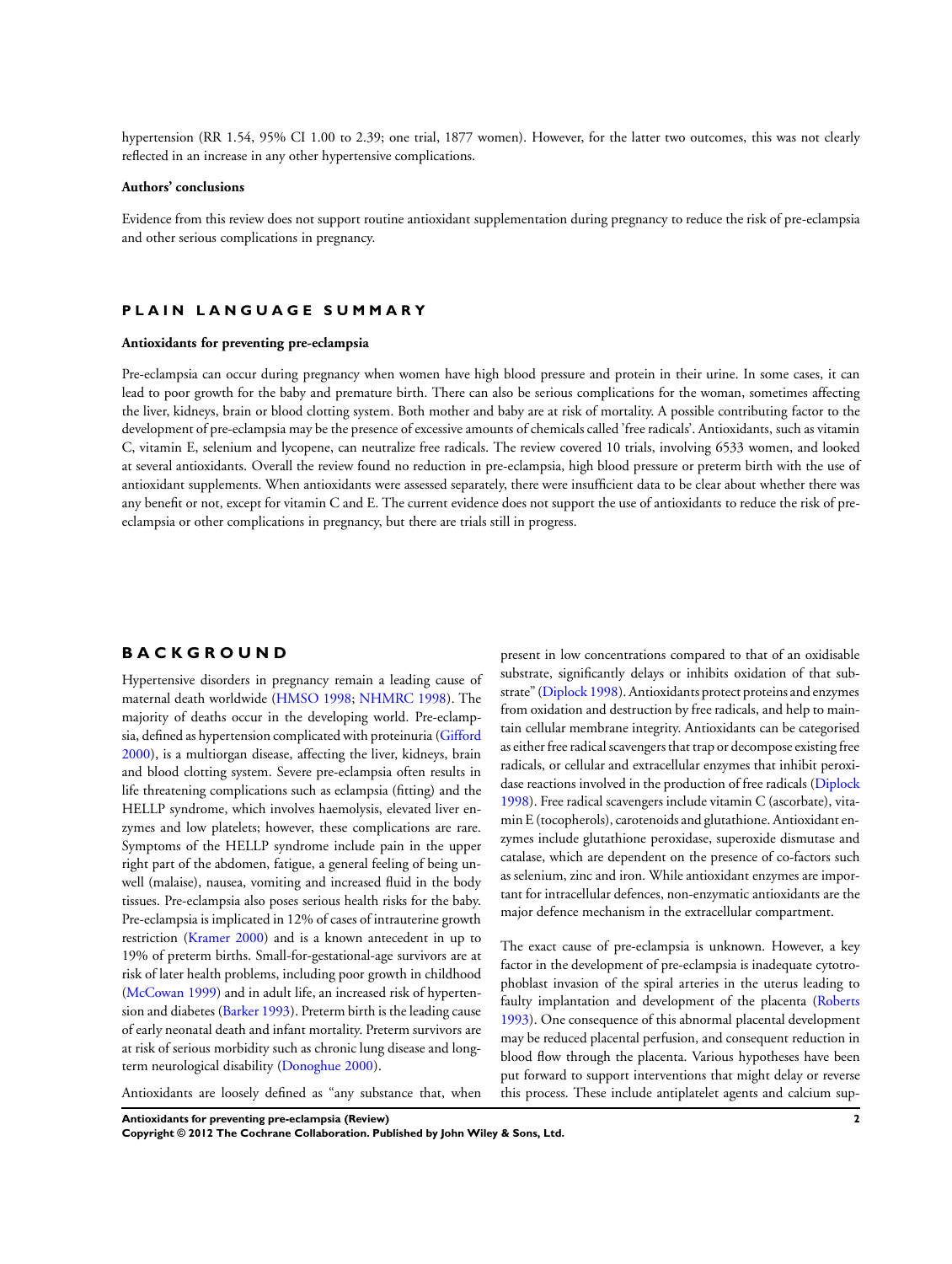plements, topics which are covered by other Cochrane reviews [\(Hofmeyr 2006](#page-15-0); [Knight 2007\)](#page-15-0). More recently, the observation that women with pre-eclampsia have decreased plasma and placental concentrations of antioxidants [\(Hubel 1997;](#page-15-0) [Wang 1996](#page-15-0)) has led to the proposal that placental underperfusion may mediate a state of oxidative stress. This includes overproduction of highly reactive oxygen molecules or free radicals, depleting the body's stores of antioxidants. Oxidative stress, coupled with an exaggerated inflammatory response, may result in the release of maternal factors that result in inappropriate endothelial cell activation and endothelial cell damage. Endothelial cells line the inside surfaces of blood vessels and their impairment results in the clinical signs of pre-eclampsia, such as hypertension and proteinuria. A woman's risk of, and response to, oxidative stress depends on various factors. These include the propensity for small dense low density lipoproteins, hyperhomocysteinaemia, a genetically determined poor resistance to oxidative stress, and a dietary deficiency of antioxidants [\(Roberts 2001](#page-15-0)). Supplementing women with antioxidants may increase their resistance to oxidative stress, and hence could limit the systemic and uteroplacental endothelial damage seen in preeclampsia. Accordingly, antioxidants have been proposed as potential prophylaxes against pre-eclampsia.

There is limited evidence about the safety of giving antioxidants to women during pregnancy. In non-pregnant people, there have been inconsistent findings about the benefits and harms of antioxidants. For example, the Heart Protection Study, in which 20,536 high-risk adults took antioxidant vitamins C, E and beta-carotene or matching placebo for five years, concluded these vitamins appeared to be safe ([HPS 2002](#page-15-0)). Controlled clinical trials of vitamin E supplementation in adults have also failed to demonstrate any adverse effects ([Bendich 1993\)](#page-15-0). Similarly, the only consistent side-effect reported from controlled clinical trials of high doses of vitamin C is diarrhoea [\(Bendich 1997\)](#page-15-0). Of concern, however, a recent systematic review of trials evaluating vitamin E supplementation demonstrated harmful effects associated with supplementation [\(Miller 2005](#page-15-0)). The review included information for 135,967 men and non-pregnant women supplemented with vitamin E in a range of dosages (16.5 to 2000 international units (IU) per day). An increase in all cause mortality was seen in individuals supplemented with 400 or more IU vitamin E per day for at least one year. This review encompassed trials of vitamin E supplementation in individuals either at risk of or with established cardiovascular disease, with Alzheimer's or early onset Parkinson's disease, institutionalised elderly individuals as well as the general population. The authors cautioned that the results cannot reliably be generalised to healthy adults including pregnant women, and for those individuals supplemented with lower dosages or shortterm vitamin E supplementation (less than one year). While these findings cannot be generalised to healthy pregnant women, they do highlight the need for controlled evaluation of vitamin E and other antioxidant supplementation in pregnancy.

Furthermore, while water-soluble antioxidants such as vitamin C may be easily excreted, lipid soluble antioxidants such as vitamin E and beta-carotene may accumulate in the body, and in very high doses may have a toxic effect. Many antioxidant preparations, particularly antioxidant vitamins, are available in over the counter preparations, highlighting the possibility for self-medication. The need to demonstrate safety, as well as effectiveness, during pregnancy is particularly important when antioxidants are used in high doses and are readily available. We need reliable evidence about short-term and long-term safety for both mother and child before antioxidants are introduced into routine antenatal care.

Antioxidants, particularly antioxidant vitamins, are relatively inexpensive to produce and are readily available. For this reason, antioxidants may be of particular importance for women in lowincome countries, who carry the greatest burden of morbidity and mortality associated with pre-eclampsia. The aims of this review are (i) to identify randomised trials evaluating antioxidants for the prevention of pre-eclampsia and (ii) to investigate the benefits and hazards of using antioxidants to prevent pre-eclampsia.

# **O B J E C T I V E S**

To determine the effectiveness and safety of any antioxidant supplementation during pregnancy on the risk of:

- 1. pre-eclampsia;
- 2. small-for-gestational-age infants;
- 3. baby death;
- 4. maternal and neonatal morbidity;
- 5. long-term development of the child;
- 6. side-effects and adverse events.

# **M E T H O D S**

# **Criteria for considering studies for this review**

#### **Types of studies**

All randomised trials comparing one or more antioxidants with either placebo or no antioxidants during pregnancy for the prevention of pre-eclampsia, and trials comparing one or more antioxidants with another, or with other interventions. Trials were included if the primary aim of the study was to prevent pre-eclampsia or if the primary aim was otherwise but pre-eclampsia was reported by the authors.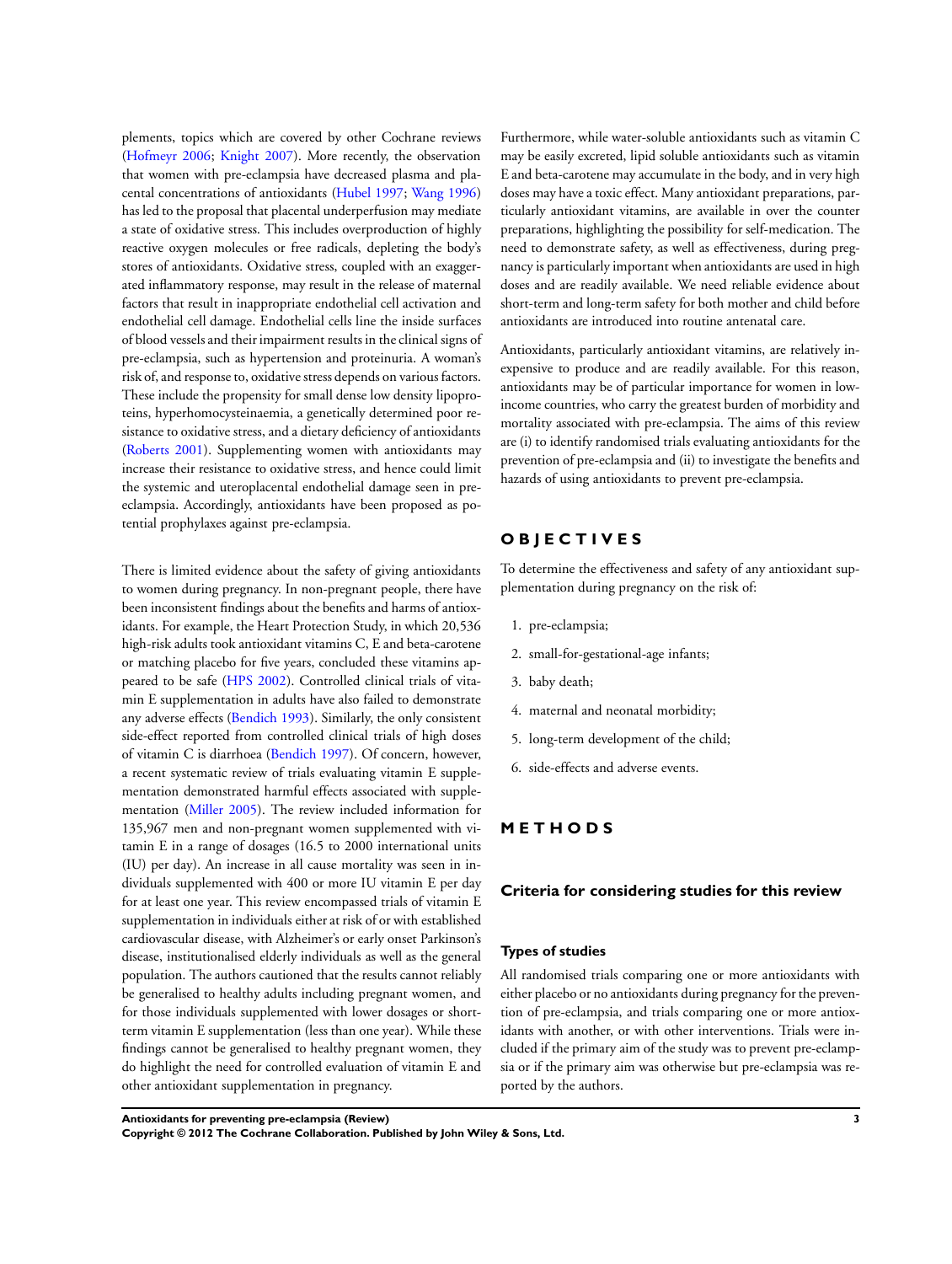The previous version of this review included quasi-randomised studies; however, our protocol stated these would be excluded when sufficient data from adequately randomised trials became available. Such data became available for this version of the review, with the inclusion of two trials involving 4272 women.

#### **Types of participants**

Pregnant women considered to be at low, moderate or high risk of developing pre-eclampsia. Women with established pre-eclampsia were excluded. Women were classified into subgroups based on: (1) their level of risk at trial entry of developing pre-eclampsia:

(a) high risk, defined as women having one or more of the following: previous severe pre-eclampsia, diabetes, chronic hypertension, renal disease or autoimmune disease;

(b) moderate/low risk, defined as women who do not meet the criteria for high risk and have any of the following risk factors, in particular first pregnancy, a mild rise in blood pressure and no proteinuria, positive roll-over test, abnormal uterine artery Doppler scan, multiple pregnancy, a family history of pre-eclampsia, maternal age less than 20 and known thrombophilia.

When the risk was unclear or unspecified women were classified as moderate/low risk.

(2) Gestation at randomisation: less than 12 weeks' gestation, 12 to 20 weeks' gestation, 21 to 28 weeks' gestation and greater than 28 weeks' gestation. In the previous version of this review, participants were subgrouped on gestation at randomisation of less than 20 weeks' gestation or greater than or equal to 20 weeks' gestation. This subgroup has been amended to allow an assessment of the effects of antioxidant supplementation in the first trimester and the impact on timing of disease progression and severity, particularly as symptoms of pre-eclampsia usually occur after 20 weeks' gestation.

# **Types of interventions**

1. Comparisons of any antioxidant/s (any dosage regimen)

with either placebo or no antioxidant/s.

2. Comparisons of one or more antioxidant with other antioxidant/s.

3. Comparisons of antioxidant/s with other interventions.

4. Comparisons of one or more antioxidants with other agents compared with placebo or no antioxidant/s, other antioxidants or other interventions.

Trials were classified into subgroups based on:

1. type of antioxidant(s);

2. dose of antioxidant/s (above, within or below accepted pharmacologic range);

3. antioxidant intake before trial entry, where applicable.

All types of antioxidants, including enzymes that inhibit or retard the production of oxidative substances or free radical scavengers that interact with free radicals, were included. In the previous version of the review the type of antioxidant was classified as either vitamin, mineral or non-vitamin antioxidants. In this review, all included trials except one ([Han 1994](#page-15-0)) assessed vitamin antioxidants, therefore the subgroup analyses based on antioxidant type classify trials according to the type of antioxidant vitamin(s) assessed, and whether the antioxidant(s) was given alone or with other agents.

#### **Types of outcome measures**

#### **Primary outcomes**

1. Pre-eclampsia: onset before or after 34 weeks, variously defined by the authors.

2. Severe pre-eclampsia; including HELLP (haemolysis elevated liver enzymes and low platelets) syndrome and imminent eclampsia.

3. Preterm birth, very preterm birth and extremely preterm birth: less than 37 complete weeks' gestation, less than 33 completed weeks' gestation or less than 27 completed weeks' gestation.

4. Small-for-gestational-age infants: whenever possible, defined as less than the third centile, otherwise the most extreme centile reported.

5. Baby death (miscarriage, stillbirth, neonatal or infant death).

#### **Secondary outcomes**

#### **For the mother:**

death up to six weeks postpartum; gestational hypertension; severe hypertension; use of antihypertensives; elective delivery (induction of labour or elective caesarean section); caesarean section (emergency plus elective); bleeding episodes (such as abruption of the placenta, antepartum haemorrhage, postpartum haemorrhage, need for transfusion); measures of serious maternal morbidity (including eclampsia, liver failure, renal failure, disseminated intravascular coagulation, stroke); and maternal views of care.

# **For the child**

Gestational age at birth; birthweight; Apgar score less than seven at five minutes; Apgar score less than four at five minutes; respiratory distress syndrome; chronic lung disease; bleeding episodes (such as intraventricular haemorrhage, periventricular leukomalacia); bacterial sepsis; necrotising enterocolitis; retinopathy of prematurity; disability during childhood (such as cerebral palsy, intellectual disability, hearing disability and visual impairment); and poor childhood growth.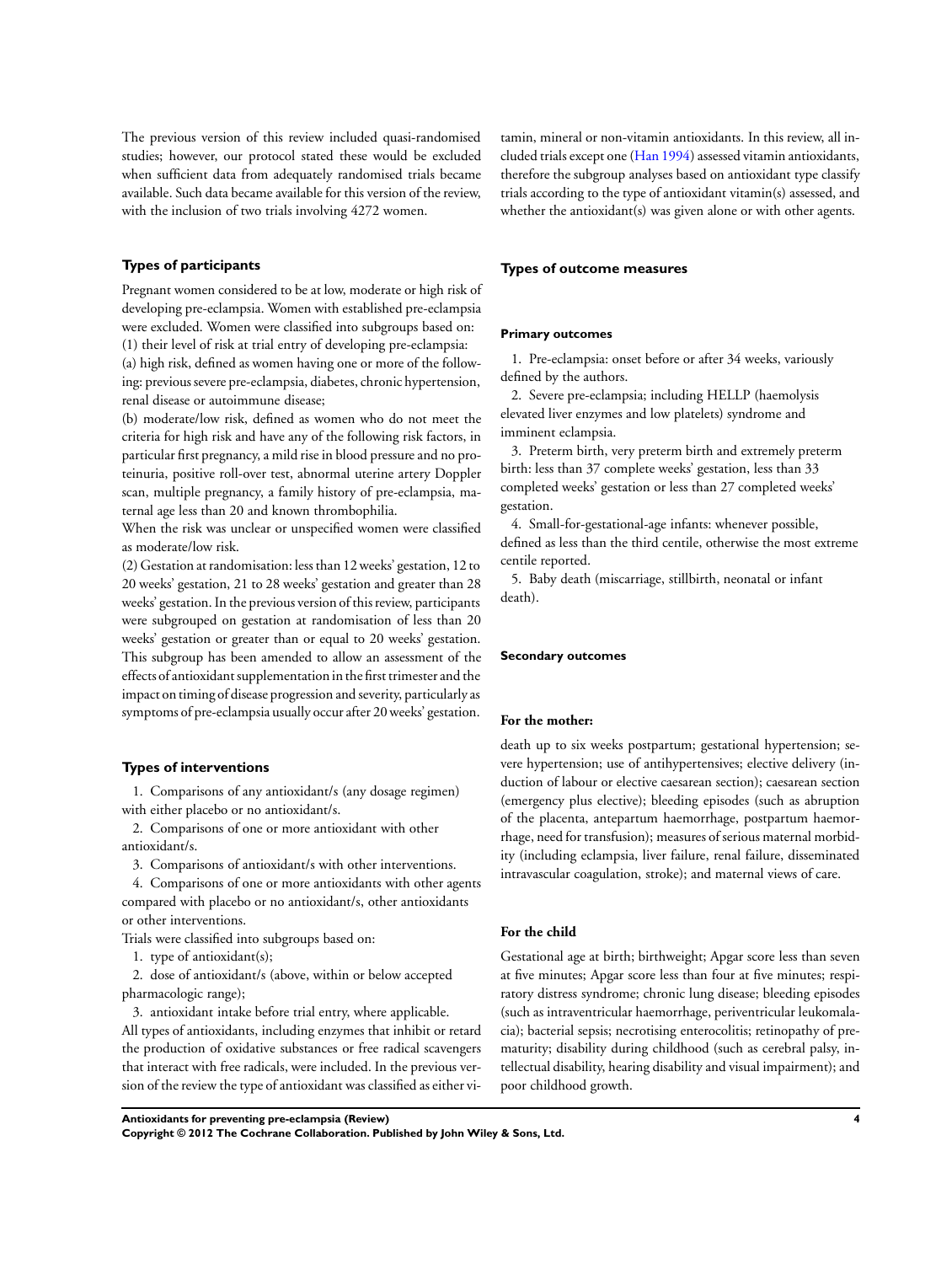#### **For mother and child**

Side-effects and adverse effects of antioxidants sufficient to stop supplementation; side-effects and adverse effects of supplementation not sufficient to stop supplementation.

*Use of health service resources for the woman*

Antenatal hospital admission; visits to day care units; use of intensive care; ventilation and dialysis.

*Use of health service resources for the infant*

Admission to special care/intensive care nursery; use of mechanical ventilation; length of stay in hospital; as well as developmental and special needs after discharge.

#### **Economic outcomes**

Costs to health service resources: short term and long term for both mother and baby; costs to the woman, her family, and society associated with the interventions.

We added the following outcomes to this updated version of the review: gestational hypertension, use of antihypertensives, miscarriage, extremely preterm birth (before 27 weeks' completed gestation), Apgar score less than seven at five minutes and economic outcomes. We included data for these additional outcomes to ensure that all outcomes specified in the pre-eclampsia generic protocol ([Meher 2005\)](#page-15-0) are reported in this review.

# **Search methods for identification of studies**

#### **Electronic searches**

We searched the Cochrane Pregnancy and Childbirth Group's Trials Register by contacting the Trials Search Co-ordinator (May 2007).

The Cochrane Pregnancy and Childbirth Group's Trials Register is maintained by the Trials Search Co-ordinator and contains trials identified from:

1. quarterly searches of the Cochrane Central Register of Controlled Trials (CENTRAL);

2. monthly searches of MEDLINE;

3. handsearches of 30 journals and the proceedings of major conferences;

4. weekly current awareness search of a further 36 journals plus monthly BioMed Central email alerts.

Details of the search strategies for CENTRAL and MEDLINE, the list of handsearched journals and conference proceedings, and the list of journals reviewed via the current awareness service can be found in the 'Search strategies for identification of studies' section within the editorial information about the Cochrane Pregnancy and Childbirth Group.

Trials identified through the searching activities described above are given a code (or codes) depending on the topic. The codes are linked to review topics. The Trials Search Co-ordinator searches the register for each review using these codes rather than keywords. In addition, we searched the Cochrane Central Register of Controlled Trials (*The Cochrane Library* 2006, Issue 3) using the terms pregnan\*, preeclamp\*, pre-eclamp\*, antioxidant\*.

We also searched MEDLINE (1950 to October 2007) and Current Contents (1998 to August 2004) using the strategy:

1. ("antioxidants"[TIAB] NOT Medline[SB]) OR

"antioxidants"[MeSH Terms] OR

"antioxidants"[Pharmacological Action] OR Antioxidant[Text Word]

2. "ascorbic acid"[MeSH Terms] OR Ascorbic-Acid[Text Word] OR ("ascorbic acid"[TIAB] NOT Medline[SB]) OR vitamin C[Text Word]

3. "vitamin e"[MeSH Terms] OR Vitamin-E[Text Word] OR "alpha-tocopherol"[MeSH Terms] OR alpha-tocopherol[Text Word]

4. "beta carotene"[MeSH Terms] OR Beta-carotene[Text Word]

5. "selenium"[MeSH Terms] OR Selenium[Text Word]

6. "glutathione peroxidase"[MeSH Terms] OR Glutathione peroxidase[Text Word]

7. "superoxide dismutase"[MeSH Terms] OR superoxide dismutase[Text Word]

8. "catalase"[MeSH Terms] OR catalase[Text Word]

9. "pregnancy"[MeSH Terms] OR pregnancy[Text Word]

10. "pre-eclampsia"[MeSH Terms] OR ("pre-eclampsia"[TIAB] NOT Medline[SB]) OR preeclampsia[Text Word]

11. "pregnancy complications"[MeSH Terms] OR Pregnancy complications[Text Word]

12. #1 OR #2 OR #3 OR #4 OR #5 OR #6 OR #7 OR #8

13. #12 AND (#9 OR #10 OR #11)

14. "controlled clinical trial"[Publication Type] OR "controlled clinical trials"[MeSH Terms] OR "controlled clinical trial"[Text Word]

15. "randomized controlled trial"[Publication Type] OR "randomized controlled trials"[MeSH Terms] OR "randomized

controlled trials"[Text Word]

16. #14 OR #15

17. #13 AND #16

We did not apply any language restrictions.

# **Data collection and analysis**

Two review authors assessed potentially eligible trials for their suitability for inclusion in the review. Decisions regarding inclusion were made separately and results compared. Where review authors were associated with potentially eligible trials [\(Poston 2006;](#page-15-0) [Rumbold 2006](#page-15-0)), decisions regarding suitability for inclusion in the review were made by a review author not involved in the trial and by an independent assessor (Philippa Middleton). Any disagreement was resolved through discussion. Data were extracted

**Antioxidants for preventing pre-eclampsia (Review) 5**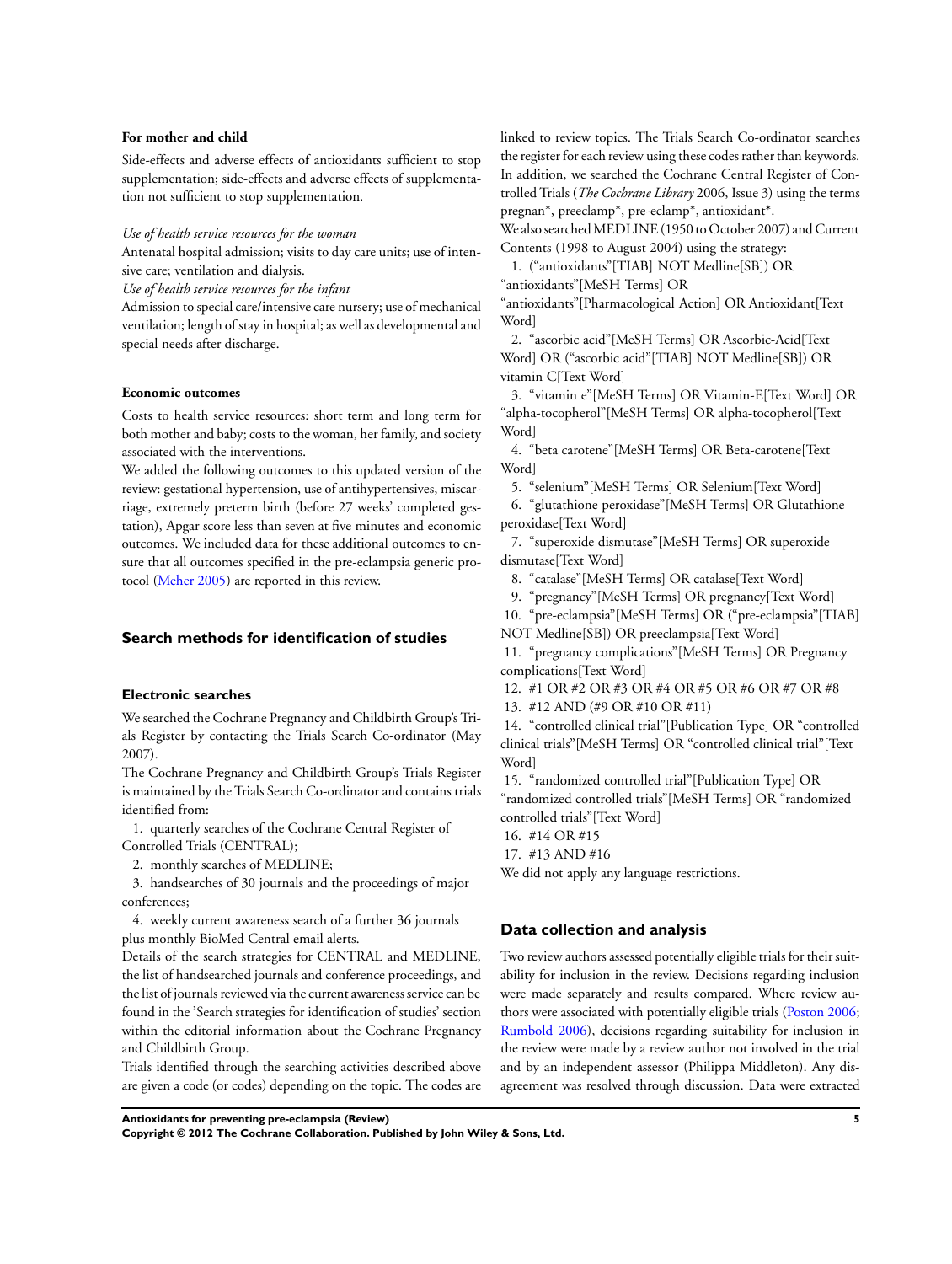by two authors (neither involved with the individual trial) using an agreed format, and again discrepancies resolved through discussion. Data were double-entered and checked.

We assessed the validity of each included trial according to the criteria outlined in the Cochrane Handbook for Systematic Reviews of Interventions ([Higgins 2006\)](#page-15-0). Trials were assessed with a grade allocated to each trial on the basis of allocation concealment: A (adequate), B (unclear) or C (inadequate). Where the method of allocation concealment was unclear, attempts were made to contact authors to provide further details.

Blinding, completeness of follow up and use of placebo were assessed for each outcome using the following criteria:

A. double blind, neither investigator nor participant knew or were likely to guess the allocated treatment;

B. single blind, either the investigator or the participant knew the allocation. Or, the trial is described as double blind, but sideeffects of one or other treatment mean that it is likely that for a significant proportion (at least 20%) of participants the allocation could be correctly identified;

C. no blinding, both investigator and participant knew (or were likely to guess) the allocated treatment;

D. unclear.

For completeness of follow up:

A. less than 3% of participants excluded;

B. 3% to 9.9% of participants excluded;

C. 10% to 19.9% of participants excluded;

D. excluded: if not possible to present the data by all participants analysed or if more than 20% of participants excluded.

For use of placebo control:

A. placebo controlled;

B. unclear whether placebo controlled;

C. no placebo control.

Statistical analyses were carried out using the Review Manager software [\(RevMan 2003](#page-15-0)), with results presented as summary relative risks. Where there were missing data for outcomes (either due to exclusions or losses to follow up),an available case analysis was performed. Tests of heterogeneity between trials were applied to assess the significance of any differences between trials ( $I^2$  greater than or equal to 50%), and possible causes of any heterogeneity were explored. Summary relative risks were calculated using a fixed-effect model. If heterogeneity was detected, subgroup analyses for the primary outcomes were performed by risk of pre-eclampsia, gestational age at trial entry, type of antioxidant used, antioxidant dosage and prior dietary intake of antioxidants. Heterogeneity that was not explained by subgroup analyses was modelled using random-effects analysis.

Subgroup analyses based on antioxidant dosage involved classifying trials according to whether dose was above, within or below accepted pharmacological range. For vitamin C, maximum circulating concentrations of vitamin C in the body have been show to result from taking vitamin C in doses ranging from 400 mg [\(Levine 2001](#page-15-0)) to 1000 mg ([Levine 1996\)](#page-15-0). For vitamin E, an oral

dose of 400 international units has been shown to have antioxidant effects [\(Devaraj 1997\)](#page-15-0). However, for the other antioxidants assessed in this review, little is currently known about effective pharmacological doses.

All included trials were included in the initial analyses and sensitivity analyses carried out to explore the effect of trial quality. This involved analysis based on an 'A' rating of allocation concealment, blinding of assessment of outcome and placebo control. The results of high-quality studies were compared with overall results for all included trials.

Our prespecified subgroup analyses for the primary outcomes were based on comparing:

(a) women who are at low/moderate or high risk of pre-eclampsia; (b) women's gestation at randomisation (less than 12 weeks' gestation, 12 to 20 weeks' gestation, 21 to 28 weeks' gestation, greater than 28 weeks' gestation or other);

(c) the type of antioxidant supplement(s) (vitamin C and E alone, vitamin C and E with other agents, vitamin C alone, lycopene, red palm oil, selenium);

(d) the dosage of the antioxidant supplement(s) (above, within or below accepted pharmacological range);

(e) women who have low or adequate dietary antioxidant(s) intake (where applicable) before trial entry.

If antioxidants are effective, the subgroup analyses will determine which of these agents are best, what is the ideal dose, and to compare antioxidants with other interventions.

The planned subgroup analyses aimed to explore the impact of differences in characteristics of women involved and in the antioxidant treatment assessed. However, for many of the subgroups there was either insufficient information in the trial publications to allow data extraction for discrete subgroups (for example, specific gestational age categories) or it was unclear whether information that would enable classification into subgroups was collected (such as women's dietary intake of antioxidants). For future updates of this review we plan to write to the trialists who conducted the studies in this review. In doing so, we will request further information to allow data extraction for the subgroups specified in this review and request any additional data that have been collected but not already published about outcomes of interest to this review (such as maternal side-effects), to ensure there is complete capture of the data about antioxidants.

# **R E S U L T S**

# **Description of studies**

See:[Characteristics of included studies;](#page-20-0)[Characteristics of excluded](#page-30-0) [studies;](#page-30-0) [Characteristics of ongoing studies](#page-33-0).

*See* tables 'Characteristics of included studies' and 'Characteristics of excluded studies' for details of individual studies.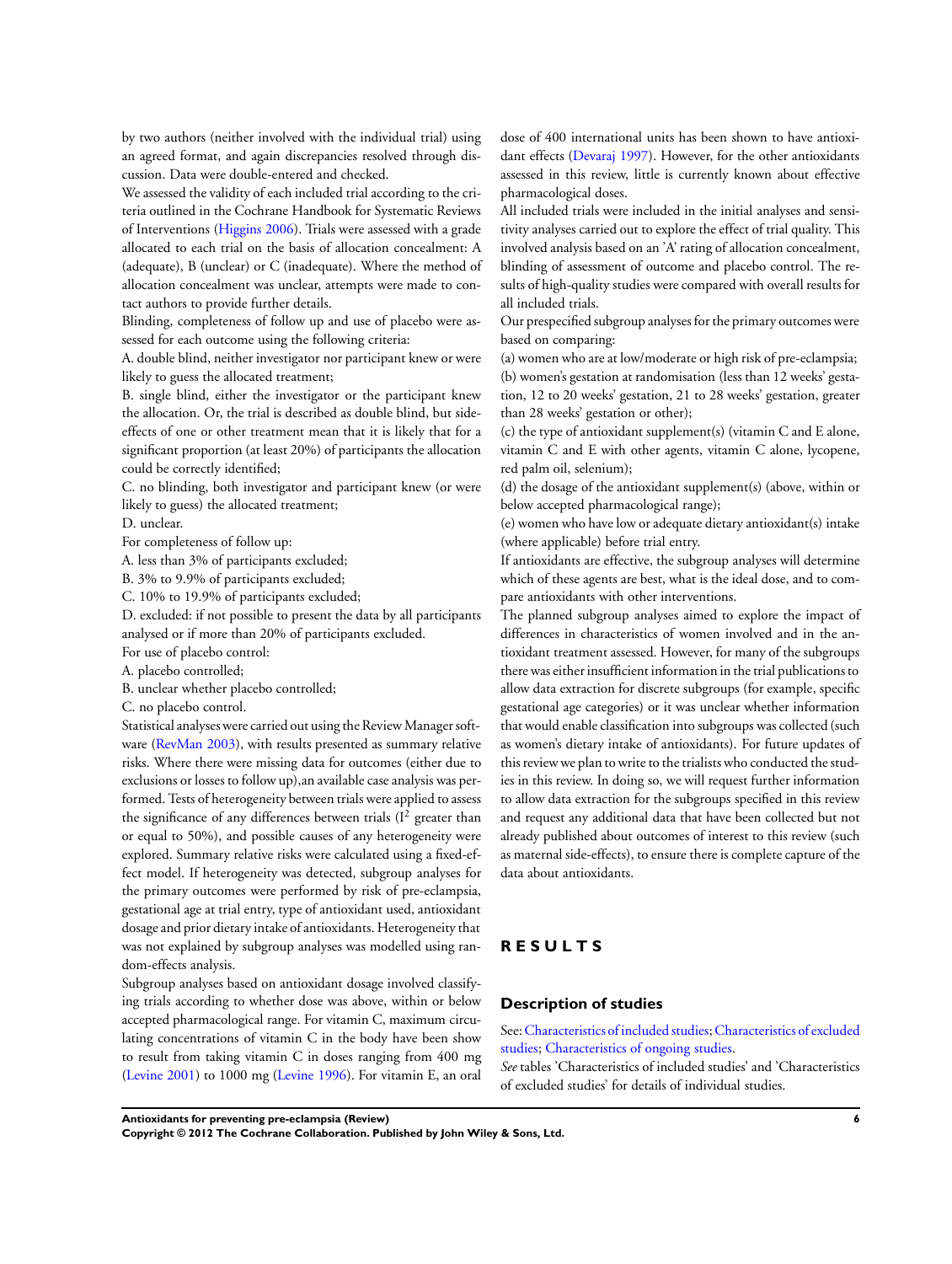Ten trials, involving 6533 women, were included in the review ( [Beazley 2002](#page-15-0); [Chappell 1999](#page-15-0); [Han 1994](#page-15-0); [Mahdy 2004;](#page-15-0) [Merchant](#page-15-0) [2005](#page-15-0); [Poston 2006;](#page-15-0) [Rivas 2000;](#page-15-0) [Rumbold 2006;](#page-15-0) [Sharma 2003;](#page-15-0) [Steyn 2002\)](#page-15-0).

#### **Participants**

Half the women (3307, 52%) in this review were at moderate/ low risk of developing pre-eclampsia at trial entry. Five reports stated that women at "high or increased risk of pre-eclampsia" were enrolled [\(Beazley 2002;](#page-15-0) [Chappell 1999;](#page-15-0) [Han 1994;](#page-15-0) [Poston](#page-15-0) [2006](#page-15-0); [Rivas 2000](#page-15-0)). Of these, four studies listed their criteria for determining risk status, and the criteria varied considerably. They included: previous pre-eclampsia, chronic hypertension, insulin requiring diabetes mellitus or multiple gestation ([Beazley 2002](#page-15-0)); abnormal uterine artery doppler at 18 to 22 weeks' gestation or a history in the preceding pregnancy of pre-eclampsia necessitating delivery before 37 weeks' gestation, eclampsia or the HELLP (haemolysis elevated liver enzymes and low platelets) syndrome [\(Chappell 1999\)](#page-15-0); pre-eclampsia in the pregnancy preceding the index pregnancy, requiring delivery before 37 completed weeks' gestation; diagnosis of HELLP syndrome in any previous pregnancy at any stage of gestation; eclampsia in any previous pregnancy at any stage of gestation; essential hypertension requiring medication, currently or previously; maternal diastolic blood pressure of 90 mmHg or more before 20 weeks' gestation in the current pregnancy; type 1 or 2 diabetes, requiring insulin or oral hypoglycaemic therapy before the pregnancy; antiphospholipid syndrome; chronic renal disease; multiple pregnancy; abnormal uterine artery doppler waveform (18 to 22 weeks' gestation) or primiparity with a body-mass index of 30 kg/m<sup>2</sup> or more at first antenatal visit [\(Poston 2006](#page-15-0)); and nulliparity, previous pre-eclampsia, obesity, hypertension, less than 20 years old, diabetes, nephropathy, mean arterial pressure above of 85 mmHg, positive roll-over test, black race, family history of hypertension or pre-eclampsia, twin pregnancy and poor socioeconomic conditions ([Rivas 2000](#page-15-0)). These studies are grouped as moderate/high risk in this review, as they included high- and moderate-risk women. Nevertheless, most women actually recruited to these studies were probably high risk, as 16% in the control group developed pre-eclampsia, compared with 6% for the studies enrolling moderate/low-risk women. However, the reported incidence of pre-eclampsia may be influenced by differences in the definitions of pre-eclampsia used in each study.

Two trials (351 women) recruited women exclusively between 12 and 20 weeks' gestation, including between 14 to 20 weeks' [\(Beazley 2002\)](#page-15-0) and between 16 to 20 weeks' ([Sharma 2003](#page-15-0)). The remaining studies all recruited women both before and after 20 weeks' gestation, including between 12 to 27 weeks' gestation ([Merchant 2005](#page-15-0)), 14 to 21+6 weeks' gestation ([Poston](#page-15-0) [2006](#page-15-0); [Rumbold 2006](#page-15-0)) and 16 to 22 weeks' gestation ([Chappell](#page-15-0) [1999](#page-15-0)), while other studies merely stated below 16 weeks' gestation [\(Mahdy 2004](#page-15-0)), below 26 weeks' gestation ([Steyn 2002](#page-15-0)) or below 29 weeks' gestation ([Rivas 2000](#page-15-0)). One trial merely reported women were recruited "during late pregnancy" ([Han 1994](#page-15-0)). No trials recruited women prior to 12 weeks' gestation. There are insufficient data to assess the effects of antioxidants in the prespecified subgroups based on gestation at trial entry (less than 12 weeks, 12 to 20 weeks, 21 to 28 weeks, greater than 28 weeks); none of the included trials reported results by gestation at trial entry that would enable classification into these subgroups. In this review, the gestational age subgroups reported are the gestational age categories reported by individual trials.

#### **Interventions**

One or more vitamins were the antioxidants evaluated in nine trials (6212 women). One small study (100 women) evaluated the mineral selenium. The interventions assessed were vitamin C and E ([Beazley 2002;](#page-15-0) [Chappell 1999](#page-15-0); [Poston 2006;](#page-15-0) [Rumbold 2006](#page-15-0)), vitamin C alone ([Steyn 2002](#page-15-0)), vitamin C and E plus fish oil and aspirin [\(Rivas 2000\)](#page-15-0), multivitamin containing vitamin C and E [\(Merchant 2005](#page-15-0)), lycopene ([Sharma 2003](#page-15-0)), red palm oil [\(Mahdy](#page-15-0) [2004](#page-15-0)) and selenium [\(Han 1994\)](#page-15-0). For vitamin C, the daily dosages varied from 500 mg to 1000 mg. For vitamin E, all trials except one [\(Merchant 2005](#page-15-0)) used a daily dosage of 400 international units. For selenium the daily dose was 100  $\mu$ g and for lycopene 4 mg. For the one trial assessing red palm oil, no information about dosage was provided.

#### **Outcomes**

#### **Definition of pre-eclampsia**

Eight of the trials (5346 women) reported pre-eclampsia as an outcome ([Beazley 2002;](#page-15-0) [Chappell 1999;](#page-15-0) [Mahdy 2004;](#page-15-0) [Poston 2006;](#page-15-0) [Rivas 2000](#page-15-0); [Rumbold 2006](#page-15-0); [Sharma 2003;](#page-15-0) [Steyn 2002\)](#page-15-0), although four of these did not say how they defined pre-eclampsia ([Beazley](#page-15-0) [2002](#page-15-0); [Mahdy 2004;](#page-15-0) [Rivas 2000;](#page-15-0) [Steyn 2002](#page-15-0)). Two studies did not report pre-eclampsia. One study (109 women) reported pregnancy-induced hypertension and proteinuria ([Han 1994](#page-15-0)), we have used the data for proteinuria in this review, on the assumption that it probably represents pre-eclampsia. The other trial (1078 women) reported hypertension occurring at any time in pregnancy but no proteinuria or other symptoms of pre-eclampsia [\(Merchant](#page-15-0) [2005](#page-15-0)). We have included data for this trial in the gestational hypertension outcome.

Three trials [\(Chappell 1999](#page-15-0); [Poston 2006](#page-15-0); [Sharma 2003\)](#page-15-0) defined pre-eclampsia according to the definitions specified by the International Society for the Study of Hypertension in Pregnancy (two recordings of diastolic blood pressure of 90 mmHg or above at least four hours apart plus proteinuria defined as excretion of 300 mg or more in 24 hours or two readings of 2+ or higher on dipstick analysis). One trial [\(Rumbold 2006\)](#page-15-0) defined pre-eclampsia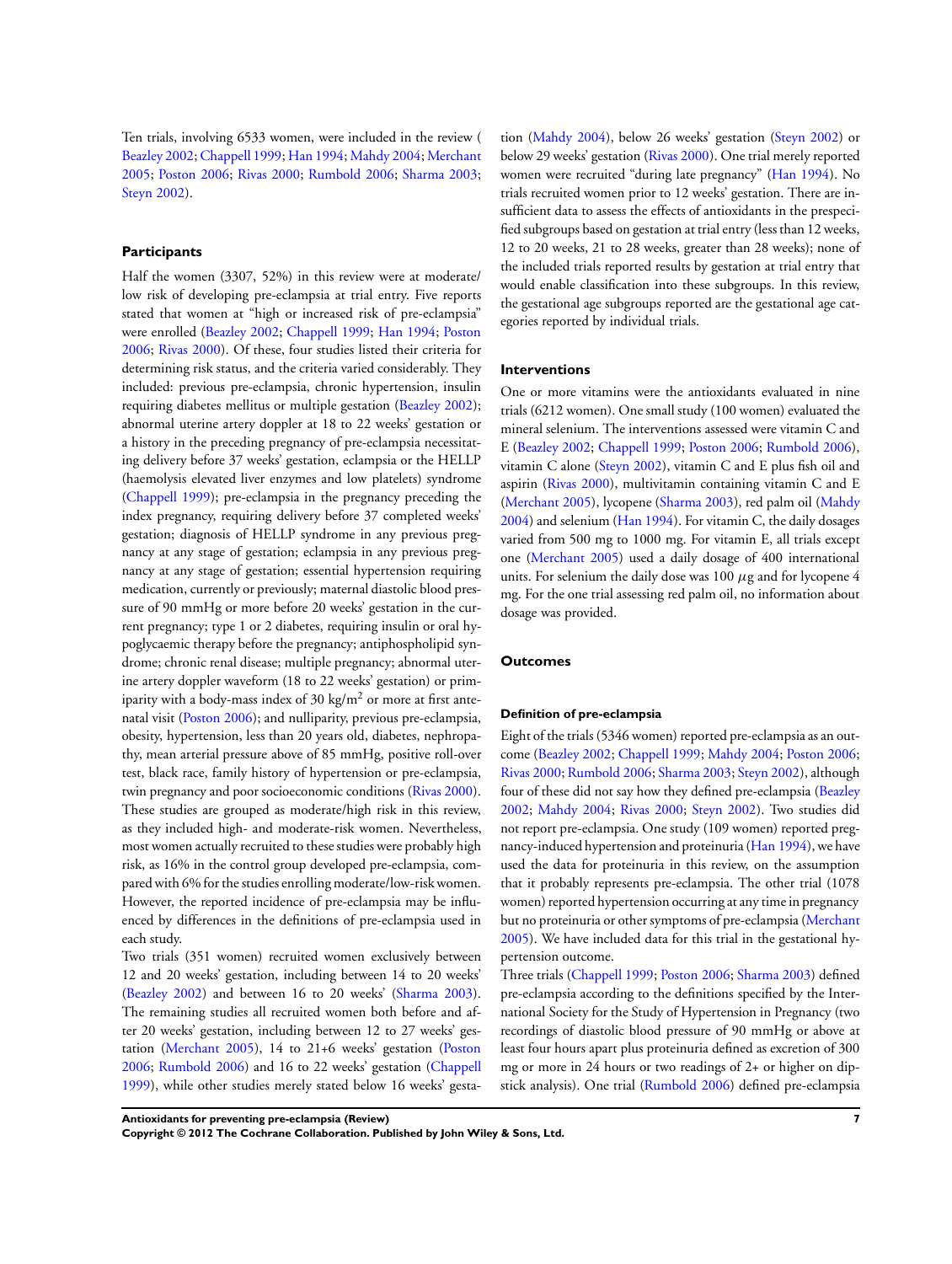according to the definition specified by the Australian Society for the Study of Hypertension in Pregnancy (two occasions of systolic blood pressure of at least 140 mmHg or diastolic blood pressure of at least 90 mmHg, or both, and one or more of: proteinuria, renal insufficiency, liver disease, neurological problems, haematological disturbances or fetal growth restriction). No trials reported the timing of onset of pre-eclampsia (either prior to or after 34 weeks' gestation), two trials [\(Beazley 2002;](#page-15-0) [Poston 2006](#page-15-0)) reported severe pre-eclampsia.

#### **Other outcomes**

Five trials reported preterm birth [\(Beazley 2002](#page-15-0); [Chappell 1999;](#page-15-0) [Poston 2006;](#page-15-0) [Rumbold 2006](#page-15-0); [Steyn 2002\)](#page-15-0) and small-for-gestational-age infants as birthweight less than the  $10^{th}$  centile ([Beazley](#page-15-0) [2002](#page-15-0); [Chappell 1999;](#page-15-0) [Poston 2006;](#page-15-0) [Rumbold 2006](#page-15-0); [Sharma](#page-15-0) [2003](#page-15-0)). Four trials reported any baby death ([Chappell 1999;](#page-15-0) [Poston](#page-15-0) [2006](#page-15-0); [Rumbold 2006](#page-15-0); [Steyn 2002](#page-15-0)), including miscarriage, stillbirth or neonatal death. One trial ([Beazley 2002](#page-15-0)) reported "there were no pregnancy losses before 20 weeks' gestation", but provided no information about either stillbirth or neonatal death. No trials reported infant death (death after 28 days of life).

#### **Secondary outcomes**

Data for the secondary outcomes were poorly reported. For many outcomes, data were reported by one or two trials only. No trials reported maternal views of care or views about the acceptability of the intervention. Similarly, no trials reported bacterial sepsis in the infant, disability during childhood or poor childhood growth.

#### **Excluded trials**

Twenty-two studies were excluded from the review. Six studies were excluded as women involved had established pre-eclampsia at trial entry [\(Anthony 1996;](#page-15-0) [Gulmezoglu 1997;](#page-15-0) [Morrison 1984](#page-15-0); [Roes](#page-15-0) [2006](#page-15-0); [Sawhney 2000](#page-15-0); [Sikkema 2002](#page-15-0)); four studies were excluded as the interventions assessed were not considered to have direct antioxidant properties [\(Ferguson 1955;](#page-15-0) [Herrera 1993](#page-15-0); [Marya 1987;](#page-15-0) [Theobald 1937](#page-15-0)); three studies were non-randomised or quasi-randomised ([Bolisetty 2002;](#page-15-0) [People's League 1942](#page-15-0); [Powers 2000](#page-15-0)); seven studies did not report any clinically meaningful outcomes or pre-eclampsia [\(Borna 2005](#page-15-0); [Casanueva 2005](#page-15-0); [Dijkhuizen 2004;](#page-15-0) [Pawlowicz 2000;](#page-15-0) [Pressman 2003;](#page-15-0) [Radhika 2003;](#page-15-0) [Thomson 2001](#page-15-0)) and two studies ([Chaudhuri 1969;](#page-15-0) [West 1999](#page-15-0)) had greater than 20% losses to follow up.

#### **Risk of bias in included studies**

Five trials [\(Chappell 1999;](#page-15-0) [Poston 2006](#page-15-0); [Rumbold 2006;](#page-15-0) [Sharma](#page-15-0) [2003](#page-15-0); [Steyn 2002\)](#page-15-0) fulfilled all of the criteria for a high-quality trial, that is they were rated 'A' for allocation concealment; women,

caregivers and research staff were blinded to treatment allocation; had less than 3% of participants excluded and were placebo controlled. Five trials were not rated high quality ([Beazley 2002](#page-15-0); [Han](#page-15-0) [1994](#page-15-0); [Mahdy 2004](#page-15-0); [Merchant 2005;](#page-15-0) [Rivas 2000](#page-15-0)); these trials were excluded from the sensitivity analyses.

#### **Randomisation and allocation concealment**

Formal randomisation was reported in five trials by use of thirdparty randomisation ([Chappell 1999;](#page-15-0) [Poston 2006;](#page-15-0) [Rumbold](#page-15-0) [2006](#page-15-0); [Sharma 2003](#page-15-0); [Steyn 2002](#page-15-0)), that is women were allocated to each group either by an individual not directly involved in the research or via telephone or computer allocation. The degree of allocation concealment for these five trials was therefore adequate. For the other five trials ([Beazley 2002;](#page-15-0) [Han 1994;](#page-15-0) [Mahdy 2004;](#page-15-0) [Merchant 2005](#page-15-0); [Rivas 2000](#page-15-0)), the degree of allocation concealment was unclear, as no information was provided about the methods of randomisation and allocation concealment.

#### **Blinding**

Six trials explicitly stated that women, caregivers and researchers were blinded to treatment allocations ([Chappell 1999;](#page-15-0) [Merchant](#page-15-0) [2005](#page-15-0); [Poston 2006;](#page-15-0) [Rumbold 2006;](#page-15-0) [Sharma 2003](#page-15-0); [Steyn 2002](#page-15-0)). Two trials stated "double-blind" in the text ([Beazley 2002](#page-15-0); [Mahdy](#page-15-0) [2004](#page-15-0)) while the other trial used the term "triple-blind" in the text [\(Rivas 2000\)](#page-15-0). The degree of blinding, if any, was unclear for one trial [\(Han 1994](#page-15-0)).

#### **Completeness of follow up**

Three trials reported outcomes for all randomised women according to treatment allocation [\(Chappell 1999](#page-15-0); [Rumbold 2006;](#page-15-0) [Sharma 2003\)](#page-15-0) and another four did not mention any losses to follow up [\(Han 1994;](#page-15-0) [Mahdy 2004](#page-15-0); [Rivas 2000;](#page-15-0) [Steyn 2002](#page-15-0)). In the three remaining trials, losses to follow up were less than 1% [\(Poston 2006\)](#page-15-0), 8% [\(Beazley 2002](#page-15-0)) and 19% ([Merchant 2005\)](#page-15-0).

#### **Use of placebo**

All trials used a placebo control.

#### **Effects of interventions**

Ten trials, involving 6533 women, compared any antioxidant supplementation with placebo [\(Beazley 2002;](#page-15-0) [Chappell 1999](#page-15-0); [Han](#page-15-0) [1994](#page-15-0); [Mahdy 2004](#page-15-0); [Merchant 2005;](#page-15-0) [Poston 2006;](#page-15-0) [Rivas 2000;](#page-15-0) [Rumbold 2006](#page-15-0); [Sharma 2003;](#page-15-0) [Steyn 2002\)](#page-15-0). In view of the heterogeneity in results for pre-eclampsia, small-for-gestational-age infant, gestational hypertension, bleeding episodes, gestational age at birth, birthweight, necrotising enterocolitis and respiratory distress syndrome, a random-effects model was used for these outcomes.

**Antioxidants for preventing pre-eclampsia (Review) 8**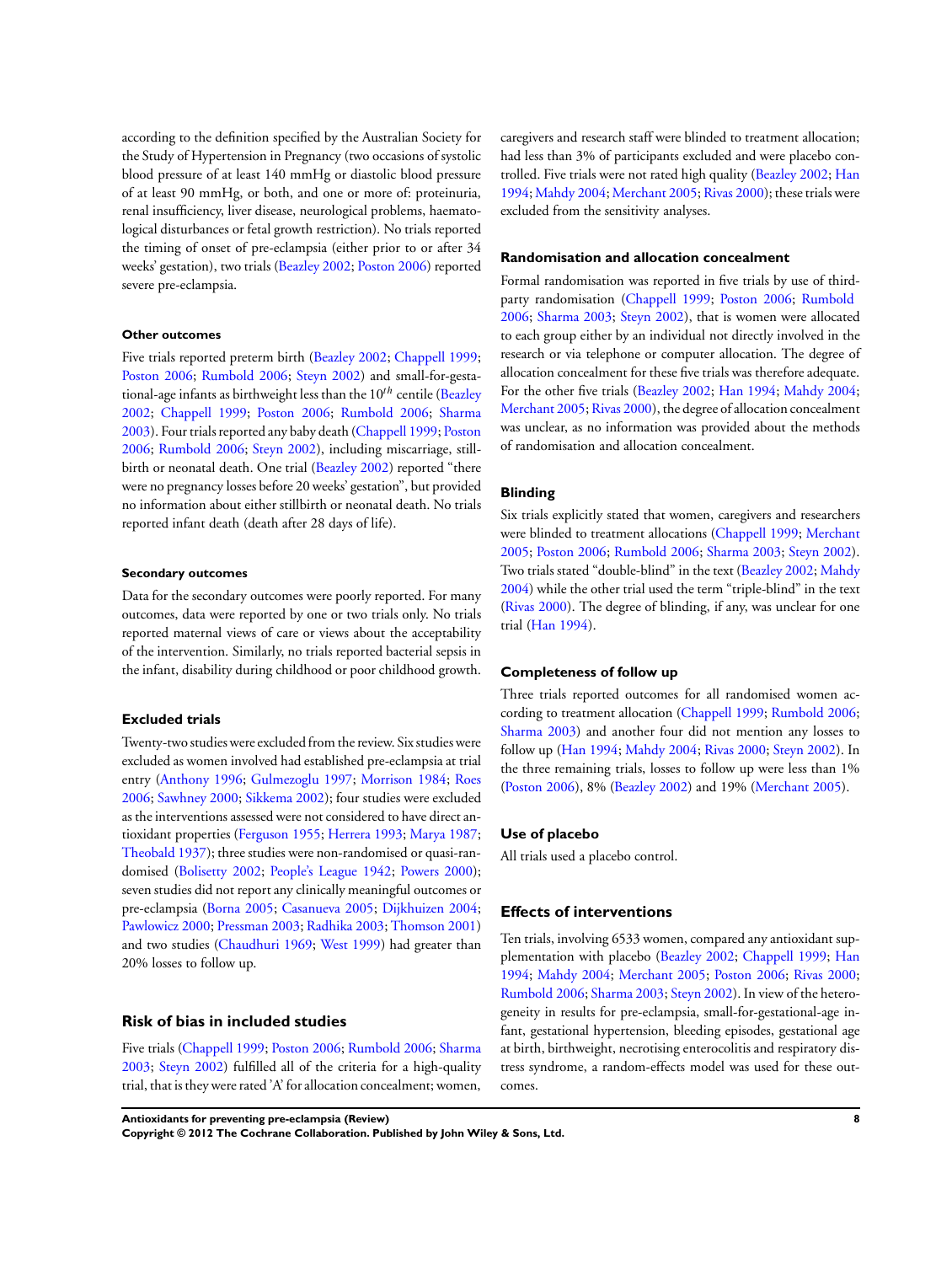#### **Primary outcomes**

#### **Pre-eclampsia**

There was no clear difference in the relative risk (RR) of preeclampsia between antioxidant supplemented and control groups using a random effects model (RR 0.73, 95% confidence intervals (CI) 0.51 to 1.06; nine trials, 5446 women) or a fixed effects model (RR 0.88, 95% CI 0.75 to 1.02). This result was not significantly different in the sensitivity analysis restricted to highquality studies (RR 0.82, 95% CI 0.58 to 1.16; five trials, 5006 women). Similarly, there were no clear differences between groups for moderate/low-risk women (RR 0.85, 95% CI 0.48 to 1.51; four trials, 2441 women) or moderate/high-risk women (RR 0.56, 95% CI 0.29 to 1.11; five trials, 3005 women). There are insufficient data to assess the effects of antioxidants in subgroups based on gestation at trial entry (less than 12 weeks, 12 to 20 weeks, 21 to 28 weeks, greater than 28 weeks); most trials included women in some or all of these gestational age subgroups, but did not report results by gestation at trial entry. The two largest trials (4272 women) recruited women between 14 and 21+6 weeks' gestation, and showed there was no clear difference in the RR of pre-eclampsia between treatment groups (RR 1.01, 95% CI 0.86 to 1.20). The other subgroups by gestational age at trial entry should be interpreted with caution, as the numbers are small.

There was no clear difference between the groups for women allocated vitamin C and E alone (RR 0.92, 95% CI 0.68 to 1.25; four trials, 4655 women). All of the other subgroups by type of antioxidant should be interpreted with caution, as the numbers are small. Nevertheless, the RR of pre-eclampsia was reduced for women allocated lycopene (RR 0.48, 95% CI 0.24 to 0.97; one trial, 251 women) and for women allocated vitamin C and E combined with aspirin and fish oil (RR 0.07, 95% CI 0.01 to 0.54; one trial, 127 women) rather than placebo. There were no clear differences between the treatment groups for women allocated vitamin C alone (RR 1.00, 95% CI 0.21 to 4.84; one trial, 200 women), red palm oil (RR 0.73, 95% CI 0.07 to 7.80; one trial, 113 women) or selenium (RR 0.10, 95% CI 0.01 to 1.86; one trial, 100 women).

There were insufficient data to assess the possible impact of antioxidant dose or dietary intake of antioxidants at trial entry. All of the included trials used a daily dose of vitamin C considered to be within pharmacological range. For vitamin E, only one trial used a daily dosage considered to be below pharmacological range [\(Merchant 2005](#page-15-0)), however, the only outcome reported by this trial was gestational hypertension. Only one trial ([Rumbold 2006](#page-15-0)) (1877 women) reported information about women's dietary intake at trial entry, where approximately 94% of women in both groups had an adequate intake of vitamin C, and 43% of women in both groups had an adequate intake of vitamin E at trial entry. Therefore, subgroup analyses based on antioxidant dose and dietary intake were not undertaken.

#### **Severe pre-eclampsia**

There was no clear difference in the RR of severe pre-eclampsia (RR 1.25, 95% CI 0.89 to 1.76; two trials, 2495 women) between antioxidant and control groups. Sensitivity analysis based on quality included one trial (2395 women), the RR of severe pre-eclampsia for women allocated antioxidants was 1.26 (95% CI 0.89 to 1.79). Only two trials reported on severe pre-eclampsia, therefore the effect of antioxidants in subgroups is unclear; no data were available for women at moderate/low risk or for women allocated antioxidants other than vitamin C and E alone.

#### **Preterm birth**

Antioxidants were associated with a small increase in the RR of any preterm birth (RR 1.10, 95% CI 0.99 to 1.22; five trials, 5198 women), although this finding did not reach statistical significance  $(P = 0.07)$ . There was no significant difference between treatment groups for the RR of very preterm birth (less than 34 weeks' gestation) (RR 1.19, 95% CI 0.98 to 1.45; two trials, 4651 women) or extremely preterm birth (less than 28 weeks' gestation) (RR 1.07, 95% CI 0.55 to 2.06; two trials, 2077 women) between antioxidant supplemented and control groups. Similarly, there was no significant difference in the RR of any preterm birth in the sensitivity analysis restricted to high-quality studies (RR 1.10, 95% CI 0.98 to 1.22; four trials, 5098 women) or in the subgroup analyses for moderate/low-risk women (RR 1.17, 95% CI 0.92 to 1.48; two trials, 2067 women) or moderate/high-risk women (RR 1.09, 95% CI 0.97 to 1.22; three trials, 3131 women).

There was no significant difference in the RR of preterm birth between antioxidant and control groups for any of the subgroups based on gestation at trial entry. The only exception was an apparent increase in the RR for women enrolled at "less than 26 weeks' gestation" (RR 1.43, 95% CI 1.03 to 1.99; one trial, 200 women). Data for this subgroup should be interpreted with caution as they are based on one small trial (200 women). There was no clear difference between treatment groups for women allocated vitamin C and E alone (RR 1.08, 95% CI 0.96 to 1.20; four trials, 4998 women). However, the RR of preterm birth was increased for women allocated vitamin C alone (RR 1.43, 95% CI 1.03 to 1.99; one trial, 200 women); this is same trial that enrolled women at less than 26 weeks' gestation. The data should be interpreted with caution as the numbers are small. No data were available for women allocated antioxidants other than vitamin C and E or vitamin C alone.

#### **Small-for-gestational-age infants**

There was no clear difference between antioxidant and control groups for the RR of having a small-for-gestational-age infant (RR

**Antioxidants for preventing pre-eclampsia (Review) 9 Copyright © 2012 The Cochrane Collaboration. Published by John Wiley & Sons, Ltd.**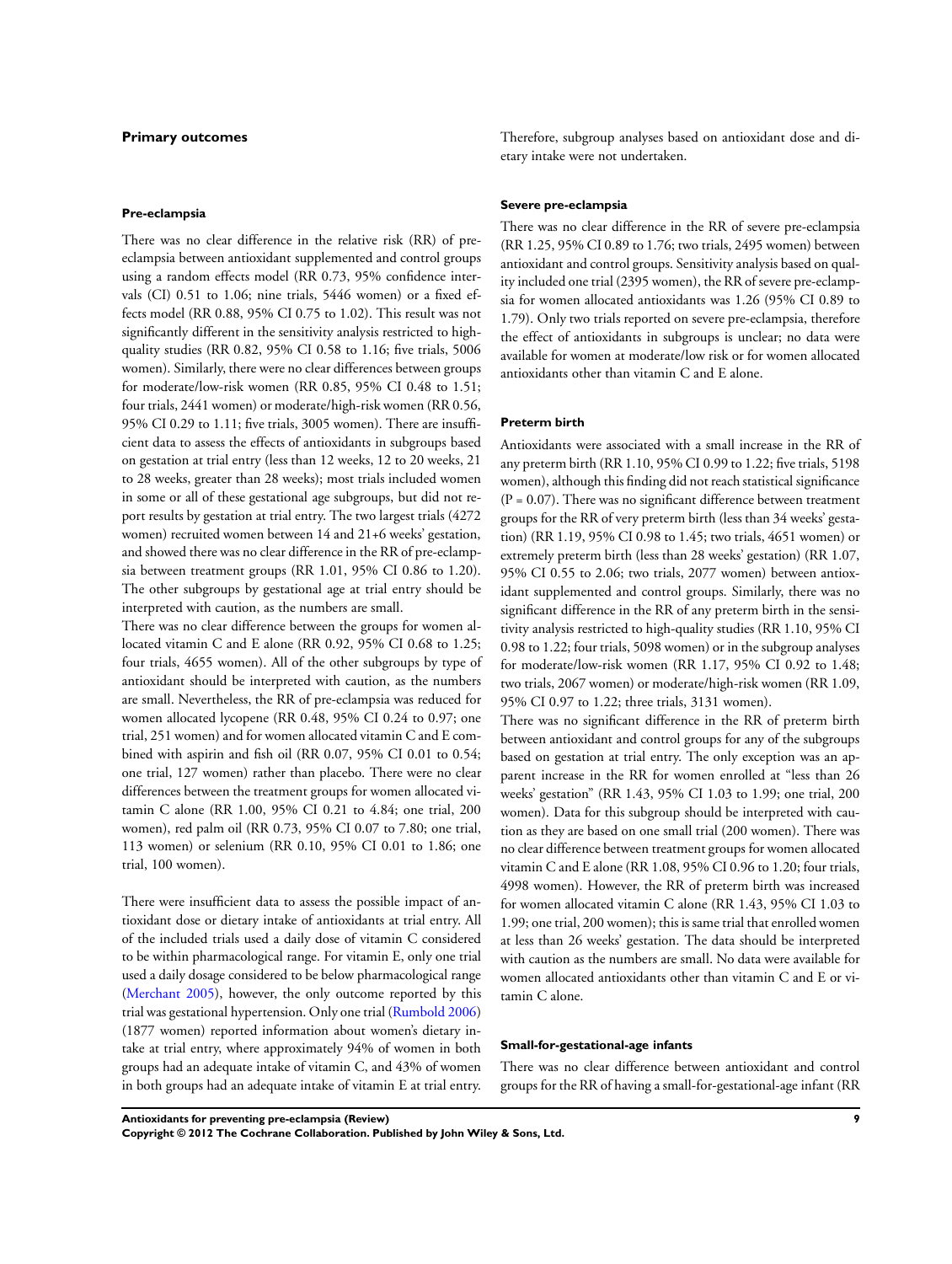0.83, 95% CI 0.62 to 1.11; five trials, 5271 babies). Similarly, there was no clear difference in risk in the sensitivity analyses restricted to high-quality studies (RR 0.84, 95% CI 0.63 to 1.13; four trials, 5171 babies) or in the subgroup analyses for moderate/low-risk women (RR 0.71, 95% CI 0.42 to 1.19; two trials, 2104 babies) or moderate/high-risk women (RR 0.92, 95% CI 0.63 to 1.34; three trials, 3167 babies).

For women recruited between 12 and 20 weeks' gestation the RR of the baby being small-for-gestational age was reduced for women allocated antioxidants (RR 0.50, 95% CI 0.29 to 0.87; two trials, 351 babies). However, these data should be interpreted with caution as the numbers are small. There was no clear difference between the treatment groups in the RR of small-for-gestationalage infants for any other gestational age subgroups. There was no clear difference between treatment groups for women allocated vitamin C and E alone (RR 0.93, 95% CI 0.73 to 1.19; four trials, 5020 babies); however, the risk of small-for-gestational-age infants was reduced for women allocated lycopene (RR 0.51, 95% CI 0.29 to 0.91; one trial, 251 babies). Again, these data should be interpreted with caution as the numbers are small. No data were available for women allocated antioxidants other than vitamin C and E or lycopene.

#### **Baby death**

There was no clear difference between antioxidant and control groups in the RR of any baby death (RR 1.12, 95% CI 0.81 to 1.53; four trials, 5144 babies), or when any baby death was subgrouped on timing of death, including miscarriage or stillbirth (RR 1.32, 95% CI 0.92 to 1.90; four trials, 5144 babies) or neonatal death (RR 0.59, 95% CI 0.28 to 1.23; three trials, 4748 babies).

All of the trials reporting on baby death were rated high quality. There was no clear difference in the RR of baby death for moderate/low-risk women (RR 0.90, 95% CI 0.53 to 1.51; two trials, 2077 babies) or moderate/high-risk women (RR 1.27, 95% CI 0.85 to 1.90; two trials, 3067 babies). Similarly, there was no clear difference in the RR of baby death for any of the gestational age subgroups or the subgroups based on antioxidant type; however, no data were available for women allocated antioxidants other than vitamin C and E or vitamin C alone.

# **Other outcomes**

One trial ([Rumbold 2006](#page-15-0)) reported there were no maternal deaths in either the antioxidant or control group (1877 women) and another trial [\(Poston 2006](#page-15-0)) reported two maternal deaths (one in each group), however both deaths were unrelated to pre-eclampsia. There were no clear differences between groups for the RR of gestational hypertension (RR 0.89, 95% CI 0.62 to 1.26; seven trials, 5817 women) or severe hypertension (RR 1.39, 95% CI 0.85 to 2.30; two trials, 4272 women); however, women allocated antioxidants were more likely to require antihypertensive therapy

(RR 1.77, 95% CI 1.22 to 2.57; two trials, 4272 women). There were no clear differences between groups for any other outcomes including elective delivery (RR 1.11, 95% CI 0.99 to 1.25; two trials, 2077 women); caesarean section (RR 1.02, 95% CI 0.87 to 1.18; one trial, 1877 women); bleeding episodes (RR 1.28, 95% CI 0.35 to 4.68; three trials, 2360 women); serious maternal morbidity (RR 1.22, 95% CI 0.39 to 3.81; three trials, 4523 women); gestational age at birth (weighted mean difference (WMD) 0.26 weeks, 95% CI -0.84 to 1.36; three trials, 3135 women); birthweight (WMD 14.60 grams, 95% CI -61.99 to 91.18; five trials, 5089 women); Apgar score at five minutes: low (less than seven) (RR 1.63, 95% CI 0.92 to 2.87; one trial, 2784 infants), very low (less than four) (RR 0.92, 95% CI 0.41 to 2.07; two trials, 4651 infants); respiratory distress syndrome (RR 0.48, 95% CI 0.08 to 2.85; two trials, 4567 women); chronic lung disease (RR 0.20, 95% CI 0.02 to 1.72; one trial, 1853 infants); neonatal bleeding episodes (RR 0.61, 95% CI 0.29 to 1.29; two trials, 4637 infants); necrotising enterocolitis (RR 1.10, 95% CI 0.09 to 13.15; two trials, 4567 women) or retinopathy of prematurity (RR 0.88, 95% CI 0.31 to 2.50; two trials, 4567 infants).

Only one trial ([Rumbold 2006](#page-15-0)) reported maternal side-effects. Women allocated antioxidants in this trial were more likely to selfreport abdominal pain late in pregnancy (RR 1.61, 95% CI 1.11 to 2.34; one trial, 1745 women); however, the trial reported there were no differences in any other self-reported side-effects between antioxidant and control groups. Use of health service resources for women or infants was variously reported by three trials ([Poston](#page-15-0) [2006](#page-15-0); [Rumbold 2006;](#page-15-0) [Steyn 2002\)](#page-15-0). There was no overall effect on the use of health service resources for either the woman or infant except for antenatal hospital admission for hypertension. Women allocated antioxidants were more likely to require an antenatal hospital admission for hypertension (RR 1.54, 95% CI 1.00 to 2.39; one trial, 1877 women).

#### **Heterogeneity**

To explore potential sources of heterogeneity we undertook prespecified sensitivity and subgroup analyses investigating the impact of: methodological variation; clinical variation, including differences in women's baseline risk of pre-eclampsia and dietary intake of antioxidants at trial entry; and variation in treatment characteristics, including duration of antioxidant therapy (related to gestational age at trial entry), and the type and dosage of antioxidant assessed.

Differences in the quality of trials included in this review are unlikely to be a major source of heterogeneity; there was no difference in the effect of antioxidants in the sensitivity analysis restricted to high-quality trials. Furthermore, none of the prespecified subgroups explored in this review clearly explain the heterogeneity. There was no significant difference in the effects of antioxidants for women at moderate/low risk or moderate/high risk of pre-eclampsia. For the other subgroup analyses, there were insufficient data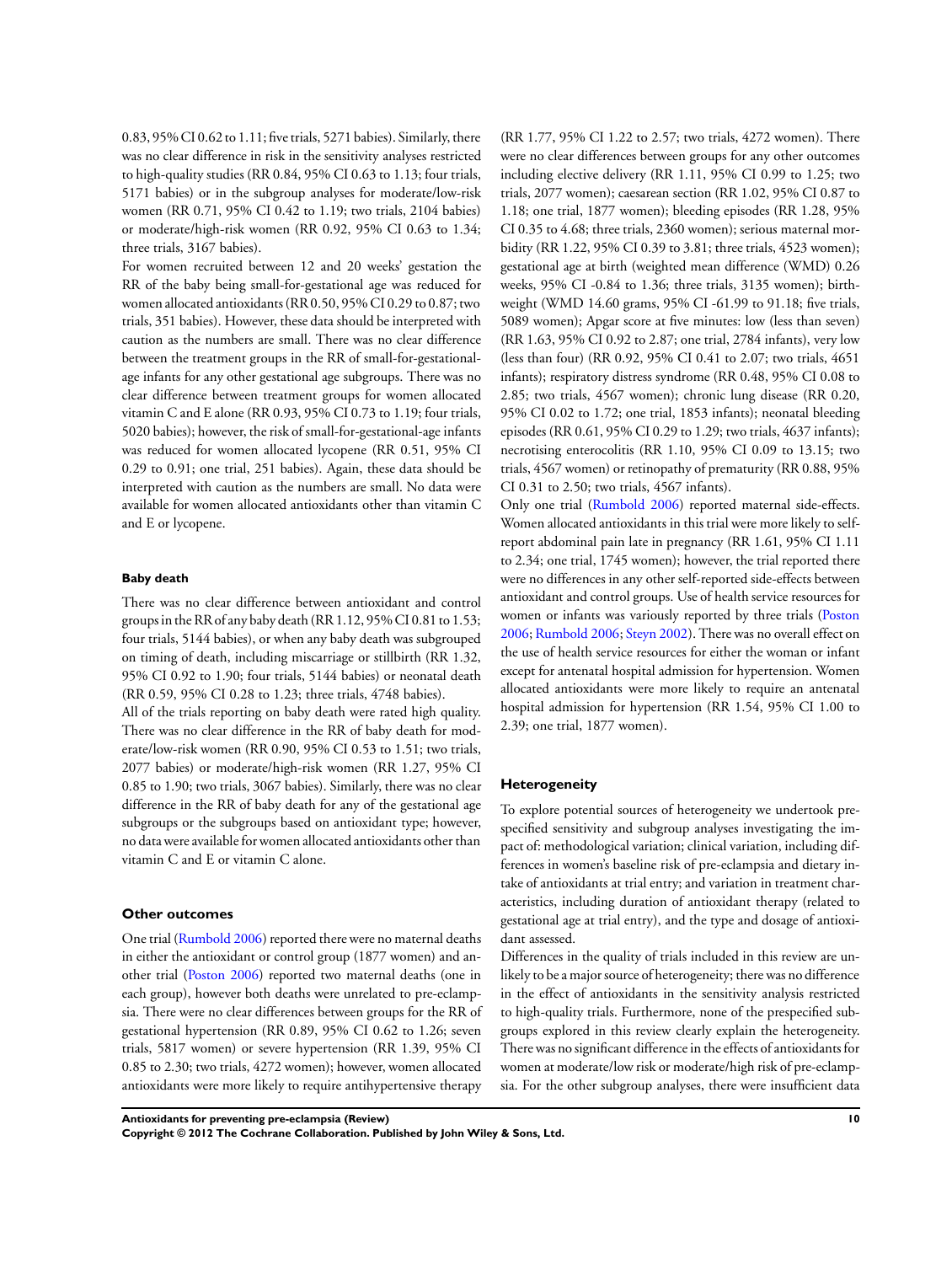to adequately explore the effects of antioxidants in all subgroups. Nevertheless, differences in the type of antioxidant assessed may have contributed to the heterogeneity, as the magnitude of the effect of antioxidants was greater for women allocated lycopene and for women allocated vitamin C and E combined with aspirin and fish oil, compared with women allocated vitamin C and E alone. The possible factors contributing to heterogeneity may become clearer when the results of currently ongoing trials are available.

# **D I S C U S S I O N**

Uncertainty remains about the effects of antioxidants for the prevention of pre-eclampsia and its related complications. Routine use of antioxidant supplements in pregnancy should only be considered if antioxidants are shown to be associated with substantive benefits for the mother or baby, or both; none have been consistently demonstrated in this review. The point estimate for the effect of antioxidant supplements on pre-eclampsia was a 27% reduction in the relative risk, however, the 95% confidence interval for the true effect ranged from a 49% reduction to a 6% increase, when compared with the control group. There was no clear difference between antioxidant and control groups for the risk of other perinatal complications, including small-for-gestational-age infants and baby death.

For many outcomes, including pre-eclampsia, the effects of antioxidants were not consistent across trials, and there was significant statistical heterogeneity. Differences in the type of antioxidant assessed may be one source of this heterogeneity, as the magnitude of effect of antioxidants on the relative risk of pre-eclampsia was much greater for women allocated lycopene (52% reduction) and for women allocated vitamin C and E combined with aspirin and fish oil (93% reduction) compared with women allocated vitamin C and E alone (8% reduction). However, the subgroup data on heterogeneity related to antioxidant type should be interpreted with caution. The number of women included in the subgroups for types of antioxidants other than combined vitamin C and E was small, resulting in the potential to be misled by bias and ran-

dom error. Much more information is needed to assess the effects of antioxidants other than vitamin C and E on the risk of preeclampsia and other complications.

The majority of data in this review are contributed to by two large trials assessing combined vitamin C and E therapy ([Poston](#page-15-0) [2006](#page-15-0); [Rumbold 2006](#page-15-0)), therefore it is likely that differences between these studies are contributing to the heterogeneity. There are clear differences between these studies in participant characteristics; one trial enrolled nulliparous women with a singleton pregnancy ([Rumbold 2006\)](#page-15-0), the other enrolled women at increased risk of pre-eclampsia based on a range of risk factors [\(Poston 2006](#page-15-0)). Subgroup analyses compared the effects of antioxidants for moderate/low-risk women and moderate/high-risk women, and found no overall difference between these subgroups. However, in the moderate/high-risk group, the incidence of pre-eclampsia in control groups ranged from 8% to 22%, suggesting a range of maternal risk. It is possible that the effects of antioxidants are different for women with specific risk factors, and this may also contribute to the heterogeneity. However, there is insufficient detail in the trial publications to extract data for specific risk factors, and therefore further assess the effects of antioxidants for women at different baseline risk. Undertaking a review based on data from individual women may help to determine if the effects of antioxidants are different for women at different baseline risk.

The heterogeneity found may also be related to study size; the majority of the small studies included in this review had positive results. Therefore, there may be publication bias, where small studies that failed to show an effect for antioxidants have not being published. When the effect size reported by trials is plotted against the trial sample size, the resulting graph (funnel plot) for the risk of pre-eclampsia is asymmetric [\(Figure 1](#page-14-0)), suggesting that data from small negative trials are missing. It is also possible that differences between trials in women's risk status at trial entry and the type of antioxidant assessed are contributing to funnel plot asymmetry. However, caution must be taken when interpreting the funnel plot asymmetry. Our assessment of publication bias was not prespecified and post-hoc investigations are more susceptible to bias.

**Antioxidants for preventing pre-eclampsia (Review) 11 Copyright © 2012 The Cochrane Collaboration. Published by John Wiley & Sons, Ltd.**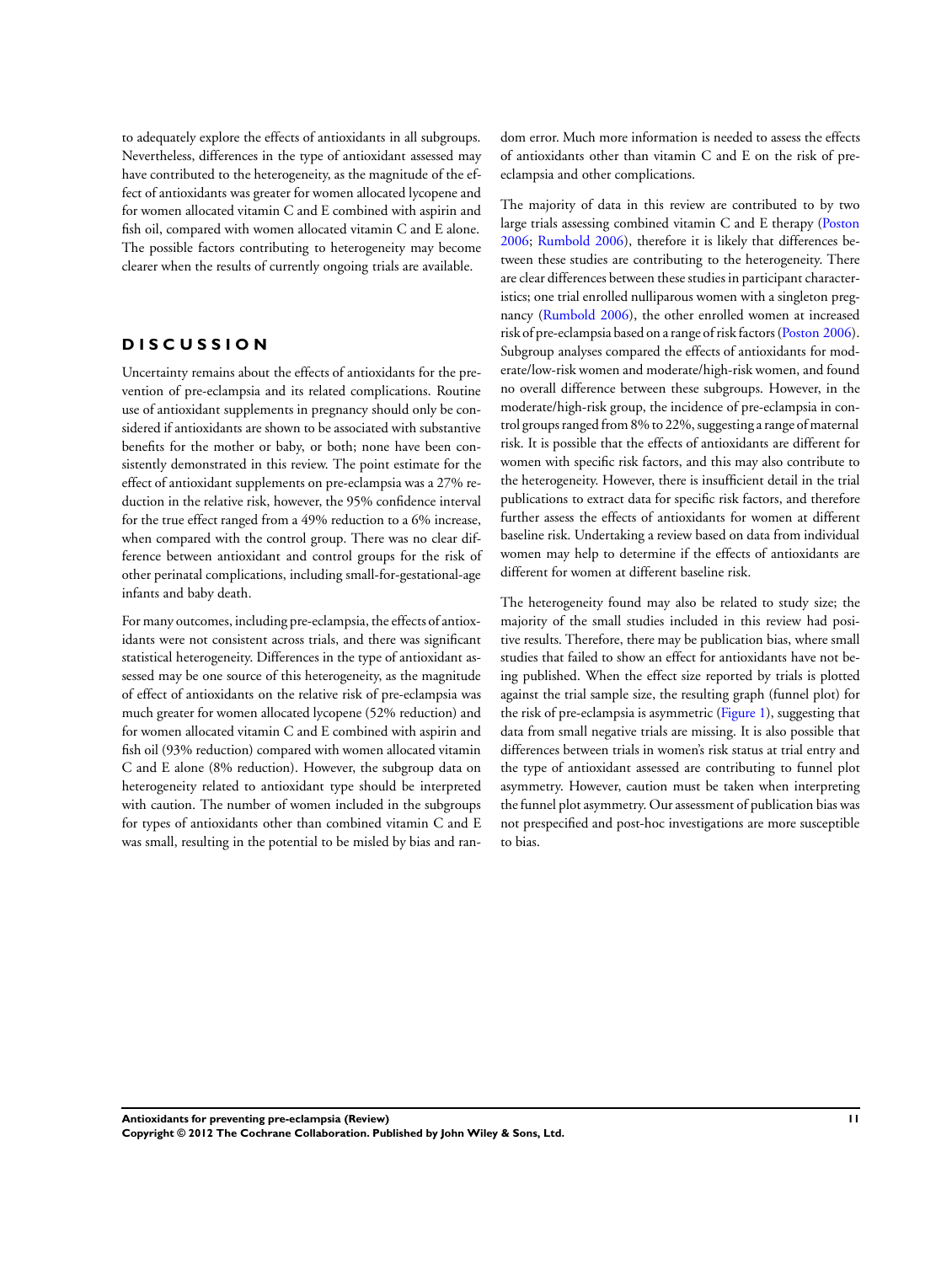<span id="page-14-0"></span>



Antioxidants were associated with an increased risk of antihypertensive therapy and antenatal admission for hypertension. Although these findings raise concern about the safety of antioxidants in pregnancy, they were not clearly reflected in an increase in the risk of other hypertensive complications in pregnancy including pre-eclampsia, gestational hypertension or in the use of health services such as intensive care. It is therefore possible that these results reflect reporting bias, as only two studies reported on use of antihypertensives and only one study reported specifically on hospital admission for hypertension.

Antioxidants also appeared to be associated with a small increase in the risk of preterm birth, although this result is strongly influenced by one small trial evaluating vitamin C alone for women already at high risk of giving birth preterm [\(Steyn 2002\)](#page-15-0). The effect is not statistically significant for studies evaluating vitamin C and E alone. There was no significant difference in the relative risk of preterm birth for other types of antioxidants, and importantly, there was no increase in adverse neonatal outcomes associated with any type of antioxidants. Nevertheless, further evidence is needed to clearly demonstrate that antioxidants do more good than harm. Women allocated antioxidants were also more likely to self-report abdominal pain in late pregnancy, although this outcome was only reported by one trial [\(Rumbold 2006](#page-15-0)). We are unaware of any other studies reporting an association between antioxidants and abdominal pain. Although this potential side-effect did not stop women taking antioxidant supplements, these findings highlight the need to assess potential side-effects and adverse effects in trials. None of the included trials reported on the acceptability of the intervention to women.

Data were poorly reported for many of the secondary outcomes, particularly substantive measures of morbidity for the baby. From the available data, there were no significant differences between groups for serious infant outcomes, including respiratory distress syndrome, necrotising enterocolitis, neonatal bleeding episodes and retinopathy of prematurity, although the direction of effect for most neonatal outcomes favoured antioxidants.

Results of the current ongoing trials will help to clarify whether antioxidant supplementation overall results in benefit or harm, and whether the effects of antioxidants are mediated by specific maternal risk factors and the type, dosage and timing of antioxidant supplementation.

# **A U T H O R S ' C O N C L U S I O N S**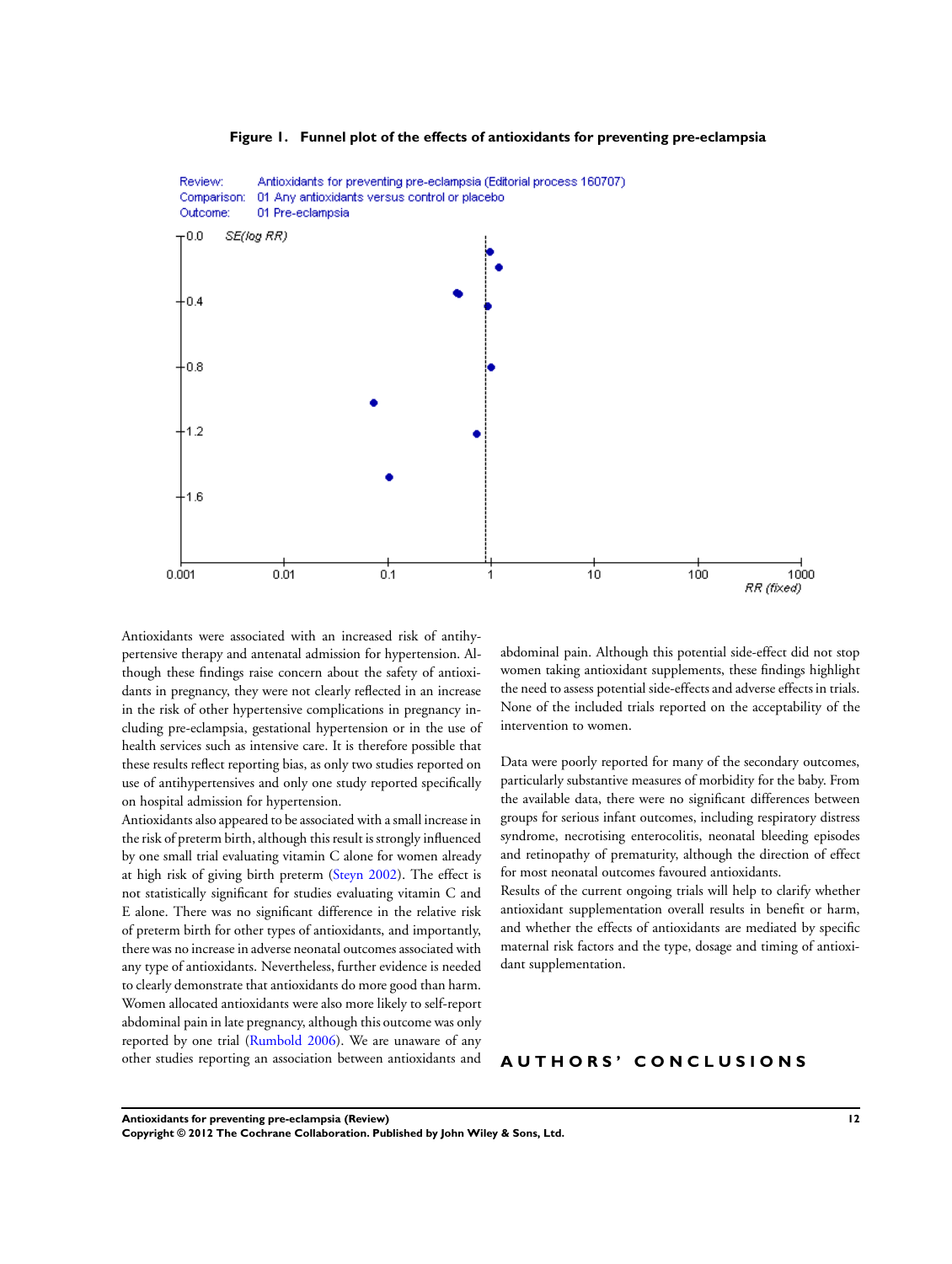#### <span id="page-15-0"></span>**Implications for practice**

Evidence from this review does not support routine antioxidant supplementation during pregnancy to reduce the risk of preeclampsia and other serious complications in pregnancy.

#### **Implications for research**

Further large trials should not be initiated until the results of currently ongoing trials (*see* below) become available. Data from these studies should clarify whether or not antioxidants have any impact on pre-eclampsia and its complications. They should also provide information about potential side-effects and adverse events associated with antioxidants. Although most of the ongoing trials are evaluating the combination of vitamin C and E, trials of other antioxidant agents should not be initiated until there has been an opportunity to assess the combined results of existing and currently ongoing trials.

To date, no trials have reported on long-term outcome, for either the women or the children. If antioxidants are shown to have an overall beneficial effect in the short term, such long-term follow up will become a priority, Where possible, currently recruiting trials should collect information that would facilitate such follow up, should it become necessary.

If, when all the currently ongoing trials have reported their results, it appears that antioxidants might be worthwhile for at least

some women, undertaking a review based on data from individual women may help to determine who is most likely to benefit.

The ongoing trials are in: the United Kingdom (DAPIT: david.mccance@royalhospitals.n-i.nhs.uk); the United States of America (CAPPS: rsijmr@mwri.magee.edu); Brazil (salvio˙freire@uol.com.br) and India, Peru, South Africa and Vietnam (VIP: WHO component; merialdim@who.int or lucilla.poston@kcl.ac.uk); and Canada (INTAPP: william.fraser@ogy.ulaval.ca), however, the INTAPP trial has stopped recruiting women.

# **A C K N O W L E D G E M E N T S**

We thank Philippa Middleton for assisting with the data extraction and for her advice and comments regarding the format of the review. We thank Associate Professor Parul Christian and Dr Anwar Merchant for providing additional unpublished information about their trials.

As part of the pre-publication editorial process, this review has been commented on by three peers (an editor and two referees who are external to the editorial team), one or more members of the Pregnancy and Childbirth Group's international panel of consumers and the Group's Statistical Adviser.

#### **R E F E R E N C E S**

#### **References to studies included in this review**

#### **Beazley 2002** *{published data only}*

Beazley D, Ahokas R, Livingston J, Griggs M, Scroggs M, Sibai B. Effects of vitamin c and e supplementation on total antioxidant status (tas) and 8-isoprostane (ip) levels in women at high risk for preeclampsia [abstract]. *American Journal of Obstetrics and Gynecology* 2002;**187**(6 Pt 2):S76. <sup>∗</sup> Beazley D, Ahokas R, Livingston J, Griggs M, Sibai BM. Vitamin C and E supplementation in women at high risk for preeclampsia: a double-blind, placebo controlled trial. *American Journal of Obstetrics and Gynecology* 2005;**192**: 520–1.

Beazley D, Livingston J, Kao L, Sibai B. Vitamin c and e supplementation in women at high risk for preeclampsia: a double-blind placebo controlled trial [abstract]. *American Journal of Obstetrics and Gynecology* 2002;**187**(6 Pt 2):S216.

**Chappell 1999** *{published data only}*

<sup>∗</sup> Chappell L, Seed P, Briley A, Kelly F, Lee R, Hunt B, et al.Effect of antioxidants on the occurrence of pre-eclampsia in women at increased risk: a randomised controlled trial. *Lancet* 1999;**354**:810–6.

Chappell LC, Seed PT, Kelly FJ, Briley A, Hunt BJ, Charnock-Jones DS, et al.Vitamin c and e supplementation in women at risk of preeclampsia is associated with changes

in indices of oxidative stress and placental function. *American Journal of Obstetrics and Gynecology* 2002;**187**(3): 777–84.

#### **Han 1994** *{published data only}*

Han L, Zhou SM. Selenium supplement in the prevention of pregnancy induced hypertension. *Chinese Medical Journal* 1994;**107**(11):870–1.

#### **Mahdy 2004** *{published data only}*

Mahdy ZA, Siraj HH, Azwar MH, Wahab MA, Khaza'ai H, Mutalib MSA, et al.The role of palm oil vitamin E in the prevention of pregnancy-induced hypertension [abstract]. *Hypertension in Pregnancy* 2004;**23**(Suppl 1):67.

#### **Merchant 2005** *{published data only}*

Merchant AT, Msamanga G, Villamor E, Saathoff E, O'Brien M, Hertzmark E, et al.Multivitamin supplementation of hiv-positive women during pregnancy reduces hypertension. *Journal of Nutrition* 2005;**135**(7): 1776–81.

#### **Poston 2006** *{published data only}*

Briley AL, Poston L, Shennan AH. Vitamins C and E and the prevention of pre-eclampsia. *New England Journal of Medicine* 2006;**355**(10):1065–6.

<sup>∗</sup> Poston L, Briley AL, Seed PT, Kelly FJ, Shennan AH, for the Vitamins in Pre-eclampsia (VIP) Trial Consortium.

**Antioxidants for preventing pre-eclampsia (Review) 13**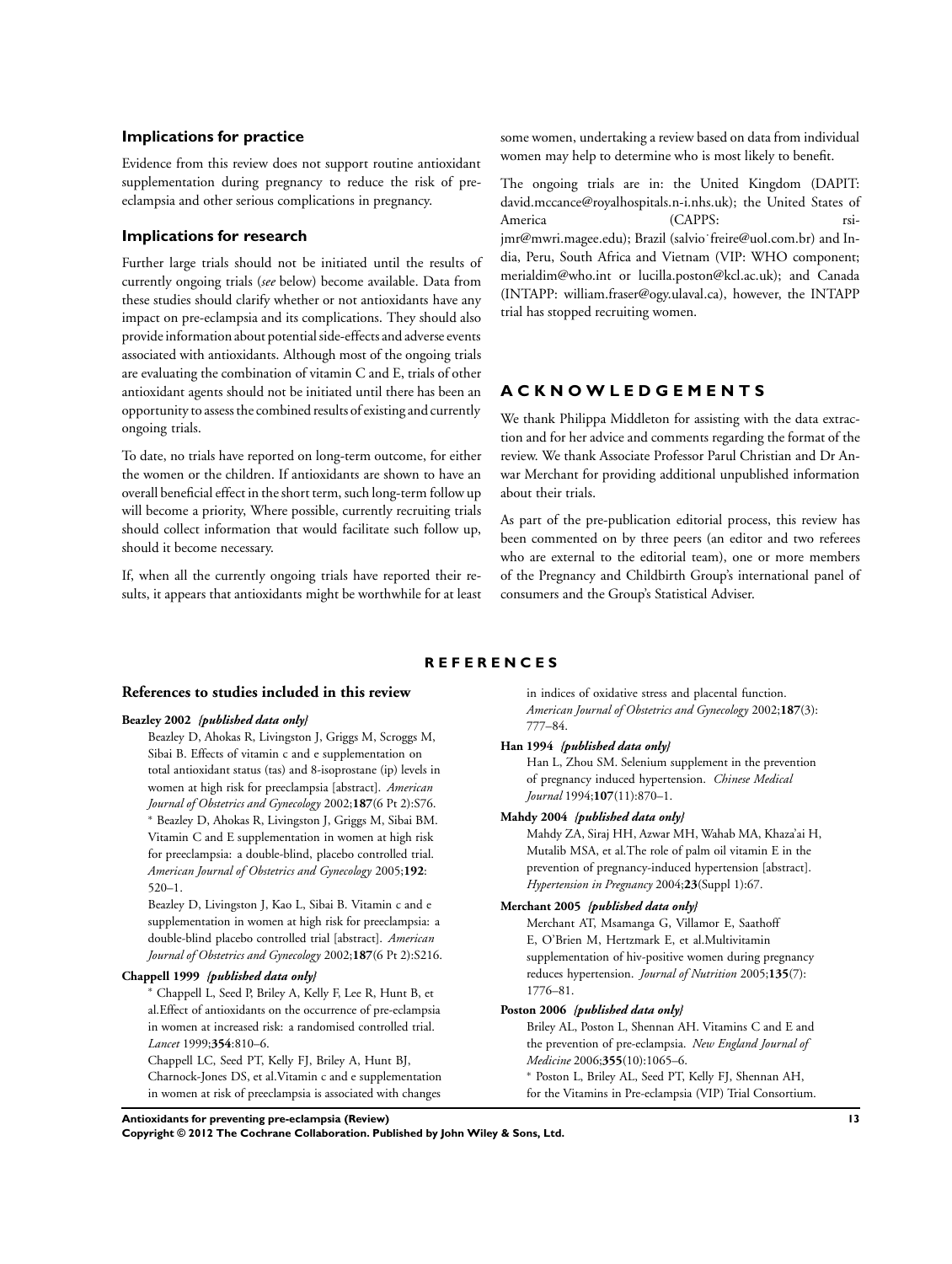Vitamin C and vitamin E in pregnant women at risk for pre-eclampsia (VIP trial): randomised placebo-controlled trial. *Lancet* 2006;**367**(9517):1145–54.

Shennan AH, Briley AL, Seed PT, Kelly FJ, Poston L. A randomised controlled trial (RCT) of vitamin C and E supplementation in high risk women to prevent preeclampsia (the vip trial; on behalf of the vip trial consortium) [abstract]. *Journal of Obstetrics and Gynaecology* 2006;**26**(1): S18–S20.

#### **Rivas 2000** *{published data only}*

Rivas-Echeverria CA, Echeverria Y, Molina L, Novoa D. Synergic use of aspirin, fish oil and vitamins C and E for the prevention of preeclampsia [abstract]. *Hypertension in Pregnancy* 2000;**19**(Suppl 1):30.

#### **Rumbold 2006** *{published data only}*

Crowther CA, Rumbold AR, Robinson JS. Vitamins C and E and the prevention of pre-eclampsia. *New England Journal of Medicine* 2006;**355**(10):1066.

Rumbold AR, Crowther CA, Haslam RR, Dekker GA, Robinson JS. Australian collaborative trial of supplements (ACTS) with vitamin C and E for the prevention of preeclampsia - a randomised controlled trial. Perinatal Society of Australia and New Zealand 10th Annual Congress; 2006 April 3-6; Perth, Australia. 2006:180.

<sup>∗</sup> Rumbold AR, Crowther CA, Haslam RR, Dekker GA, Robinson JS, for the ACTS Study Group. Vitamins C and E and the risks of preeclampsia and perinatal complications. *New England Journal of Medicine* 2006;**354**(17):1796–806.

#### **Sharma 2003** *{published data only}*

Sharma JB, Kumar A, Kumar A, Malhotra M, Arora R, Prasad S, et al.Effect of lycopene on pre-eclampsia and intrauterine growth retardation in primigravidas. *International Journal of Gynecology & Obstetrics* 2003;**81**(3):257–62.

#### **Steyn 2002** *{published data only}*

Steyn P, Odendaal H, Schoeman J, Grove D. Vitamin c, pre-eclampsia and preterm labour: a randomized, placebocontrolled, double blind trial [abstract]. *Hypertension in Pregnancy* 2002;**21**(Suppl 1):43.

<sup>∗</sup> Steyn PS, Odendaal HJ, Schoeman J, Stander C, Fanie N, Grove D. A randomised, double-blind placebo-controlled trial of ascorbic acid supplementation for the prevention of preterm labour. *Journal of Obstetrics and Gynaecology* 2003; **23**(2):150–5.

#### **References to studies excluded from this review**

#### **Anthony 1996** *{published data only}*

Anthony J, Smith P, Mantel G, Johanson R. A randomised controlled trial of vitamin E supplementation in conservatively managed pre-eclamptic patients. 10th World Congress of the International Society for the Study of Hypertension in Pregnancy; 1996 August 4-8; Washington, Seattle, USA. 1996:193.

#### **Bolisetty 2002** *{published data only}*

Bolisetty S, Naidoo, Lei K, Koh T, Watson D, Whitehal J. Antenatal supplementation of antioxidant vitamins to

reduce the oxdiative stress at delivery - a pilot study. *Early Human Development* 2002;**67**:47–53.

#### **Borna 2005** *{published data only}*

Borna S, Borna H, Daneshbodie B. Vitamins C and E in the latency period in women with preterm premature rupture of membranes. *International Journal of Gynecology & Obstetrics* 2005;**90**:16–20.

#### **Casanueva 2005** *{published data only}*

Casanueva E, Ripoll C, Tolentino M, Morales RM, Pfeffer F, Vichis P, et al.Vitamin C supplementation to prevent premature rupture of the choroamniotic membranes: a randomized trial. *American Journal of Clinical Nutrition* 2005;**81**(4):859–63.

#### **Chaudhuri 1969** *{published data only}*

<sup>∗</sup> Chaudhuri SK. Effect of nutrient supplementation on the incidence of toxaemia of pregnancy. *Journal of Obstetrics and Gynaecology of India* 1969;**19**:156–61.

Chaudhuri SK. Role of nutrition in the etiology of toxemia of pregnancy. *American Journal of Obstetrics and Gynecology* 1971;**110**:46–8.

#### **Dijkhuizen 2004** *{published data only}*

Dijkhuizen MA, Wieringa FT, West CE, Muhilal. Zinc plus beta-carotene supplementation of pregnant women is superior to beta-carotene supplementation alone in improving vitamin A status in both mothers and infants. *American Journal of Clinical Nutrition* 2004;**80**(5): 1299–307.

#### **Ferguson 1955** *{published data only}*

Ferguson JH. Methionine-vitamin B therapy. Effect of a supplement of methionine and vitamin B on pregnancy and prematurity. *Obstetrics & Gynecology* 1955;**6**:221–7.

#### **Gulmezoglu 1997** *{published data only}*

Gulmezoglu AM, Hofmeyr GJ, Oosthuisen MM. Antioxidants in the treatment of severe pre-eclampsia: an explanatory randomised controlled trial. *British Journal of Obstetrics and Gynaecology* 1997;**104**(6):689–96.

#### **Herrera 1993** *{published data only}*

Herrerra JA. Nutritional factors and rest reduce pregnancyinduced hypertension and pre-eclampsia in positive rollover test primigravidas. *International Journal of Gynecology & Obstetrics* 1993;**41**:31–5.

#### **Marya 1987** *{published data only}*

Marya RK, Rathee S, Manrow M. Effect of calcium and vitamin D supplementation on toxaemia of pregnancy. *Gynecologic and Obstetric Investigation* 1987;**24**:38–42.

#### **Morrison 1984** *{published data only}*

Morrison RA, O'Brien PMS, Micklewright A. The effect of dietary supplementation with linoleic acid on the development of pregnancy induced hypertension. 4th World Congress of the International Society for the study of Hypertension in Pregnancy; 1984 June 18-21; Amsterdam, The Netherlands. 1996:P48.

#### **Pawlowicz 2000** *{published data only}*

Pawlowicz P, Wilczynski J, Stachowiak G, Hincz P. Administration of natural anthocyanins derived from

**Antioxidants for preventing pre-eclampsia (Review) 14**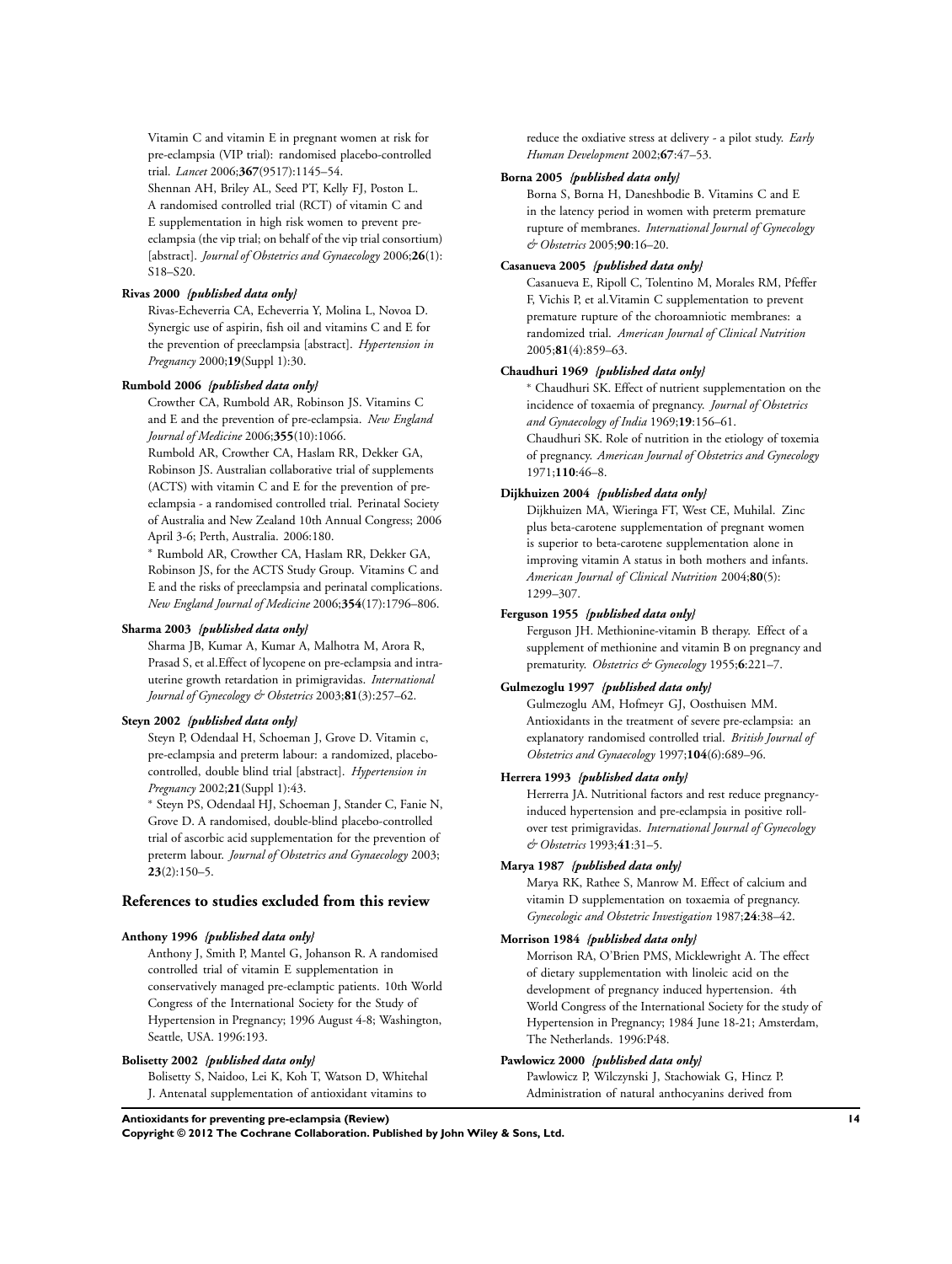chokeberry retardation of idiopathic and preeclamptic origin. Influence on metabolism of plasma oxidized lipoproteins: the role of autoantibodies to oxidized low density lipoproteins [Zastosowanie naturalnych antocyjanow pochodzacych z soku aronii czarnoowocowej (aronia melanocarpa) w leczeniu idiopatycznego oraz powiklanego preeclampsja wewnatrzmacicznego zahamowania wzrostu plodu. Wplyw na metabolizm utlenowanych lipoprotein osocza—-rola prezeciwcial anty–o–LDL (olab)]. *Ginekologia Polska* 2000;**71**(8): 848–53.

#### **People's League 1942** *{published data only}*

People's League of Health. Nutrition of expectant and nursing mothers: interim report. *Lancet* 1942;**2**:10–2. <sup>∗</sup> People's League of Health. The nutrition of expectant and nursing mothers in relation to maternal and infant mortality and morbidity. *Journal of Obstetrics and Gynaecology of the British Empire* 1946;**53**:498–509.

#### **Powers 2000** *{published data only}*

Powers H, Fraser R, Gibson AT. Antioxidants and preeclampsia [letter; comment]. *Lancet* 2000;**355**(9197):64–5.

#### **Pressman 2003** *{published data only}*

Pressman EK, Cavanaugh JL, Mingione M, Norkus EP, Woods JR. Effects of maternal antioxidant supplementation on maternal and fetal antioxidant levels: a randomized, double-blind study. *American Journal of Obstetrics and Gynecology* 2003;**189**(6):1720–5.

#### **Radhika 2003** *{published data only}*

Radhika MS, Bhaskaram P, Balakrishna N, Ramalakshmi BA. Red palm oil supplementation: a feasible diet-based approach to improve the vitamin A status of pregnant women and their infants. *Food and Nutrition Bulletin* 2003; **24**(2):208–17.

#### **Roes 2006** *{published data only}*

Roes EM, Raijmakers MT, de Boo NT, Zusterzeel PL, Merkus HM, Peters WH, et al.Oral N-acetylcysteine administration does not stabilise the process of established preeclampsia. *European Journal of Obstetrics & Gynecology and Reproductive Biology* 2006;**127**(1):61–7.

#### **Sawhney 2000** *{published data only}*

Sawhney H, Singhal S, Vasishta K, Majumbar S. Effect of vitamin e supplementation on lipid peroxide levels in preeclampsia [abstract]. XVI FIGO World Congress of Obstetrics & Gynecology; 2000 Sept 3-8; Washington DC, USA (Book 5). 2000:31.

#### **Sikkema 2002** *{published data only}*

Sikkema J, Franx A, Bruinse H. A double blinded randomised trial on the effect of a single dose of vitamin c on endothelium dependent vasodilatation in preeclampsia [abstract]. *Hypertension in Pregnancy* 2002;**21**(Suppl 1):46.

#### **Theobald 1937** *{published data only}*

Theobald GW, Camb MD. Effect of calcium and vitamins a and d on incidence of pregnancy toxaemia. *Lancet* 1937; **2**:1397–9.

#### **Thomson 2001** *{published data only}*

Thomson CD, Packer MA, Butler JA, Duffield AJ, O'Donaghue KL, Whanger PD. Urinary selenium and iodine during pregnancy and lactation. *Journal of Trace Elements in Medicine & Biology* 2001;**14**(4):210–7.

#### **West 1999** *{published data only}*

West KPJ, Katz J, Khatry SK, LeClerq SC, Pradhan EK, Shrestha SR, et al.Double blind, cluster randomised trial of low dose supplementation with vitamin a or beta carotene on mortality related to pregnancy in nepal. The nnips-2 study group [see comments]. *BMJ* 1999;**318**(7183):570–5.

#### **References to studies awaiting assessment**

#### **Kubik 2004** *{published data only}*

Kubik P, Kowalska B, Laskowska-Klita T, Chelchowska M, Leibschang J. Effect of vitamin-mineral supplementation on the status of some microelements in pregnant women. *Przeglad Lekarski* 2004;**61**(7):764–8.

#### **Negro 2007** *{published data only}*

Negro R, Greco G, Mangieri T, Pezzarossa A, Dazzi D, Hassan H. The influence of selenium supplementation on postpartum thyroid status in pregnant women with thyroid peroxidase autoantibodies. *Journal of Clinical Endocrinology & Metabolism* 2007;**92**(4):1263–8.

#### **Rumiris 2006** *{published data only}*

Rumiris D, Purwosunu Y, Wibowo N, Farina A, Sekizawa A. Lower rate of preeclampsia after antioxidant supplementation in pregnant women with low antioxidant status. *Hypertension in Pregnancy* 2006;**25**(3):241–53.

#### **References to ongoing studies**

#### **DAPIT 2004** *{published data only}*

Holmes VA, Young IS, Maresh MJA, Pearson DWM, Walker JD, McCance DR, et al.The diabetes and preeclampsia intervention trial. *International Journal of Gynecology & Obstetrics* 2004;**87**:66–71.

#### **INTAPP 2005** *{published data only}*

Fraser W, Xiong X, Poston L, Shennan A. Bi-national randomized controlled trial of vitamin c and e supplementation of pregnancy [abstract]. *Hypertension in Pregnancy* 2002;**21**(Suppl 1):43.

Fraser WD. International trial of antioxidant for the prevention of preeclampsia. http://controlled-trials.com (accessed 29 November 2005).

<sup>∗</sup> Fraser WD, Audibert F, Bujold E, Leduc L, Xu H, Boulvain M, Julien P. The vitamin E debate: implications for ongoing trials of pre-eclampsia prevention. *BJOG: an international journal of obstetrics and gynaecology* 2005;**112**: 684–88.

#### **NICHD 2004** *{published data only}*

Spinnato JA, Freire S, Sibai BM, Myatt L. Antioxidant therapy to prevent preeclampsia. http:// www.clinicaltrials.gov/ct/show/NCT00097110?order=1 (accessed 2005).

**Antioxidants for preventing pre-eclampsia (Review) 15**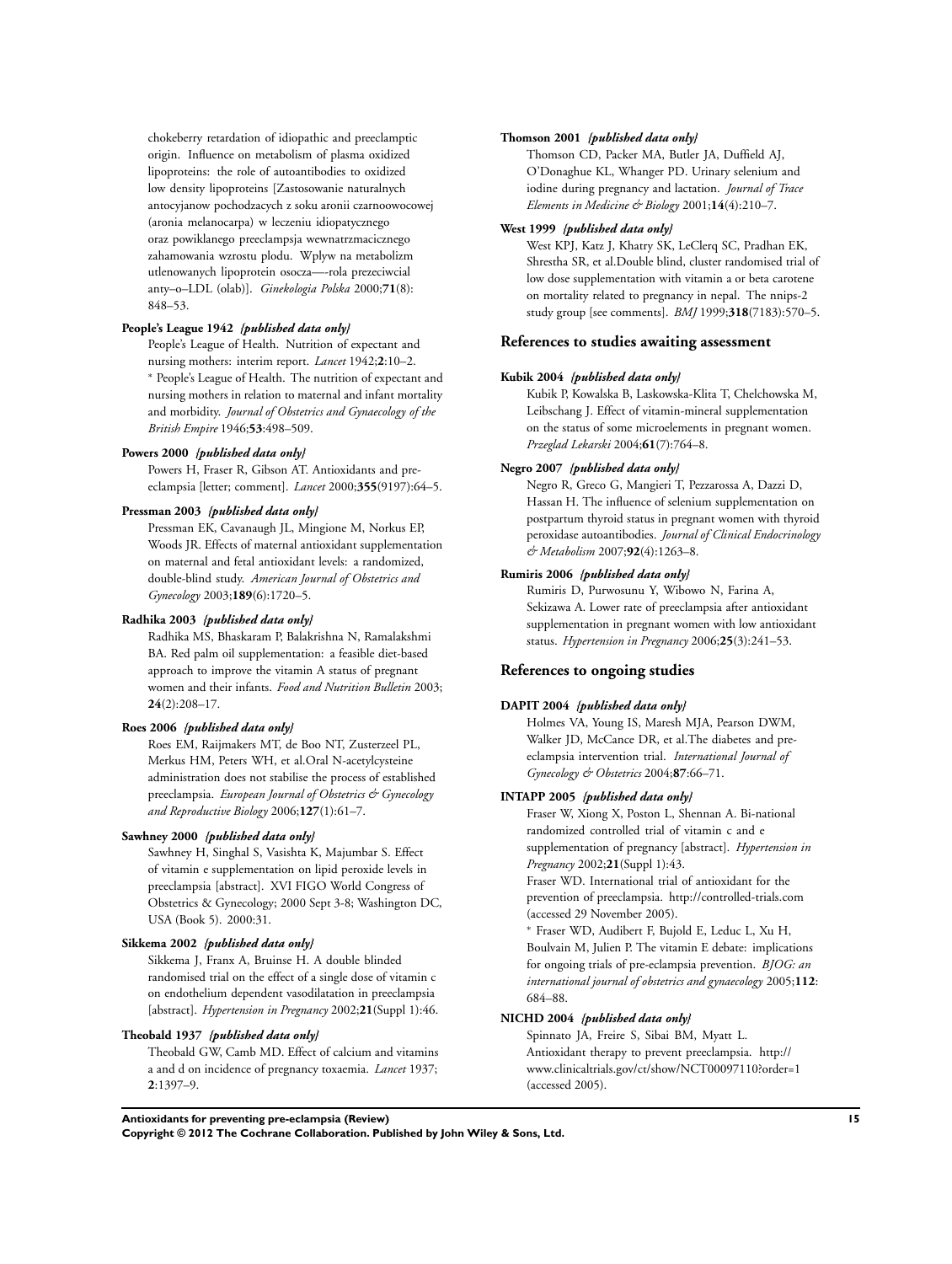#### **NICHD MFMU Network** *{unpublished data only}*

NICHD MFMU Network. Combined antioxidants and preeclampsia prediction studies. http://www.bsc.gwu.edu/ mfmu/projects/capps.cgi (accessed 2004).

#### **VIP WHO Component** *{published data only}*

Merialdi M. Vitamins in Preeclampsia (VIP): a multicentre randomized clinical trial of vitamin C and E supplementation in pregnancy for the prevention of preeclampsia (India, Peru, Viet Nam). http://www.controlledtrials.com/isrctn/trial/|/0/86677348.html (accessed 2005).

# **Additional references**

#### **Barker 1993**

Barker DJP, Gluckman PD, Godfrey KM, Harding JE, Owens JA, Robinson JS. Fetal nutrition and cardiovascular disease in adult life. *Lancet* 1993;**341**:938–41.

#### **Bendich 1993**

Bendich A, Machlin LJ. The safety of oral intake of vitamin E: data from clincial studies from 1986-1991. In: Packer L, Fuchs J editor(s). *Vitamin E in health and disease*. New York: Marcel Dekker, 1993:411–6.

#### **Bendich 1997**

Bendich A. Vitamin C safety in humans. In: Packer L, Fuchs K editor(s). *Vitamin C in health and disease*. New York: Marcel Dekker, 1997:367–9.

# **Devaraj 1997**

Devaraj S, Adams-Huet B, Fuller CJ, Jialal I. Dose-response comparison of RR-alpha-tocopherol and all-racemic alphatocopherol on LDL oxidation. *Arteriosclerosis, Thrombosis and Vascular Biology* 1997;**17**:2273–9.

# **Diplock 1998**

Diplock AT, Charleux, JL, Crozier-Wili G, Kok FJ, Rice-Evans C, Roberfroid M, et al.Functional food science and defence against reactive oxidative species. *British Journal of Nutrition* 1998;**80**:S77–S112.

#### **Donoghue 2000**

Donoghue D, Cust A. Report of the Australian and New Zealand Neonatal Network 1998. AIHW National Perinatal Statistics Unit, Sydney 2000.

#### **Gifford 2000**

Gifford RW Jr, August PA, Cunningham G, Green LA, Lindhemier MD, McNellis D, et al.Report of the National High Blood Pressure Education Program Working Group on High Blood Pressure in Pregnancy. *American Journal of Obstetrics and Gynecology* 2000;**183**:S1–S22.

#### **Higgins 2006**

Higgins JPT, Green S, editors. Cochrane Handbook for Systematic Reviews of Interventions 4.2.6 [updated September 2006]. In: The Cochrane Library, Issue 4, 2006. Chichester, UK: John Wiley & Sons, Ltd.

#### **HMSO 1998**

HMSO. *Report on confidential enquiries into maternal deaths in the United Kingdom 1994-1996*. London: HMSO, 1998.

#### **Hofmeyr 2006**

Hofmeyr GJ, Atallah AN, Duley L. Calcium supplementation during pregnancy for preventing hypertensive disorders and related problems. *Cochrane Database of Systematic Reviews* 2006, Issue 3. [Art. No.: CD001059. DOI: 10.1002/14651858.CD001059.pub2]

# **HPS 2002**

Heart Protection Study Collaborative Group. MRC/ BHF Heart Protection Study of antioxidant vitamin supplementation in 20 536 high-risk individuals: a randomised placebo-controlled trial. *Lancet* 2002;**360**: 23–33.

#### **Hubel 1997**

Hubel CA, Kagan VE, Kisin ER, McLaughlin MK, Roberts JM. Increased ascorbate radical formation and ascorbate depletion in plasma from women with preeclampsia: implications for oxidative stress. *Free Radical Biology & Medicine* 1997;**23**:597–609.

#### **Knight 2007**

Knight M, Duley L, Henderson-Smart DJ, King JF. Antiplatelet agents for preventing and treating preeclampsia. *Cochrane Database of Systematic Reviews* 2007, Issue 2. [Art. No.: CD000492. DOI: 10.1002/ 14651858.CD000492.pub2]

#### **Kramer 2000**

Kramer MS, Seguin L, Lydon J, Goulet L. Socio-economic disparities in pregnancy outcome: why do the poor fare so poorly?. *Paediatric and Perinatal Epidemiology* 2000;**14**: 194–210.

#### **Levine 1996**

Levine M, Conry-Cantilena C, Wang Y, Welch RW, Washko PW, Dhariwal KR, et al.Vitamin C pharmacokinetics in healthy volunteers: evidence for a recommended dietary allowance. *Proceedings of the National Academy of Science of the United States of America* 1996;**93**(8):3704–9.

#### **Levine 2001**

Levine M, Wang Y, Padayatty SJ, Morrow J. A new recommended dietary allowance of vitamin C for healthy young women. *Proceedings of the National Academy of Science of the United States of America* 2001;**98**(17):9842–6.

#### **McCowan 1999**

McCowan L, Harding J, Barker S, Ford C. Perinatal predictors of growth at six months in small for gestational age babies. *Early Human Development* 1999;**56**(2-3): 205–16.

#### **Meher 2005**

Meher S, Duley L, Prevention of Pre-eclampsia Cochrane Review authors. Interventions for preventing pre-eclampsia and its consequences: generic protocol. *Cochrane Database of Systematic Reviews* 2005, Issue 2. [DOI: 10.1002/ 14651858.CD005301]

#### **Miller 2005**

Miller ER 3rd, Pastor-Barriuso R, Dalal D, Riemersma RA, Appel LJ, Guallar E. Meta-analysis: high-dosage vitamin E supplementation may increase all-cause mortality. *Annals of Internal Medicine* 2005;**142**(1):37–46.

**Antioxidants for preventing pre-eclampsia (Review) 16**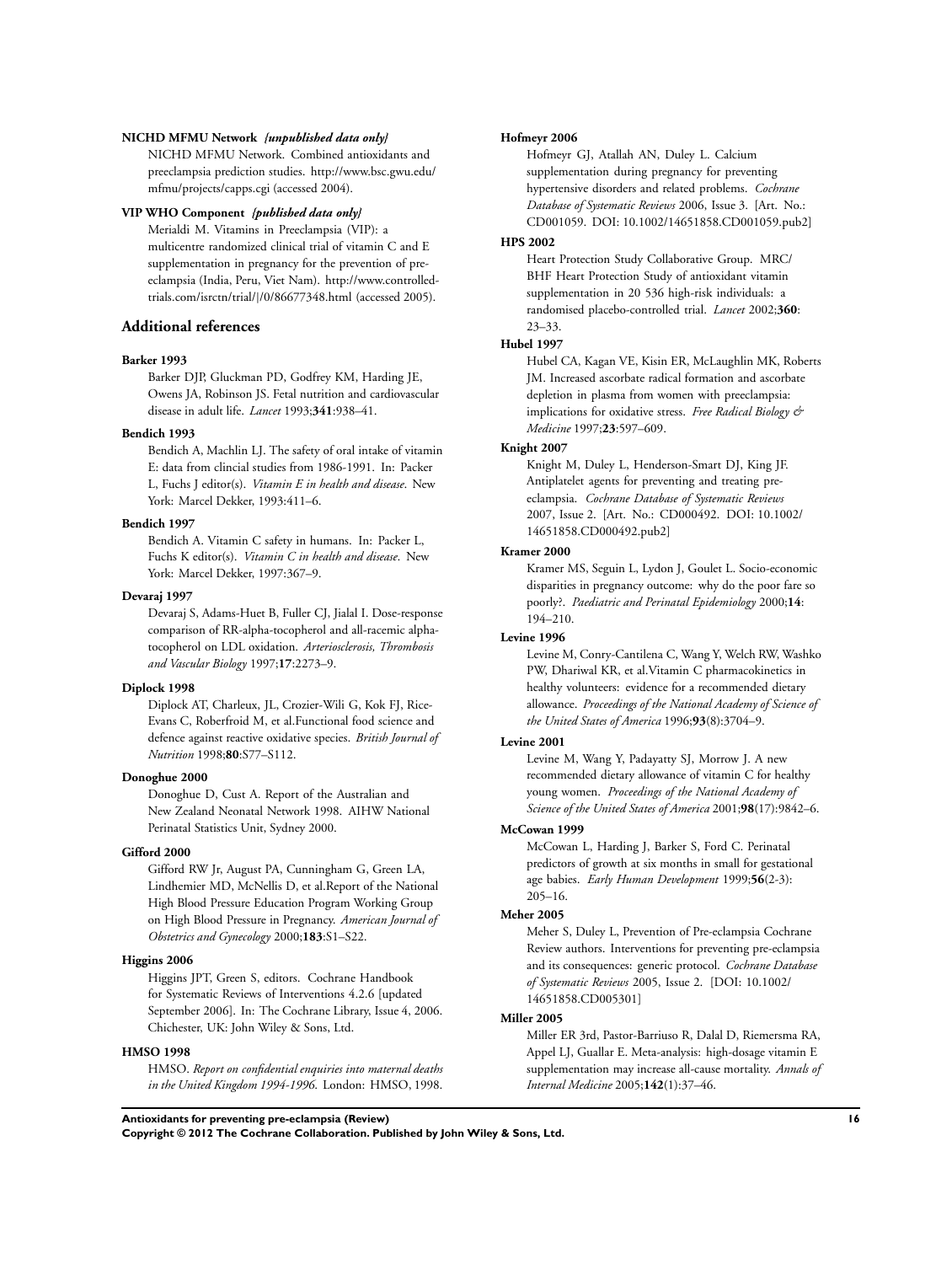#### **NHMRC 1998**

NHMRC. *Report on Maternal Deaths in Australia 1991- 1993*. NHMRC, 1998.

### **RevMan 2003**

The Cochrane Collaboration. Review Manager (RevMan). 4.2.7 for Windows. Oxford, England: The Cochrane Collaboration, 2003.

#### **Roberts 1993**

Roberts JM, Redman CWG. Pre-eclampsia: more than pregnancy-induced hypertension. *Lancet* 1993;**341**: 1447–51.

#### **Roberts 2001**

Roberts JM, Cooper DW. Pathogenesis and genetics of preeclampsia. *Lancet* 2001;**357**:53–6.

#### **Wang 1996**

Wang Y, Walsh SW. Antioxidant activities and mRNA expression of superoxide dismutase, catalase, and glutathione peroxidase in normal and preeclamptic pregnancies. *Journal of the Society for Gynecological Investigation* 1996;**3**:179–84.

# **References to other published versions of this review**

#### **Rumbold 2005**

Rumbold A, Duley L, Crowther C, Haslam R. Antioxidants for preventing pre-eclampsia. *Cochrane Database of Systematic Reviews* 2005, Issue 4. [Art. No.: CD004227. DOI: 10.1002/14651858.CD004227.pub2]

∗ *Indicates the major publication for the study*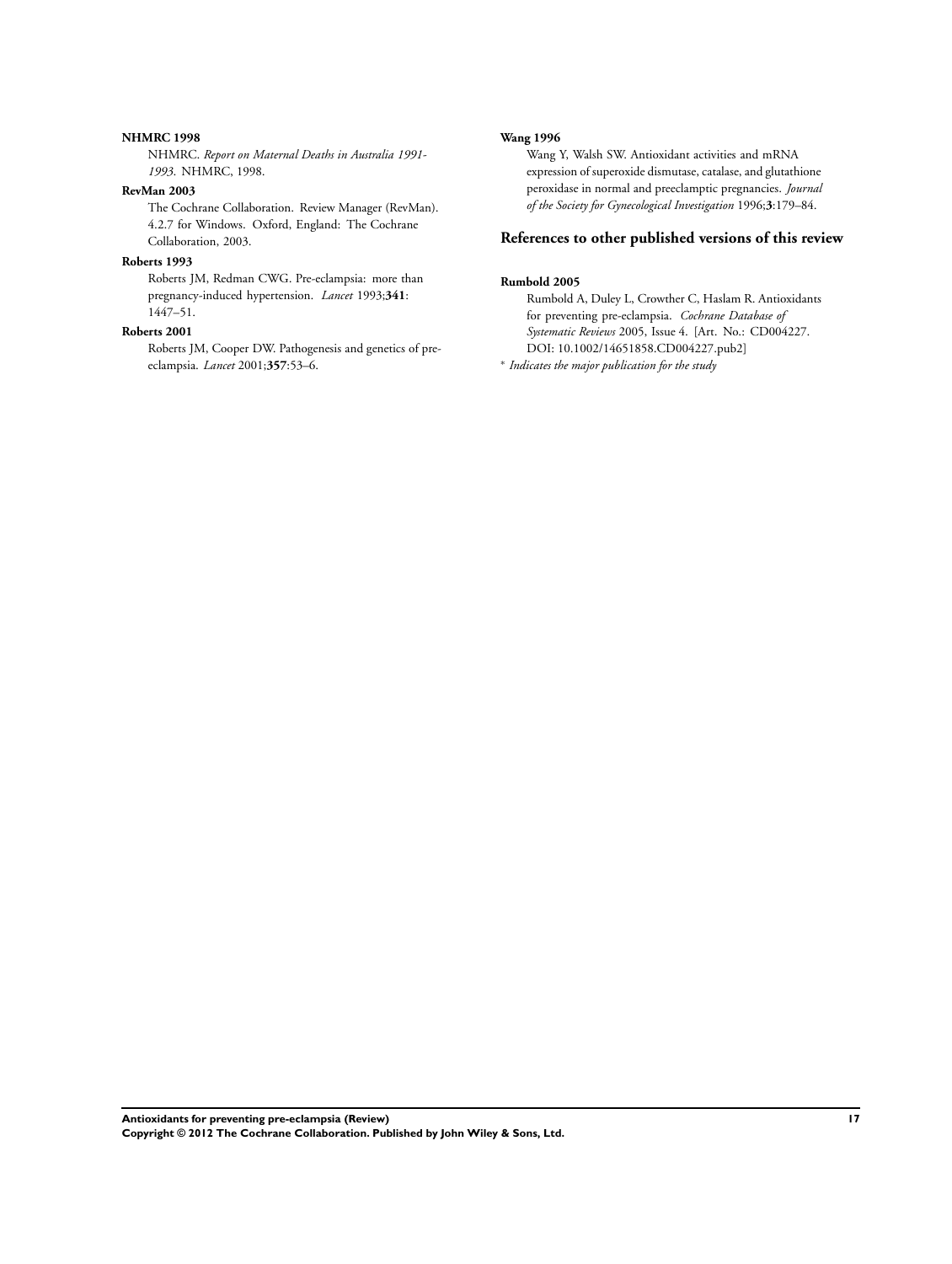# <span id="page-20-0"></span>**CHARACTERISTICS OF STUDIES**

# **Characteristics of included studies** *[ordered by study ID]*

# **Beazley 2002**

| Methods             | Treatment allocation: unclear, no methodological details given, women were "randomised"<br>Blinding of outcome assessment: "double blind" stated.<br>Documentation of exclusion: 9 (8%) women were lost to follow up<br>Use of placebo control: placebo control.                                                                                                                 |
|---------------------|----------------------------------------------------------------------------------------------------------------------------------------------------------------------------------------------------------------------------------------------------------------------------------------------------------------------------------------------------------------------------------|
| Participants        | 109 women between 14-20 weeks' gestation and at "high risk of PE" including those with previous pre-<br>eclampsia, chronic hypertension, insulin requiring diabetes mellitus and multifetal gestation. Nil exclusion<br>criteria stated                                                                                                                                          |
| Interventions       | Antioxidant: 1000 mg vitamin C and 400 IU vitamin E daily ( $n = 54$ ).<br>Control: placebo, no further details (n = 55).                                                                                                                                                                                                                                                        |
| Outcomes            | 1. PE (not defined).<br>2. GA at delivery (mean, SD).<br>3. Preterm birth $(37 weeks).$<br>4. Birthweight (mean, SD).<br>5. Birthweight < 10 centile.<br>6. TAS and 8-IP.                                                                                                                                                                                                        |
| <b>Notes</b>        | Criteria for subgroups:<br>risk of PE: mixed, by review criteria included both high and moderate/low risk.<br>GA at trial entry: 12-20 weeks' gestation.<br>Antioxidant intake before trial entry: unclear.<br>Sample size calculation: none reported.<br>Compliance: no details of women's compliance were given.<br>Location: United States of America.<br>Timeframe: unclear. |
| <b>Risk of bias</b> |                                                                                                                                                                                                                                                                                                                                                                                  |

| <b>Bias</b>                         | Authors' judgement | Support for judgement |
|-------------------------------------|--------------------|-----------------------|
| Allocation concealment Unclear risk |                    | B - Unclear           |

**Antioxidants for preventing pre-eclampsia (Review) 18**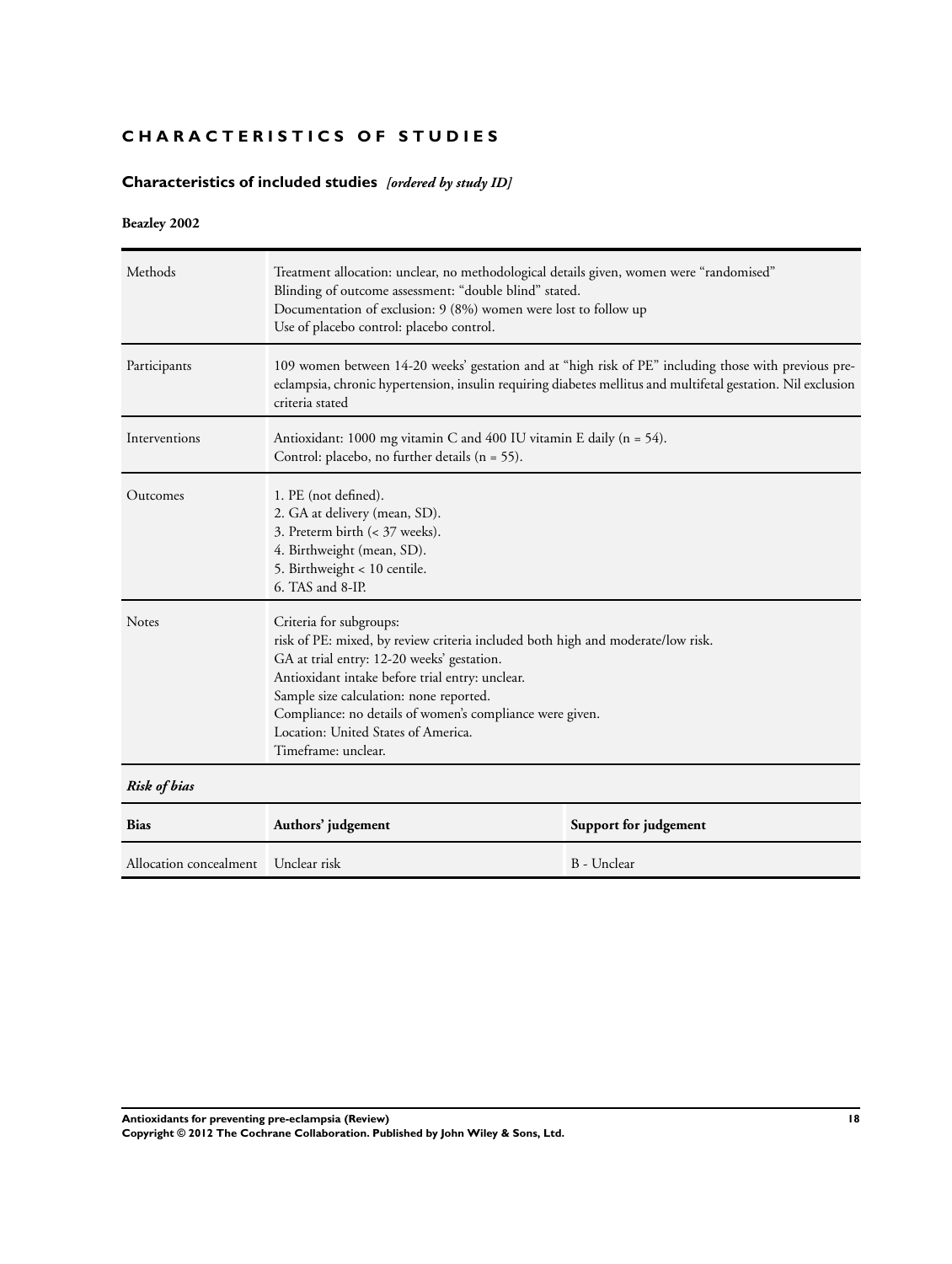# **Chappell 1999**

| Methods             | collected the trial tablets from the pharmacy department<br>treatment allocation until recruitment, data collection and laboratory analyses were complete<br>Use of placebo control: placebo control.                                                                                                                                                                                                                                                                                                                                                                                                                  | Treatment allocation: a computer-generated randomisation list using blocks of 10 was given to the hos-<br>pital pharmacy departments. Researchers allocated the next available number to participants and women<br>Blinding of outcome assessment: double blind; women, caregivers and researchers were blinded to the<br>Documentation of exclusion: pregnancy outcome data were reported for all women randomised (n = 283)                                                                                                                                                                                                        |  |
|---------------------|------------------------------------------------------------------------------------------------------------------------------------------------------------------------------------------------------------------------------------------------------------------------------------------------------------------------------------------------------------------------------------------------------------------------------------------------------------------------------------------------------------------------------------------------------------------------------------------------------------------------|--------------------------------------------------------------------------------------------------------------------------------------------------------------------------------------------------------------------------------------------------------------------------------------------------------------------------------------------------------------------------------------------------------------------------------------------------------------------------------------------------------------------------------------------------------------------------------------------------------------------------------------|--|
| Participants        | before 37 weeks' gestation, eclampsia or HELLP syndrome.<br>Exclusion criteria: heparin or warfarin treatment, abnormal fetal-anomaly scan or multiple pregnancy.<br>women consented to the study. An additional 41 women who had a history of pre-eclampsia consented.<br>until delivery ( $n = 81$ vitamin C and E group, $n = 79$ placebo group)                                                                                                                                                                                                                                                                    | 283 women between 16-22 weeks' gestation with an abnormal Doppler waveform in either uterine artery<br>at 18-22 weeks' gestation or a history in the preceding pregnancy of pre-eclampsia necessitating delivery<br>1512 women underwent Doppler screening, 273 women had abnormal waveforms and of these, 242<br>283 women were randomised, 72 women had normal Doppler scans at 24 weeks' gestation and 24 women<br>did not return for a second scan and these women were withdrawn. A further 27 women withdrew from<br>the trial after 24 weeks' gestation for various reasons. In total, 160 women completed the trial protocol |  |
| Interventions       | Antioxidant: 1000 mg vitamin C and 400 IU vitamin E daily (n = 141).<br>Control: placebo containing microcrystalline cellulose and soya bean oil, identical in appearance to the<br>vitamin C tablets and vitamin E capsules                                                                                                                                                                                                                                                                                                                                                                                           |                                                                                                                                                                                                                                                                                                                                                                                                                                                                                                                                                                                                                                      |  |
| Outcomes            | 1. Ratio of PAI-1 to PAI-2.<br>2. Incidence of PE (defined according to ISSHP guidelines).<br>3. Placental abruption.<br>4. Spontaneous preterm delivery (< 37 weeks).<br>5. Intrauterine death.<br>6. Small-for-gestational-age infants (on or below the 10th centile).<br>7. Mean systolic and diastolic blood pressure before delivery.<br>8. GA at delivery (median, IQR).<br>9. Birthweight (median, IQR).<br>10. Birthweight centile (median, IQR).<br>11. Mean plasma ascorbic acid and alpha-tocopherol concentrations during gestation.<br>12. Biochemical indices of oxidative stress and placental function |                                                                                                                                                                                                                                                                                                                                                                                                                                                                                                                                                                                                                                      |  |
| Notes               | Risk of PE: mixed, by review criteria included both high and moderate/low-risk women.<br>GA at trial entry: mixed. Between 16-22 weeks' gestation.<br>Antioxidant intake before trial entry: unclear, not assessed.<br>Sample size calculation: the study had 80% power to detect a 30% reduction in PAI-1.<br>Compliance: not specifically reported. "Within the treated group, plasma ascorbic acid concentration<br>increased by 32% from baseline values and plasma alpha-tocopherol increased by 54%."<br>Location: London, United Kingdom.<br>Timeframe: unclear.                                                |                                                                                                                                                                                                                                                                                                                                                                                                                                                                                                                                                                                                                                      |  |
| <b>Risk of bias</b> |                                                                                                                                                                                                                                                                                                                                                                                                                                                                                                                                                                                                                        |                                                                                                                                                                                                                                                                                                                                                                                                                                                                                                                                                                                                                                      |  |
| <b>Bias</b>         | Authors' judgement                                                                                                                                                                                                                                                                                                                                                                                                                                                                                                                                                                                                     | Support for judgement                                                                                                                                                                                                                                                                                                                                                                                                                                                                                                                                                                                                                |  |

**Antioxidants for preventing pre-eclampsia (Review) 19**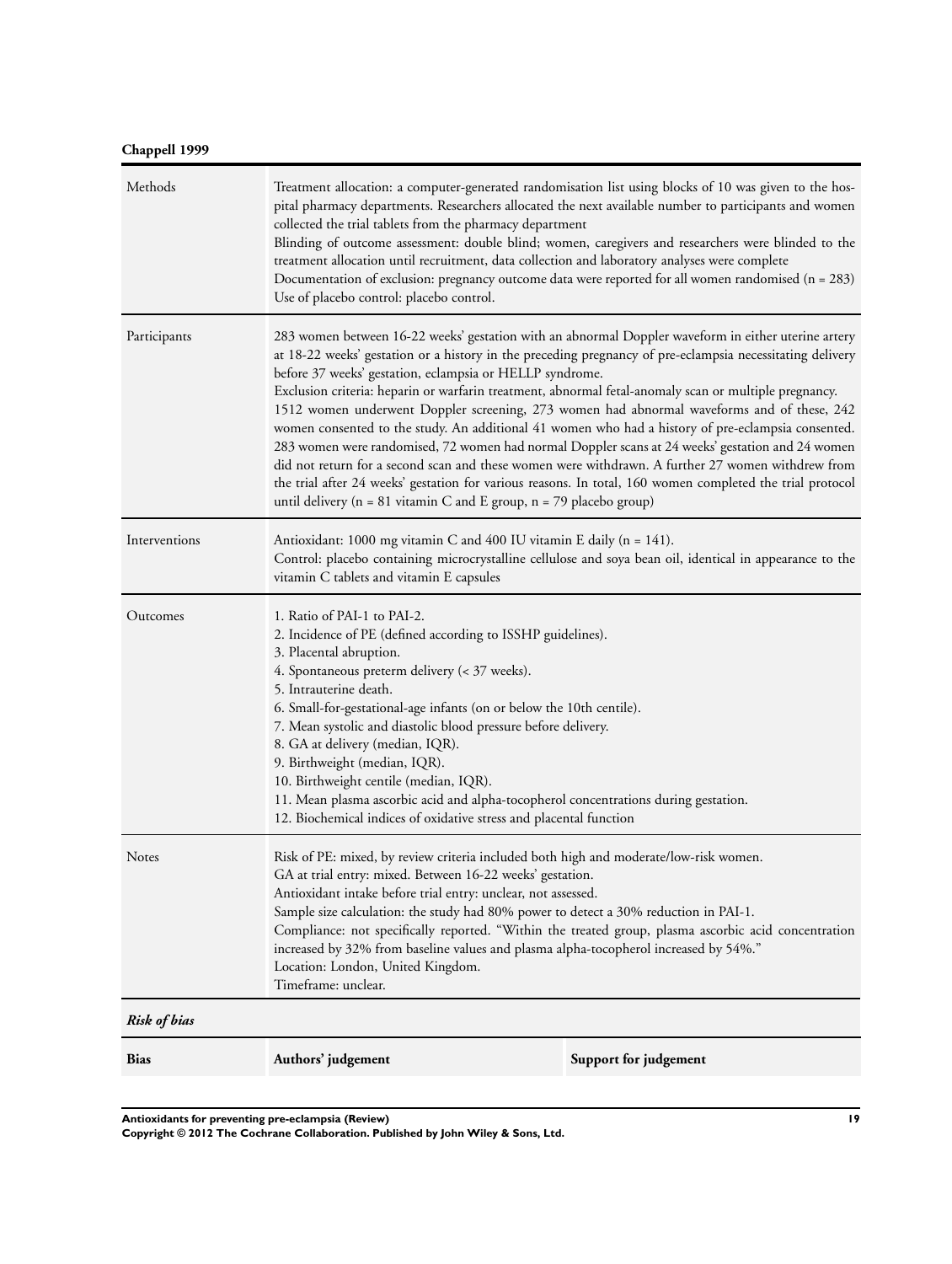# **Chappell 1999** (*Continued)*

| Allocation concealment Low risk |                                                                                                                                                                                                                                                                                                                                                                                                                                                                                            | A - Adequate          |
|---------------------------------|--------------------------------------------------------------------------------------------------------------------------------------------------------------------------------------------------------------------------------------------------------------------------------------------------------------------------------------------------------------------------------------------------------------------------------------------------------------------------------------------|-----------------------|
| <b>Han 1994</b>                 |                                                                                                                                                                                                                                                                                                                                                                                                                                                                                            |                       |
| Methods                         | Treatment allocation: women were "divided into two groups randomly". No other methodological details<br>given<br>Blinding of outcome assessment: unclear, single blinded, but no information given on blinding of carers<br>or outcome assessors<br>Documentation of exclusion: none stated.<br>Use of placebo control: placebo stated but no details given.                                                                                                                               |                       |
| Participants                    | 100 women with "high-risk factors of PIH".<br>No other information was provided about the participants, nil exclusion criteria stated                                                                                                                                                                                                                                                                                                                                                      |                       |
| Interventions                   | Antioxidant: 100 ug/d selenium, given as a "natural dietetic liquid containing 100 ug/d selenium for 6-8<br>weeks during late pregnancy" ( $n = 52$ ).<br>Control: placebo, given in "the same manner" $(n = 48)$ .                                                                                                                                                                                                                                                                        |                       |
| Outcomes                        | 1. Change in maternal and umbilical blood selenium level.<br>2. Change in systolic and diastolic blood pressure.<br>3. Incidence of PIH (not defined).<br>4. Incidence of gestational oedema.<br>5. Incidence of proteinuria.<br>6. Birthweight.<br>7. Side-effects as measured by changes in the blood and urine routine analysis and liver and renal function                                                                                                                            |                       |
| <b>Notes</b>                    | Risk of PE: unclear, therefore moderate/low risk. Author's state women were at high risk but no details<br>given.<br>GA at trial entry: unclear. Women supplemented "during late pregnancy".<br>Antioxidant intake before trial entry: unclear, no information provided. Blood selenium level was assessed<br>in women prior to starting the trial.<br>Sample size calculation: none reported.<br>Compliance: unclear, no information provided.<br>Location: China.<br>Timeframe: unclear. |                       |
| <b>Risk of bias</b>             |                                                                                                                                                                                                                                                                                                                                                                                                                                                                                            |                       |
| <b>Bias</b>                     | Authors' judgement                                                                                                                                                                                                                                                                                                                                                                                                                                                                         | Support for judgement |
| Allocation concealment          | Unclear risk                                                                                                                                                                                                                                                                                                                                                                                                                                                                               | B - Unclear           |

**Antioxidants for preventing pre-eclampsia (Review) 20**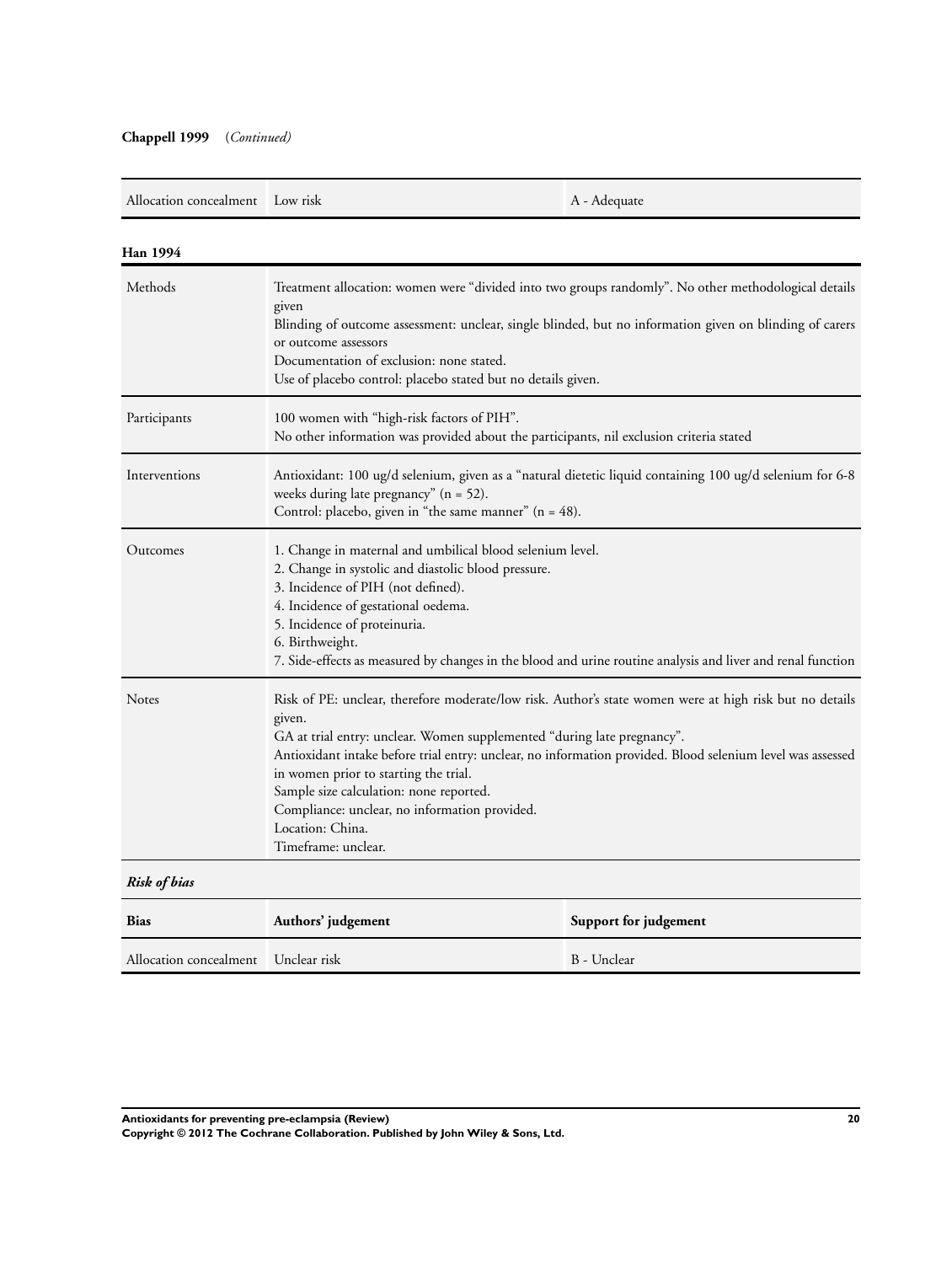# **Mahdy 2004**

| Methods       | Treatment allocation: unclear, "randomised double-blind placebo controlled clinical trial" stated. No other<br>methodological details given<br>Blinding of outcome assessment: "double-blind" stated but no information given on blinding of carers or<br>outcome assessors<br>Documentation of exclusion: none stated.<br>Use of placebo control: placebo stated but no details given. |
|---------------|-----------------------------------------------------------------------------------------------------------------------------------------------------------------------------------------------------------------------------------------------------------------------------------------------------------------------------------------------------------------------------------------|
| Participants  | 113 primigravid women in early mid trimester (before 16 weeks' gestation).<br>No other information was provided about the participants, nil exclusion criteria stated                                                                                                                                                                                                                   |
| Interventions | Antioxidant: red palm oil which includes a tocotrienol-rich fraction (TRF). No other information including<br>dosage was provided $(n = 46)$ .<br>Control: placebo, no other information given $(n = 67)$ .                                                                                                                                                                             |
| Outcomes      | 1. PIH (not defined).<br>2. PE (not defined).                                                                                                                                                                                                                                                                                                                                           |
| <b>Notes</b>  | Risk of PE: moderate/low risk.<br>GA at trial entry: mixed. Women supplemented before 16 weeks' gestation.<br>Antioxidant intake before trial entry: unclear, no information provided.<br>Sample size calculation: none reported.<br>Compliance: unclear, no information provided.<br>Location: unclear.<br>Timeframe: unclear.<br>Published in abstract form only.                     |
| Risk of bias  |                                                                                                                                                                                                                                                                                                                                                                                         |

| <b>Bias</b>                         | Authors' judgement | Support for judgement |
|-------------------------------------|--------------------|-----------------------|
| Allocation concealment Unclear risk |                    | B - Unclear           |

# **Merchant 2005**

| Methods       | Treatment allocation: unclear, "randomisation followed a 2x2 factorial design" stated. No other method-<br>ological details given<br>Blinding of outcome assessment: "double-blind" stated; the participant, tablet dispenser and study physi-<br>cians were blinded<br>Documentation of exclusion: 123 (11.4%) women were excluded from the analysis, of which 41 had<br>hypertension at trial entry. Data were not available for a further 89 (8.2%) women<br>Use of placebo control: placebo stated but no details given. |
|---------------|------------------------------------------------------------------------------------------------------------------------------------------------------------------------------------------------------------------------------------------------------------------------------------------------------------------------------------------------------------------------------------------------------------------------------------------------------------------------------------------------------------------------------|
| Participants  | 1078 pregnant women between 12 and 27 weeks' gestation, who were HIV-1 infected without WHO-<br>defined stage IV disease, resident of Dar-es-Salaam, Tanzania and intending to remain in the city for the<br>duration of the pregnancy and 1 year thereafter                                                                                                                                                                                                                                                                 |
| Interventions | There were 4 treatment arms.<br>Antioxidant: daily multivitamin which contained 500 mg vitamin C, 30 mg vitamin E, 20 mg thiamin,                                                                                                                                                                                                                                                                                                                                                                                            |

**Antioxidants for preventing pre-eclampsia (Review) 21**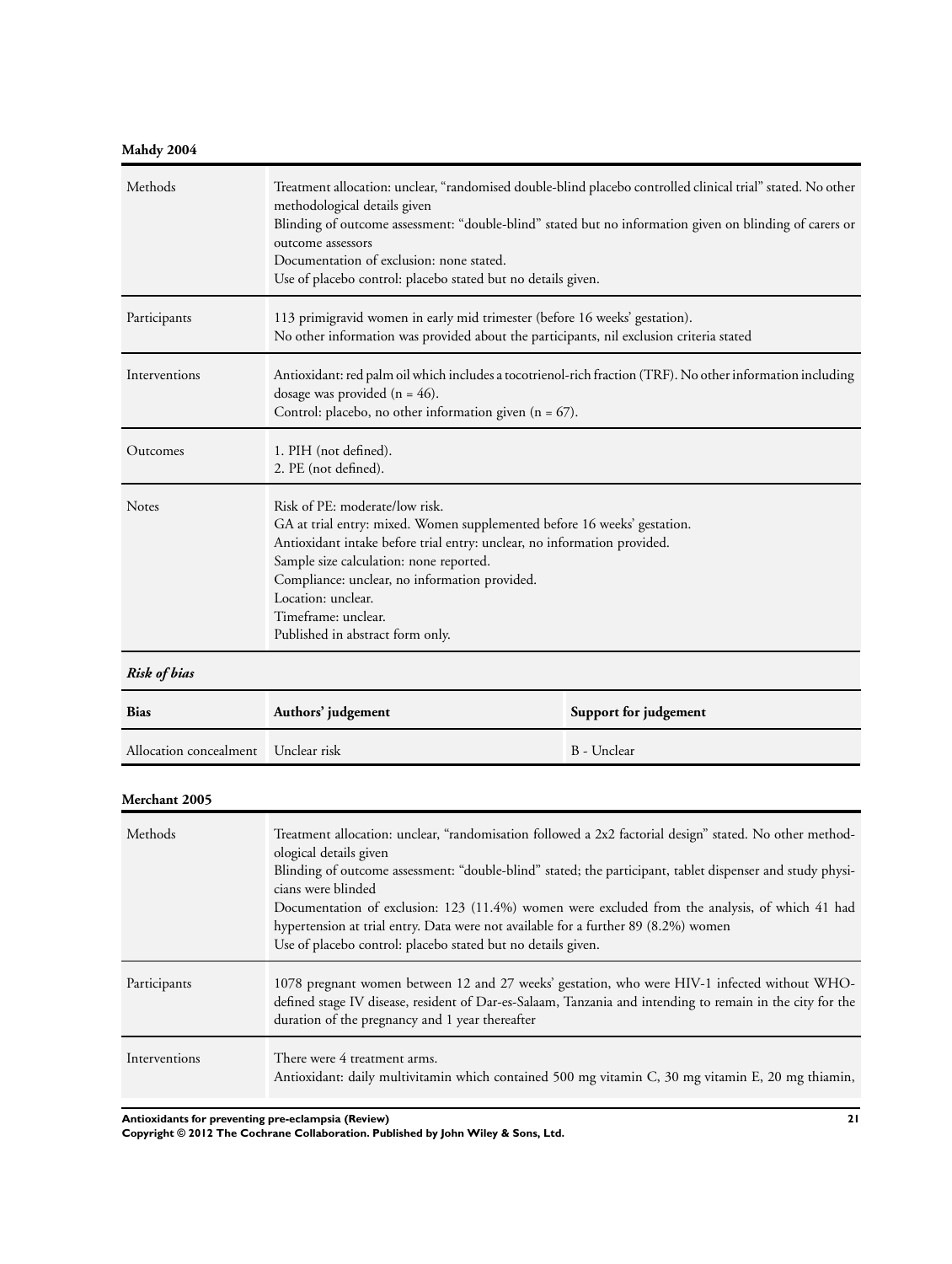# **Merchant 2005** (*Continued)*

|              | 20 mg riboflavin, 20 mg B-6, 50 micrograms b-12, 0.8 mg folic acid) or daily multivitamin plus vitamin<br>A (30 mg beta-carotene + 5000 IU preformed vitamin A) or vitamin A alone (30 mg beta-carotene + 5000<br>IU preformed vitamin A).<br>Control: placebo.                                                                                                                                                                                                                                                                                                                                                                                                                                         |
|--------------|---------------------------------------------------------------------------------------------------------------------------------------------------------------------------------------------------------------------------------------------------------------------------------------------------------------------------------------------------------------------------------------------------------------------------------------------------------------------------------------------------------------------------------------------------------------------------------------------------------------------------------------------------------------------------------------------------------|
| Outcomes     | 1. Hypertension in pregnancy, defined as systolic blood pressure >= 140 mmHg or diastolic blood pressure<br>>= 90 mmHg at any time in pregnancy (women hypertensive at randomisation were excluded from the<br>analysis)                                                                                                                                                                                                                                                                                                                                                                                                                                                                                |
| <b>Notes</b> | Risk of PE: moderate/low-risk women.<br>GA at trial entry: mixed. Between 12-27 weeks' gestation.<br>Antioxidant intake before trial entry: unclear, not assessed.<br>Sample size calculation: a sample size calculation for the risk of hypertension in pregnancy was not reported.<br>Compliance: based on counts of returned pills from the mean compliance in all treatment groups was 91%<br>(median 96%).<br>Location: Tanzania.<br>Timeframe: April 1995-1997.<br>The primary aim of the study was to assess the effect of vitamin supplementation on adverse birth outcomes<br>and mother-to-child transmission of HIV. Assessing hypertension in pregnancy was a secondary aim of<br>the study |

# *Risk of bias*

| <b>Bias</b>                         | Authors' judgement | Support for judgement |
|-------------------------------------|--------------------|-----------------------|
| Allocation concealment Unclear risk |                    | B - Unclear           |

# **Poston 2006**

| Methods      | Treatment allocation: computer-generated randomisation list blocked by centre in groups of 10 to 12<br>individuals (mean size 6.7) was given to a third party. Midwives randomised eligible women online, women<br>were allocated a locally stored treatment pack with a centre-specific and participant-specific number<br>Blinding of outcome assessment: double blind; women, caregivers and researchers were blinded to the<br>treatment allocation until after completion of the study<br>Documentation of exclusion: 2404 women were randomised, data for 2395 women (99.6%) were analysed<br>Use of placebo control: placebo control.                                                                                                                                                                                                                                                                                                                                                                                                                                                                     |
|--------------|------------------------------------------------------------------------------------------------------------------------------------------------------------------------------------------------------------------------------------------------------------------------------------------------------------------------------------------------------------------------------------------------------------------------------------------------------------------------------------------------------------------------------------------------------------------------------------------------------------------------------------------------------------------------------------------------------------------------------------------------------------------------------------------------------------------------------------------------------------------------------------------------------------------------------------------------------------------------------------------------------------------------------------------------------------------------------------------------------------------|
| Participants | 2395 women with a gestational age between $14+0 - 21+6$ weeks and one or more of: pre-eclampsia in<br>the pregnancy preceding the index pregnancy, requiring delivery before 37 completed weeks' gestation;<br>diagnosis of HELLP syndrome in any previous pregnancy at any stage of gestation; eclampsia in any<br>previous pregnancy at any stage of gestation; essential hypertension requiring medication, currently or<br>previously; maternal diastolic blood pressure of 90 mmHg or more before 20 weeks' gestation in the current<br>pregnancy; type 1 or 2 diabetes, requiring insulin or oral hypoglycaemic therapy before the pregnancy;<br>antiphospholipid syndrome; chronic renal disease; multiple pregnancy; abnormal uterine artery Doppler<br>waveform (18-22 weeks' gestation) or primiparity with a body-mass index of 30 kg/m2 or more at first<br>antenatal visit.<br>Exclusion criteria: women unable or unwilling to give written informed consent, being treated with warfarin<br>or taking vitamin supplements that contained a dose of vitamin C of 200 mg or more or vitamin E of 40 |

**Antioxidants for preventing pre-eclampsia (Review) 22**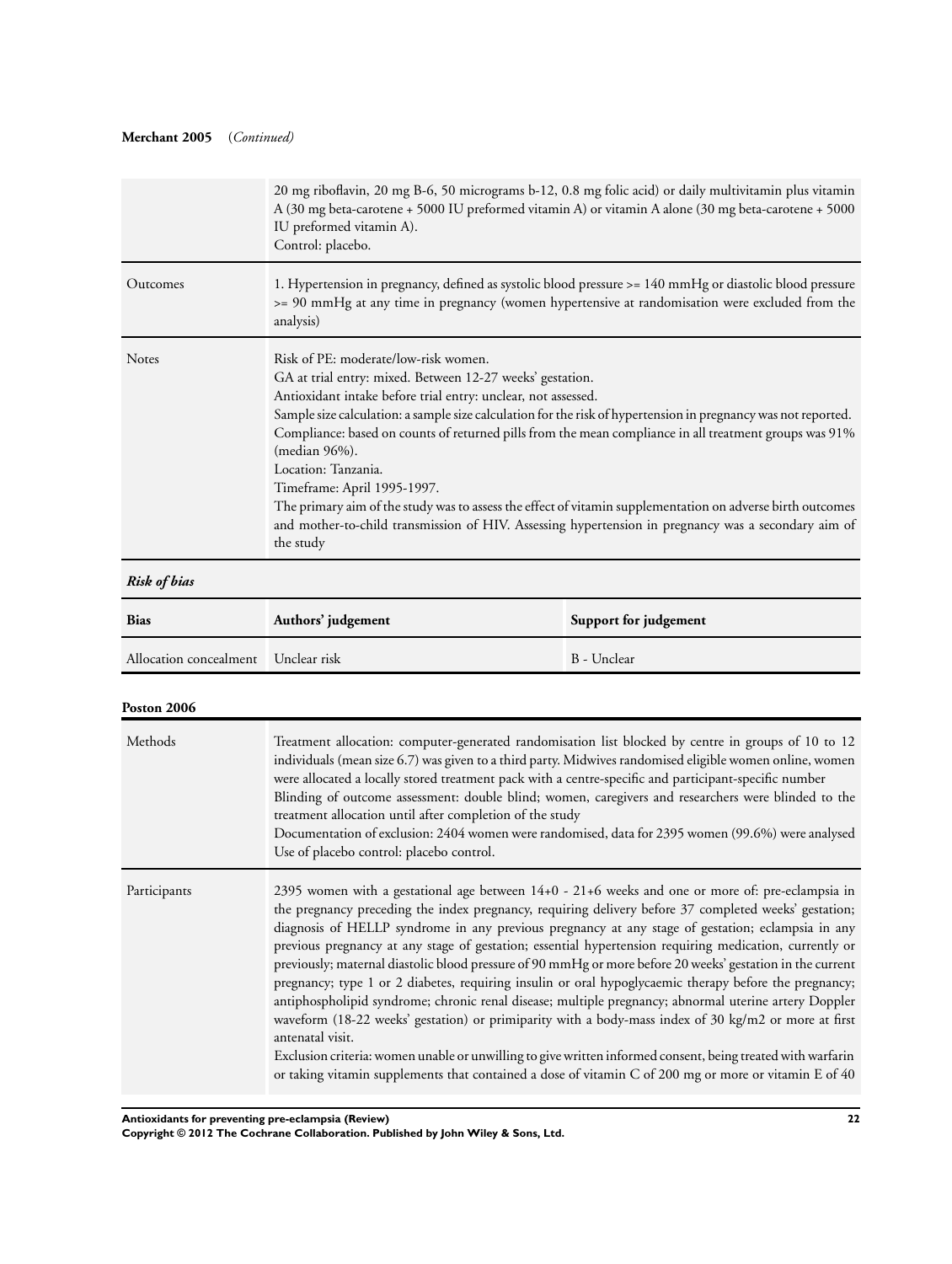# **Poston 2006** (*Continued)*

|                                 | IU or more daily                                                                                                                                                                                                                                                                                                                                                                                                                                                                                                                                                                                                                                                                                                                        |                       |  |
|---------------------------------|-----------------------------------------------------------------------------------------------------------------------------------------------------------------------------------------------------------------------------------------------------------------------------------------------------------------------------------------------------------------------------------------------------------------------------------------------------------------------------------------------------------------------------------------------------------------------------------------------------------------------------------------------------------------------------------------------------------------------------------------|-----------------------|--|
| Interventions                   | Antioxidant: 1000 mg vitamin C and 400 IU vitamin E daily (n = 1196).<br>Control: placebo tablets containing microcrystalline cellulose and capsules containing sunflower seed oil,<br>identical in appearance and taste to the vitamin C tablets and vitamin E capsules (n = 1199)                                                                                                                                                                                                                                                                                                                                                                                                                                                     |                       |  |
| Outcomes                        | 1. Incidence and severity of PE (defined according to ISSHP guidelines).<br>2. Incidence and severity of gestational hypertension.<br>3. Low birthweight (< 2.5 kg).<br>4. Small-for-gestational age (reported as < 5th centile and < 10th centile).<br>5. Preterm birth (< 37 weeks' gestation and < 34 weeks' gestation).<br>6. Gestational age at delivery.<br>7. Use of healthcare resources.<br>8. Longitudinal biochemical indices.<br>The trial had a range of other prespecified maternal and neonatal outcomes                                                                                                                                                                                                                 |                       |  |
| <b>Notes</b>                    | Risk of PE: mixed, by review criteria included both high and moderate/low-risk women.<br>GA at trial entry: mixed. Between 14-21+6 weeks' gestation.<br>Antioxidant intake before trial entry: unclear, not assessed.<br>Sample size calculation: the study had 90% power to detect a 30% relative reduction in pre-eclampsia,<br>25% reduction in low birthweight, and a 30% reduction in SGA.<br>Compliance: based on counts of returned pills from 2070 women, 80% of these women took at least 50%<br>of their tables, 65% took 80% or more, 32% took all their tablets and 6% took none. There we no great<br>differences in compliance between groups.<br>Location: United Kingdom.<br>Timeframe: 6th August 2003-27th June 2005. |                       |  |
| <b>Risk of bias</b>             |                                                                                                                                                                                                                                                                                                                                                                                                                                                                                                                                                                                                                                                                                                                                         |                       |  |
| <b>Bias</b>                     | Authors' judgement                                                                                                                                                                                                                                                                                                                                                                                                                                                                                                                                                                                                                                                                                                                      | Support for judgement |  |
| Allocation concealment Low risk |                                                                                                                                                                                                                                                                                                                                                                                                                                                                                                                                                                                                                                                                                                                                         | A - Adequate          |  |
| <b>Rivas 2000</b>               |                                                                                                                                                                                                                                                                                                                                                                                                                                                                                                                                                                                                                                                                                                                                         |                       |  |

| Methods      | Treatment allocation: unclear, women were "randomly divided into 2 subgroups"<br>Blinding of outcome assessment: "triple blind" stated. No other details given<br>Documentation of exclusion: none stated.<br>Use of placebo control: placebo control.                                                                                                                                                     |
|--------------|------------------------------------------------------------------------------------------------------------------------------------------------------------------------------------------------------------------------------------------------------------------------------------------------------------------------------------------------------------------------------------------------------------|
| Participants | 127 women less than 29 weeks' gestation and with "high risk for PE", including nulliparity, previous PE,<br>obesity, hypertension, less than 20 years old, diabetes, nephropathy, mean arterial pressure above of 85<br>mmHg, positive roll-over test, black race, family history of hypertension or PE, twin pregnancy and poor<br>socioeconomic conditions.<br>Exclusion criteria: unclear, none stated. |

**Antioxidants for preventing pre-eclampsia (Review) 23**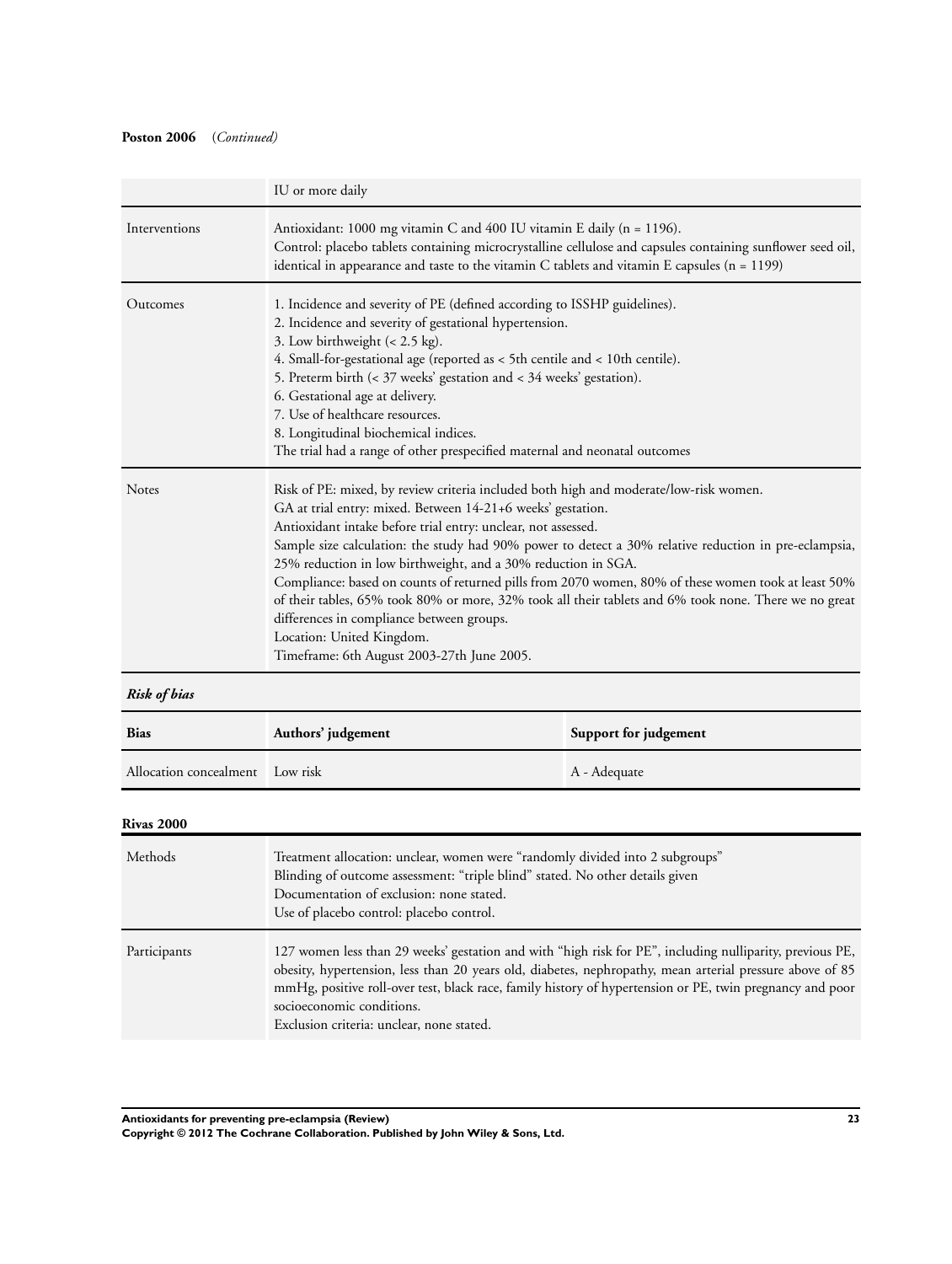# **Rivas 2000** (*Continued)*

| Interventions                       | Antioxidant: 500 mg vitamin C and 400 IU vitamin E per day, in addition to 1 g fish oil 3 times a day<br>and 100 mg aspirin 3 times a week ( $n = 63$ ).<br>Control: placebo, given "at the same posology and presentation" $(n = 64)$                                                                                                                                                 |                       |
|-------------------------------------|----------------------------------------------------------------------------------------------------------------------------------------------------------------------------------------------------------------------------------------------------------------------------------------------------------------------------------------------------------------------------------------|-----------------------|
| Outcomes                            | 1. PE (not defined).<br>2. The authors report that "no serious maternal and neonatal side-effects of treatment occurred in either<br>group", no other details were given                                                                                                                                                                                                               |                       |
| <b>Notes</b>                        | Risk of PE: mixed, by review criteria included both high and moderate/low-risk women.<br>GA at trial entry: mixed. Women were < 29 weeks' gestation.<br>Antioxidant intake before trial entry: unclear.<br>Sample size calculation: none stated.<br>Compliance: unclear, no information provided.<br>Location: Venezuela.<br>Timeframe: unclear.<br>Published in abstract format only. |                       |
| <b>Risk of bias</b>                 |                                                                                                                                                                                                                                                                                                                                                                                        |                       |
| <b>Bias</b>                         | Authors' judgement                                                                                                                                                                                                                                                                                                                                                                     | Support for judgement |
| Allocation concealment Unclear risk |                                                                                                                                                                                                                                                                                                                                                                                        | B - Unclear           |

# **Rumbold 2006**

| Methods       | Treatment allocation: randomisation was performed through a central telephone randomisation service,<br>the randomisation schedule was stratified by collaborating centre and gestational age (< 18 weeks versus<br>18 weeks or more). Treatment packs were prepared by a researcher not involved in recruitment or clinical<br>care, packs were labelled with a unique study number and contained 4 sealed opaque white plastic bottles<br>of either vitamin C and vitamin E or placebo tablets<br>Blinding of outcome assessment: double blind; women, caregivers and researchers were blinded to the<br>treatment allocation until after completion of the study<br>Documentation of exclusion: 1877 were randomised, there were no losses to follow up. For the 4 pairs of<br>twins in the study, outcomes for 1 randomly selected infant in each twin pair were chosen, outcomes for<br>the other 4 infants were excluded from the analyses<br>Use of placebo control: placebo control. |
|---------------|----------------------------------------------------------------------------------------------------------------------------------------------------------------------------------------------------------------------------------------------------------------------------------------------------------------------------------------------------------------------------------------------------------------------------------------------------------------------------------------------------------------------------------------------------------------------------------------------------------------------------------------------------------------------------------------------------------------------------------------------------------------------------------------------------------------------------------------------------------------------------------------------------------------------------------------------------------------------------------------------|
| Participants  | 1877 nulliparous women with a singleton pregnancy between 14+0 and 21+6 weeks' gestation, with normal<br>blood pressure at first measurement in pregnancy and again at trial entry.<br>Exclusion criteria: known multiple pregnancy, known potential lethal fetal anomaly, known thrombophilia,<br>chronic renal failure, antihypertensive therapy, or specific contraindications to vitamin C or E therapy such<br>as haemochromatosis or anticoagulant therapy.<br>Women were advised not to take any other supplements although a multivitamin that provided a daily<br>intake of no more than 200 mg vitamin C or 50 IU vitamin was permitted                                                                                                                                                                                                                                                                                                                                            |
| Interventions | Antioxidant: 1000 mg vitamin C and 400 IU vitamin E daily (n = 935).<br>Control: placebo tablets containing microcrystalline cellulose identical in appearance and taste to the<br>vitamin C and E tablets $(n = 942)$                                                                                                                                                                                                                                                                                                                                                                                                                                                                                                                                                                                                                                                                                                                                                                       |

**Antioxidants for preventing pre-eclampsia (Review) 24**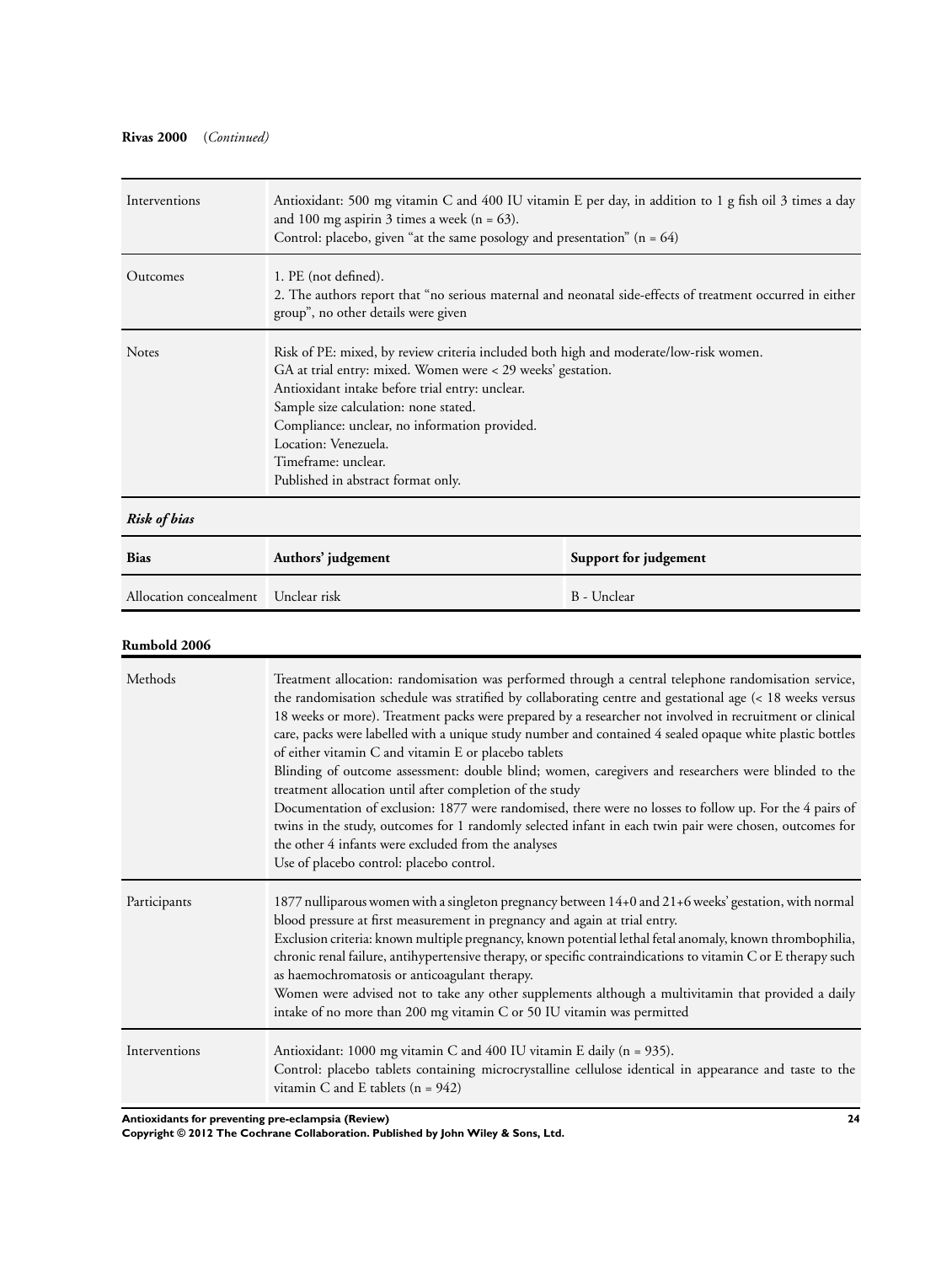# **Rumbold 2006** (*Continued)*

| Outcomes            | 1. Death or serious outcomes in the infant (a composite measure of prespecified fetal and neonatal outcomes)<br>2. Pre-eclampsia (defined according to ASSHP criteria).<br>3. Small-for-gestational age (< 10th centile).<br>The trial also included a range of prespecified maternal and neonatal outcomes, including preterm birth<br>reported as < 37 weeks' gestation, < 34 weeks' gestation and < 28 weeks' gestation                                                                                                                                                                                                                                                                                                                                                  |
|---------------------|-----------------------------------------------------------------------------------------------------------------------------------------------------------------------------------------------------------------------------------------------------------------------------------------------------------------------------------------------------------------------------------------------------------------------------------------------------------------------------------------------------------------------------------------------------------------------------------------------------------------------------------------------------------------------------------------------------------------------------------------------------------------------------|
| <b>Notes</b>        | Risk of PE: moderate/low-risk women.<br>GA at trial entry: mixed. Between 14-21+6 weeks' gestation.<br>Antioxidant intake before trial entry: at trial entry 94% of women in both groups had an adequate intake<br>of vitamin C, 43% of women in both groups had an adequate intake of vitamin E.<br>Sample size calculation: the study had 80% power to detect a reduction in the risk of death or serious<br>outcomes in the infants from 6.5% to 3.7%, and a reduction in the risk of pre-eclampsia from 10.0 to 6.<br>$3\%$ .<br>Compliance: based on verbal recall from women, 66.9% of women in the vitamin group took 80% or<br>more of their tables, compared with 69.9% in the placebo group.<br>Location: Australia.<br>Timeframe: December 2001 to January 2005. |
| <b>Risk of bias</b> |                                                                                                                                                                                                                                                                                                                                                                                                                                                                                                                                                                                                                                                                                                                                                                             |

| <b>Bias</b>                     | Authors' judgement | Support for judgement |
|---------------------------------|--------------------|-----------------------|
| Allocation concealment Low risk |                    | A - Adequate          |

# **Sharma 2003**

| Methods       | Treatment allocation: third-party randomisation using numbered opaque envelopes made up from com-<br>puter-generated numbers<br>Blinding of outcome assessment: women, caregivers, research staff and outcome assessors were blinded to<br>the treatment allocation<br>Documentation of exclusion: none.<br>Use of placebo control: placebo control. |
|---------------|------------------------------------------------------------------------------------------------------------------------------------------------------------------------------------------------------------------------------------------------------------------------------------------------------------------------------------------------------|
| Participants  | 251 primigravidas between 16-20 weeks with no medical complication such as renal disease, primary<br>hypertension, cardiovascular disease, diabetes or connective tissue disease.<br>Exclusion criteria: unclear, none stated.                                                                                                                       |
| Interventions | Antioxidant: 2 mg lycopene twice daily (4 mg daily total) until delivery ( $n = 116$ ).<br>Control: placebo, similar looking tablets of soya bean oil and bees wax $(n = 135)$                                                                                                                                                                       |
| Outcomes      | 1. PE (defined according to ISSHP guidelines).<br>2. Eclampsia.<br>3. Mean diastolic blood pressure.<br>4. Intrauterine growth restriction (weight below the 10th centile for gestational age).<br>5. Mean fetal weight.<br>6. Mean gestation.                                                                                                       |

**Antioxidants for preventing pre-eclampsia (Review) 25**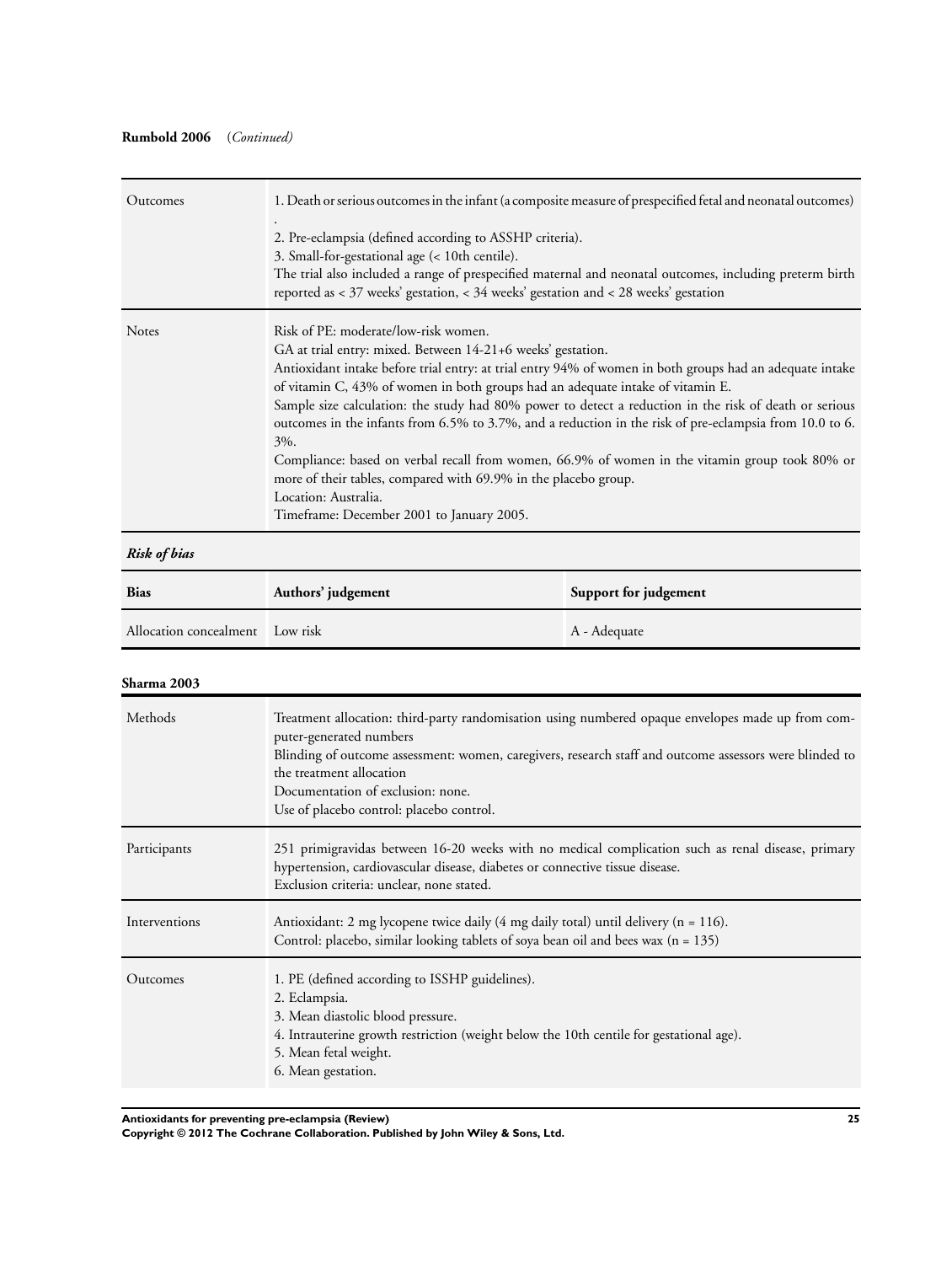# **Sharma 2003** (*Continued)*

| <b>Notes</b> | Risk of PE: moderate/low risk.                                                                                                                                                                                                                                                                                                                                                                                                                                                                                                                                                                                                                                   |  |
|--------------|------------------------------------------------------------------------------------------------------------------------------------------------------------------------------------------------------------------------------------------------------------------------------------------------------------------------------------------------------------------------------------------------------------------------------------------------------------------------------------------------------------------------------------------------------------------------------------------------------------------------------------------------------------------|--|
|              | GA at trial entry: 12-20 weeks' gestation.<br>Antioxidant intake before trial entry: not assessed.<br>Sample size calculation: stated as "considering the incidence of pre-eclampsia to be 7-10% in primigravidas,<br>and taking 5% as error, a sample size of approximately 124 women in each group was calculated". The trial<br>planned to enrol 300 women (150 in each group) however staffing limitations resulted in the trial being<br>stopped after 251 women were recruited, leaving 116 women and 135 in each group.<br>Compliance: unclear, compliance was assessed by pill counts, but no other information provided.<br>Location: New Delhi, India. |  |
|              |                                                                                                                                                                                                                                                                                                                                                                                                                                                                                                                                                                                                                                                                  |  |
|              |                                                                                                                                                                                                                                                                                                                                                                                                                                                                                                                                                                                                                                                                  |  |
|              |                                                                                                                                                                                                                                                                                                                                                                                                                                                                                                                                                                                                                                                                  |  |
|              |                                                                                                                                                                                                                                                                                                                                                                                                                                                                                                                                                                                                                                                                  |  |
|              |                                                                                                                                                                                                                                                                                                                                                                                                                                                                                                                                                                                                                                                                  |  |
|              |                                                                                                                                                                                                                                                                                                                                                                                                                                                                                                                                                                                                                                                                  |  |
|              |                                                                                                                                                                                                                                                                                                                                                                                                                                                                                                                                                                                                                                                                  |  |
|              | Timeframe: unclear.                                                                                                                                                                                                                                                                                                                                                                                                                                                                                                                                                                                                                                              |  |
|              |                                                                                                                                                                                                                                                                                                                                                                                                                                                                                                                                                                                                                                                                  |  |

*Risk of bias*

| <b>Bias</b>                     | Authors' judgement | Support for judgement |
|---------------------------------|--------------------|-----------------------|
| Allocation concealment Low risk |                    | A - Adequate          |
| Steyn 2002                      |                    |                       |

| Methods       | Randomisation: third-party randomisation, Roche Pharmaceuticals supplied numbered containers with<br>either vitamin C or placebo tablets, and they retained the code until completion of the study<br>Blinding of outcome assessment: "double blind" stated, Roche Pharmaceuticals retained the code until<br>completion of the study<br>Documentation of exclusion: none reported.<br>Use of placebo control: placebo control.                                                                                                                                                                                                                                                       |
|---------------|---------------------------------------------------------------------------------------------------------------------------------------------------------------------------------------------------------------------------------------------------------------------------------------------------------------------------------------------------------------------------------------------------------------------------------------------------------------------------------------------------------------------------------------------------------------------------------------------------------------------------------------------------------------------------------------|
| Participants  | 200 women less than 26 weeks' gestation and with a history of a previous mid-trimester abortion (sponta-<br>neous expulsion of the uterine contents between 13 and 26 weeks' gestation) or previous preterm labour<br>(spontaneous onset of labour and delivery before 37 weeks' gestation).<br>Exclusion criteria: women with previous preterm labour due to iatrogenic causes, such as previous induction<br>of labour before term for severe pre-eclampsia, or women with multiple pregnancies, proven cervical<br>incompetence or other known reasons for preterm labour were excluded.<br>203 consecutive women were invited to participate in the study, of which 200 consented |
| Interventions | Antioxidant: 250 mg vitamin C twice daily (500 mg daily total) until 34 weeks' gestation ( $n = 100$ ).<br>Control: "exact matching" placebo, no other details given (n = 100).<br>Women attended for an antenatal visit every 2 weeks until 34 weeks' gestation, and at each visit women<br>were tested for bacterial vaginosis.<br>Women who tested positive for Mycoplasma hominis at trial entry were treated with 500 mg erythromycin<br>6 hourly for 7 days, from 22 weeks' gestation up until 32 weeks' gestation                                                                                                                                                              |
| Outcomes      | 1. Preterm labour, defined as delivery before 37 completed weeks and subdivided into delivery < 34 weeks'<br>gestation and < 28 weeks' gestation.<br>2. Gestational age at delivery (median and range).<br>3. Birthweight (median and range).<br>4. Miscarriage.<br>5. Intrauterine death.<br>6. Early and late neonatal death.                                                                                                                                                                                                                                                                                                                                                       |

**Antioxidants for preventing pre-eclampsia (Review) 26**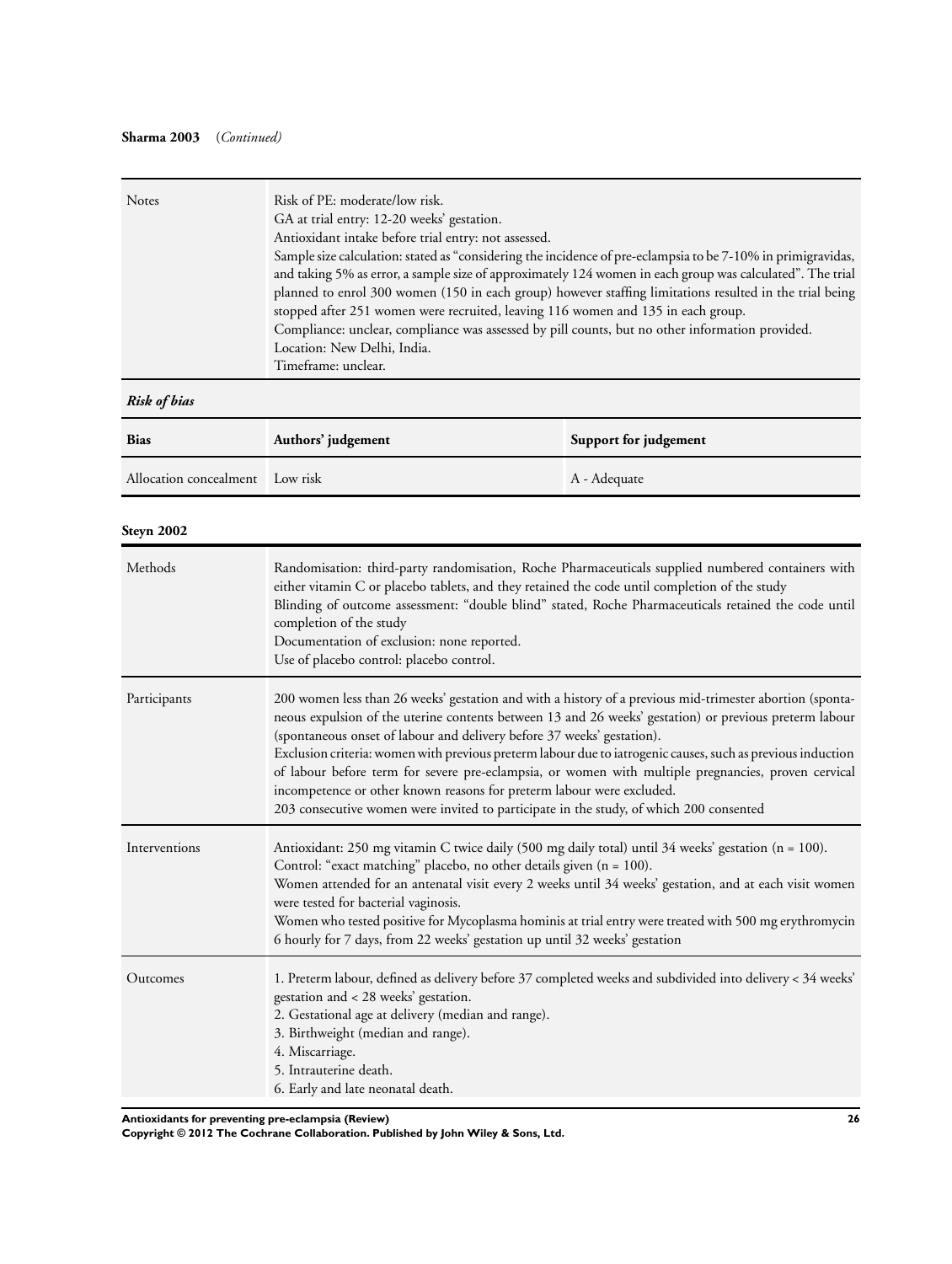|              | 7. Duration of neonatal hospitalisation.<br>8. Antepartum haemorrhage (including placental abruption).<br>9. PE.<br>10. Hypertension (not defined).<br>11. Induction of labour.<br>12. Bacterial vaginosis.<br>13. Leucocyte vitamin C levels at trial entry.                                                                                                                                                                                                                                                                                                                                                                                                                                                              |
|--------------|----------------------------------------------------------------------------------------------------------------------------------------------------------------------------------------------------------------------------------------------------------------------------------------------------------------------------------------------------------------------------------------------------------------------------------------------------------------------------------------------------------------------------------------------------------------------------------------------------------------------------------------------------------------------------------------------------------------------------|
| <b>Notes</b> | Risk of PE: moderate/low risk, by review criteria.<br>GA at trial entry: mixed. Women were below 26 weeks' gestation.<br>Antioxidant intake before trial entry: 11 women (5.5%) had a vitamin C intake less than 67% of the RDI<br>(70 mg), as assessed by a food frequency questionnaire.<br>Sample size calculation: none indicated.<br>The results presented are from an interim analysis performed by an independent panel after 100 women in<br>each group had delivered, which indicated "very few differences between the 2 groups. Further recruitment<br>will not have resulted in obtaining a significant difference".<br>Compliance: no information provided.<br>Location: South Africa.<br>Timeframe: unclear. |

*Risk of bias*

| <b>Bias</b>                     | Authors' judgement | Support for judgement |
|---------------------------------|--------------------|-----------------------|
| Allocation concealment Low risk |                    | A - Adequate          |

ASSHP: Australian Society for the Study of Hypertension in Pregnancy GA: gestational age HELLP: haemolysis, elevated liver enzymes and low platelets IP: isoprostane IQR: interquartile range ISSHP: International Society for the Study of Hypertension in Pregnancy IU: international units PAI-1: plasminogen activator inhibitor-1 PAI-2: plasminogen activator inhibitor-2 PE: pre-eclampsia PIH: pregnancy-induced hypertension RDI: recommended daily intake SD: standard deviation SGA: small-for-gestational age TAS: total antioxidant status

WHO: World Health Organization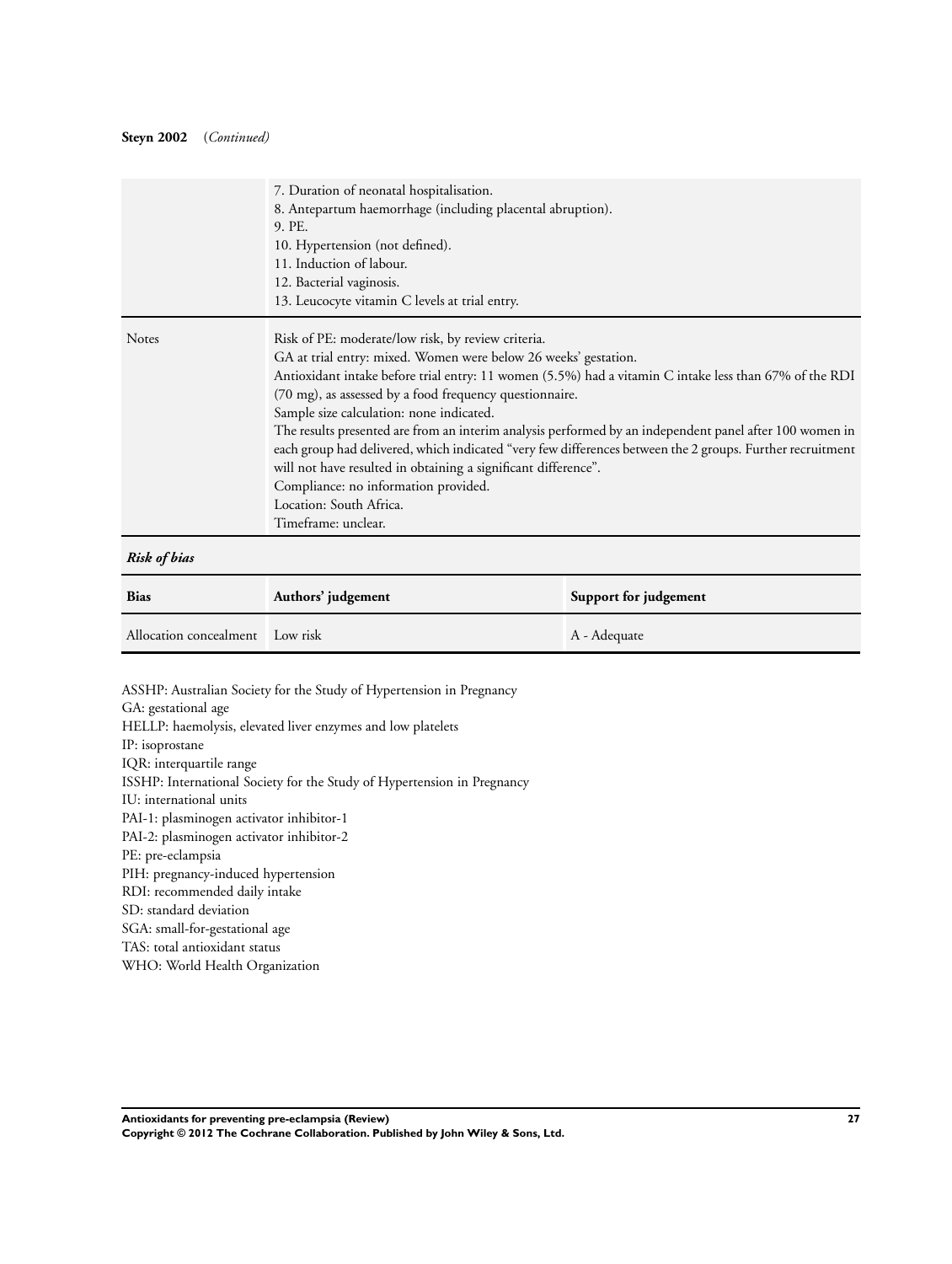# <span id="page-30-0"></span>**Characteristics of excluded studies** *[ordered by study ID]*

| Study             | Reason for exclusion                                                                                                                                                                                                                                                                                                                                                                                                                                                                                     |
|-------------------|----------------------------------------------------------------------------------------------------------------------------------------------------------------------------------------------------------------------------------------------------------------------------------------------------------------------------------------------------------------------------------------------------------------------------------------------------------------------------------------------------------|
| Anthony 1996      | Study design: randomised controlled trial.<br>Intervention: vitamin E supplementation (dose not stated).<br>Participants: 73 women undergoing conservative antenatal management of pre-eclampsia.<br>Outcomes: duration of conservative management, indications for delivery, renal function, protein excretion<br>and platelet levels.<br>Published as an abstract only.                                                                                                                                |
| Bolisetty 2002    | Study design: pilot case control, not randomised.<br>Intervention: daily 20 mg beta-carotene, 167.8 mg vitamin E and 1000 mg vitamin C versus control.<br>Participants: 5 women at risk of preterm delivery between 30 and 36 weeks were supplemented and 7 women<br>of comparable gestation acted as controls.<br>Outcomes: biochemical assessments of oxidative stress and maternal plasma concentrations of beta-carotene,<br>vitamin E and vitamin C                                                 |
| <b>Borna 2005</b> | Study design: randomised controlled trial.<br>Intervention: daily 500 mg vitamin C and 400 IU vitamin E or placebo.<br>Participants: 60 women with a preterm premature rupture of membranes, a singleton pregnancy and between<br>26 and 34 weeks' gestation.<br>Outcomes: chorioamnionitis, latency until delivery, gestational age at delivery, mode of delivery, birthweight,<br>early neonatal sepsis, respiratory distress syndrome, neonatal death and postpartum endometritis                     |
| Casanueva 2005    | Study design: randomised controlled trial.<br>Intervention: daily 100 mg vitamin C or placebo.<br>Participants: 120 women with no acute or chronic diseases, < 20 weeks' gestation, with a singleton pregnancy,<br>no consumption of vitamin supplements and providing informed written consent.<br>Outcomes: premature rupture of the chorioamniotic membranes and preterm labour                                                                                                                       |
| Chaudhuri 1969    | Study design: quasi-randomised controlled trial.<br>Intervention: multivitamin containing vitamin C versus control (no supplement). 32% of participants were<br>excluded from the analyses.<br>Participants: women attending the antenatal clinic who were below 24 weeks' gestation.<br>Outcomes: toxaemia (any, moderate and severe).                                                                                                                                                                  |
| Dijkhuizen 2004   | Study design: randomised controlled trial.<br>Intervention: daily 4.5 mg beta-carotene, 30 mg zinc or both or placebo. All women received daily 30 mg<br>iron and 0.4 mg folic acid.<br>Participants: 230 women at < 20 weeks' gestation. Twin pregnancies or congenital abnormalities that interfered<br>with growth, development, or metabolism were excluded.<br>Outcomes: micronutrient status at 1 and 6 months postpartum, preterm birth, birthweight, postnatal infant<br>anthropometric measures |
| Ferguson 1955     | Study design: quasi-randomised controlled trial.<br>Intervention: daily 1 g methionine, 20 mg thiamine chloride, 10 mg riboflavin and 100 mg niacinamide or<br>placebo. Methionine is not considered to act directly as an antioxidant.<br>Participants: 436 women attending a 'Toxaemia Clinic', at various stages in their pregnancy. 38% of women<br>were excluded.                                                                                                                                   |

**Antioxidants for preventing pre-eclampsia (Review) 28**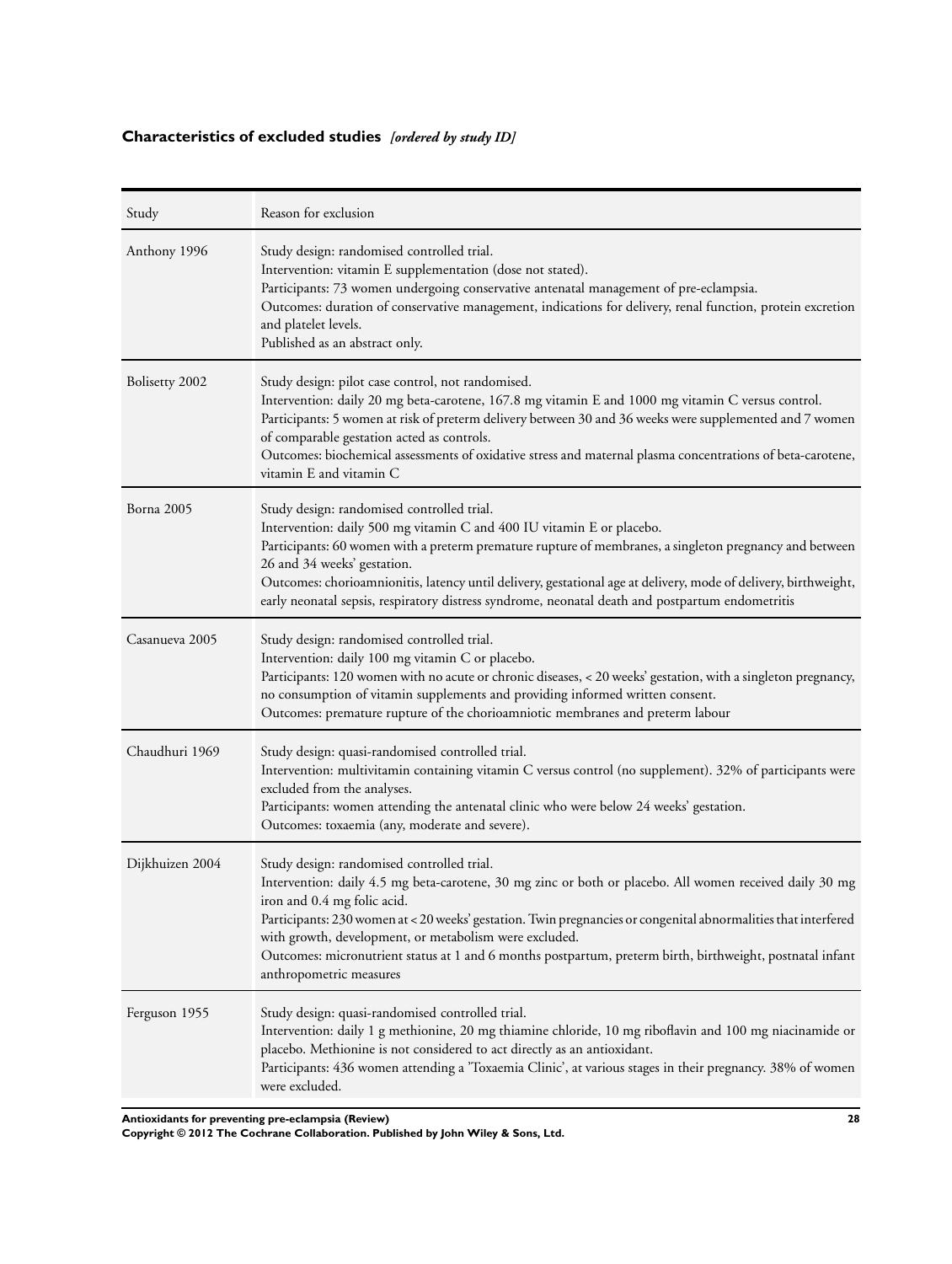# (*Continued)*

|                      | Outcomes: pre-eclampsia, superimposed pre-eclampsia, weight gain during pregnancy, eclampsia, abortions,<br>stillbirths, neonatal deaths, birthweight < 2500 grams and < 2300 grams                                                                                                                                                                                                                                                                                                                                                                                                                                                                                                                                                                                |
|----------------------|--------------------------------------------------------------------------------------------------------------------------------------------------------------------------------------------------------------------------------------------------------------------------------------------------------------------------------------------------------------------------------------------------------------------------------------------------------------------------------------------------------------------------------------------------------------------------------------------------------------------------------------------------------------------------------------------------------------------------------------------------------------------|
| Gulmezoglu 1997      | Study design: randomised controlled trial.<br>Intervention: daily 800 IU vitamin E, 1000 mg vitamin C and 200 mg allopurinol, or placebo.<br>Participants: 56 women with severe pre-eclampsia diagnosed between 24 and 32 weeks' gestation at trial<br>entry.<br>Outcomes: prolongation of pregnancy, biochemical assessment of oxidative stress and antioxidants, maternal<br>complications, side-effects, infant outcomes and haematologic and renal parameters                                                                                                                                                                                                                                                                                                  |
| Herrera 1993         | Study design: randomised controlled trial.<br>Intervention: nutritional supplementation with soy proteins, linoleic acid and calcium or placebo. These<br>interventions are not considered to be antioxidants.<br>Participants: 74 normotensive women at 28-29 weeks' gestation with either mean blood pressure of 80 mmHg<br>or higher and a positive roll-over test.<br>Outcomes: PIH, pre-eclampsia, gestational age at birth, caesarean section and fetal weight                                                                                                                                                                                                                                                                                               |
| Marya 1987           | Study design: randomised controlled trial.<br>Intervention: calcium (375 mg/day) and vitamin D (1200 IU/day) versus control. Calcium and vitamin D<br>are not considered to be antioxidants.<br>Participants: 400 women between 20-24 weeks' gestation.<br>Outcomes: systolic and diastolic blood pressure, incidence of toxaemia                                                                                                                                                                                                                                                                                                                                                                                                                                  |
| Morrison 1984        | Study design: randomised controlled trial.<br>Intervention: random allocation to the treatment or normal diet, where the treatment diet involved additional<br>linoleic acid.<br>Participants: 34 primigravid women with PIH.<br>Outcomes: diastolic blood pressure, birthweight, the "development of complications in PIH".<br>Published in abstract form only.                                                                                                                                                                                                                                                                                                                                                                                                   |
| Pawlowicz 2000       | Study design: randomised controlled trial.<br>Intervention: anthocyanins derived from chokeberry or placebo.<br>Participants: 105 pregnant women with intrauterine growth restriction of idiopathic and pre-eclamptic origin<br>on the turn of the second trimester.<br>Outcomes: serum concentration of autoantibodies to oxidized low density lipoproteins. No clinically relevant<br>outcomes reported                                                                                                                                                                                                                                                                                                                                                          |
| People's League 1942 | Study design: quasi-randomised controlled trial.<br>Intervention: daily multivitamin preparation containing 100 mg vitamin C, ferrous iron 0.26 g, calcium 0.<br>26 g, minute quantities of iodine, manganese and copper, adsorbate of vitamin B1 containing all factors of<br>the B complex and halibut liver oil 0.36 g containing vitamin A (52,000 IU per g) and vitamin D (2500 IU<br>per g) or control (no placebo).<br>Participants: 5021 women <= 24 weeks' gestation, attending the antenatal clinics and in 'good health'.<br>Outcomes: toxaemia (hypertension only, albuminuria with or without hypertension, or hypertension with<br>albuminuria), maternal sepsis, length of gestation, stillbirth, birthweight, neonatal mortality and breastfeeding |
| Powers 2000          | Not a trial. This paper involves comment on the trial by Chappell and colleagues (Chappell 1999)                                                                                                                                                                                                                                                                                                                                                                                                                                                                                                                                                                                                                                                                   |

**Antioxidants for preventing pre-eclampsia (Review) 29**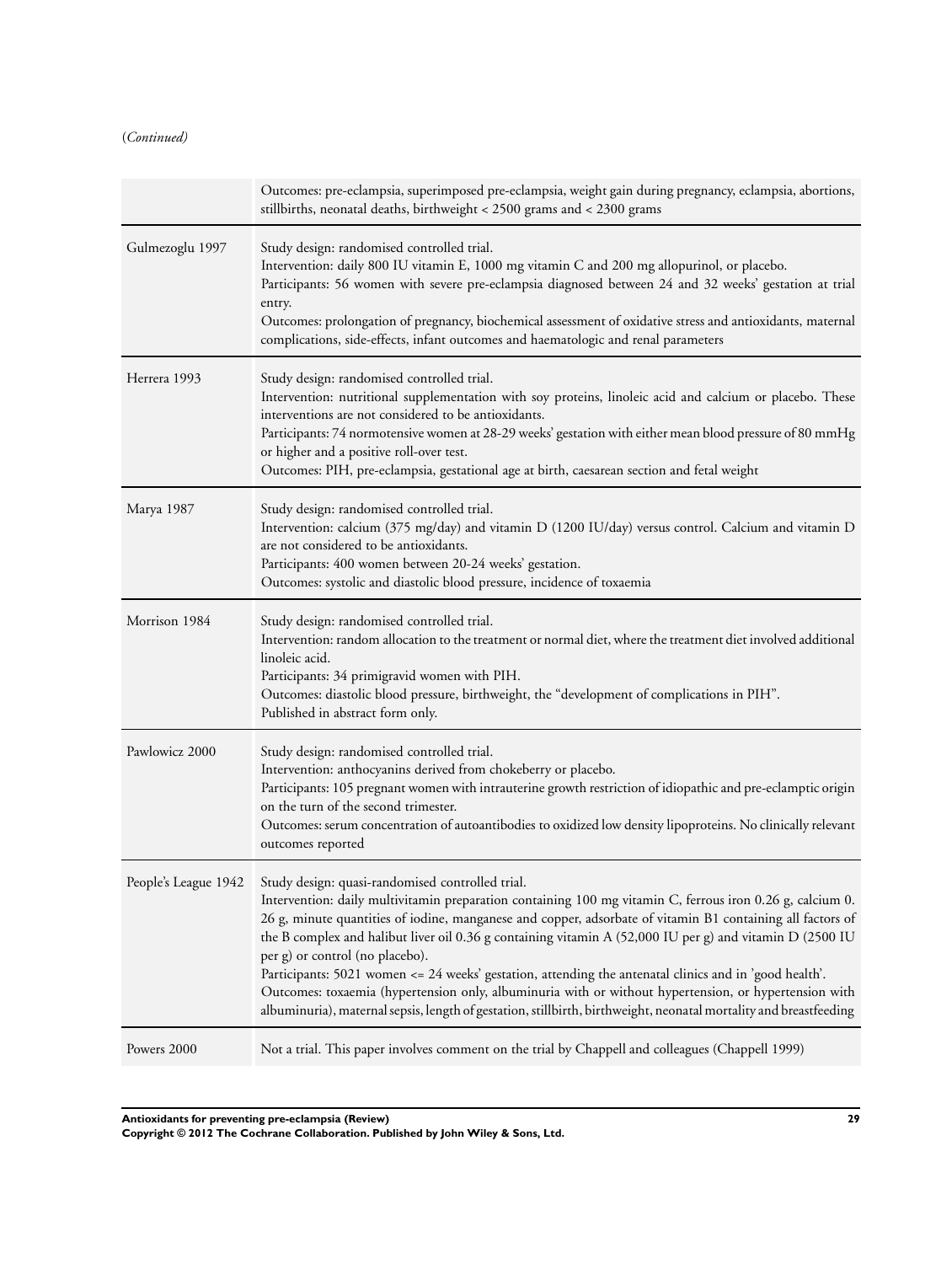# (*Continued)*

| Pressman 2003    | Study design: randomised controlled trial.<br>Intervention: 500 mg vitamin C and 400 IU vitamin E daily.<br>Participants: pregnant women at 35 weeks' gestation.<br>Outcomes: maternal plasma concentrations and amniotic fluid concentrations of vitamin C and E. No<br>relevant clinical outcomes reported                                                                                                                               |
|------------------|--------------------------------------------------------------------------------------------------------------------------------------------------------------------------------------------------------------------------------------------------------------------------------------------------------------------------------------------------------------------------------------------------------------------------------------------|
| Radhika 2003     | Study design: randomised controlled trial.<br>Intervention: daily sachets containing red palm oil (approximately 2400 micrograms beta-carotene) or<br>placebo.<br>Participants: 170 women between 16 and 24 weeks' gestation.<br>Outcomes: maternal and neonatal vitamin A status, maternal anaemia, maternal weight gain, birthweight,<br>low birthweight (< 2.5 kg), gestational age at birth and preterm birth                          |
| Roes 2006        | Study design: randomised controlled trial.<br>Intervention: 3, 600 mg oral N-acetylcysteine tablets every 8 hours or matching placebo until delivery.<br>Participants: 38 women with severe pre-eclampsia or HELLP syndrome, or both, a singleton pregnancy and<br>between 25 and 33 weeks' gestation.<br>Outcome: treatment to delivery interval, biochemical assessment of glutathione and parameters of oxidative<br>stress             |
| Sawhney 2000     | Study design: randomised controlled trial.<br>Intervention: vitamin E supplementation (dose not reported) or no treatment.<br>Participants: 60 women with established pre-eclampsia.<br>Outcomes: lipid peroxide levels, alpha-tocopherol levels and pregnancy continuation > 14 days.<br>Published in abstract form only.                                                                                                                 |
| Sikkema 2002     | Study design: randomised controlled trial.<br>Intervention: single dose of 2 grams vitamin C or placebo.<br>Participants: 18 women with established pre-eclampsia.<br>Outcome: flow mediated vasodilation.<br>Published in abstract form only.                                                                                                                                                                                             |
| Theobald 1937    | Study design: quasi-randomised trial.<br>Intervention: daily 20 g calcium lactate, 11,000 IU vitamin A and 450 units vitamin D or control (no<br>placebo).<br>Participants: 100 'apparently healthy' women < 24 weeks' gestation.<br>Outcomes: toxaemia (hypertension only, hypertension and albuminuria, albuminuria only) and 'other symp-<br>toms' of pregnancy                                                                         |
| Thomson 2001     | Study design: unclear, randomisation not stated.<br>Intervention: daily 50 micrograms selenium (L-selenomethionine) or placebo during pregnancy and post-<br>partum.<br>Participants: 35 women in the 'earliest stages of pregnancy' plus 17 non-pregnant women who received the<br>selenium, serving as 'positive controls'.<br>Outcomes: measures of selenium and iodine status, clearance and excretion; no pregnancy outcomes reported |
| <b>West 1999</b> | Study design: randomised controlled trial.<br>Intervention: weekly oral vitamin A (7000 micrograms retinol equivalents) or beta-carotene (42 mg, or 7000                                                                                                                                                                                                                                                                                   |

**Antioxidants for preventing pre-eclampsia (Review) 30**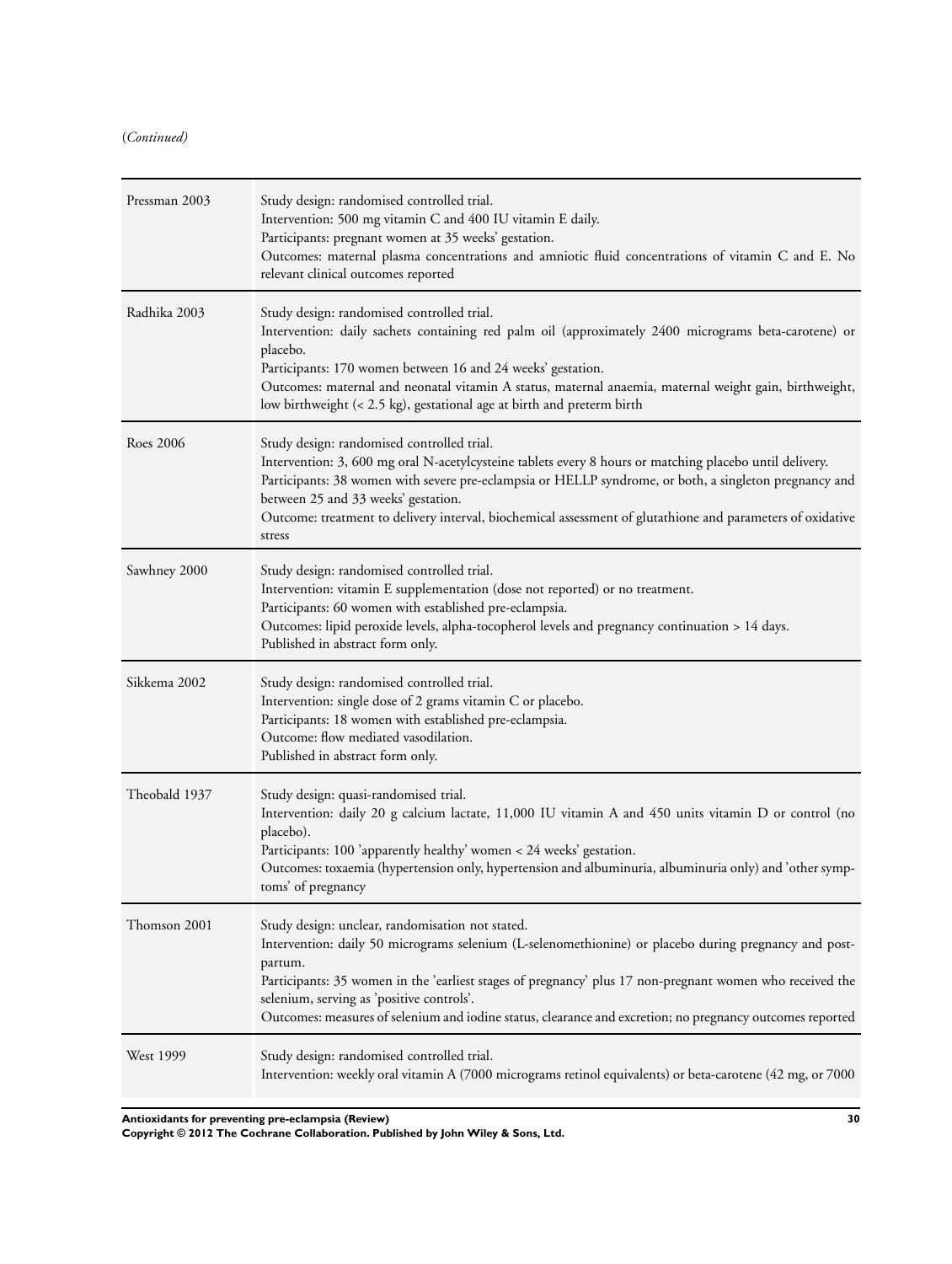#### <span id="page-33-0"></span>(*Continued)*

microgram retinol equivalents) or placebo given prior to, during and after pregnancy. Participants: 44,646 women, of whom 20,119 became pregnant, 22,819 times. Data about 'symptoms of illness' in pregnancy available for 15,832 women. Outcome: pregnancy-related mortality and a range of 'symptoms of illness' in pregnancy. Pre-eclampsia/ eclampsia was reported but defined as "any swelling of hands/face or convulsions" at either < 12, 12-28, > 28 weeks' gestation or postpartum. Blood pressure was assessed in a subset of women, for this subset, preeclampsia defined as systolic blood pressure >= 140 mmHg or diastolic blood pressure >= 90 mmHg plus any swelling of hands/face or convulsions. Data are reported for the subset of women assessed for pre-eclampsia after 20 weeks' gestation (472/15,832, 2.99%). The rate of pre-eclampsia in each treatment group was: 7/ 185 (3.78%), beta-carotene group; 3/152 (1.97%), vitamin A group and 6/135 (4.44%), placebo group. Reason for exclusion: missing data for > 20% of participants

HELLP: haemolysis, elevated liver enzymes and low platelets IU: international units PIH: pregnancy induced hypertension

## **Characteristics of ongoing studies** *[ordered by study ID]*

# **DAPIT 2004**

| Trial name or title | The Diabetes and Pre-eclampsia Intervention Trial (DAPIT).<br>Clinical Trial Identifier: ISRCTN27214045                                                                                                                                                                                                                                                                                                                                                                                                                                                                                                                                                                                                                     |
|---------------------|-----------------------------------------------------------------------------------------------------------------------------------------------------------------------------------------------------------------------------------------------------------------------------------------------------------------------------------------------------------------------------------------------------------------------------------------------------------------------------------------------------------------------------------------------------------------------------------------------------------------------------------------------------------------------------------------------------------------------------|
| Methods             |                                                                                                                                                                                                                                                                                                                                                                                                                                                                                                                                                                                                                                                                                                                             |
| Participants        | Inclusion criteria:<br>type 1 diabetes preceding pregnancy; age >= 16 years; between 8 and 22 weeks' gestation; date of last menstrual<br>period certain or ultrasound estimation from 6-22 weeks of gestational age is available, or both; singleton<br>pregnancy.<br>Exclusion criteria:<br>ingestion of preparations containing vitamin C > 500 mg/day or vitamin E > 200 IU/day; participation in<br>another study which may interfere with DAPIT; participation in DAPIT during a previous pregnancy, where<br>DAPIT trial medication was taken within the last 6 months; any notation of drug abuse: cocaine, LSD,<br>heroin, marijuana, inhaled solvents/gases; warfarin therapy.<br>Planned sample size: 945 women. |
| Interventions       | Daily 1000 mg vitamin C and 400 IU vitamin E or placebo.                                                                                                                                                                                                                                                                                                                                                                                                                                                                                                                                                                                                                                                                    |
| Outcomes            | Primary outcome:<br>incidence of pre-eclampsia.<br>Secondary outcomes: endothelial activation, birthweight centile                                                                                                                                                                                                                                                                                                                                                                                                                                                                                                                                                                                                          |
| Starting date       | April 2003.                                                                                                                                                                                                                                                                                                                                                                                                                                                                                                                                                                                                                                                                                                                 |
| Contact information | Dr David R McCance<br>Consultant Physician/Honorary Senior Lecturer, Regional Centre for Endocrinology and Diabetes, Royal                                                                                                                                                                                                                                                                                                                                                                                                                                                                                                                                                                                                  |

**Antioxidants for preventing pre-eclampsia (Review) 31**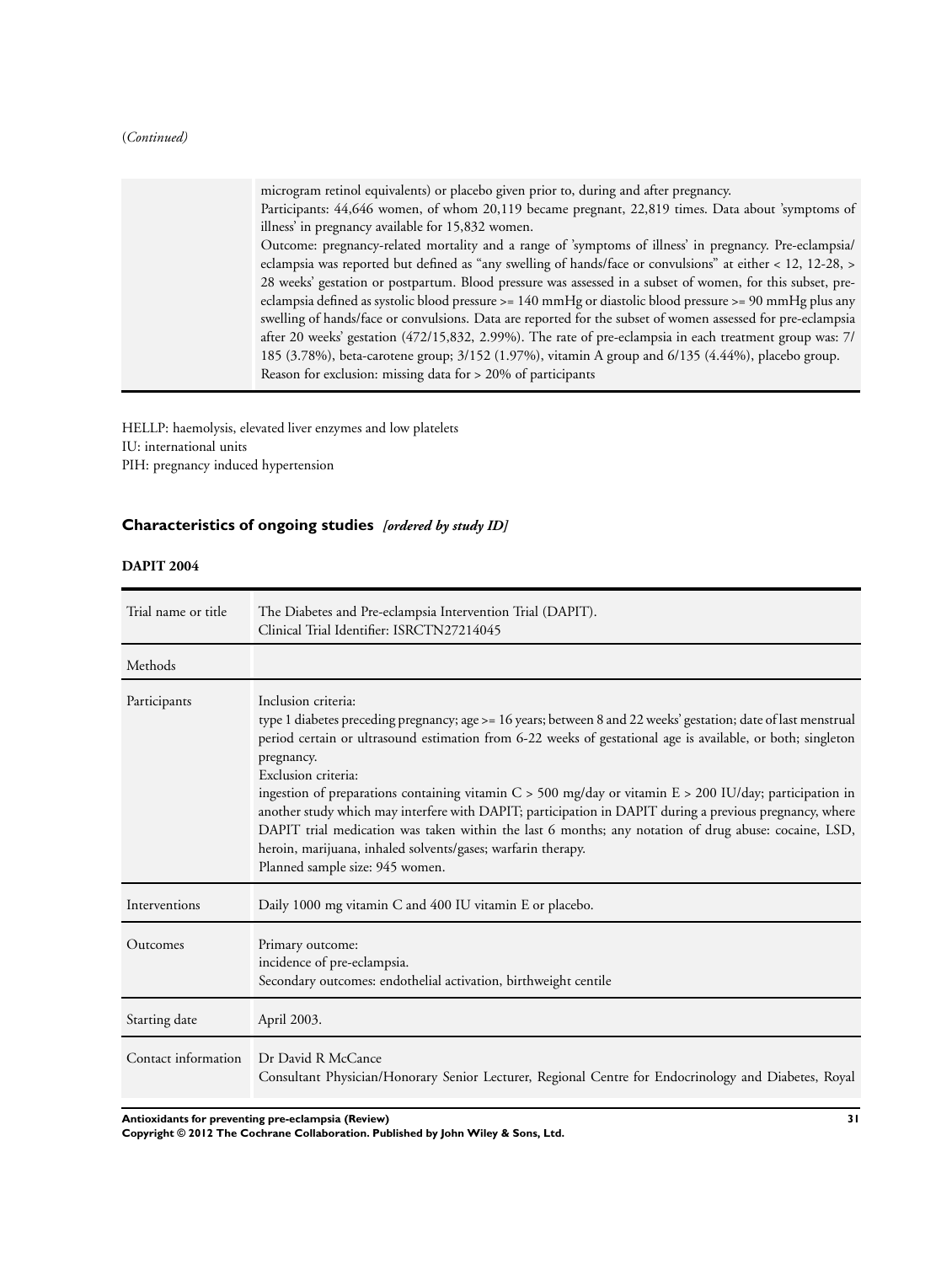# **DAPIT 2004** (*Continued)*

|              | Victoria Hospital, Belfast BT12 6BA.<br>E-mail: david.mccance@royalhospitals.n-i.nhs.uk |
|--------------|-----------------------------------------------------------------------------------------|
| <b>Notes</b> |                                                                                         |

# **INTAPP 2005**

| Trial name or title | International Trial of Antioxidants for the Prevention of Preeclampsia (INTAPP)                                                                                                                                                                                                                                                                  |
|---------------------|--------------------------------------------------------------------------------------------------------------------------------------------------------------------------------------------------------------------------------------------------------------------------------------------------------------------------------------------------|
| Methods             |                                                                                                                                                                                                                                                                                                                                                  |
| Participants        | Two stratum's of participants:<br>1. nulliparous women without additional risk factors.<br>2. nulliparous women with at least 1 of the risk factors: diabetes, chronic hypertension, obesity, multiple<br>pregnancy, and for multiparous women, a past history of pre-eclampsia.<br>Planned sample size: 13,334 (stratum 1) and 3760 (stratum 2) |
| Interventions       | Daily 1000 mg vitamin C and 400 IU vitamin E or placebo.                                                                                                                                                                                                                                                                                         |
| Outcomes            | Frequency of pre-eclampsia, gestational hypertension with adverse conditions, intrauterine growth restriction,<br>preterm birth                                                                                                                                                                                                                  |
| Starting date       | January 2004.<br>On April 10th 2006, the INTAPP Steering Committee made a decision to stop the trial. At the time of this<br>decision, 2647 women had been recruited into the trial. The last INTAPP participant delivered in October<br>2006, the trial results are expected to be available in mid-2007                                        |
| Contact information | Prof W Fraser<br>Department of Obstetrics and Gynaecology, Laval University, Quebec, Canada.<br>E-mail: william.fraser@ogy.ulaval.ca                                                                                                                                                                                                             |
| <b>Notes</b>        |                                                                                                                                                                                                                                                                                                                                                  |

# **NICHD 2004**

| Trial name or title | Antioxidant therapy to prevent preeclampsia.<br>Clinical Trial Identifier: NCT00097110                                                                                                                                                                                                                                                                                                                                                                                                                                                                                                                                                                     |
|---------------------|------------------------------------------------------------------------------------------------------------------------------------------------------------------------------------------------------------------------------------------------------------------------------------------------------------------------------------------------------------------------------------------------------------------------------------------------------------------------------------------------------------------------------------------------------------------------------------------------------------------------------------------------------------|
| Methods             |                                                                                                                                                                                                                                                                                                                                                                                                                                                                                                                                                                                                                                                            |
| Participants        | Inclusion criteria: gestational age between 12+0-19+6 weeks; chronic hypertension or past history of pre-<br>eclampsia/eclampsia, and attendance at a participating hospital<br>Exclusion criteria:<br>planned delivery elsewhere; multifetal gestation; allergy to vitamin C or vitamin E; requirement for aspirin<br>or anticoagulant medication; proteinuria = $2+$ on dipstick urine test, or proteinuria = $1+$ on dipstick and<br>= 300 mg/24 hours; pre-pregnancy diabetes mellitus; known fetal anomaly incompatible with life; prior<br>participation in the study; unwillingness to take the study medication<br>Planned sample size: 734 women. |

**Antioxidants for preventing pre-eclampsia (Review) 32**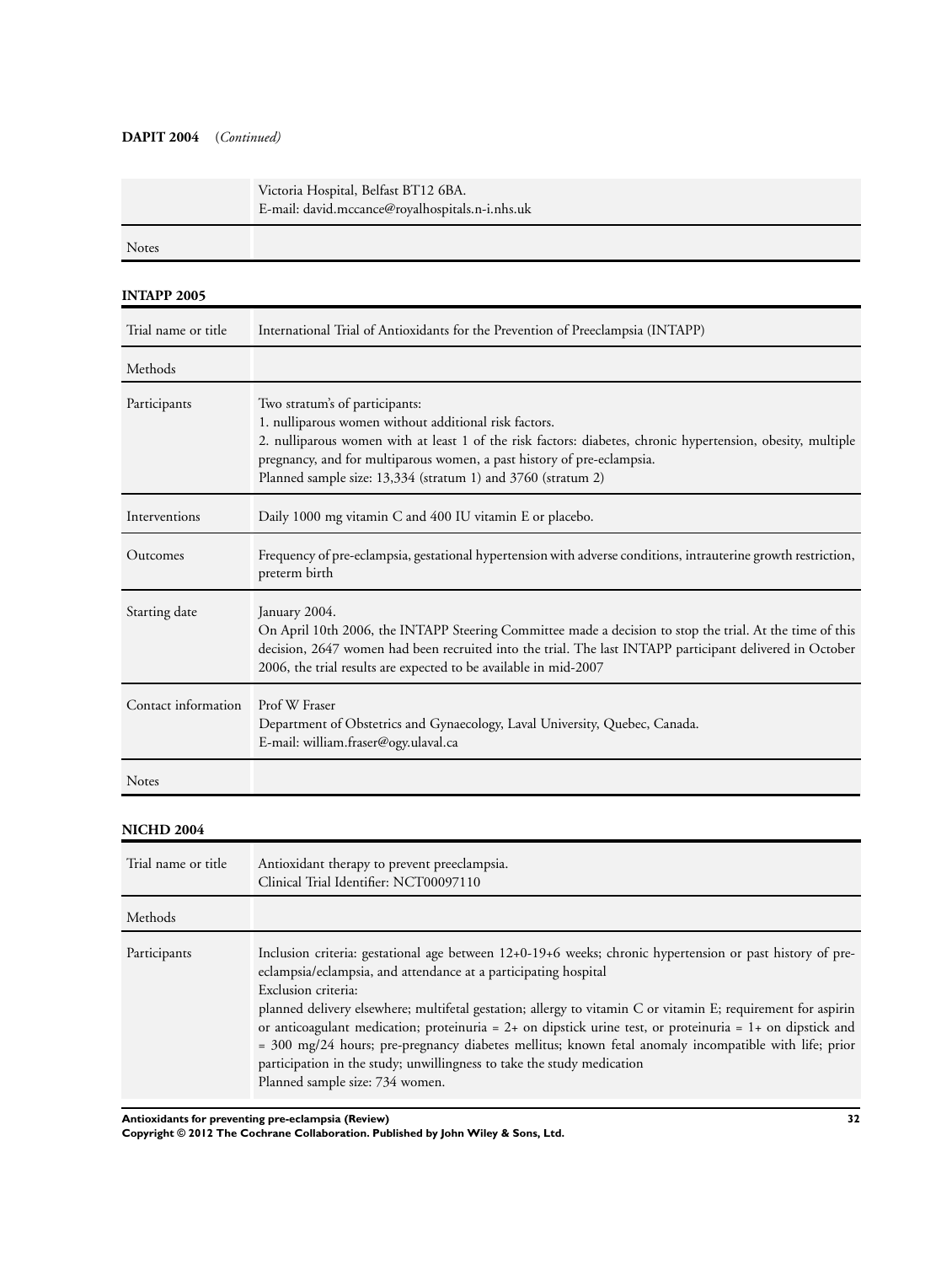# **NICHD 2004** (*Continued)*

| Interventions       | Daily 1000 mg vitamin C and 400 IU vitamin E or placebo until delivery                                                                                                                                                                                                                                                                  |
|---------------------|-----------------------------------------------------------------------------------------------------------------------------------------------------------------------------------------------------------------------------------------------------------------------------------------------------------------------------------------|
| Outcomes            | Primary outcome: incidence of pre-eclampsia.<br>Secondary outcomes: severity of pre-eclampsia; incidence of gestational hypertension or pre-eclampsia; fre-<br>quency of abruptio placentae; incidence of preterm birth; small-for-gestational-age infant or low birthweight<br>infants; biomarker level correlation with pre-eclampsia |
| Starting date       | Enrolment: July 2003-October 2007.<br>Last follow up: April 2007. Data entry closure: July 2007.                                                                                                                                                                                                                                        |
| Contact information | Dr JA Spinnato<br>University of Cincinnati, The United States of America.<br>Dr Salvio Freire, Federal University of Pernambuco, Recife, Pernambuco.<br>E-mail: salvio_freire@uol.com.br                                                                                                                                                |
| <b>Notes</b>        |                                                                                                                                                                                                                                                                                                                                         |

# **NICHD MFMU Network**

| Trial name or title | Combined Antioxidants and Preeclampsia Prediction Studies (CAPPS)                                                                                                                                                                                                                                |
|---------------------|--------------------------------------------------------------------------------------------------------------------------------------------------------------------------------------------------------------------------------------------------------------------------------------------------|
| Methods             |                                                                                                                                                                                                                                                                                                  |
| Participants        | Inclusion criteria: gestational age 9+0-16+6 weeks, singleton pregnancy, nulliparous,<br>BP < 135/85 mmHg, no antihypertensive medication/diuretics, proteinuria 0 or trace, no vitamin C or E ><br>amount in prenatal vitamins and with informed consent.<br>Planned sample size: 10,000 women. |
| Interventions       | Daily 1000 mg vitamin C and 400 IU vitamin E or placebo until delivery                                                                                                                                                                                                                           |
| Outcomes            | Primary outcomes:<br>$BP > 160/110$ mmHg or $BP > 140/90$ mmHg > 20 weeks' and one of:<br>$1.$ SGOT (AST) $> 100$ U/L.<br>2. Platelets < 100,000/mm3.<br>3. Creatinine $> 1.5$ mg/dL.<br>4. Eclampsia.<br>5. Fetal/neonatal death.<br>$6. SGA < 3rd$ centile.<br>7. Preterm delivery < 32 weeks. |
| Starting date       | Enrolment: May 2003-April 2005.<br>Data collection: May 2003-March 2006.<br>Closeout/final analysis: April 2006-November 2006.                                                                                                                                                                   |
| Contact information | Prof JM Roberts<br>Director, Magee-Women's Research Institute<br>Professor and Vice Chair (Research) of Obstetrics, Gynecology and Reproductive Sciences, University of<br>Pittsburgh.                                                                                                           |

**Antioxidants for preventing pre-eclampsia (Review) 33**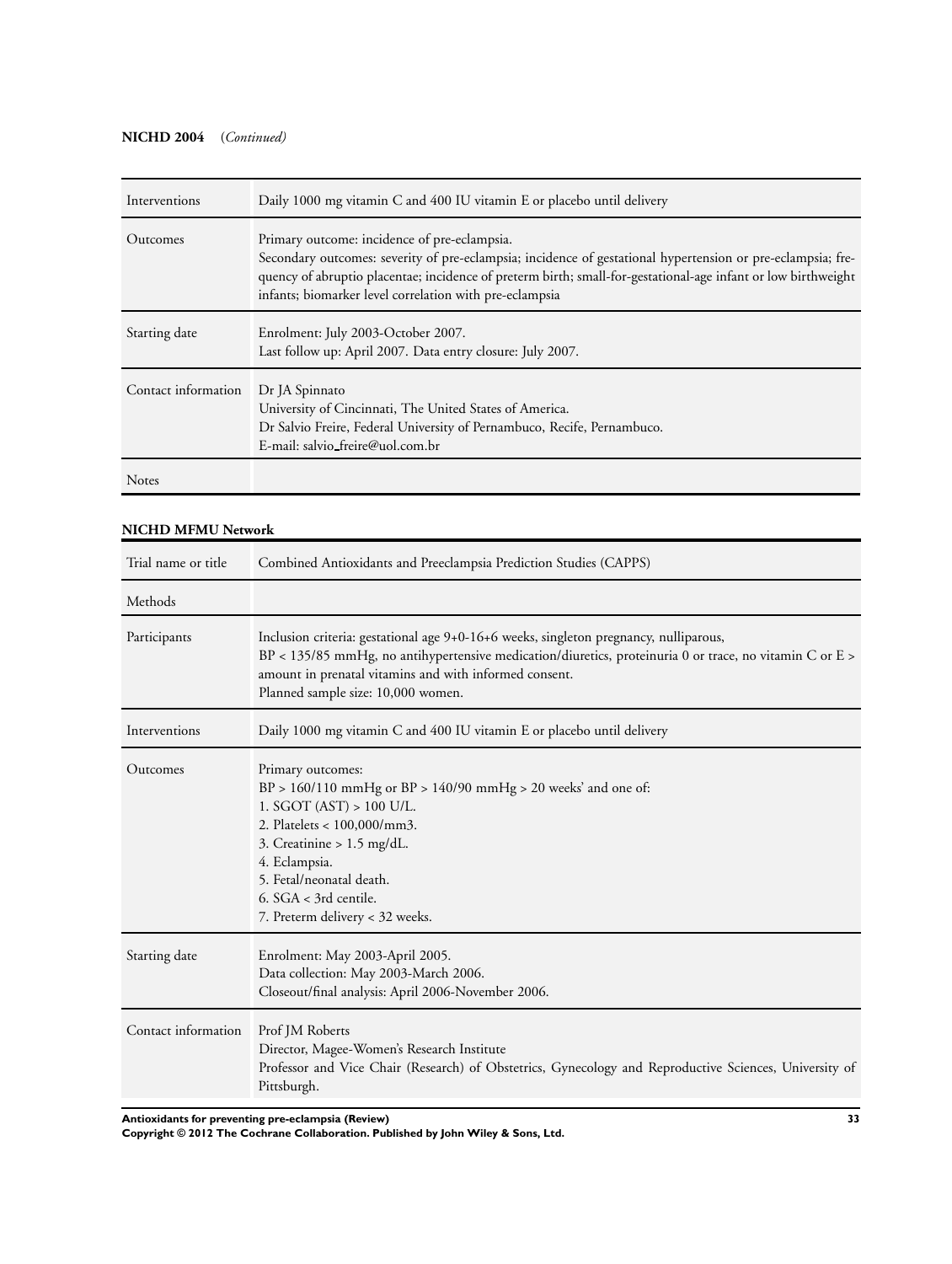**VIP WHO Component**

|       | E-mail: rsijmr@mwri.magee.edu |
|-------|-------------------------------|
| Notes |                               |
|       |                               |

# Trial name or title Vitamins in Preeclampsia (VIP): a multicentre randomised clinical trial of vitamin C and E supplementation in pregnancy for the prevention of pre-eclampsia (India, Peru, Vietnam) Clinical Trial Identifier: ISRCTN86677348 Methods Participants Inclusion criteria: gestational age between 14+0 - 21+6 weeks with 1 or more of the following risk factors: chronic hypertension (diastolic blood pressure (BP) > 90 mmHg); pre-gestational diabetes; arterial, venous or small vessel thrombosis in any organ tissue; unexplained death of morphologically normal fetus at or beyond 10 weeks' gestation; premature births before 34 weeks due to pre-eclampsia, eclampsia or severe placental insufficiency; unexplained consecutive spontaneous abortions before 10 weeks; chronic renal disease; multiple pregnancy; past history of pre-eclampsia, eclampsia or HELLP syndrome (haemolysis, elevated liver enzyme levels and low platelet count) Exclusion criteria: inability to give informed consent; women taking supplements containing > 200 mg vitamin C or > 50 IU vitamin E daily dose; women taking warfarin. Planned sample size: 1700 women. Interventions Daily 1000 mg vitamin C and 400 IU vitamin E or placebo until delivery Outcomes Incidence of pre-eclampsia, birthweight centile (< 5th). Starting date Unclear. Expected to be completed in 2006. Contact information Dr M Merialdi 20, Avenue Appia, Geneva-27, CH 1211, Switzerland E-mail: merialdim@who.int In conjunction with: Prof L Poston Director of Research Division of Reproductive Health, Endocrinology and Development (King's College London) and Prof A Shennan, Maternal and Fetal Research Unit 10th Floor North Wing St Thomas' Hospital London SE1 7EH E-mail: lucilla.poston@kcl.ac.uk or andrew.shennan@kcl.ac.uk Notes

**Antioxidants for preventing pre-eclampsia (Review) 34**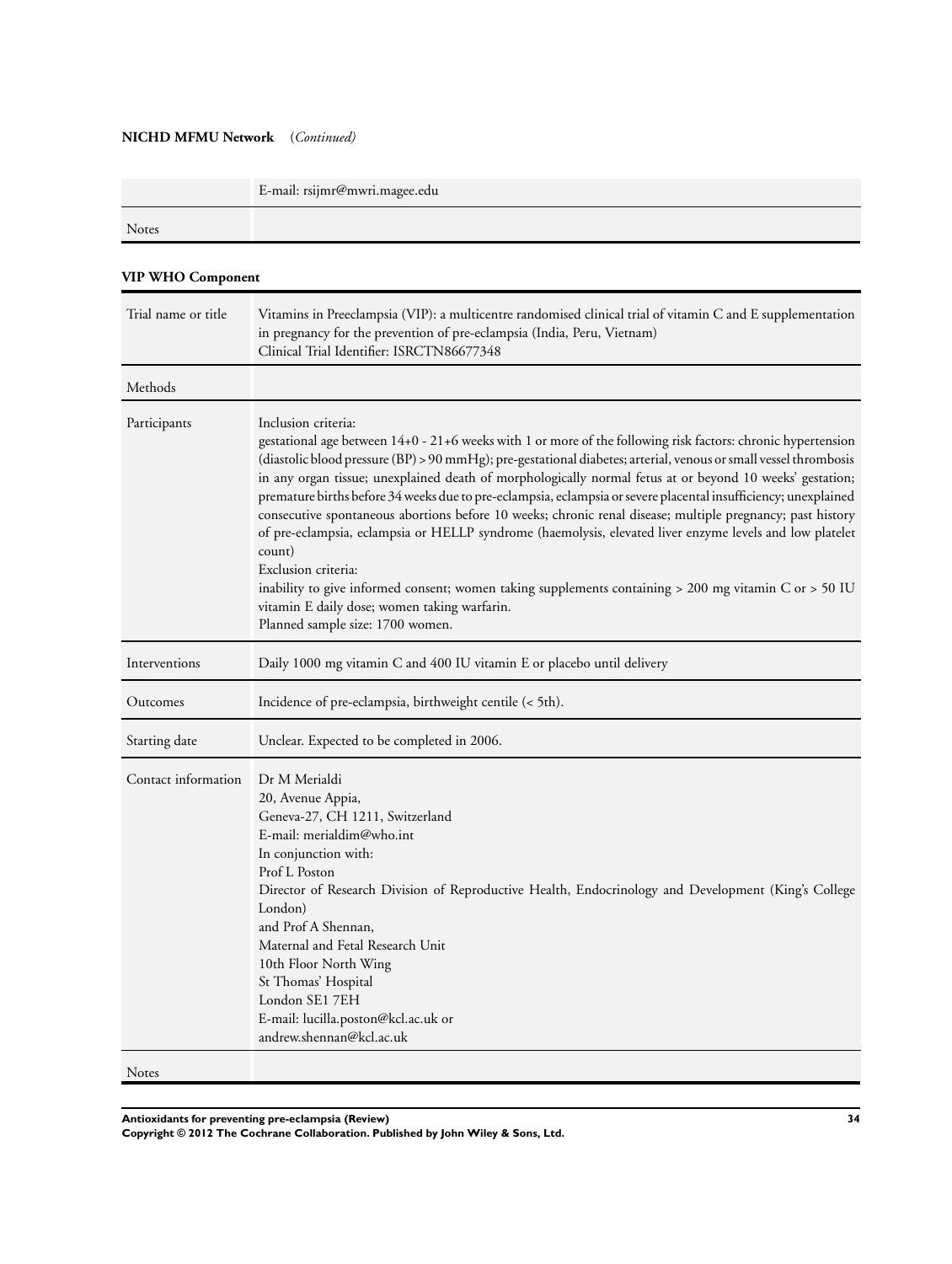AST: aspartate aminotransferase BP: blood pressure HELLP: haemolysis, elevated liver enzymes and low platelets IU: international units SGA: small-for-gestational age SGOT: serum glutamic-oxaloacetic transaminase SLE: systemic lupus erythematosus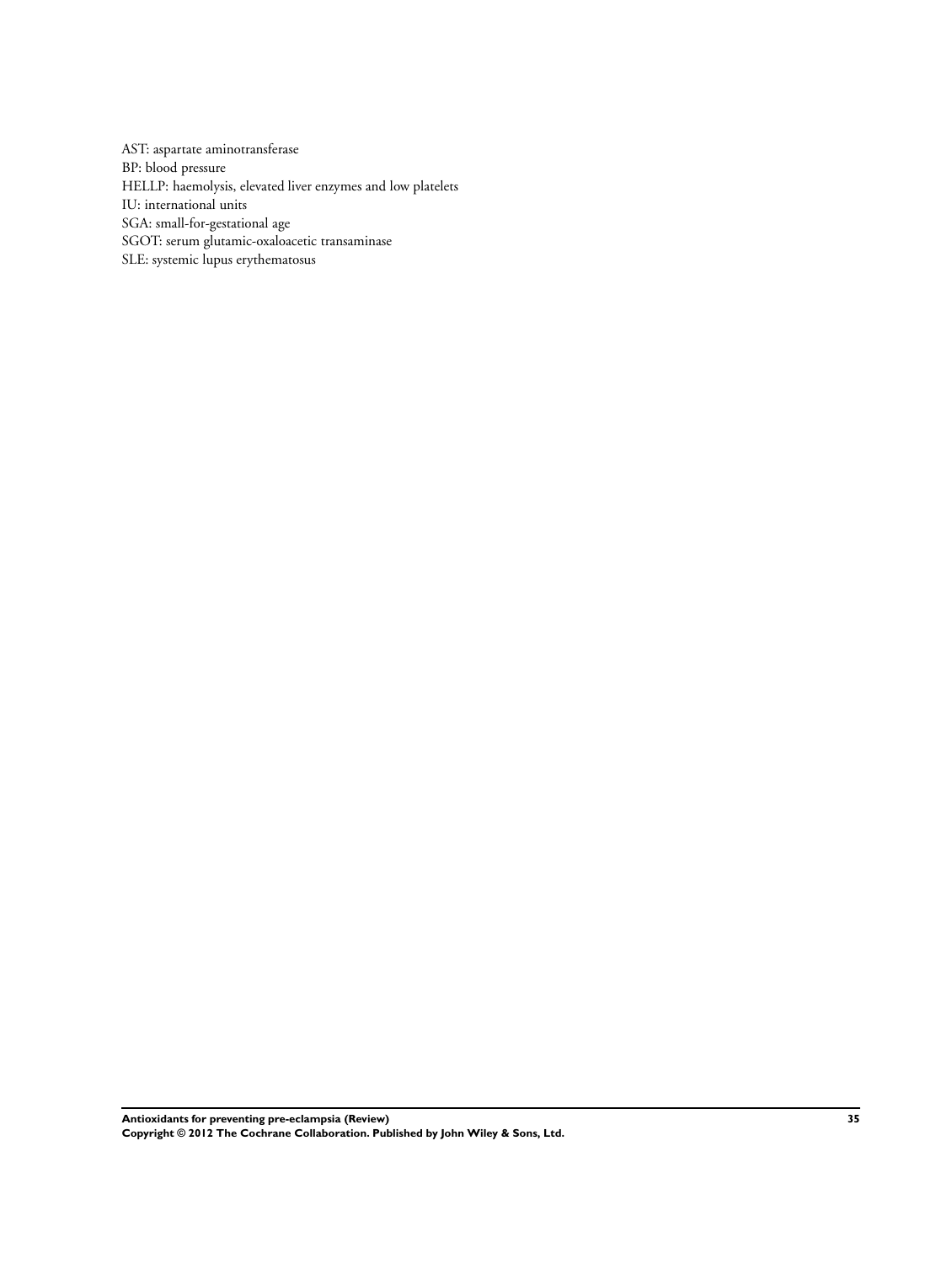# **D A T A A N D A N A L Y S E S**

| Outcome or subgroup title                                                                       | No. of<br>studies        | No. of<br>participants | <b>Statistical method</b>            | <b>Effect</b> size        |  |
|-------------------------------------------------------------------------------------------------|--------------------------|------------------------|--------------------------------------|---------------------------|--|
| 1 Pre-eclampsia                                                                                 | 9                        | 5446                   | Risk Ratio (M-H, Random, 95% CI)     | $0.73$ [0.51, 1.06]       |  |
| 2 Severe pre-eclampsia                                                                          | $\boldsymbol{2}$         | 2495                   | Risk Ratio (M-H, Fixed, 95% CI)      | 1.25 [0.89, 1.76]         |  |
| 3 Preterm birth                                                                                 | 5                        |                        | Risk Ratio (M-H, Fixed, 95% CI)      | Subtotals only            |  |
| $3.1 < 37$ weeks                                                                                | 5                        | 5198                   | Risk Ratio (M-H, Fixed, 95% CI)      | 1.10 [0.99, 1.22]         |  |
| $3.2 < 34$ weeks                                                                                | $\sqrt{2}$               | 4651                   | Risk Ratio (M-H, Fixed, 95% CI)      | $1.19$ [0.98, 1.45]       |  |
| $3.3 < 28$ weeks                                                                                | $\sqrt{2}$               | 2077                   | Risk Ratio (M-H, Fixed, 95% CI)      | $1.07$ [0.55, 2.06]       |  |
| 4 Small-for-gestational age                                                                     | 5                        |                        | Risk Ratio (M-H, Random, 95% CI)     | Subtotals only            |  |
| $4.1 < 10$ th centile                                                                           | 5                        | 5271                   | Risk Ratio (M-H, Random, 95% CI)     | $0.83$ [0.62, 1.11]       |  |
| $4.2 < 5$ th centile                                                                            | $\mathbf{1}$             | 2784                   | Risk Ratio (M-H, Random, 95% CI)     | $1.13$ [0.98, 1.32]       |  |
| $4.3 < 3$ rd centile                                                                            | $\mathbf{1}$             | 1853                   | Risk Ratio (M-H, Random, 95% CI)     | $0.64$ [0.38, 1.08]       |  |
| 5 Any baby death                                                                                | $\overline{4}$           | 5144                   | Risk Ratio (M-H, Fixed, 95% CI)      | $1.12$ [0.81, 1.53]       |  |
| 6 Any baby death (subgrouped by<br>timing of death)                                             | 4                        |                        | Risk Ratio (M-H, Fixed, 95% CI)      | Subtotals only            |  |
| 6.1 Miscarriage or stillbirth                                                                   | 4                        | 5144                   | Risk Ratio (M-H, Fixed, 95% CI)      | $1.32$ [0.92, 1.90]       |  |
| 6.2 Neonatal death                                                                              | 3                        | 4748                   | Risk Ratio (M-H, Fixed, 95% CI)      | $0.59$ [0.28, 1.23]       |  |
| 7 Maternal death                                                                                | $\mathfrak{2}$           | 4272                   | Risk Ratio (M-H, Fixed, 95% CI)      | $1.00$ [0.06, 16.01]      |  |
| 8 Gestational hypertension                                                                      | $\overline{\phantom{a}}$ | 5817                   | Risk Ratio (M-H, Random, 95% CI)     | $0.89$ [0.62, 1.26]       |  |
| 9 Severe hypertension                                                                           | $\mathfrak{2}$           | 4272                   | Risk Ratio (M-H, Fixed, 95% CI)      | $1.39$ [0.85, 2.30]       |  |
| 10 Use of antiypertensives                                                                      | $\overline{2}$           | 4272                   | Risk Ratio (M-H, Fixed, 95% CI)      | $1.77$ [1.22, 2.57]       |  |
| 10.1 Any antihypertensives                                                                      | $\mathbf{1}$             | 1877                   | Risk Ratio (M-H, Fixed, 95% CI)      | $1.67$ [1.03, 2.69]       |  |
| 10.2 Intravenous<br>antihypertensives                                                           | $\mathbf{1}$             | 2395                   | Risk Ratio (M-H, Fixed, 95% CI)      | 1.94 [1.07, 3.53]         |  |
| 11 Elective delivery (induction<br>of labour or elective caesarean<br>section)                  | $\mathfrak{2}$           | 2077                   | Risk Ratio (M-H, Fixed, 95% CI)      | $1.11$ [0.99, 1.25]       |  |
| 12 Caesarean section (emergency<br>plus elective)                                               | $\mathbf{1}$             | 1877                   | Risk Ratio (M-H, Fixed, 95% CI)      | $1.02$ [0.87, 1.18]       |  |
| 13 Bleeding episodes (including<br>placental abruption, APH,<br>PPH, need for transfusion)      | 3                        | 2360                   | Risk Ratio (M-H, Random, 95% CI)     | $1.28$ [0.35, 4.68]       |  |
| 14 Serious maternal morbidity<br>(including eclampsia, liver and<br>renal failure, DIC, stroke) | 3                        | 4523                   | Risk Ratio (M-H, Fixed, 95% CI)      | $1.22$ [0.39, 3.81]       |  |
| 15 Gestational age at birth                                                                     | $\mathfrak z$            | 3135                   | Mean Difference (IV, Random, 95% CI) | $0.26$ [-0.84, 1.36]      |  |
| 16 Birthweight                                                                                  | 5                        | 5089                   | Mean Difference (IV, Random, 95% CI) | 14.60 [-61.99, 91.<br>18] |  |
| 17 Apgar score at 5 minutes                                                                     | $\mathfrak{2}$           |                        | Risk Ratio (M-H, Fixed, 95% CI)      | Subtotals only            |  |
| 17.1 Low $(< 7)$                                                                                | $\mathbf{1}$             | 2784                   | Risk Ratio (M-H, Fixed, 95% CI)      | $1.63$ [0.92, 2.87]       |  |
| 17.2 Very low $(< 4)$                                                                           | $\sqrt{2}$               | 4651                   | Risk Ratio (M-H, Fixed, 95% CI)      | $0.92$ [0.41, 2.07]       |  |
| 18 Respiratory distress syndrome                                                                | $\sqrt{2}$               | 4567                   | Risk Ratio (M-H, Random, 95% CI)     | $0.48$ [0.08, 2.85]       |  |
| 19 Chronic lung disease                                                                         | $\mathbf{1}$             | 1853                   | Risk Ratio (M-H, Fixed, 95% CI)      | $0.20$ [0.02, 1.72]       |  |

# **Comparison 1. Any antioxidants versus control or placebo**

**Antioxidants for preventing pre-eclampsia (Review) 36**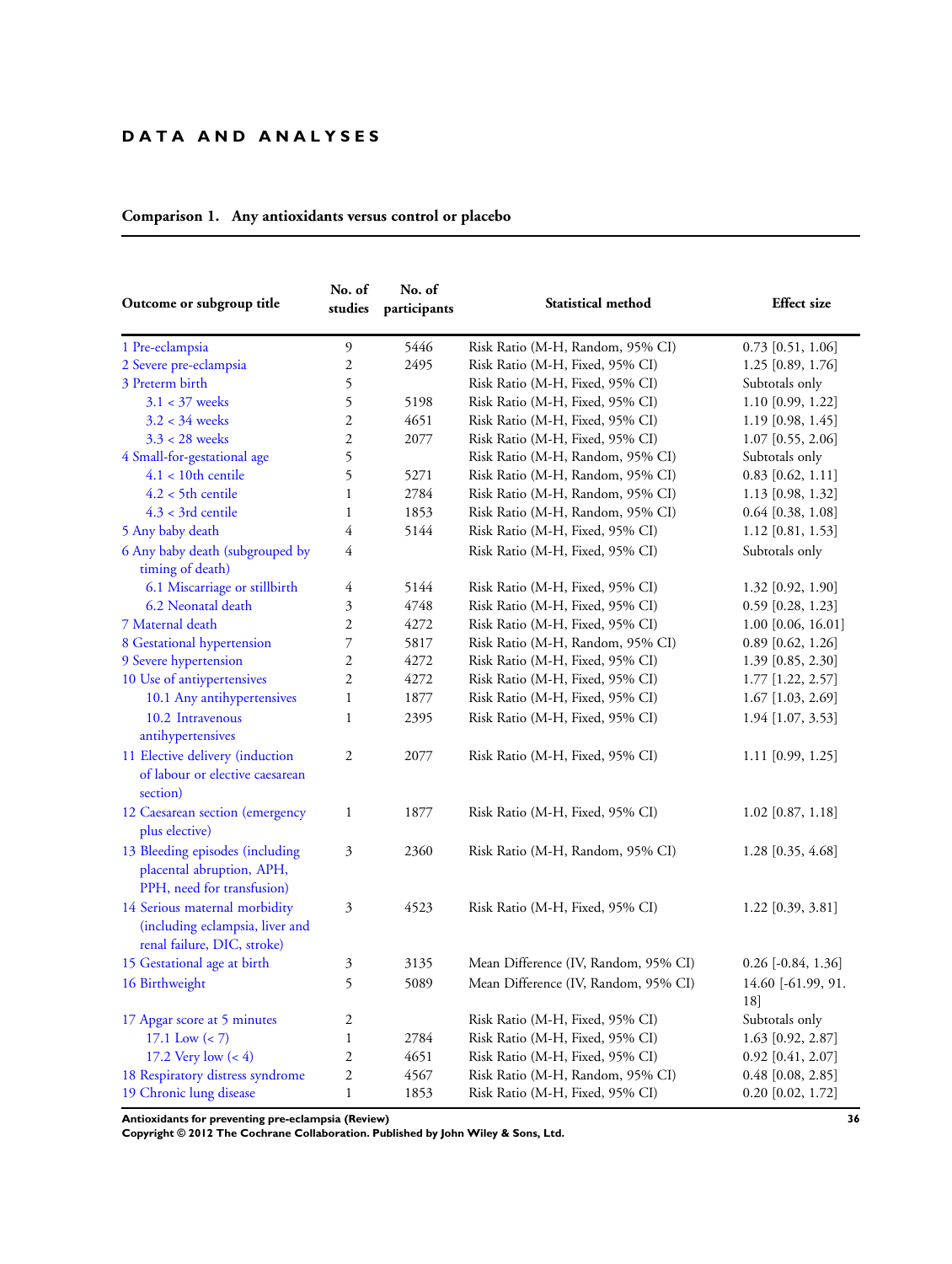| 20 Neonatal bleeding episodes<br>(intraventricular haemorrhage<br>and periventricular<br>leukomalacia) | $\overline{2}$ | 4637 | Risk Ratio (M-H, Fixed, 95% CI)     | $0.61$ [0.29, 1.29]         |
|--------------------------------------------------------------------------------------------------------|----------------|------|-------------------------------------|-----------------------------|
| 21 Necrotising enterocolitis                                                                           | 2              | 4567 | Risk Ratio (M-H, Random, 95% CI)    | $1.10$ [0.09, 13.15]        |
| 22 Retinopathy of prematurity                                                                          | $\overline{2}$ | 4567 | Risk Ratio (M-H, Fixed, 95% CI)     | $0.88$ [0.31, 2.50]         |
| 23 Side-effects not sufficient to                                                                      | 1              | 1745 | Risk Ratio (M-H, Fixed, 95% CI)     | $1.61$ [1.11, 2.34]         |
| stop supplementation                                                                                   |                |      |                                     |                             |
| 23.1 Self-reported abdominal                                                                           | 1              | 1745 | Risk Ratio (M-H, Fixed, 95% CI)     | $1.61$ [1.11, 2.34]         |
| pain in late pregnancy                                                                                 |                |      |                                     |                             |
| 24 Use of health service resources                                                                     | $\overline{c}$ |      | Risk Ratio (M-H, Fixed, 95% CI)     | Subtotals only              |
| for the woman                                                                                          |                |      |                                     |                             |
| 24.1 Antenatal hospital                                                                                | 1              | 1877 | Risk Ratio (M-H, Fixed, 95% CI)     | 1.54 [1.00, 2.39]           |
| admission for hypertension                                                                             |                |      |                                     |                             |
| 24.2 Use of intensive care                                                                             | 1              | 2395 | Risk Ratio (M-H, Fixed, 95% CI)     | $0.67$ [0.24, 1.87]         |
| 25 Length of stay in hospital -<br>antenatal admission                                                 | 1              | 2395 | Mean Difference (IV, Fixed, 95% CI) | $1.0$ [0.43, 1.57]          |
| 26 Use of health service resources                                                                     | $\mathfrak{2}$ |      | Risk Ratio (M-H, Fixed, 95% CI)     | Subtotals only              |
| for the infant                                                                                         |                |      |                                     |                             |
| 26.1 Admission to special care<br>nursery/intensive care nursery                                       | 1              | 2714 | Risk Ratio (M-H, Fixed, 95% CI)     | 1.11 [0.95, 1.29]           |
| 26.2 Admission to the special<br>care nursery/intensive care                                           | $\mathbf{1}$   | 2714 | Risk Ratio (M-H, Fixed, 95% CI)     | 1.11 [0.92, 1.35]           |
| nursery for $> 7$ days                                                                                 |                |      |                                     |                             |
| 26.3 Admission to neonatal<br>intensive care unit for $> 4$ days                                       | 1              | 1853 | Risk Ratio (M-H, Fixed, 95% CI)     | $0.60$ [0.27, 1.37]         |
| 26.4 Use of mechanical                                                                                 | 2              | 4567 | Risk Ratio (M-H, Fixed, 95% CI)     | $1.08$ [0.81, 1.46]         |
| ventilation                                                                                            |                |      |                                     |                             |
| 27 Length of stay in hospital -<br>neonatal                                                            | $\mathbf{1}$   | 181  | Mean Difference (IV, Fixed, 95% CI) | $1.30$ [ $-0.28$ , $2.88$ ] |
| 27.1 Studies with random<br>allocation                                                                 | $\mathbf{1}$   | 181  | Mean Difference (IV, Fixed, 95% CI) | $1.30$ [ $-0.28$ , $2.88$ ] |

# **Comparison 2. Any antioxidants versus control or placebo (sensitivity analyses based on trial quality)**

| Outcome or subgroup title                                                                                         | No. of<br>studies | No. of<br>participants | Statistical method               | <b>Effect</b> size  |
|-------------------------------------------------------------------------------------------------------------------|-------------------|------------------------|----------------------------------|---------------------|
| 1 Pre-eclampsia                                                                                                   | 5                 | 5006                   | Risk Ratio (M-H, Random, 95% CI) | $0.82$ [0.58, 1.16] |
| 1.1 High-quality studies<br>(Allocation concealment = $A$ ,<br>blinding, $<$ 3% exclusions and<br>use of placebo) | 5                 | 5006                   | Risk Ratio (M-H, Random, 95% CI) | $0.82$ [0.58, 1.16] |
| 2 Severe pre-eclampsia                                                                                            |                   | 2395                   | Risk Ratio (M-H, Fixed, 95% CI)  | 1.26 [0.89, 1.79]   |
| 2.1 High-quality studies<br>(Allocation concealment = $A$ ,<br>blinding, $<$ 3% exclusions and<br>use of placebo) |                   | 2395                   | Risk Ratio (M-H, Fixed, 95% CI)  | 1.26 [0.89, 1.79]   |
| 3 Preterm birth (< 37 weeks)                                                                                      | 4                 | 5098                   | Risk Ratio (M-H, Fixed, 95% CI)  | $1.10$ [0.98, 1.22] |

**Antioxidants for preventing pre-eclampsia (Review) 37**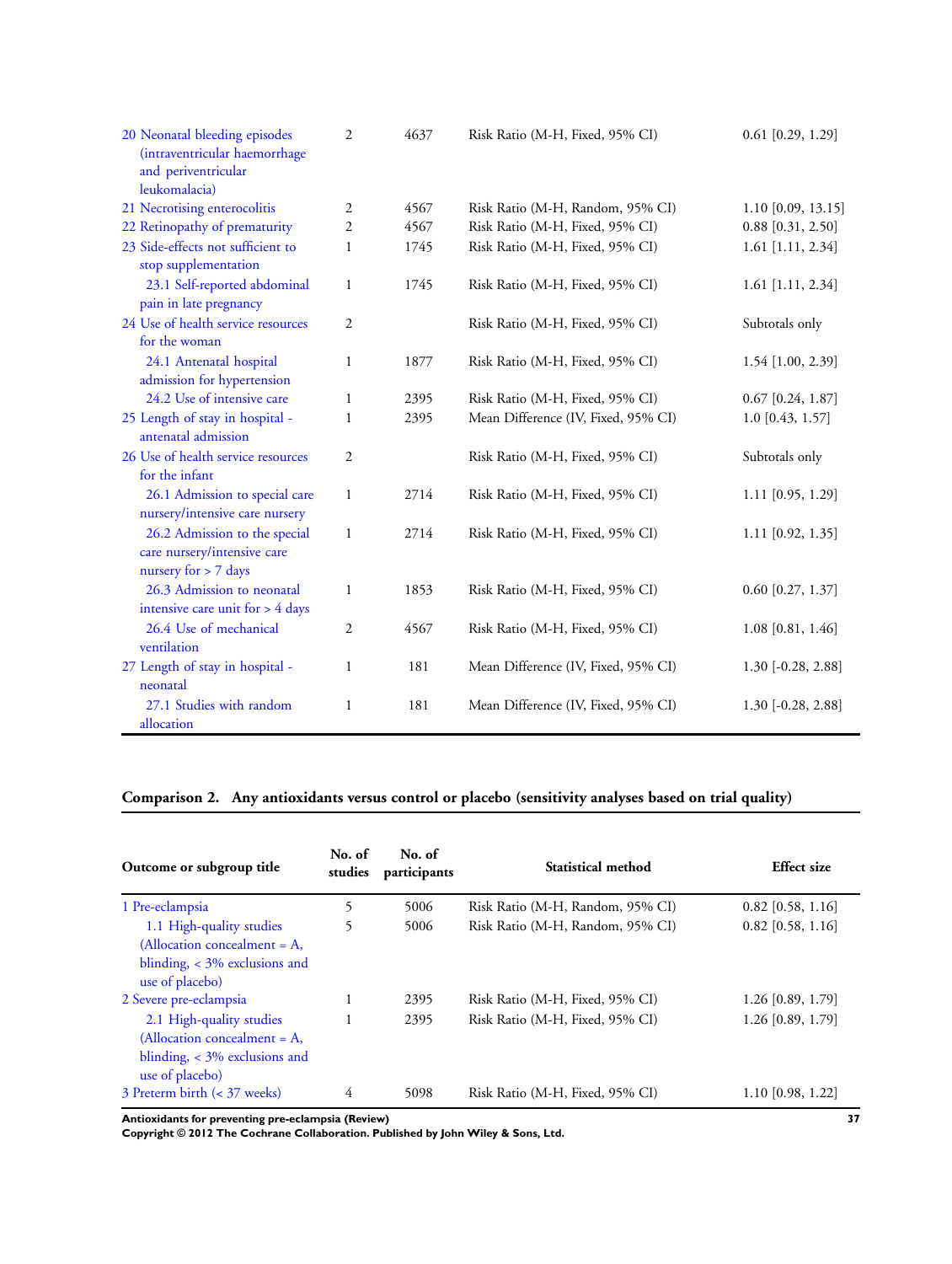| 3.1 High-quality studies<br>(Allocation concealment = $A$ ,<br>blinding, $<$ 3% exclusions and<br>use of placebo) | 4 | 5098 | Risk Ratio (M-H, Fixed, 95% CI)  | 1.10 [0.98, 1.22]   |
|-------------------------------------------------------------------------------------------------------------------|---|------|----------------------------------|---------------------|
| 4 Small-for-gestational age                                                                                       | 4 | 5171 | Risk Ratio (M-H, Random, 95% CI) | $0.84$ [0.63, 1.13] |
| 4.1 High-quality studies<br>(Allocation concealment = $A$ ,<br>blinding, $<$ 3% exclusions and<br>use of placebo) | 4 | 5171 | Risk Ratio (M-H, Random, 95% CI) | $0.84$ [0.63, 1.13] |
| 5 Any baby death                                                                                                  | 4 | 5144 | Risk Ratio (M-H, Fixed, 95% CI)  | $1.12$ [0.81, 1.53] |
| 5.1 High-quality studies<br>(Allocation concealment = $A$ ,<br>blinding, $<$ 3% exclusions and<br>use of placebo) | 4 | 5144 | Risk Ratio (M-H, Fixed, 95% CI)  | $1.12$ [0.81, 1.53] |

# **Comparison 3. Any antioxidants versus control or placebo (subgroups by risk status)**

| Outcome or subgroup title          | No. of<br>No. of<br>studies<br>participants |                | Statistical method               | <b>Effect</b> size  |
|------------------------------------|---------------------------------------------|----------------|----------------------------------|---------------------|
| 1 Pre-eclampsia                    | 9                                           | 5446           | Risk Ratio (M-H, Random, 95% CI) | $0.73$ [0.51, 1.06] |
| 1.1 Moderate/low-risk women        | 4                                           | 2441           | Risk Ratio (M-H, Random, 95% CI) | $0.85$ [0.48, 1.51] |
| 1.2 Moderate/high-risk<br>women    | 5                                           | 3005           | Risk Ratio (M-H, Random, 95% CI) | $0.56$ [0.29, 1.11] |
| 2 Severe pre-eclampsia             | $\overline{2}$                              | 2495           | Risk Ratio (M-H, Fixed, 95% CI)  | $1.25$ [0.89, 1.76] |
| 2.1 Moderate low-risk women        | $\Omega$                                    | $\overline{0}$ | Risk Ratio (M-H, Fixed, 95% CI)  | $0.0$ [0.0, 0.0]    |
| 2.2 Moderate/high-risk<br>women    | $\overline{2}$                              | 2495           | Risk Ratio (M-H, Fixed, 95% CI)  | $1.25$ [0.89, 1.76] |
| 3 Preterm birth                    | 5                                           | 5198           | Risk Ratio (M-H, Fixed, 95% CI)  | $1.10$ [0.99, 1.22] |
| 3.1 Moderate/low-risk women        | $\overline{2}$                              | 2067           | Risk Ratio (M-H, Fixed, 95% CI)  | $1.17$ [0.92, 1.48] |
| 3.2 Moderate/high-risk<br>women    | 3                                           | 3131           | Risk Ratio (M-H, Fixed, 95% CI)  | $1.09$ [0.97, 1.22] |
| 4 Small-for-gestational-age infant | 5                                           | 5271           | Risk Ratio (M-H, Random, 95% CI) | $0.83$ [0.62, 1.11] |
| 4.1 Moderate/low-risk women        | 2                                           | 2104           | Risk Ratio (M-H, Random, 95% CI) | $0.71$ [0.42, 1.19] |
| 4.2 Moderate/high-risk<br>women    | 3                                           | 3167           | Risk Ratio (M-H, Random, 95% CI) | $0.92$ [0.63, 1.34] |
| 5 Any baby death                   | 4                                           | 5144           | Risk Ratio (M-H, Fixed, 95% CI)  | $1.12$ [0.81, 1.53] |
| 5.1 Moderate/low-risk women        | 2                                           | 2077           | Risk Ratio (M-H, Fixed, 95% CI)  | $0.90$ [0.53, 1.51] |
| 5.2 Moderate high-risk<br>women    | $\overline{2}$                              | 3067           | Risk Ratio (M-H, Fixed, 95% CI)  | $1.27$ [0.85, 1.90] |

**Antioxidants for preventing pre-eclampsia (Review) 38**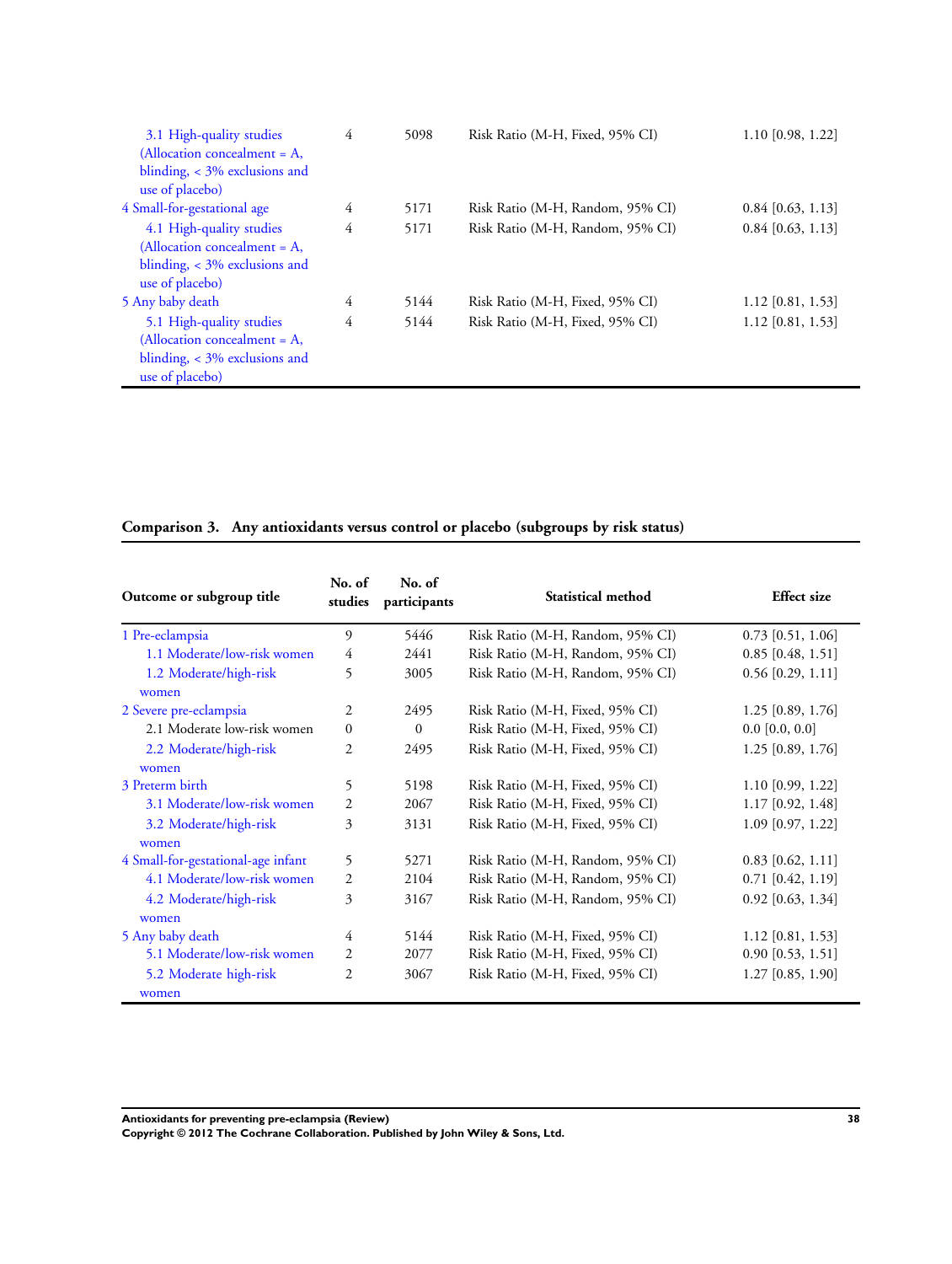| No. of<br>Outcome or subgroup title<br>studies |                | No. of<br>participants | Statistical method               | <b>Effect</b> size  |
|------------------------------------------------|----------------|------------------------|----------------------------------|---------------------|
| 1 Pre-eclampsia                                | 9              | 5446                   | Risk Ratio (M-H, Random, 95% CI) | $0.73$ [0.51, 1.06] |
| $1.1 < 12$ weeks                               | $\mathbf{0}$   | $\mathbf{0}$           | Risk Ratio (M-H, Random, 95% CI) | $0.0$ [0.0, 0.0]    |
| 1.2 12 - 20 weeks                              | 2              | 351                    | Risk Ratio (M-H, Random, 95% CI) | $0.64$ [0.34, 1.20] |
| $1.3$ 14 - 21+6 weeks                          | $\mathfrak{2}$ | 4272                   | Risk Ratio (M-H, Random, 95% CI) | 1.01 [0.86, 1.20]   |
| $1.4 < 16$ weeks                               | 1              | 113                    | Risk Ratio (M-H, Random, 95% CI) | $0.73$ [0.07, 7.80] |
| 1.5 16 - 22 weeks                              | 1              | 283                    | Risk Ratio (M-H, Random, 95% CI) | $0.46$ [0.24, 0.91] |
| $1.6 < 26$ weeks                               | 1              | 200                    | Risk Ratio (M-H, Random, 95% CI) | $1.0$ [0.21, 4.84]  |
| $1.7 < 29$ weeks                               | 1              | 127                    | Risk Ratio (M-H, Random, 95% CI) | $0.07$ [0.01, 0.54] |
| 1.8 21 - 28 weeks                              | $\mathbf{0}$   | $\mathbf{0}$           | Risk Ratio (M-H, Random, 95% CI) | 0.0 [0.0, 0.0]      |
| $1.9 > 28$ weeks                               | $\mathbf{0}$   | $\mathbf{0}$           | Risk Ratio (M-H, Random, 95% CI) | $0.0$ [0.0, 0.0]    |
| 1.10 Unclear - "during late"                   | 1              | 100                    | Risk Ratio (M-H, Random, 95% CI) | $0.10$ [0.01, 1.86] |
| pregnancy"                                     |                |                        |                                  |                     |
| 2 Severe pre-eclampsia                         | $\mathfrak{2}$ | 2495                   | Risk Ratio (M-H, Fixed, 95% CI)  | $1.25$ [0.89, 1.76] |
| 2.1 12 - 20 weeks                              | 1              | 100                    | Risk Ratio (M-H, Fixed, 95% CI)  | $1.08$ [0.23, 5.11] |
| $2.2$ 14 - 21+6 weeks                          | 1              | 2395                   | Risk Ratio (M-H, Fixed, 95% CI)  | 1.26 [0.89, 1.79]   |
| 3 Preterm birth                                | 5              | 5198                   | Risk Ratio (M-H, Fixed, 95% CI)  | $1.10$ [0.99, 1.22] |
| 3.1 12 - 20 weeks                              | 1              | 100                    | Risk Ratio (M-H, Fixed, 95% CI)  | $1.32$ [0.75, 2.31] |
| $3.214 - 21 + 6$                               | $\mathfrak{2}$ | 4615                   | Risk Ratio (M-H, Fixed, 95% CI)  | $1.07$ [0.95, 1.20] |
| 3.3 16 - 22 weeks                              | 1              | 283                    | Risk Ratio (M-H, Fixed, 95% CI)  | 1.21 [0.38, 3.87]   |
| $3.4 < 26$ weeks                               | 1              | 200                    | Risk Ratio (M-H, Fixed, 95% CI)  | 1.43 [1.03, 1.99]   |
| 4 Small-for-gestational age                    | 5              | 5271                   | Risk Ratio (M-H, Random, 95% CI) | $0.83$ [0.62, 1.11] |
| 4.1 12 - 20 weeks                              | 2              | 351                    | Risk Ratio (M-H, Random, 95% CI) | $0.50$ [0.29, 0.87] |
| $4.214 - 21 + 6$                               | $\overline{2}$ | 4637                   | Risk Ratio (M-H, Random, 95% CI) | $1.02$ [0.81, 1.29] |
| 4.3 16 - 22 weeks                              | $\mathbf{1}$   | 283                    | Risk Ratio (M-H, Random, 95% CI) | $0.74$ [0.50, 1.08] |
| 5 Any baby death                               | 4              | 5144                   | Risk Ratio (M-H, Fixed, 95% CI)  | $1.12$ [0.81, 1.53] |
| $5.114 - 21 + 6$                               | $\overline{2}$ | 4661                   | Risk Ratio (M-H, Fixed, 95% CI)  | $1.13$ [0.79, 1.61] |
| 5.2 16 - 22 weeks                              | 1              | 283                    | Risk Ratio (M-H, Fixed, 95% CI)  | $0.50$ [0.05, 5.49] |
| $5.3 < 26$ weeks                               | 1              | 200                    | Risk Ratio (M-H, Fixed, 95% CI)  | 1.18 [0.56, 2.51]   |

#### **Comparison 4. Any antioxidants versus control or placebo (subgroups by gestation at entry)**

# **Comparison 5. Any antioxidants versus control or placebo (subgroups by antioxidant type)**

| No. of<br>Outcome or subgroup title<br>studies |                | No. of<br>participants | Statistical method               | <b>Effect size</b>  |
|------------------------------------------------|----------------|------------------------|----------------------------------|---------------------|
| 1 Pre-eclampsia                                | 9              | 5446                   | Risk Ratio (M-H, Random, 95% CI) | $0.73$ [0.51, 1.06] |
| 1.1 Vitamin C and E alone                      | 4              | 4655                   | Risk Ratio (M-H, Random, 95% CI) | $0.92$ [0.68, 1.25] |
| 1.2 Vitamin C and E with                       |                | 127                    | Risk Ratio (M-H, Random, 95% CI) | $0.07$ [0.01, 0.54] |
| other agents                                   |                |                        |                                  |                     |
| 1.3 Vitamin C alone                            |                | 200                    | Risk Ratio (M-H, Random, 95% CI) | $1.0$ [0.21, 4.84]  |
| 1.4 Lycopene                                   |                | 251                    | Risk Ratio (M-H, Random, 95% CI) | $0.48$ [0.24, 0.97] |
| 1.5 Red palm oil                               |                | 113                    | Risk Ratio (M-H, Random, 95% CI) | $0.73$ [0.07, 7.80] |
| 1.6 Selenium                                   |                | 100                    | Risk Ratio (M-H, Random, 95% CI) | $0.10$ [0.01, 1.86] |
| 2 Severe pre-eclampsia                         | 2              | 2495                   | Risk Ratio (M-H, Fixed, 95% CI)  | $1.25$ [0.89, 1.76] |
| 2.1 Vitamin C and E alone                      | $\mathfrak{D}$ | 2495                   | Risk Ratio (M-H, Fixed, 95% CI)  | $1.25$ [0.89, 1.76] |

**Antioxidants for preventing pre-eclampsia (Review) 39**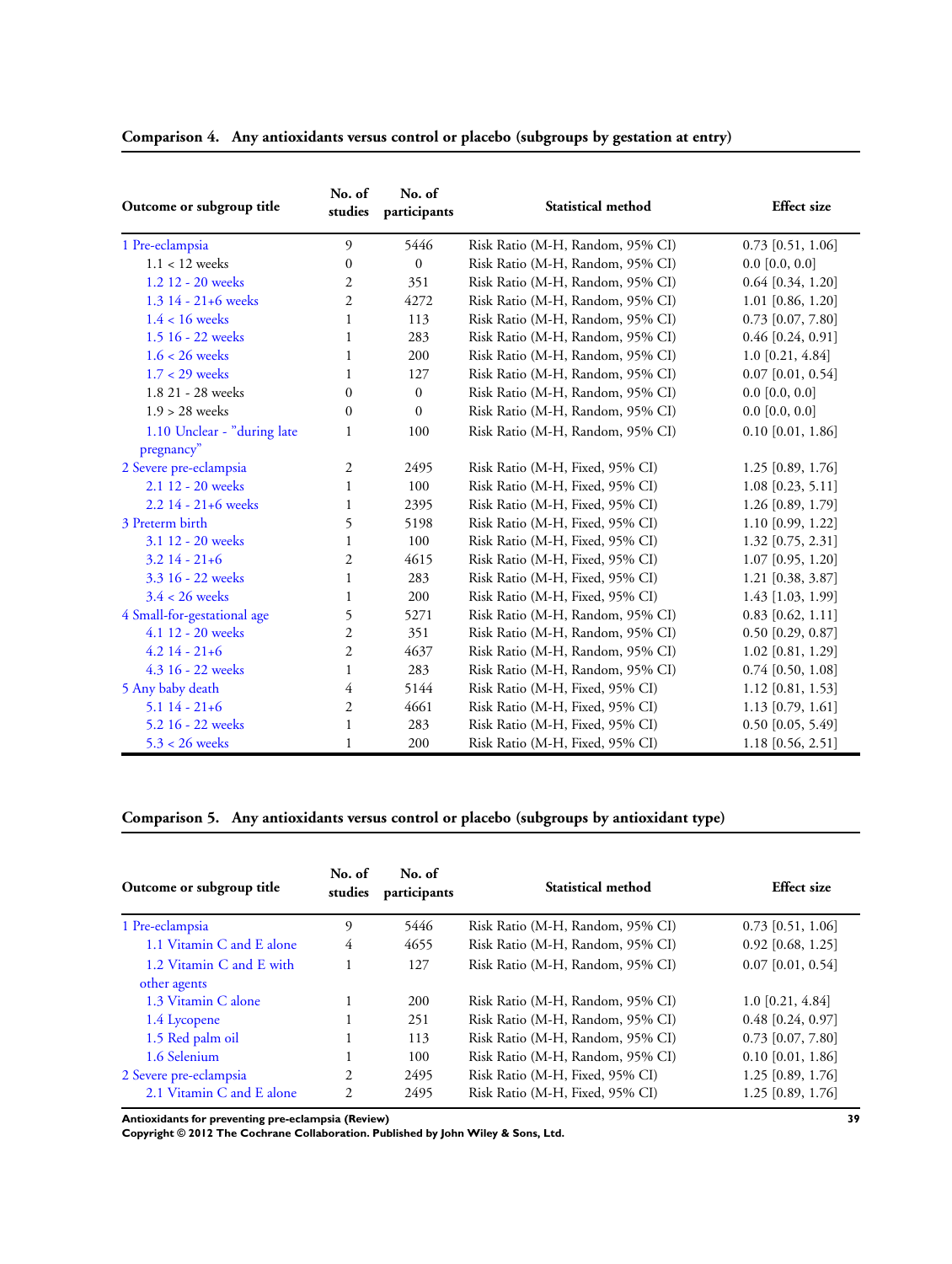| 3 Preterm birth             | 5            | 5198             | Risk Ratio (M-H, Fixed, 95% CI)  | 1.10 [0.99, 1.22]   |
|-----------------------------|--------------|------------------|----------------------------------|---------------------|
| 3.1 Vitamin C and E alone   | 4            | 4998             | Risk Ratio (M-H, Fixed, 95% CI)  | $1.08$ [0.96, 1.20] |
| 3.2 Vitamin C and E with    | $\mathbf{0}$ | $\Omega$         | Risk Ratio (M-H, Fixed, 95% CI)  | $0.0$ [0.0, 0.0]    |
| other agents                |              |                  |                                  |                     |
| 3.3 Vitamin C alone         | 1            | 200              | Risk Ratio (M-H, Fixed, 95% CI)  | 1.43 [1.03, 1.99]   |
| 3.4 Lycopene                | $\Omega$     | $\Omega$         | Risk Ratio (M-H, Fixed, 95% CI)  | $0.0$ [0.0, 0.0]    |
| 3.5 Red palm oil            | $\Omega$     | $\mathbf{0}$     | Risk Ratio (M-H, Fixed, 95% CI)  | $0.0$ [0.0, 0.0]    |
| 3.6 Selenium                | $\Omega$     | $\overline{0}$   | Risk Ratio (M-H, Fixed, 95% CI)  | $0.0$ [0.0, 0.0]    |
| 4 Small-for-gestational age | 5            | 5271             | Risk Ratio (M-H, Random, 95% CI) | $0.83$ [0.62, 1.11] |
| 4.1 Vitamin C and E alone   | 4            | 5020             | Risk Ratio (M-H, Random, 95% CI) | $0.93$ [0.73, 1.19] |
| 4.2 Vitamin C and E with    | $\mathbf{0}$ | $\mathbf{0}$     | Risk Ratio (M-H, Random, 95% CI) | $0.0$ [0.0, 0.0]    |
| other agents                |              |                  |                                  |                     |
| 4.3 Vitamin C alone         | $\Omega$     | $\overline{0}$   | Risk Ratio (M-H, Random, 95% CI) | 0.0 [0.0, 0.0]      |
| 4.4 Lycopene                | 1            | 251              | Risk Ratio (M-H, Random, 95% CI) | $0.51$ [0.29, 0.91] |
| 4.5 Red palm oil            | $\Omega$     | $\Omega$         | Risk Ratio (M-H, Random, 95% CI) | $0.0$ [0.0, 0.0]    |
| 4.6 Selenium                | $\Omega$     | $\mathbf{0}$     | Risk Ratio (M-H, Random, 95% CI) | $0.0$ [0.0, 0.0]    |
| 5 Any baby death            | 4            | 5144             | Risk Ratio (M-H, Fixed, 95% CI)  | $1.12$ [0.81, 1.53] |
| 5.1 Vitamin C and E alone   | 3            | 4944             | Risk Ratio (M-H, Fixed, 95% CI)  | $1.10$ [0.78, 1.57] |
| 5.2 Vitamin C and E with    | $\mathbf{0}$ | $\mathbf{0}$     | Risk Ratio (M-H, Fixed, 95% CI)  | $0.0$ [0.0, 0.0]    |
| other agents                |              |                  |                                  |                     |
| 5.3 Vitamin C alone         | $\mathbf{1}$ | 200              | Risk Ratio (M-H, Fixed, 95% CI)  | 1.18 [0.56, 2.51]   |
| 5.4 Lycopene                | $\Omega$     | $\overline{0}$   | Risk Ratio (M-H, Fixed, 95% CI)  | $0.0$ [0.0, 0.0]    |
| 5.5 Red palm oil            | $\Omega$     | $\overline{0}$   | Risk Ratio (M-H, Fixed, 95% CI)  | $0.0$ [0.0, 0.0]    |
| 5.6 Selenium                | $\mathbf{0}$ | $\boldsymbol{0}$ | Risk Ratio (M-H, Fixed, 95% CI)  | 0.0 [0.0, 0.0]      |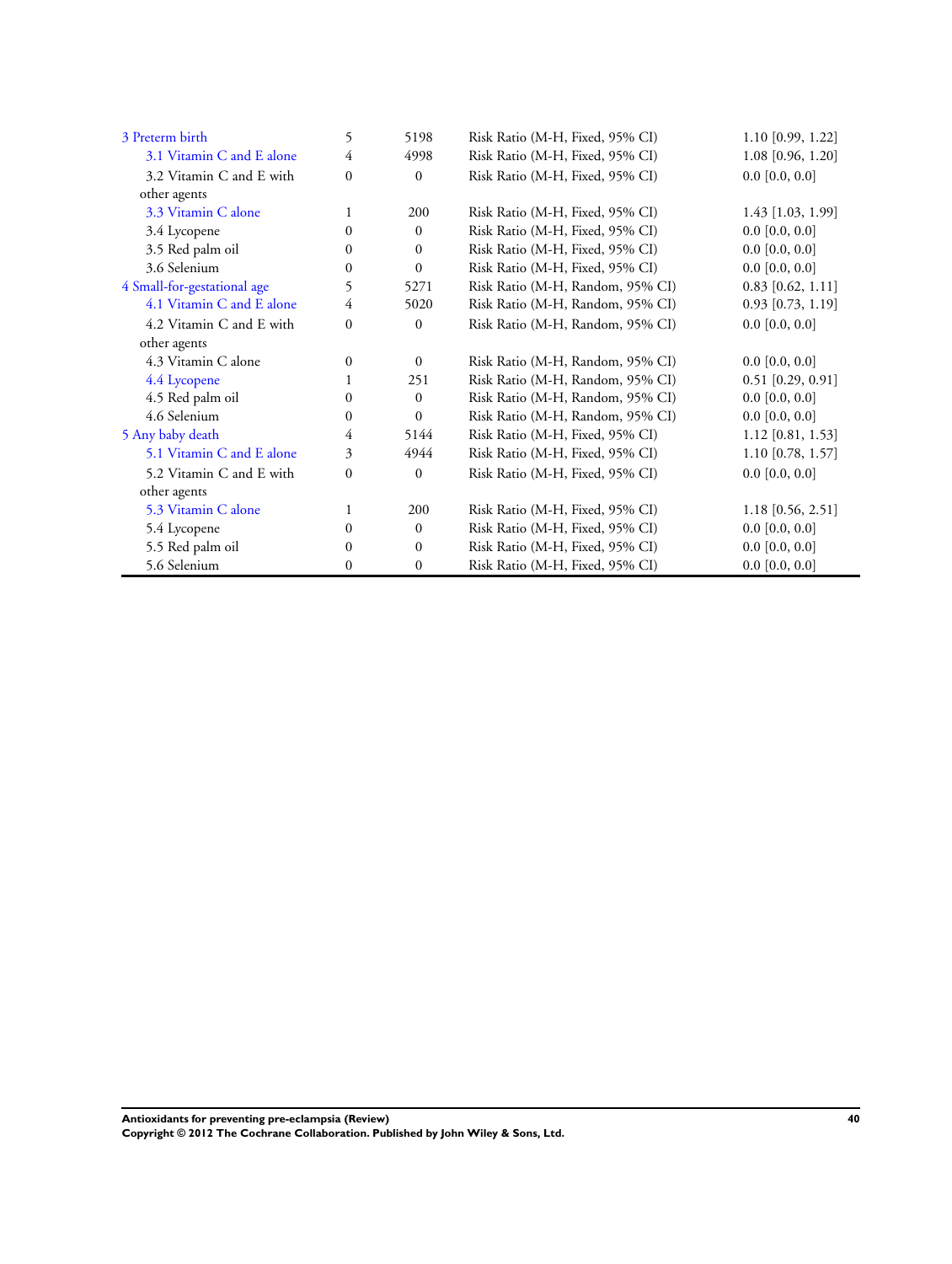## **Analysis 1.1. Comparison 1 Any antioxidants versus control or placebo, Outcome 1 Pre-eclampsia.**

<span id="page-43-0"></span>Review: Antioxidants for preventing pre-eclampsia

Comparison: 1 Any antioxidants versus control or placebo

Outcome: 1 Pre-eclampsia

| Antioxidant(s)                                                                                               | Control  | <b>Risk Ratio</b>                       | Weight                                                                                                                                  | <b>Risk Ratio</b><br>$M -$ |
|--------------------------------------------------------------------------------------------------------------|----------|-----------------------------------------|-----------------------------------------------------------------------------------------------------------------------------------------|----------------------------|
| n/N                                                                                                          | n/N      | H,Random,95%<br>CI                      |                                                                                                                                         | H,Random,95%<br>C          |
| 9/52                                                                                                         | 9/48     |                                         | 11.5 %                                                                                                                                  | $0.92$ $[0.40, 2.13]$      |
| 11/141                                                                                                       | 24/142   |                                         | 14.6 %                                                                                                                                  | $0.46$ $[0.24, 0.91]$      |
| 0/52                                                                                                         | 4/48     |                                         | 1.5%                                                                                                                                    | $0.10$ $[0.01, 1.86]$      |
| 1/46                                                                                                         | 2/67     |                                         | 2.2 %                                                                                                                                   | $0.73$ $[0.07, 7.80]$      |
| 181/1196                                                                                                     | 187/1199 |                                         | 26.5 %                                                                                                                                  | $0.97$ [ 0.80, 1.17 ]      |
| 1/63                                                                                                         | 14/64    |                                         | 3.0 %                                                                                                                                   | $0.07$ $[0.01, 0.54]$      |
| 56/935                                                                                                       | 47/942   |                                         | 21.9%                                                                                                                                   | $1.20$ $[0.82, 1.75]$      |
| 10/116                                                                                                       | 24/135   |                                         | 14.1%                                                                                                                                   | 0.48 [ 0.24, 0.97 ]        |
| 3/100                                                                                                        | 3/100    |                                         | 4.6 %                                                                                                                                   | $1.00$ $[0.21, 4.84]$      |
| 2701<br>Total events: 272 (Antioxidant(s)), 314 (Control)<br>Test for overall effect: $Z = 1.67$ (P = 0.095) | 2745     |                                         | 100.0%                                                                                                                                  | $0.73$ [ $0.51$ , 1.06 ]   |
|                                                                                                              |          |                                         |                                                                                                                                         |                            |
|                                                                                                              |          | Favours antioxidants<br>Favours control |                                                                                                                                         |                            |
|                                                                                                              |          |                                         | $M -$<br>Heterogeneity: Tau <sup>2</sup> = 0.12; Chi <sup>2</sup> = 18.20, df = 8 (P = 0.02); $1^2$ =56%<br>0.0010.010.1<br>10 100 1000 |                            |

**Antioxidants for preventing pre-eclampsia (Review) 41**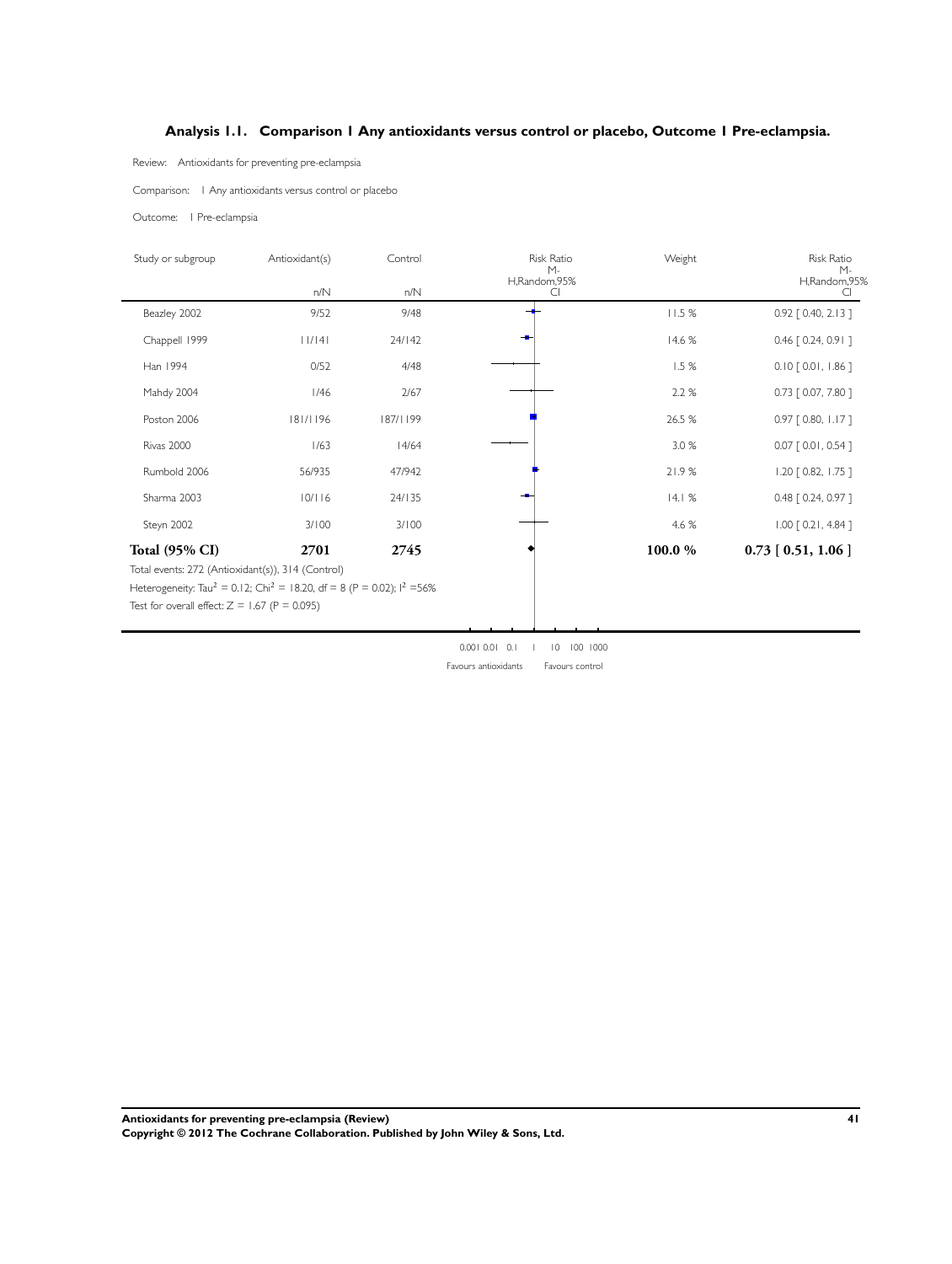#### <span id="page-44-0"></span>**Analysis 1.2. Comparison 1 Any antioxidants versus control or placebo, Outcome 2 Severe pre-eclampsia.**

Review: Antioxidants for preventing pre-eclampsia

Comparison: 1 Any antioxidants versus control or placebo

Outcome: 2 Severe pre-eclampsia

| Study or subgroup                                                      | Antioxidant(s) | Control |                        | <b>Risk Ratio</b>                      | Weight | <b>Risk Ratio</b>     |
|------------------------------------------------------------------------|----------------|---------|------------------------|----------------------------------------|--------|-----------------------|
|                                                                        | n/N            | n/N     |                        | M-H, Fixed, 95% CI                     |        | M-H, Fixed, 95% CI    |
| Beazley 2002                                                           | 3/48           | 3/52    |                        |                                        | 5.1%   | $1.08$ $[0.23, 5.11]$ |
| Poston 2006                                                            | 68/1196        | 54/1199 |                        |                                        | 94.9%  | $1.26$ $[0.89, 1.79]$ |
| <b>Total (95% CI)</b>                                                  | 1244           | 1251    |                        |                                        | 100.0% | $1.25$ [ 0.89, 1.76 ] |
| Total events: 71 (Antioxidant(s)), 57 (Control)                        |                |         |                        |                                        |        |                       |
| Heterogeneity: Chi <sup>2</sup> = 0.04, df = 1 (P = 0.85); $1^2$ =0.0% |                |         |                        |                                        |        |                       |
| Test for overall effect: $Z = 1.30$ (P = 0.19)                         |                |         |                        |                                        |        |                       |
|                                                                        |                |         |                        |                                        |        |                       |
|                                                                        |                |         | $0.1 \quad 0.2$<br>0.5 | .5<br>$\mathcal{D}$<br>$\overline{10}$ |        |                       |
|                                                                        |                |         | Favours antioxidants   | Favours control                        |        |                       |

#### **Analysis 1.3. Comparison 1 Any antioxidants versus control or placebo, Outcome 3 Preterm birth.**

Review: Antioxidants for preventing pre-eclampsia Comparison: 1 Any antioxidants versus control or placebo Outcome: 3 Preterm birth Study or subgroup Antioxidant(s) Control Risk Ratio Weight Weight Risk Ratio n/N n/N M-H,Fixed,95% CI M-H,Fixed,95% CI 1 < 37 weeks Beazley 2002 20/52 14/48 3.0 % 1.32 [ 0.75, 2.31 ] Chappell 1999 6/141 6/142 1.0 % 1.21 [ 0.38, 3.87 ] Poston 2006 400/1372 373/1376 **1.08** [ 0.95, 1.21 ] Rumbold 2006 64/932 63/935 12.8 % 1.02 [ 0.73, 1.43 ] Steyn 2002 50/100 35/100 35/100 36 **Fe** 7.1 % 1.43 [ 1.03, 1.99 ] **Subtotal (95% CI) 2597 2601 100.0 % 1.10 [ 0.99, 1.22 ]** Total events: 540 (Antioxidant(s)), 490 (Control)  $0.1 \t0.2 \t0.5 \t1 \t2 \t5 \t10$ Favours antioxidants Favours control (*Continued* . . . )

**Antioxidants for preventing pre-eclampsia (Review) 42**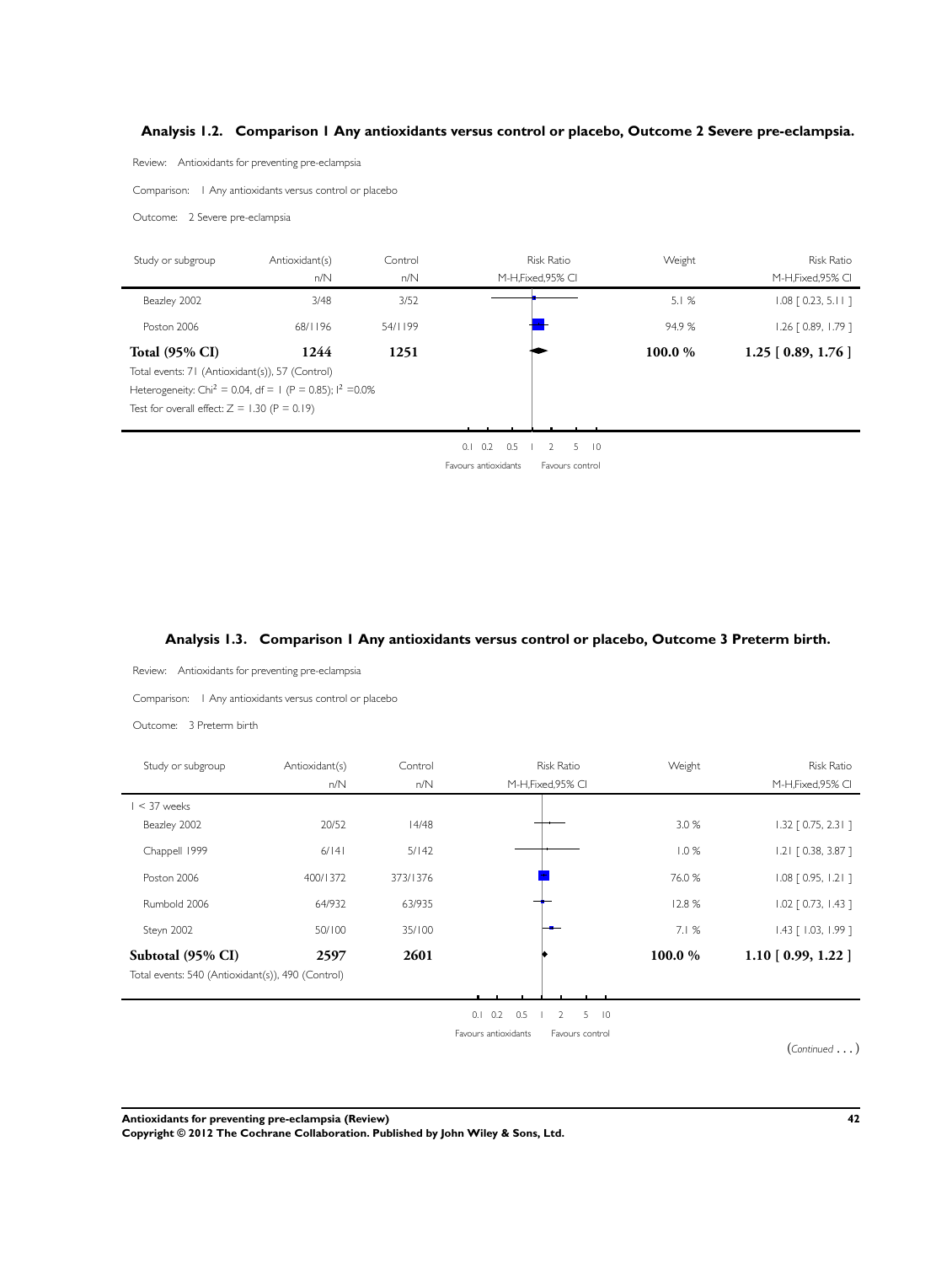<span id="page-45-0"></span>

|                                                                         |                |          |                                         |                      | $(\ldots \hbox{\ \it Continued})$ |
|-------------------------------------------------------------------------|----------------|----------|-----------------------------------------|----------------------|-----------------------------------|
| Study or subgroup                                                       | Antioxidant(s) | Control  | <b>Risk Ratio</b>                       | Weight               | <b>Risk Ratio</b>                 |
|                                                                         | n/N            | n/N      | M-H, Fixed, 95% CI                      |                      | M-H, Fixed, 95% CI                |
| Heterogeneity: Chi <sup>2</sup> = 3.14, df = 4 (P = 0.53); $1^2$ =0.0%  |                |          |                                         |                      |                                   |
| Test for overall effect: $Z = 1.82$ (P = 0.069)                         |                |          |                                         |                      |                                   |
| $2 < 34$ weeks                                                          |                |          |                                         |                      |                                   |
| Poston 2006                                                             | 174/1393       | 144/1391 |                                         | 88.4%                | $1.21$ $[0.98, 1.49]$             |
| Rumbold 2006                                                            | 20/932         | 19/935   |                                         | 11.6%                | $1.06$ $[0.57, 1.97]$             |
| Subtotal (95% CI)                                                       | 2325           | 2326     |                                         | 100.0 %              | $1.19$ [ 0.98, 1.45 ]             |
| Total events: 194 (Antioxidant(s)), 163 (Control)                       |                |          |                                         |                      |                                   |
| Heterogeneity: Chi <sup>2</sup> = 0.16, df = 1 (P = 0.69); $1^2$ =0.0%  |                |          |                                         |                      |                                   |
| Test for overall effect: $Z = 1.72$ (P = 0.085)                         |                |          |                                         |                      |                                   |
| $3 < 28$ weeks                                                          |                |          |                                         |                      |                                   |
| Rumbold 2006                                                            | 6/935          | 6/942    |                                         | 37.4 %               | $1.01$ $[0.33, 3.11]$             |
| Steyn 2002                                                              | 11/100         | 10/100   |                                         | 62.6 %               | $1.10$ $[0.49, 2.47]$             |
| Subtotal (95% CI)                                                       | 1035           | 1042     |                                         | 100.0%               | $1.07$ [ 0.55, 2.06 ]             |
| Total events: 17 (Antioxidant(s)), 16 (Control)                         |                |          |                                         |                      |                                   |
| Heterogeneity: Chi <sup>2</sup> = 0.02, df = 1 (P = 0.90); $1^2$ = 0.0% |                |          |                                         |                      |                                   |
| Test for overall effect: $Z = 0.19$ (P = 0.85)                          |                |          |                                         |                      |                                   |
|                                                                         |                |          |                                         |                      |                                   |
|                                                                         |                |          | $0.1 \quad 0.2$<br>0.5<br>$\mathcal{L}$ | 5<br>$\overline{10}$ |                                   |
|                                                                         |                |          | Favours antioxidants                    | Favours control      |                                   |

**Antioxidants for preventing pre-eclampsia (Review) 43**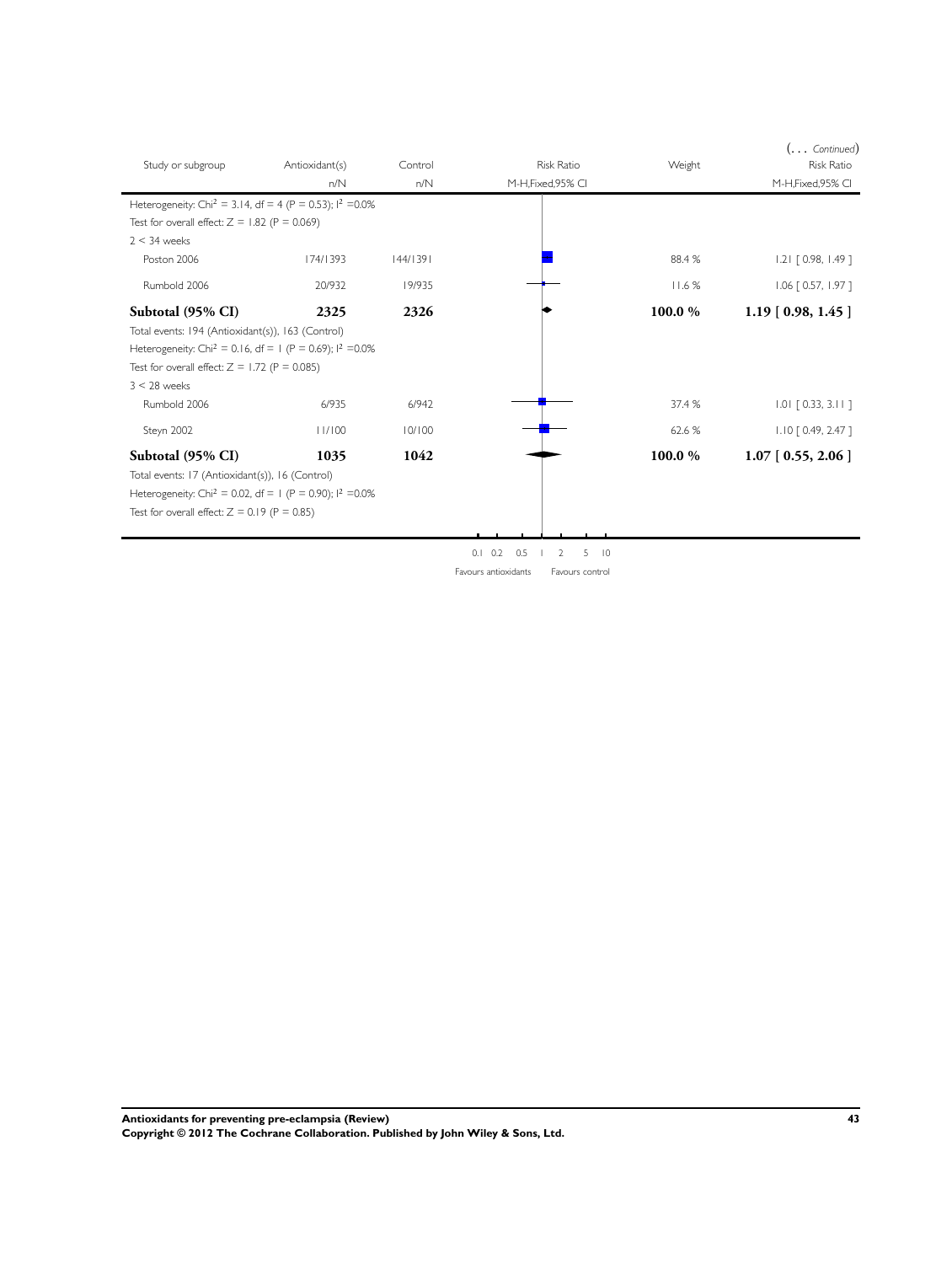## <span id="page-46-0"></span>**Analysis 1.4. Comparison 1 Any antioxidants versus control or placebo, Outcome 4 Small-for-gestational age.**

Review: Antioxidants for preventing pre-eclampsia

Comparison: 1 Any antioxidants versus control or placebo

Outcome: 4 Small-for-gestational age

| Antioxidant                                                    | Control                                                                                                                                                                                                                                                                                                 | <b>Risk Ratio</b>                                                                                        | Weight                                     | <b>Risk Ratio</b><br>$M -$                     |
|----------------------------------------------------------------|---------------------------------------------------------------------------------------------------------------------------------------------------------------------------------------------------------------------------------------------------------------------------------------------------------|----------------------------------------------------------------------------------------------------------|--------------------------------------------|------------------------------------------------|
| n/N                                                            | n/N                                                                                                                                                                                                                                                                                                     | H,Random,95%<br>CI                                                                                       |                                            | H,Random,95%<br>CI.                            |
|                                                                |                                                                                                                                                                                                                                                                                                         |                                                                                                          |                                            |                                                |
| 2/52                                                           | 4/48                                                                                                                                                                                                                                                                                                    |                                                                                                          | 1.9%                                       | $0.46$ $[0.09, 2.41]$                          |
| 33/141                                                         | 45/142                                                                                                                                                                                                                                                                                                  |                                                                                                          | 20.2 %                                     | 0.74 [ 0.50, 1.08 ]                            |
| 403/1393                                                       | 360/1391                                                                                                                                                                                                                                                                                                |                                                                                                          | 39.2 %                                     | $1.12$ [ 0.99, 1.26 ]                          |
| 80/924                                                         | 92/929                                                                                                                                                                                                                                                                                                  |                                                                                                          | 26.6%                                      | $0.87$ $[$ 0.66, 1.16 ]                        |
| 14/116                                                         | 32/135                                                                                                                                                                                                                                                                                                  |                                                                                                          | 12.0%                                      | 0.51 [ 0.29, 0.91 ]                            |
| 2626                                                           | 2645                                                                                                                                                                                                                                                                                                    |                                                                                                          | 100.0%                                     | $0.83$ [ $0.62$ , 1.11 ]                       |
| 294/1393                                                       | 259/1391                                                                                                                                                                                                                                                                                                |                                                                                                          | 100.0 %                                    | $1.13$ $[0.98, 1.32]$                          |
| 1393<br>23/924                                                 | 1391<br>36/929                                                                                                                                                                                                                                                                                          |                                                                                                          | 100.0%<br>100.0%                           | $1.13$ [ 0.98, 1.32 ]<br>$0.64$ $[0.38, 1.08]$ |
| 924                                                            | 929                                                                                                                                                                                                                                                                                                     |                                                                                                          | 100.0%                                     | $0.64$ [ $0.38$ , $1.08$ ]                     |
| Heterogeneity: not applicable<br>Heterogeneity: not applicable | Total events: 532 (Antioxidant), 533 (Control)<br>Test for overall effect: $Z = 1.26$ (P = 0.21)<br>Total events: 294 (Antioxidant), 259 (Control)<br>Test for overall effect: $Z = 1.64$ (P = 0.10)<br>Total events: 23 (Antioxidant), 36 (Control)<br>Test for overall effect: $Z = 1.68$ (P = 0.092) | Heterogeneity: Tau <sup>2</sup> = 0.06; Chi <sup>2</sup> = 12.54, df = 4 (P = 0.01); l <sup>2</sup> =68% | $M -$<br>0.01<br>0.1<br>100<br>$ 0\rangle$ |                                                |

Favours antioxidants Favours control

**Antioxidants for preventing pre-eclampsia (Review) 44**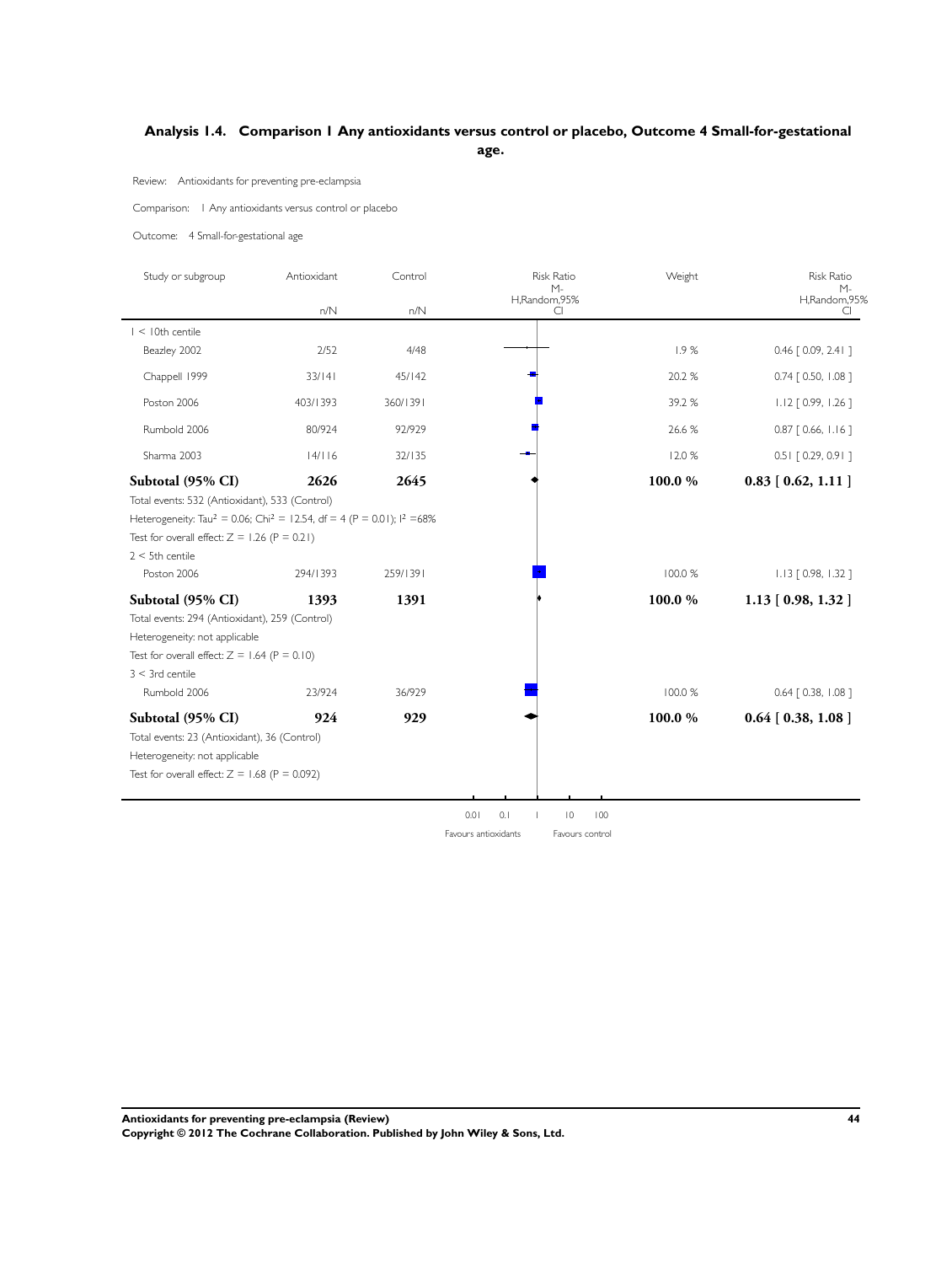#### <span id="page-47-0"></span>**Analysis 1.5. Comparison 1 Any antioxidants versus control or placebo, Outcome 5 Any baby death.**

Review: Antioxidants for preventing pre-eclampsia

Comparison: 1 Any antioxidants versus control or placebo

Outcome: 5 Any baby death

| Study or subgroup                                                       | Antioxidant(s) | Control |                      | <b>Risk Ratio</b>  | Weight | <b>Risk Ratio</b>     |
|-------------------------------------------------------------------------|----------------|---------|----------------------|--------------------|--------|-----------------------|
|                                                                         | n/N            | n/N     |                      | M-H, Fixed, 95% CI |        | M-H, Fixed, 95% CI    |
| Chappell 1999                                                           | 1/141          | 2/142   |                      |                    | 2.9%   | 0.50 [ 0.05, 5.49 ]   |
| Poston 2006                                                             | 51/1393        | 39/1391 |                      |                    | 56.6 % | $1.31$ $[0.87, 1.97]$ |
| Rumbold 2006                                                            | 12/935         | 17/942  |                      |                    | 24.6 % | $0.71$ $[0.34, 1.48]$ |
| Steyn 2002                                                              | 13/100         | 11/100  |                      |                    | 16.0%  | $1.18$ $[0.56, 2.51]$ |
| <b>Total (95% CI)</b>                                                   | 2569           | 2575    |                      |                    | 100.0% | $1.12$ [ 0.81, 1.53 ] |
| Total events: 77 (Antioxidant(s)), 69 (Control)                         |                |         |                      |                    |        |                       |
| Heterogeneity: Chi <sup>2</sup> = 2.46, df = 3 (P = 0.48); $1^2$ = 0.0% |                |         |                      |                    |        |                       |
| Test for overall effect: $Z = 0.68$ (P = 0.50)                          |                |         |                      |                    |        |                       |
|                                                                         |                |         |                      |                    |        |                       |
|                                                                         |                |         | 0.1<br>0.01          | $ 0\rangle$<br>100 |        |                       |
|                                                                         |                |         | Favours antioxidants | Favours control    |        |                       |

**Antioxidants for preventing pre-eclampsia (Review) 45**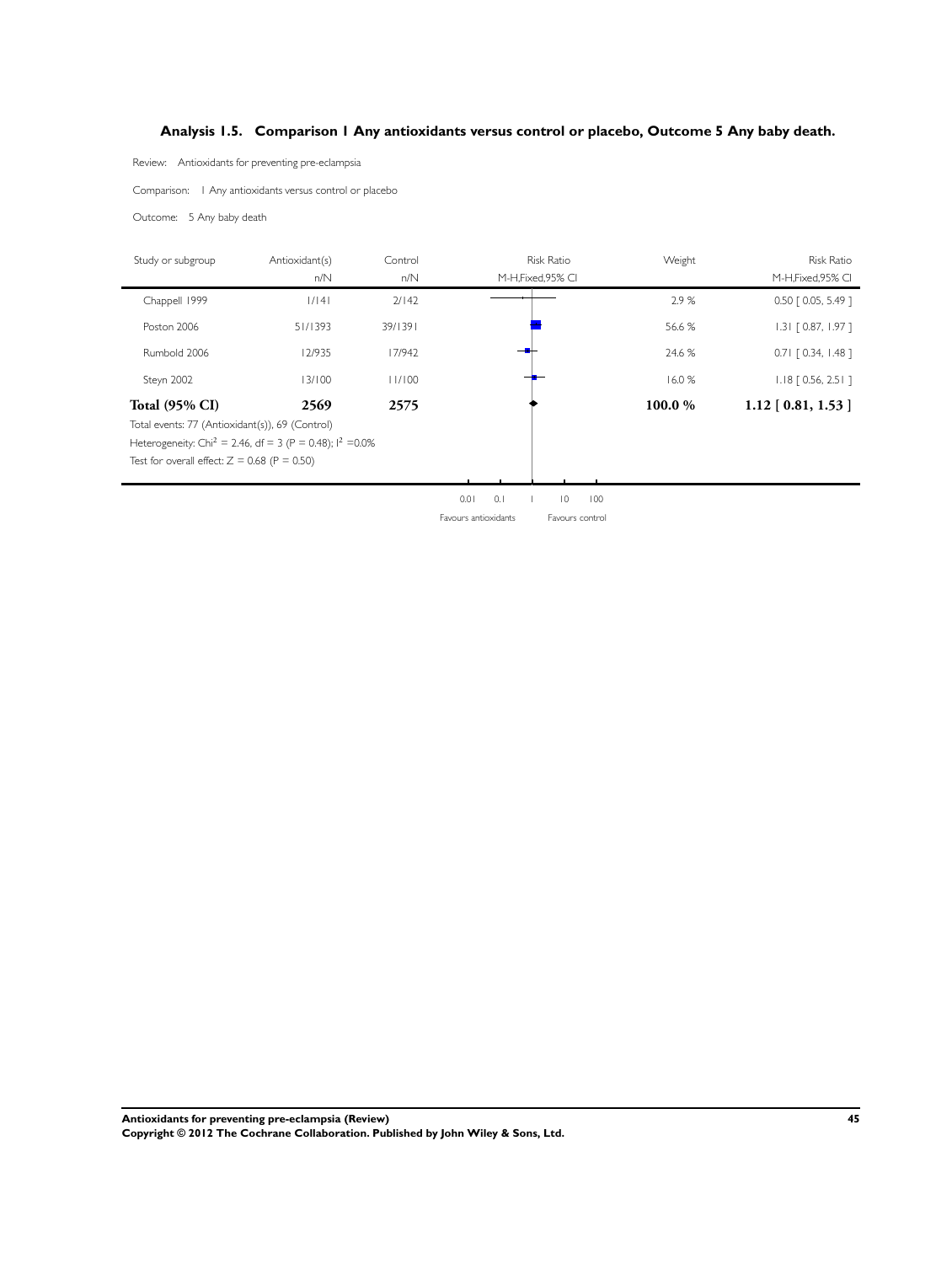### <span id="page-48-0"></span>**Analysis 1.6. Comparison 1 Any antioxidants versus control or placebo, Outcome 6 Any baby death (subgrouped by timing of death).**

Review: Antioxidants for preventing pre-eclampsia

Comparison: 1 Any antioxidants versus control or placebo

Outcome: 6 Any baby death (subgrouped by timing of death)

| Study or subgroup                                                                                                                                                                                | Antioxidant(s) | Control | Risk Ratio                                | Weight | Risk Ratio               |
|--------------------------------------------------------------------------------------------------------------------------------------------------------------------------------------------------|----------------|---------|-------------------------------------------|--------|--------------------------|
|                                                                                                                                                                                                  | n/N            | $n/N$   | M-H,Fixed,95% CI                          |        | M-H,Fixed,95% CI         |
| Miscarriage or stillbirth                                                                                                                                                                        |                |         |                                           |        |                          |
| Chappell 1999                                                                                                                                                                                    | 1/141          | 2/142   |                                           | 4.0 %  | $0.50$ $[0.05, 5.49]$    |
| Poston 2006                                                                                                                                                                                      | 43/1393        | 27/1391 |                                           | 54.1 % | $1.59$ $[0.99, 2.56]$    |
| Rumbold 2006                                                                                                                                                                                     | 11/935         | 13/942  |                                           | 25.9%  | $0.85$ $[0.38, 1.89]$    |
| Steyn 2002                                                                                                                                                                                       | 11/100         | 8/100   |                                           | 16.0%  | 1.38 [ 0.58, 3.27 ]      |
| Subtotal (95% CI)                                                                                                                                                                                | 2569           | 2575    |                                           | 100.0% | $1.32$ [ 0.92, 1.90 ]    |
| Total events: 66 (Antioxidant(s)), 50 (Control)<br>Heterogeneity: Chi <sup>2</sup> = 2.38, df = 3 (P = 0.50); $1^2$ = 0.0%<br>Test for overall effect: $Z = 1.51$ (P = 0.13)<br>2 Neonatal death |                |         |                                           |        |                          |
| Poston 2006                                                                                                                                                                                      | 8/1350         | 12/1364 |                                           | 63.2 % | $0.67$ [ 0.28, 1.64 ]    |
| Rumbold 2006                                                                                                                                                                                     | 1/924          | 4/929   |                                           | 21.1%  | $0.25$ $[0.03, 2.24]$    |
| Steyn 2002                                                                                                                                                                                       | 2/89           | 3/92    |                                           | 15.6 % | $0.69$ $[ 0.12, 4.03 ]$  |
| Subtotal (95% CI)                                                                                                                                                                                | 2363           | 2385    |                                           | 100.0% | $0.59$ [ $0.28$ , 1.23 ] |
| Heterogeneity: Chi <sup>2</sup> = 0.70, df = 2 (P = 0.70); $1^2$ = 0.0%<br>Test for overall effect: $Z = 1.41$ (P = 0.16)                                                                        |                |         | 0.1<br>$\vert\,0\,\rangle$<br>100<br>0.01 |        |                          |
|                                                                                                                                                                                                  |                |         | Favours antioxidants<br>Favours control   |        |                          |
|                                                                                                                                                                                                  |                |         |                                           |        |                          |
|                                                                                                                                                                                                  |                |         |                                           |        |                          |
|                                                                                                                                                                                                  |                |         |                                           |        |                          |
|                                                                                                                                                                                                  |                |         |                                           |        |                          |
|                                                                                                                                                                                                  |                |         |                                           |        |                          |
|                                                                                                                                                                                                  |                |         |                                           |        |                          |
|                                                                                                                                                                                                  |                |         |                                           |        |                          |
|                                                                                                                                                                                                  |                |         |                                           |        |                          |
|                                                                                                                                                                                                  |                |         |                                           |        |                          |
|                                                                                                                                                                                                  |                |         |                                           |        |                          |
|                                                                                                                                                                                                  |                |         |                                           |        |                          |
|                                                                                                                                                                                                  |                |         |                                           |        |                          |

**Antioxidants for preventing pre-eclampsia (Review) 46**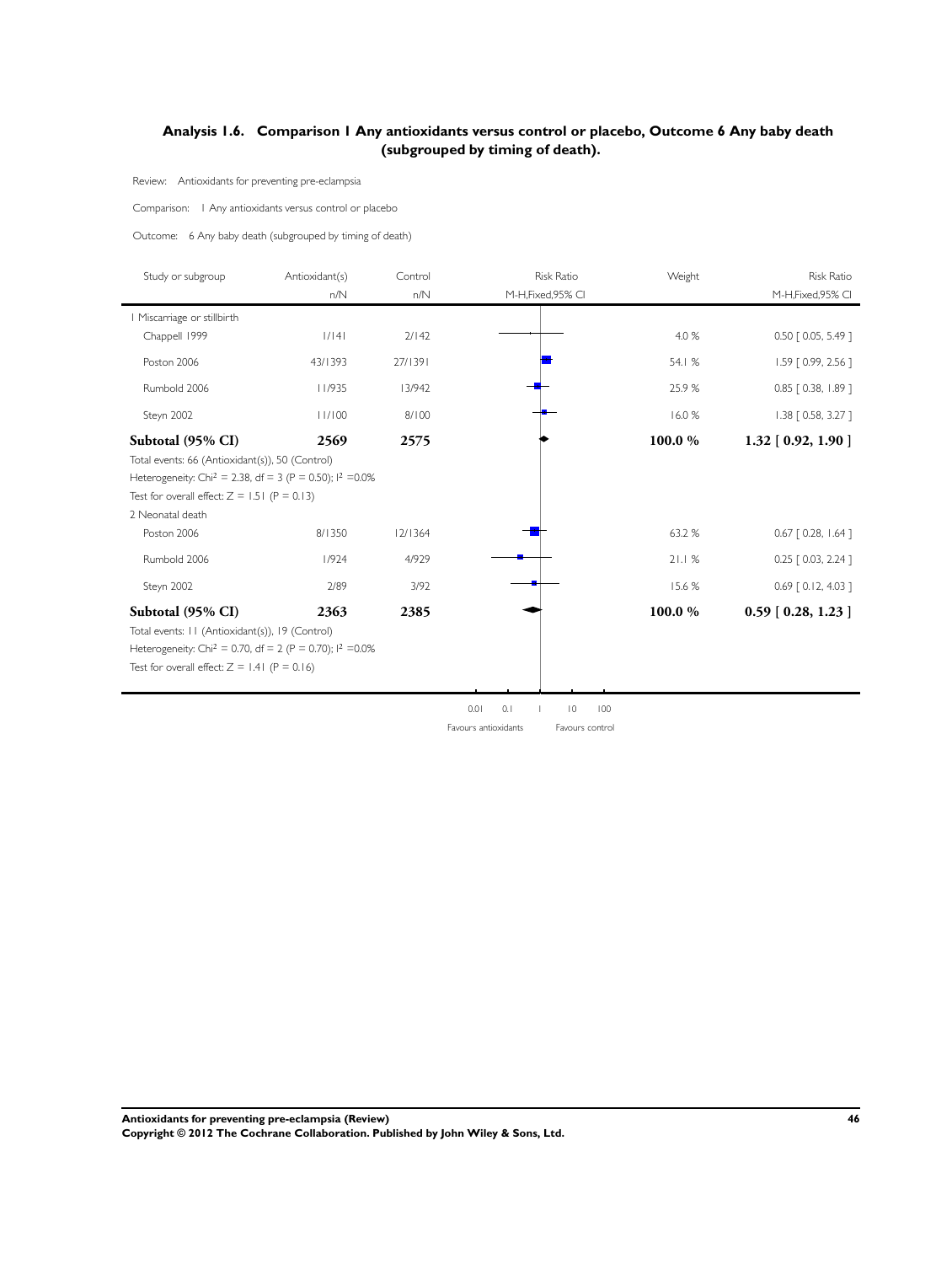## <span id="page-49-0"></span>**Analysis 1.7. Comparison 1 Any antioxidants versus control or placebo, Outcome 7 Maternal death.**

Review: Antioxidants for preventing pre-eclampsia

Comparison: 1 Any antioxidants versus control or placebo

Outcome: 7 Maternal death

| Study or subgroup                             | Antioxidant(s) | Control |     |     | <b>Risk Ratio</b>  |     | Weight  | <b>Risk Ratio</b>      |
|-----------------------------------------------|----------------|---------|-----|-----|--------------------|-----|---------|------------------------|
|                                               | n/N            | n/N     |     |     | M-H, Fixed, 95% CI |     |         | M-H, Fixed, 95% CI     |
| Poston 2006                                   | 1/1196         | 1/1199  |     |     |                    |     | 100.0 % | $1.00$ $[0.06, 16.01]$ |
| Rumbold 2006                                  | 0/935          | 0/942   |     |     |                    |     |         | Not estimable          |
| <b>Total (95% CI)</b>                         | 2131           | 2141    |     |     |                    |     | 100.0%  | $1.00$ [ 0.06, 16.01 ] |
| Total events: I (Antioxidant(s)), I (Control) |                |         |     |     |                    |     |         |                        |
| Heterogeneity: not applicable                 |                |         |     |     |                    |     |         |                        |
| Test for overall effect: $Z = 0.00$ (P = 1.0) |                |         |     |     |                    |     |         |                        |
|                                               |                |         |     |     |                    |     |         |                        |
|                                               |                |         | 0.0 | 0.1 | $\overline{0}$     | 100 |         |                        |

Favours antioxidants Favours control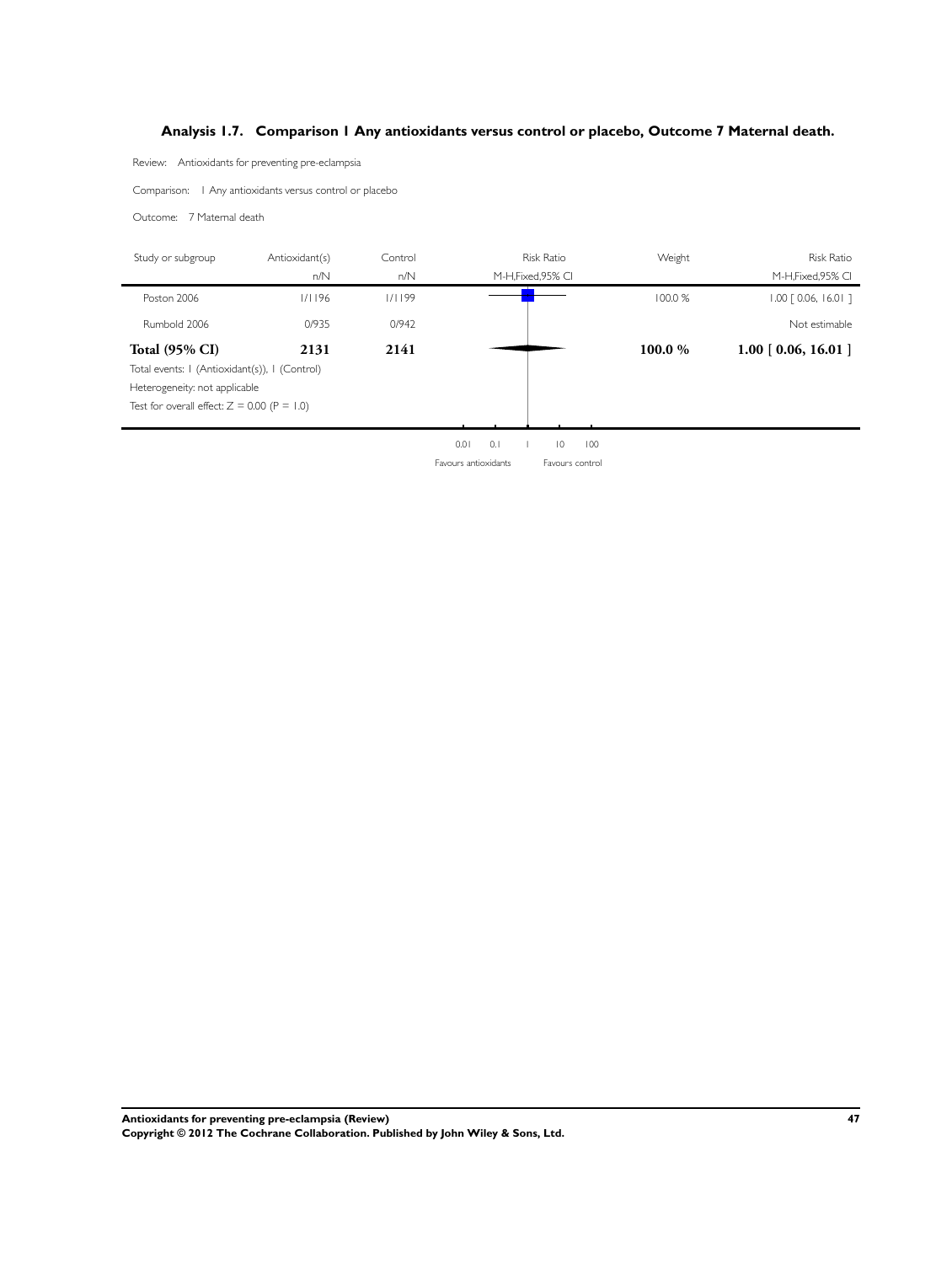## <span id="page-50-0"></span>**Analysis 1.8. Comparison 1 Any antioxidants versus control or placebo, Outcome 8 Gestational hypertension.**

Review: Antioxidants for preventing pre-eclampsia

Comparison: 1 Any antioxidants versus control or placebo

Outcome: 8 Gestational hypertension

| Study or subgroup                                                          | Antioxidant(s)                                                                                          | Control | Risk Ratio<br>$M -$<br>H,Random,95%             | Weight | Risk Ratio<br>$M -$<br>H,Random,95% |
|----------------------------------------------------------------------------|---------------------------------------------------------------------------------------------------------|---------|-------------------------------------------------|--------|-------------------------------------|
|                                                                            | n/N                                                                                                     | n/N     | CI                                              |        | C                                   |
| Chappell 1999                                                              | 5/131                                                                                                   | 13/135  |                                                 | 8.6 %  | $0.40$ $[0.15, 1.08]$               |
| Han 1994                                                                   | 4/52                                                                                                    | 11/48   |                                                 | 7.8 %  | $0.34$ $[0.11, 0.98]$               |
| Mahdy 2004                                                                 | 3/46                                                                                                    | 7/67    |                                                 | 5.9%   | $0.62$ [ 0.17, 2.29 ]               |
| Merchant 2005                                                              | 62/661                                                                                                  | 27/205  |                                                 | 19.7%  | $0.71$ $[0.47, 1.09]$               |
| Poston 2006                                                                | 84/1196                                                                                                 | 55/1199 |                                                 | 22.2 % | $1.53$ $[ 1.10, 2.13 ]$             |
| Rumbold 2006                                                               | 124/935                                                                                                 | 109/942 |                                                 | 24.4 % | $1.15$ $[0.90, 1.46]$               |
| Steyn 2002                                                                 | 11/100                                                                                                  | 10/100  |                                                 | 11.3%  | $1.10$ $[0.49, 2.47]$               |
| <b>Total (95% CI)</b><br>Total events: 293 (Antioxidant(s)), 232 (Control) | 3121<br>Heterogeneity: Tau <sup>2</sup> = 0.12; Chi <sup>2</sup> = 17.27, df = 6 (P = 0.01); $1^2$ =65% | 2696    |                                                 | 100.0% | $0.89$ [ $0.62$ , 1.26 ]            |
| Test for overall effect: $Z = 0.67$ (P = 0.50)                             |                                                                                                         |         |                                                 |        |                                     |
|                                                                            |                                                                                                         |         |                                                 |        |                                     |
|                                                                            |                                                                                                         |         | $0.1 \quad 0.2$<br>0.5<br>5<br>$ 0\rangle$<br>2 |        |                                     |
|                                                                            |                                                                                                         |         | Favours antioxidants<br>Favours control         |        |                                     |

**Antioxidants for preventing pre-eclampsia (Review) 48**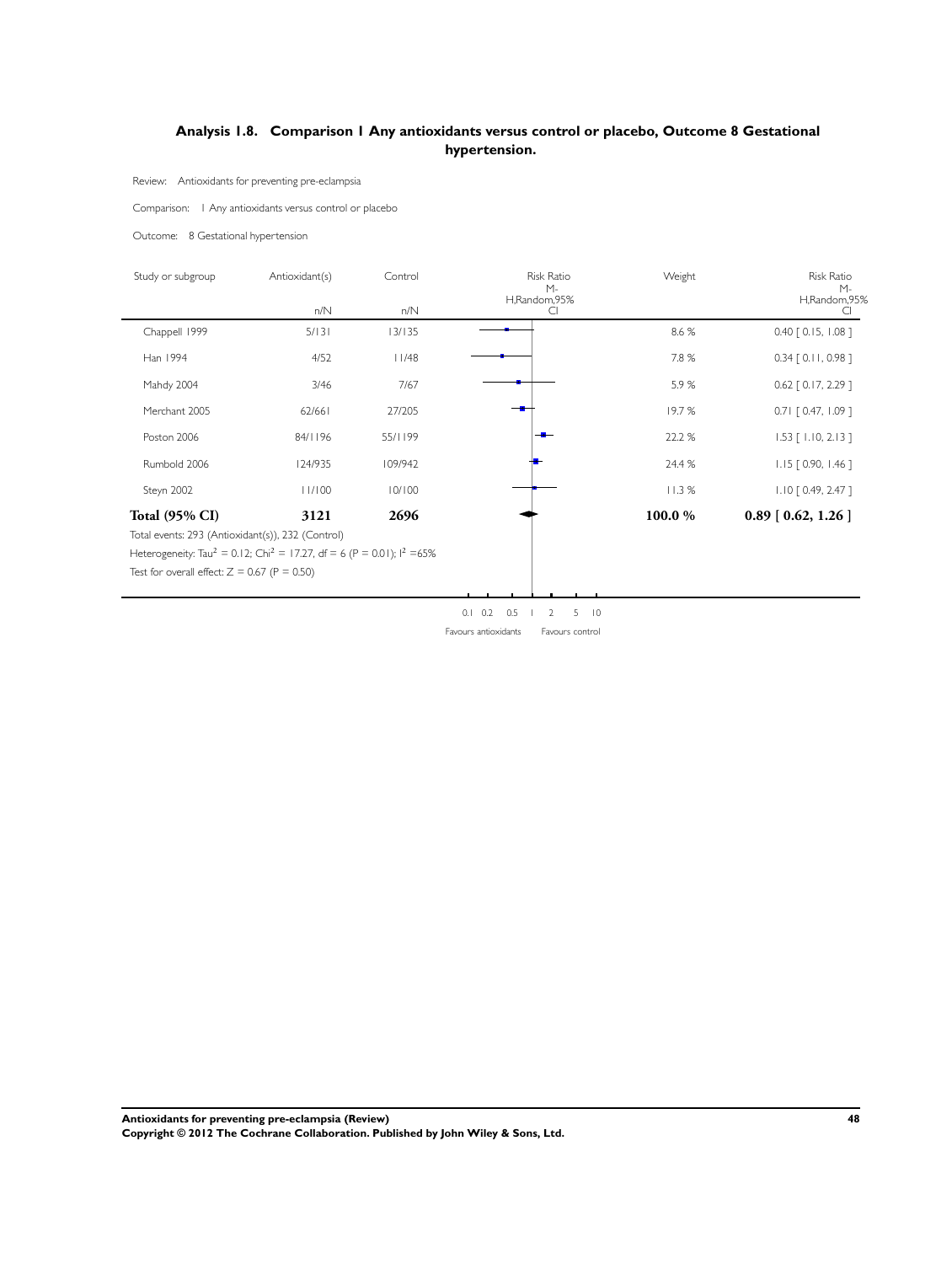## <span id="page-51-0"></span>**Analysis 1.9. Comparison 1 Any antioxidants versus control or placebo, Outcome 9 Severe hypertension.**

Review: Antioxidants for preventing pre-eclampsia

Comparison: 1 Any antioxidants versus control or placebo

Outcome: 9 Severe hypertension

| Study or subgroup                                                                                                                                                                                              | Antioxidant(s) | Control | Risk Ratio                                                                   | Weight | <b>Risk Ratio</b>     |
|----------------------------------------------------------------------------------------------------------------------------------------------------------------------------------------------------------------|----------------|---------|------------------------------------------------------------------------------|--------|-----------------------|
|                                                                                                                                                                                                                | n/N            | n/N     | M-H, Fixed, 95% CI                                                           |        | M-H, Fixed, 95% CI    |
| Poston 2006                                                                                                                                                                                                    | 7/1196         | 5/1199  | ÷                                                                            | 19.3%  | $1.40$ $[0.45, 4.41]$ |
| Rumbold 2006                                                                                                                                                                                                   | 29/935         | 21/942  |                                                                              | 80.7%  | $1.39$ $[0.80, 2.42]$ |
| <b>Total (95% CI)</b><br>Total events: 36 (Antioxidant(s)), 26 (Control)<br>Heterogeneity: Chi <sup>2</sup> = 0.00, df = 1 (P = 0.99); l <sup>2</sup> = 0.0%<br>Test for overall effect: $Z = 1.30$ (P = 0.19) | 2131           | 2141    |                                                                              | 100.0% | $1.39$ [ 0.85, 2.30 ] |
|                                                                                                                                                                                                                |                |         |                                                                              |        |                       |
|                                                                                                                                                                                                                |                |         | $0.1$ $0.2$ $0.5$<br>5<br> 0<br>2<br>Favours antioxidants<br>Favours control |        |                       |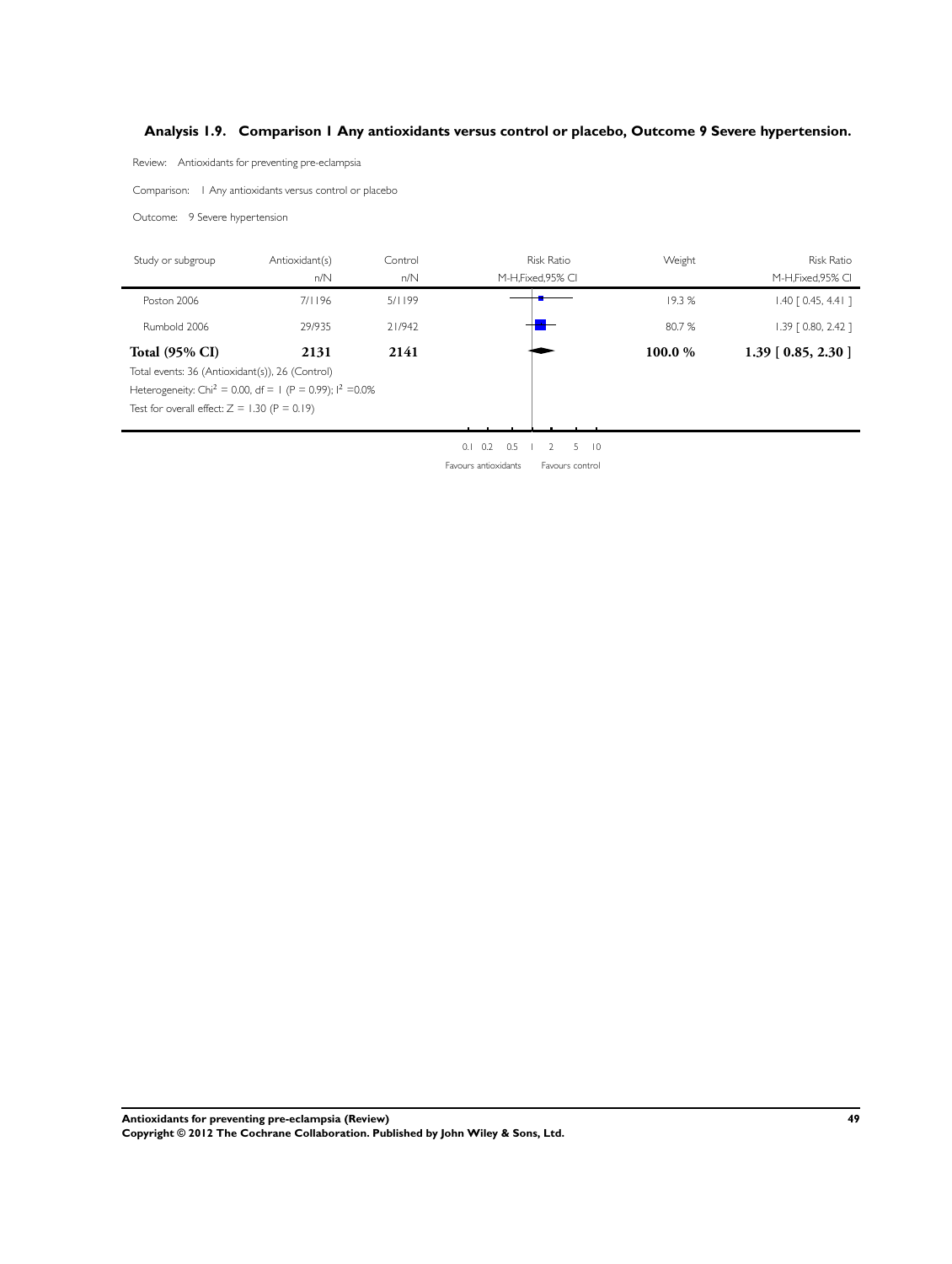## **Analysis 1.10. Comparison 1 Any antioxidants versus control or placebo, Outcome 10 Use of antiypertensives.**

<span id="page-52-0"></span>Review: Antioxidants for preventing pre-eclampsia

Comparison: 1 Any antioxidants versus control or placebo

Outcome: 10 Use of antiyper tensives

| Study or subgroup                                                        | Antioxidant(s) | Control | Risk Ratio                                                                   | Weight     | Risk Ratio                 |  |
|--------------------------------------------------------------------------|----------------|---------|------------------------------------------------------------------------------|------------|----------------------------|--|
|                                                                          | n/N            | n/N     | M-H,Fixed,95% Cl                                                             |            | M-H,Fixed,95% Cl           |  |
| I Any antihypertensives                                                  |                |         |                                                                              |            |                            |  |
| Rumbold 2006                                                             | 43/935         | 26/942  |                                                                              | 61.8%      | 1.67 [ 1.03, 2.69 ]        |  |
| Subtotal (95% CI)                                                        | 935            | 942     |                                                                              | $61.8\ \%$ | $1.67$ [ $1.03$ , $2.69$ ] |  |
| Total events: 43 (Antioxidant(s)), 26 (Control)                          |                |         |                                                                              |            |                            |  |
| Heterogeneity: not applicable                                            |                |         |                                                                              |            |                            |  |
| Test for overall effect: $Z = 2.09$ (P = 0.036)                          |                |         |                                                                              |            |                            |  |
| 2 Intravenous antihypertensives                                          |                |         | ┻                                                                            |            |                            |  |
| Poston 2006                                                              | 31/1196        | 16/1199 |                                                                              | 38.2 %     | 1.94 [1.07, 3.53]          |  |
| Subtotal (95% CI)                                                        | 1196           | 1199    |                                                                              | 38.2%      | 1.94 [1.07, 3.53]          |  |
| Total events: 31 (Antioxidant(s)), 16 (Control)                          |                |         |                                                                              |            |                            |  |
| Heterogeneity: not applicable                                            |                |         |                                                                              |            |                            |  |
| Test for overall effect: $Z = 2.18$ (P = 0.030)<br><b>Total (95% CI)</b> |                |         |                                                                              | 100.0 %    |                            |  |
| Total events: 74 (Antioxidant(s)), 42 (Control)                          | 2131           | 2141    |                                                                              |            | 1.77 [ 1.22, 2.57 ]        |  |
| Heterogeneity: Chi <sup>2</sup> = 0.15, df = 1 (P = 0.69); $1^2$ =0.0%   |                |         |                                                                              |            |                            |  |
| Test for overall effect: $Z = 3.00$ (P = 0.0027)                         |                |         |                                                                              |            |                            |  |
|                                                                          |                |         |                                                                              |            |                            |  |
|                                                                          |                |         | $0.1 \quad 0.2$<br>$0.5\,$<br>$\overline{2}$<br>$5 \quad 10$<br>$\mathbf{I}$ |            |                            |  |
|                                                                          |                |         | Favours antioxidants<br>Favours control                                      |            |                            |  |
|                                                                          |                |         |                                                                              |            |                            |  |
|                                                                          |                |         |                                                                              |            |                            |  |
|                                                                          |                |         |                                                                              |            |                            |  |
|                                                                          |                |         |                                                                              |            |                            |  |
|                                                                          |                |         |                                                                              |            |                            |  |
|                                                                          |                |         |                                                                              |            |                            |  |
|                                                                          |                |         |                                                                              |            |                            |  |
|                                                                          |                |         |                                                                              |            |                            |  |
|                                                                          |                |         |                                                                              |            |                            |  |
|                                                                          |                |         |                                                                              |            |                            |  |
|                                                                          |                |         |                                                                              |            |                            |  |
|                                                                          |                |         |                                                                              |            |                            |  |
|                                                                          |                |         |                                                                              |            |                            |  |
|                                                                          |                |         |                                                                              |            |                            |  |
|                                                                          |                |         |                                                                              |            |                            |  |
|                                                                          |                |         |                                                                              |            |                            |  |
|                                                                          |                |         |                                                                              |            |                            |  |
|                                                                          |                |         |                                                                              |            |                            |  |
|                                                                          |                |         |                                                                              |            |                            |  |
|                                                                          |                |         |                                                                              |            |                            |  |
|                                                                          |                |         |                                                                              |            |                            |  |

**Antioxidants for preventing pre-eclampsia (Review) 50**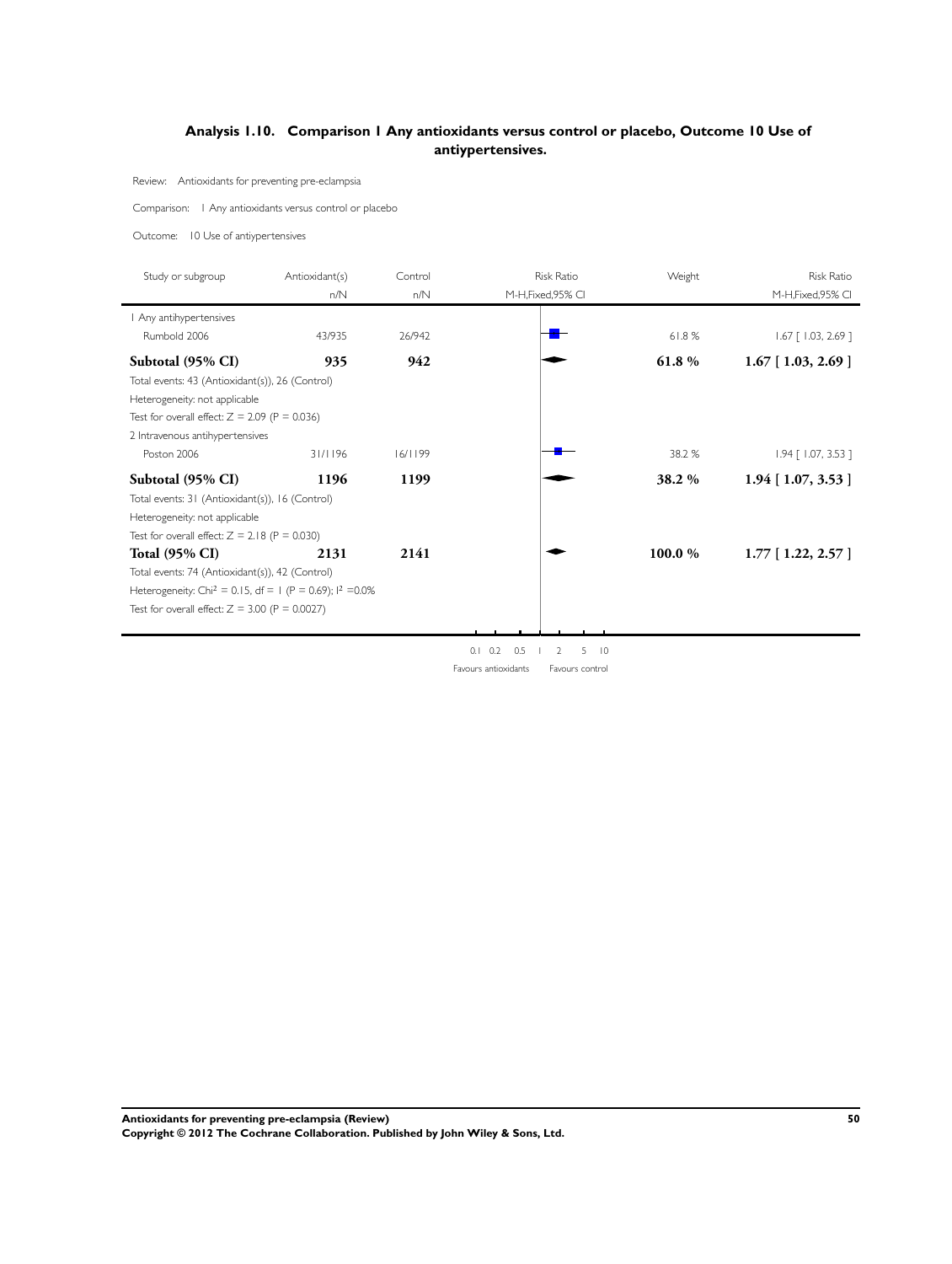#### <span id="page-53-0"></span>**Analysis 1.11. Comparison 1 Any antioxidants versus control or placebo, Outcome 11 Elective delivery (induction of labour or elective caesarean section).**

Review: Antioxidants for preventing pre-eclampsia

j.

Comparison: 1 Any antioxidants versus control or placebo

Outcome: 11 Elective delivery (induction of labour or elective caesarean section)

| Study or subgroup                                                      | Antioxidant(s) | Control |                        | <b>Risk Ratio</b>                       | Weight | <b>Risk Ratio</b>     |
|------------------------------------------------------------------------|----------------|---------|------------------------|-----------------------------------------|--------|-----------------------|
|                                                                        | n/N            | n/N     |                        | M-H, Fixed, 95% CI                      |        | M-H, Fixed, 95% CI    |
| Beazley 2002                                                           | 6/100          | 3/100   |                        |                                         | 0.9%   | $2.00$ [ 0.51, 7.78 ] |
| Rumbold 2006                                                           | 370/935        | 338/942 |                        |                                         | 99.1%  | $1.10$ $[0.98, 1.24]$ |
| <b>Total (95% CI)</b>                                                  | 1035           | 1042    |                        |                                         | 100.0% | $1.11$ [ 0.99, 1.25 ] |
| Total events: 376 (Antioxidant(s)), 341 (Control)                      |                |         |                        |                                         |        |                       |
| Heterogeneity: Chi <sup>2</sup> = 0.73, df = 1 (P = 0.39); $1^2$ =0.0% |                |         |                        |                                         |        |                       |
| Test for overall effect: $Z = 1.77$ (P = 0.076)                        |                |         |                        |                                         |        |                       |
|                                                                        |                |         |                        |                                         |        |                       |
|                                                                        |                |         | $0.1 \quad 0.2$<br>0.5 | $\overline{10}$<br>$\overline{2}$<br>5. |        |                       |
|                                                                        |                |         | Favours antioxidants   | Favours control                         |        |                       |
|                                                                        |                |         |                        |                                         |        |                       |
|                                                                        |                |         |                        |                                         |        |                       |

# **Analysis 1.12. Comparison 1 Any antioxidants versus control or placebo, Outcome 12 Caesarean section (emergency plus elective).**

| Review: Antioxidants for preventing pre-eclampsia       |                                            |                |                                                |                                                           |         |                                       |
|---------------------------------------------------------|--------------------------------------------|----------------|------------------------------------------------|-----------------------------------------------------------|---------|---------------------------------------|
| Comparison:                                             | Any antioxidants versus control or placebo |                |                                                |                                                           |         |                                       |
| Outcome: 12 Caesarean section (emergency plus elective) |                                            |                |                                                |                                                           |         |                                       |
| Study or subgroup                                       | Antioxidant(s)<br>n/N                      | Control<br>n/N |                                                | <b>Risk Ratio</b><br>M-H, Fixed, 95% CI                   | Weight  | <b>Risk Ratio</b><br>M-H,Fixed,95% CI |
| Rumbold 2006                                            | 250/935                                    | 248/942        |                                                |                                                           | 100.0 % | $1.02$ $[0.87, 1.18]$                 |
| <b>Total (95% CI)</b>                                   | 935                                        | 942            |                                                |                                                           | 100.0 % | $1.02$ [ 0.87, 1.18 ]                 |
| Total events: 250 (Antioxidant(s)), 248 (Control)       |                                            |                |                                                |                                                           |         |                                       |
| Heterogeneity: not applicable                           |                                            |                |                                                |                                                           |         |                                       |
| Test for overall effect: $Z = 0.20$ (P = 0.84)          |                                            |                |                                                |                                                           |         |                                       |
|                                                         |                                            |                | $0.1 \quad 0.2$<br>0.5<br>Favours antioxidants | 5<br>$\overline{10}$<br>$\overline{2}$<br>Favours control |         |                                       |
|                                                         |                                            |                |                                                |                                                           |         |                                       |

**Antioxidants for preventing pre-eclampsia (Review) 51**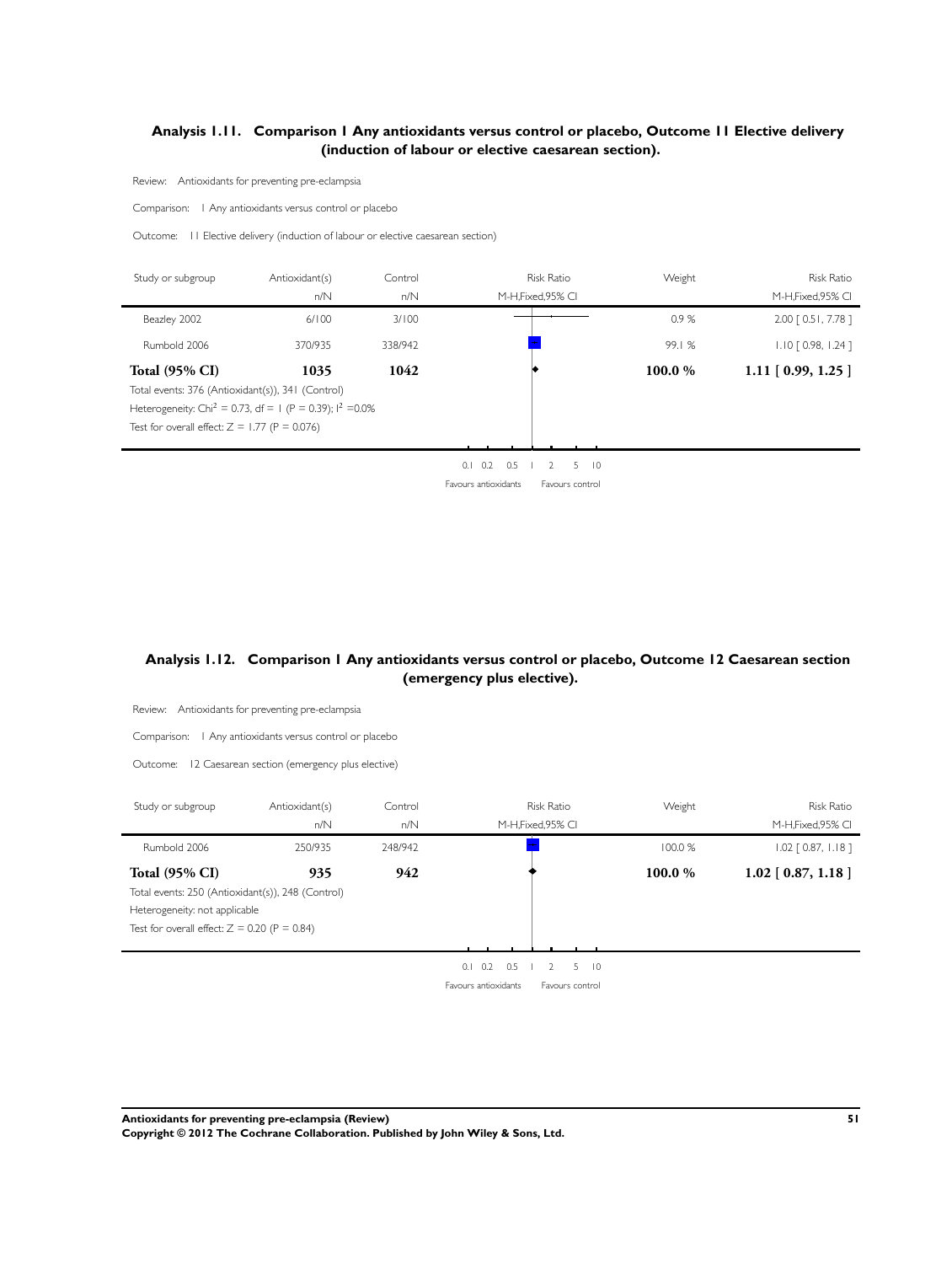#### **Analysis 1.13. Comparison 1 Any antioxidants versus control or placebo, Outcome 13 Bleeding episodes (including placental abruption, APH, PPH, need for transfusion).**

Review: Antioxidants for preventing pre-eclampsia

Comparison: 1 Any antioxidants versus control or placebo

Outcome: 13 Bleeding episodes (including placental abruption, APH, PPH, need for transfusion)

| Study or subgroup                               | Antioxidant(s)                                                                                  | Control |      | <b>Risk Ratio</b><br>$M -$ | Weight | <b>Risk Ratio</b><br>$M -$  |  |
|-------------------------------------------------|-------------------------------------------------------------------------------------------------|---------|------|----------------------------|--------|-----------------------------|--|
|                                                 | n/N                                                                                             | n/N     |      | H,Random,95%<br>C          |        | H,Random,95%                |  |
| Chappell 1999                                   | 1/141                                                                                           | 3/142   |      |                            | 21.3%  | $0.34$ $[0.04, 3.19]$       |  |
| Rumbold 2006                                    | 30/935                                                                                          | 29/942  |      |                            | 55.1 % | $1.04$ $[0.63, 1.72]$       |  |
| Steyn 2002                                      | 7/100                                                                                           | 1/100   |      |                            | 23.6 % | 7.00 [ 0.88, 55.86 ]        |  |
| <b>Total (95% CI)</b>                           | 1176                                                                                            | 1184    |      |                            | 100.0% | $1.28 \mid 0.35, 4.68 \mid$ |  |
| Total events: 38 (Antioxidant(s)), 33 (Control) |                                                                                                 |         |      |                            |        |                             |  |
|                                                 | Heterogeneity: Tau <sup>2</sup> = 0.73; Chi <sup>2</sup> = 4.22, df = 2 (P = 0.12); $1^2$ = 53% |         |      |                            |        |                             |  |
| Test for overall effect: $Z = 0.38$ (P = 0.71)  |                                                                                                 |         |      |                            |        |                             |  |
|                                                 |                                                                                                 |         |      |                            |        |                             |  |
|                                                 |                                                                                                 |         | 0.01 | 0.1<br>$ 0\rangle$         | 100    |                             |  |

Favours antioxidants Favours control

**Antioxidants for preventing pre-eclampsia (Review) 52**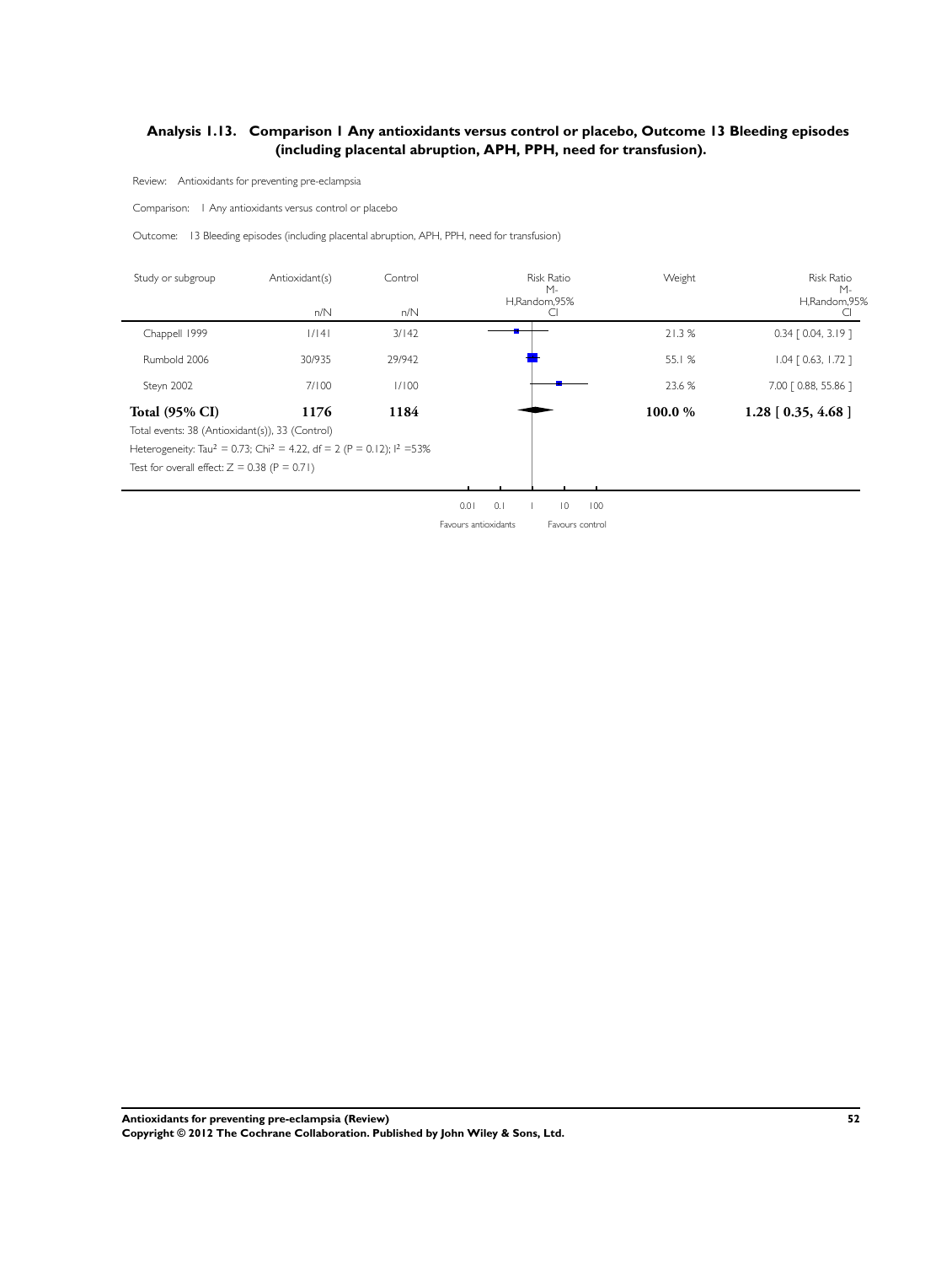#### <span id="page-55-0"></span>**Analysis 1.14. Comparison 1 Any antioxidants versus control or placebo, Outcome 14 Serious maternal morbidity (including eclampsia, liver and renal failure, DIC, stroke).**

Review: Antioxidants for preventing pre-eclampsia

Comparison: 1 Any antioxidants versus control or placebo

Outcome: 14 Serious maternal morbidity (including eclampsia, liver and renal failure, DIC, stroke)

| Study or subgroup                              | Antioxidant(s)                                                         | Control |                      | <b>Risk Ratio</b>  | Weight | <b>Risk Ratio</b>     |
|------------------------------------------------|------------------------------------------------------------------------|---------|----------------------|--------------------|--------|-----------------------|
|                                                | n/N                                                                    | n/N     |                      | M-H, Fixed, 95% CI |        | M-H, Fixed, 95% CI    |
| Poston 2006                                    | 4/1196                                                                 | 3/1199  |                      |                    | 55.7%  | $1.34$ $[0.30, 5.96]$ |
| Rumbold 2006                                   | 2/935                                                                  | 1/942   |                      |                    | 18.5 % | 2.01 [0.18, 22.18]    |
| Sharma 2003                                    | 0/116                                                                  | 1/135   |                      |                    | 25.8 % | $0.39$ $[0.02, 9.42]$ |
| <b>Total (95% CI)</b>                          | 2247                                                                   | 2276    |                      |                    | 100.0% | $1.22$ [ 0.39, 3.81 ] |
| Total events: 6 (Antioxidant(s)), 5 (Control)  |                                                                        |         |                      |                    |        |                       |
|                                                | Heterogeneity: Chi <sup>2</sup> = 0.68, df = 2 (P = 0.71); $1^2$ =0.0% |         |                      |                    |        |                       |
| Test for overall effect: $Z = 0.34$ (P = 0.74) |                                                                        |         |                      |                    |        |                       |
|                                                |                                                                        |         |                      |                    |        |                       |
|                                                |                                                                        |         | 0.01<br>0.1          | $ 0\rangle$<br>100 |        |                       |
|                                                |                                                                        |         | Favours antioxidants | Favours control    |        |                       |

#### **Analysis 1.15. Comparison 1 Any antioxidants versus control or placebo, Outcome 15 Gestational age at birth.**

Review: Antioxidants for preventing pre-eclampsia

Comparison: 1 Any antioxidants versus control or placebo

Outcome: 15 Gestational age at birth

l.

| Study or subgroup                                                                                                                                                           | Antioxidant(s) |              | Control     |            |                              | Mean<br>Difference                     | Weight  | Mean<br>Difference                  |
|-----------------------------------------------------------------------------------------------------------------------------------------------------------------------------|----------------|--------------|-------------|------------|------------------------------|----------------------------------------|---------|-------------------------------------|
|                                                                                                                                                                             | $\mathbb N$    | Mean(SD)     | $\mathbb N$ | Mean(SD)   |                              | IV, Random, 95% CI                     |         | IV, Random, 95% CI                  |
| Beazley 2002                                                                                                                                                                | 52             | 36.8(3.6)    | 48          | 37.2(3.9)  |                              |                                        | 23.3 %  | $-0.40$ $\lceil -1.87, 1.07 \rceil$ |
| Poston 2006                                                                                                                                                                 | 1393           | 37.4(3.9)    | 1391        | 37.6 (3.7) |                              |                                        | 39.2 %  | $-0.20$ $\lceil -0.48, 0.08 \rceil$ |
| Sharma 2003                                                                                                                                                                 | 116            | 37.72 (1.61) | 135         | 36.56(2.2) |                              |                                        | 37.5 %  | $1.16$ $[0.69, 1.63]$               |
| <b>Total (95% CI)</b><br>Heterogeneity: Tau <sup>2</sup> = 0.78; Chi <sup>2</sup> = 23.96, df = 2 (P<0.00001); $1^2$ =92%<br>Test for overall effect: $Z = 0.47$ (P = 0.64) | 1561           |              | 1574        |            |                              |                                        | 100.0 % | $0.26$ [ -0.84, 1.36 ]              |
|                                                                                                                                                                             |                |              |             | $-10$      | $-5$<br>Favours antioxidants | 5<br>$\overline{0}$<br>Favours control |         |                                     |

**Antioxidants for preventing pre-eclampsia (Review) 53**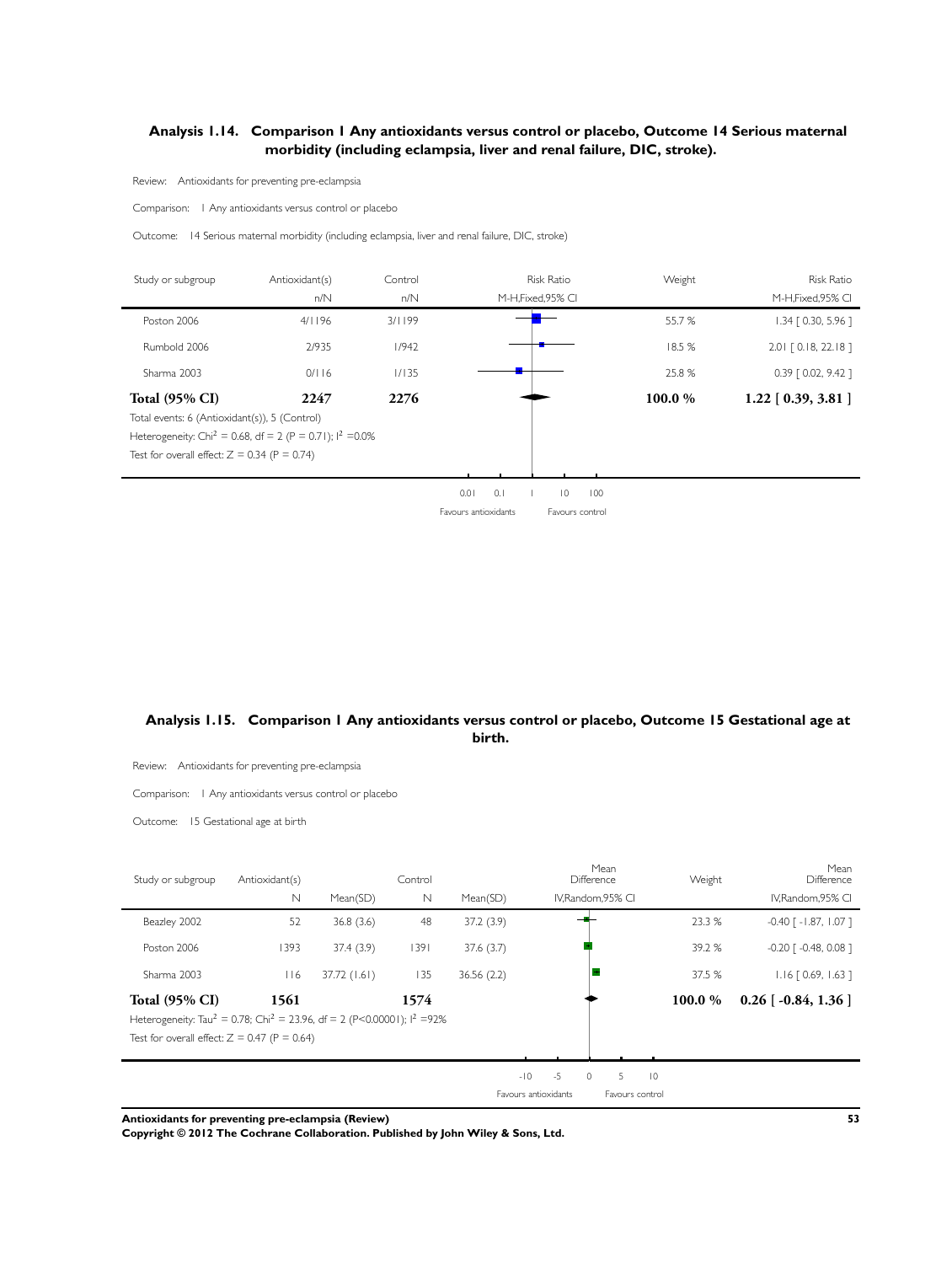# <span id="page-56-0"></span>**Analysis 1.16. Comparison 1 Any antioxidants versus control or placebo, Outcome 16 Birthweight.**

Review: Antioxidants for preventing pre-eclampsia

Comparison: 1 Any antioxidants versus control or placebo

Outcome: 16 Birthweight

| Study or subgroup                                                                                           | Antioxidant(s) |                  | Control |                 | Mean<br>Difference       | Weight | Mean<br>Difference                      |  |
|-------------------------------------------------------------------------------------------------------------|----------------|------------------|---------|-----------------|--------------------------|--------|-----------------------------------------|--|
|                                                                                                             | $\mathbb N$    | Mean(SD)         | N       | Mean(SD)        | IV, Random, 95% CI       |        | IV.Random.95% CI                        |  |
| Beazley 2002                                                                                                | 52             | 2911 (901)       | 48      | 3050 (1021)     |                          | 3.7%   | -139.00 [-517.68, 239.68]               |  |
| Han 1994                                                                                                    | 52             | 3319 (407)       | 48      | 3189 (440)      |                          | 13.4%  | 130.00 [ -36.53, 296.53 ]               |  |
| Poston 2006                                                                                                 | 1385           | 2901 (891)       | 1386    | 2976 (873)      |                          | 28.7 % | $-75.00$ $\lceil -140.68, -9.32 \rceil$ |  |
| Rumbold 2006                                                                                                | 932            | 3392 (599)       | 935     | 3386 (584)      |                          | 30.9%  | $6.00$ [ -47.67, 59.67 ]                |  |
| Sharma 2003                                                                                                 | 116            | 2751.17 (315.76) | 135     | 2657.26 (444.3) |                          | 23.4 % | 93.91 [-0.53, 188.35]                   |  |
| <b>Total (95% CI)</b>                                                                                       | 2537           |                  | 2552    |                 |                          |        | $100.0\%$ 14.60 [-61.99, 91.18]         |  |
| Heterogeneity: Tau <sup>2</sup> = 4199.43; Chi <sup>2</sup> = 11.71, df = 4 (P = 0.02); l <sup>2</sup> =66% |                |                  |         |                 |                          |        |                                         |  |
| Test for overall effect: $Z = 0.37$ (P = 0.71)                                                              |                |                  |         |                 |                          |        |                                         |  |
|                                                                                                             |                |                  |         |                 |                          |        |                                         |  |
|                                                                                                             |                |                  |         |                 | $-500$<br>$-1000$<br>500 | 1000   |                                         |  |

Favours control Favours antioxidants

**Antioxidants for preventing pre-eclampsia (Review) 54**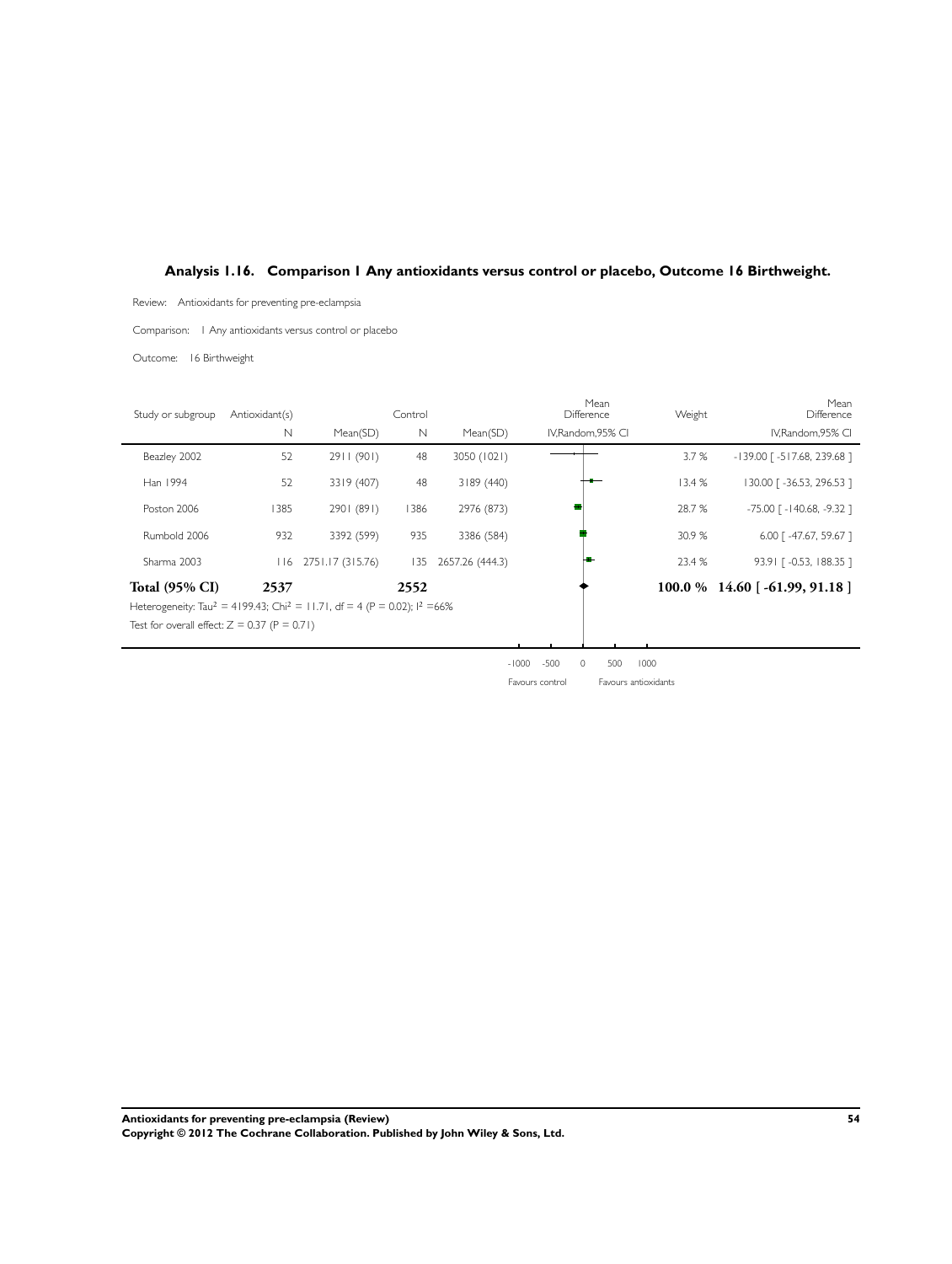## <span id="page-57-0"></span>**Analysis 1.17. Comparison 1 Any antioxidants versus control or placebo, Outcome 17 Apgar score at 5 minutes.**

Review: Antioxidants for preventing pre-eclampsia

Comparison: 1 Any antioxidants versus control or placebo

Outcome: 17 Apgar score at 5 minutes

| Study or subgroup                                                       | Antioxidant(s) | Control | <b>Risk Ratio</b>                       | Weight  | <b>Risk Ratio</b>       |
|-------------------------------------------------------------------------|----------------|---------|-----------------------------------------|---------|-------------------------|
|                                                                         | n/N            | n/N     | M-H, Fixed, 95% CI                      |         | M-H, Fixed, 95% CI      |
| Low $(< 7)$                                                             |                |         |                                         |         |                         |
| Poston 2006                                                             | 31/1393        | 19/1391 |                                         | 100.0 % | $1.63$ $[0.92, 2.87]$   |
| Subtotal (95% CI)                                                       | 1393           | 1391    |                                         | 100.0%  | $1.63$ [ 0.92, 2.87 ]   |
| Total events: 31 (Antioxidant(s)), 19 (Control)                         |                |         |                                         |         |                         |
| Heterogeneity: not applicable                                           |                |         |                                         |         |                         |
| Test for overall effect: $Z = 1.69$ (P = 0.091)                         |                |         |                                         |         |                         |
| 2 Very low $(< 4)$                                                      |                |         |                                         |         |                         |
| Poston 2006                                                             | 8/1393         | 9/1391  |                                         | 75.0 %  | $0.89$ $[0.34, 2.29]$   |
| Rumbold 2006                                                            | 3/932          | 3/935   |                                         | 25.0 %  | $1.00$ $[0.20, 4.96]$   |
| Subtotal (95% CI)                                                       | 2325           | 2326    |                                         | 100.0%  | $0.92$ [ $0.41, 2.07$ ] |
| Total events: II (Antioxidant(s)), I2 (Control)                         |                |         |                                         |         |                         |
| Heterogeneity: Chi <sup>2</sup> = 0.02, df = 1 (P = 0.90); $1^2$ = 0.0% |                |         |                                         |         |                         |
| Test for overall effect: $Z = 0.21$ (P = 0.83)                          |                |         |                                         |         |                         |
|                                                                         |                |         |                                         |         |                         |
|                                                                         |                |         | 0.2<br>0.5<br>0.1<br> 0<br>2<br>5       |         |                         |
|                                                                         |                |         | Favours antioxidants<br>Favours control |         |                         |

**Antioxidants for preventing pre-eclampsia (Review) 55**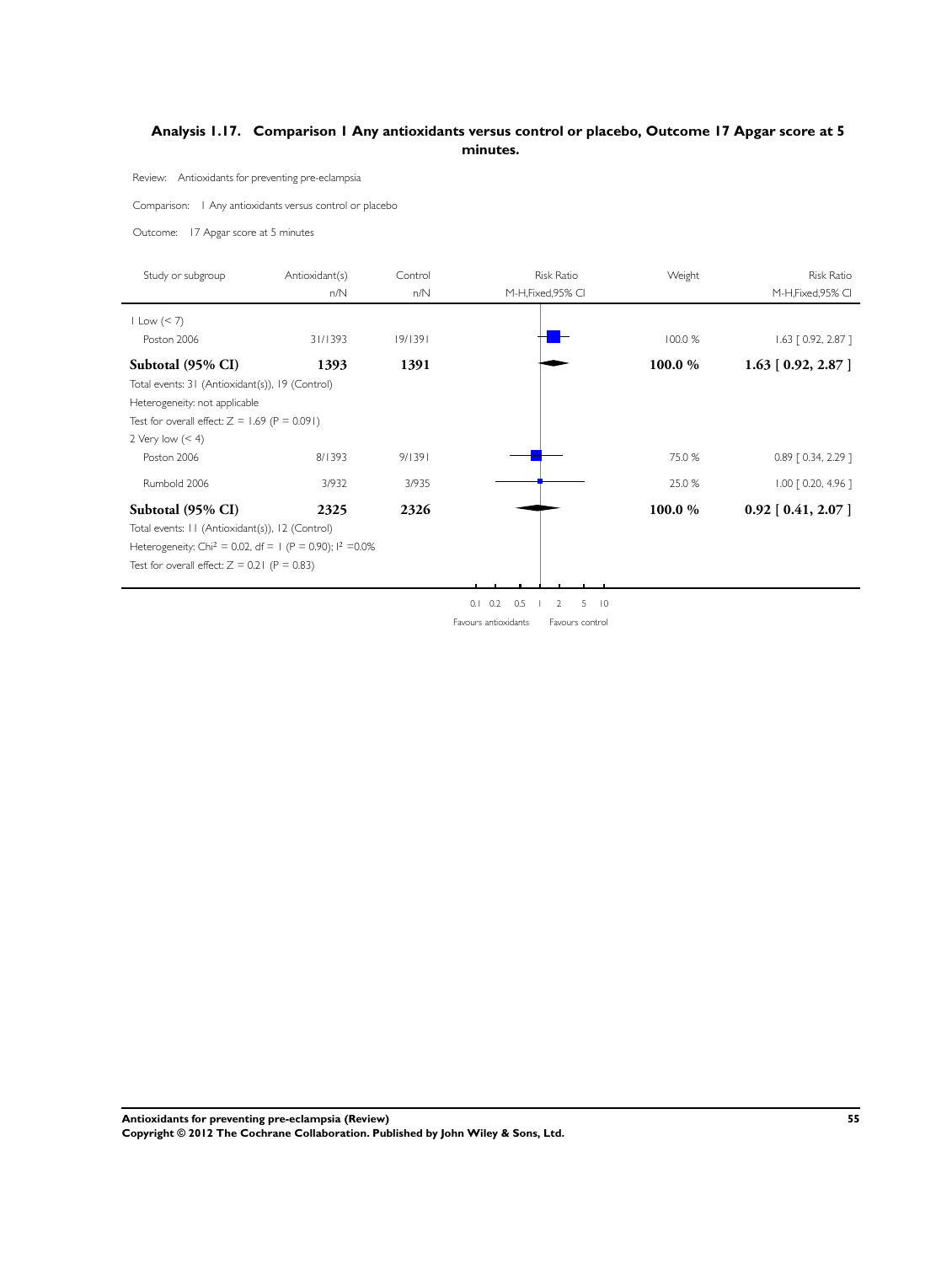## <span id="page-58-0"></span>**Analysis 1.18. Comparison 1 Any antioxidants versus control or placebo, Outcome 18 Respiratory distress syndrome.**

Review: Antioxidants for preventing pre-eclampsia

Comparison: 1 Any antioxidants versus control or placebo

Outcome: 18 Respiratory distress syndrome

 $\overline{a}$ 

| Study or subgroup                                                                              | Antioxidant(s) | Control                   |                      |     | <b>Risk Ratio</b><br>$M -$ |                 |     | Weight | <b>Risk Ratio</b><br>$M -$<br>H,Random,95% |  |
|------------------------------------------------------------------------------------------------|----------------|---------------------------|----------------------|-----|----------------------------|-----------------|-----|--------|--------------------------------------------|--|
|                                                                                                | n/N            | H,Random,95%<br>n/N<br>CI |                      |     |                            |                 |     |        | -CI                                        |  |
| Poston 2006                                                                                    | 91/1350        | 89/1364                   |                      |     |                            |                 |     | 58.3 % | $1.03$ $[0.78, 1.37]$                      |  |
| Rumbold 2006                                                                                   | 2/924          | 12/929                    |                      |     |                            |                 |     | 41.7%  | $0.17$ $[0.04, 0.75]$                      |  |
| <b>Total (95% CI)</b>                                                                          | 2274           | 2293                      |                      |     |                            |                 |     | 100.0% | $0.48$ [ 0.08, 2.85 ]                      |  |
| Total events: 93 (Antioxidant(s)), 101 (Control)                                               |                |                           |                      |     |                            |                 |     |        |                                            |  |
| Heterogeneity: Tau <sup>2</sup> = 1.38; Chi <sup>2</sup> = 5.59, df = 1 (P = 0.02); $1^2$ =82% |                |                           |                      |     |                            |                 |     |        |                                            |  |
| Test for overall effect: $Z = 0.80$ (P = 0.42)                                                 |                |                           |                      |     |                            |                 |     |        |                                            |  |
|                                                                                                |                |                           |                      |     |                            |                 |     |        |                                            |  |
|                                                                                                |                |                           | 0.01                 | 0.1 |                            | $\overline{0}$  | 100 |        |                                            |  |
|                                                                                                |                |                           | Favours antioxidants |     |                            | Favours control |     |        |                                            |  |

#### **Analysis 1.19. Comparison 1 Any antioxidants versus control or placebo, Outcome 19 Chronic lung disease.**

|                                                                                                                                  | Review: Antioxidants for preventing pre-eclampsia |                |                                     |                                       |         |                                  |
|----------------------------------------------------------------------------------------------------------------------------------|---------------------------------------------------|----------------|-------------------------------------|---------------------------------------|---------|----------------------------------|
| Comparison:                                                                                                                      | I Any antioxidants versus control or placebo      |                |                                     |                                       |         |                                  |
| Outcome: 19 Chronic lung disease                                                                                                 |                                                   |                |                                     |                                       |         |                                  |
| Study or subgroup                                                                                                                | Antioxidant(s)<br>n/N                             | Control<br>n/N |                                     | Risk Ratio<br>M-H, Fixed, 95% CI      | Weight  | Risk Ratio<br>M-H, Fixed, 95% CI |
| Rumbold 2006                                                                                                                     | 1/924                                             | 5/929          |                                     |                                       | 100.0 % | $0.20$ $[0.02, 1.72]$            |
| <b>Total (95% CI)</b>                                                                                                            | 924                                               | 929            |                                     |                                       | 100.0%  | $0.20$ [ 0.02, 1.72 ]            |
| Total events: I (Antioxidant(s)), 5 (Control)<br>Heterogeneity: not applicable<br>Test for overall effect: $Z = 1.47$ (P = 0.14) |                                                   |                |                                     |                                       |         |                                  |
|                                                                                                                                  |                                                   |                | 0.1<br>0.01<br>Favours antioxidants | 100<br>$ 0\rangle$<br>Favours control |         |                                  |
|                                                                                                                                  |                                                   |                |                                     |                                       |         |                                  |

**Antioxidants for preventing pre-eclampsia (Review) 56**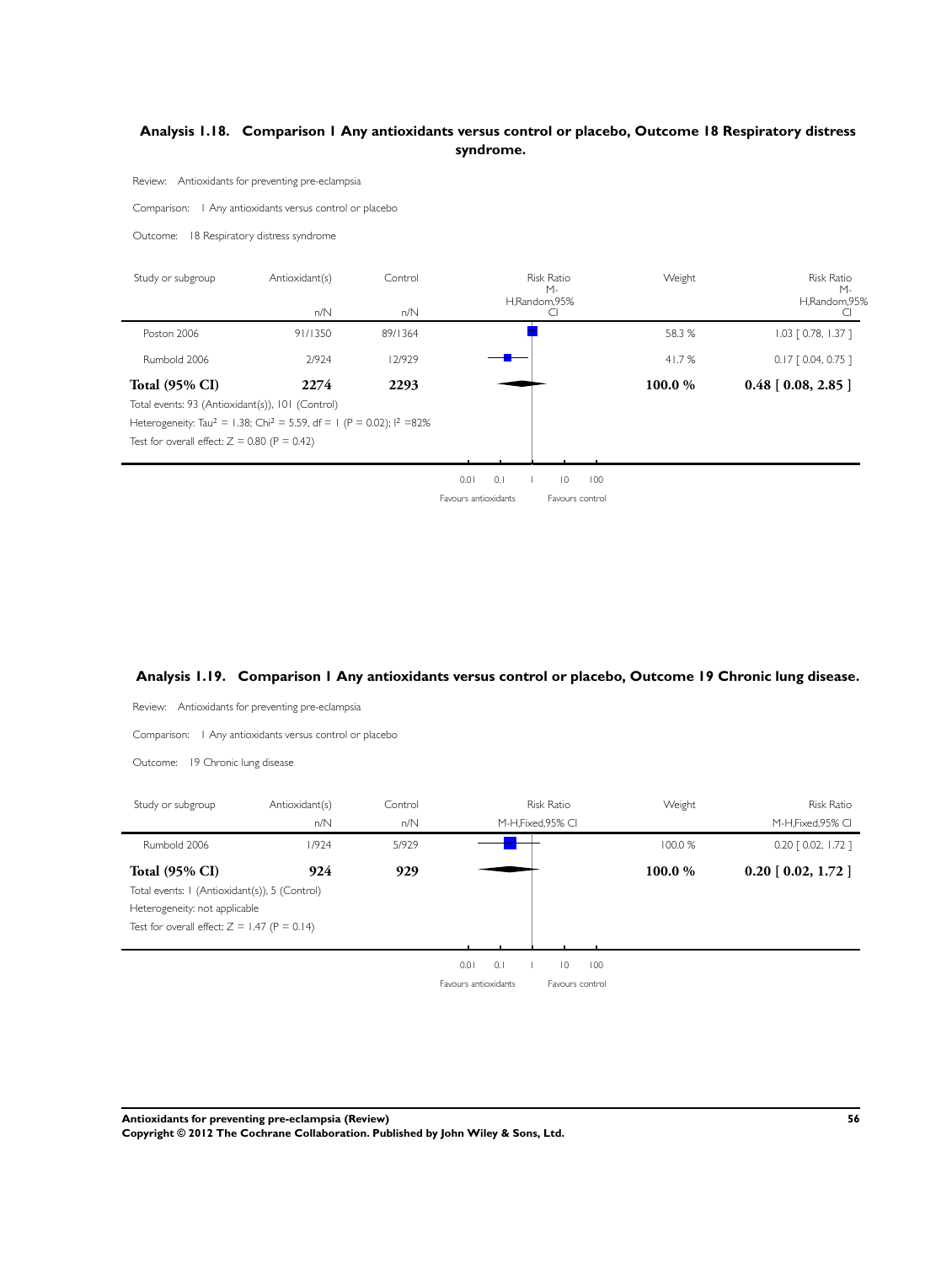#### <span id="page-59-0"></span>**Analysis 1.20. Comparison 1 Any antioxidants versus control or placebo, Outcome 20 Neonatal bleeding episodes (intraventricular haemorrhage and periventricular leukomalacia).**

Review: Antioxidants for preventing pre-eclampsia

Comparison: 1 Any antioxidants versus control or placebo

Outcome: 20 Neonatal bleeding episodes (intraventricular haemorrhage and periventricular leukomalacia)

| Study or subgroup                                                       | Antioxidant(s) | Control |                      |     | <b>Risk Ratio</b>  |     | Weight | <b>Risk Ratio</b>     |
|-------------------------------------------------------------------------|----------------|---------|----------------------|-----|--------------------|-----|--------|-----------------------|
|                                                                         | n/N            | n/N     |                      |     | M-H, Fixed, 95% CI |     |        | M-H, Fixed, 95% CI    |
| Poston 2006                                                             | 10/1393        | 16/1391 |                      |     |                    |     | 88.9%  | $0.62$ $[0.28, 1.37]$ |
| Rumbold 2006                                                            | 1/924          | 2/929   |                      |     |                    |     | 11.1%  | $0.50$ $[0.05, 5.53]$ |
| <b>Total (95% CI)</b>                                                   | 2317           | 2320    |                      |     |                    |     | 100.0% | $0.61$ [ 0.29, 1.29 ] |
| Total events: 11 (Antioxidant(s)), 18 (Control)                         |                |         |                      |     |                    |     |        |                       |
| Heterogeneity: Chi <sup>2</sup> = 0.03, df = 1 (P = 0.87); $1^2$ = 0.0% |                |         |                      |     |                    |     |        |                       |
| Test for overall effect: $Z = 1.29$ (P = 0.20)                          |                |         |                      |     |                    |     |        |                       |
|                                                                         |                |         |                      |     |                    |     |        |                       |
|                                                                         |                |         | 0.01                 | 0.1 | $\overline{0}$     | 100 |        |                       |
|                                                                         |                |         | Favours antioxidants |     | Favours control    |     |        |                       |
|                                                                         |                |         |                      |     |                    |     |        |                       |
|                                                                         |                |         |                      |     |                    |     |        |                       |
|                                                                         |                |         |                      |     |                    |     |        |                       |

#### **Analysis 1.21. Comparison 1 Any antioxidants versus control or placebo, Outcome 21 Necrotising enterocolitis.**

Review: Antioxidants for preventing pre-eclampsia Comparison: 1 Any antioxidants versus control or placebo Outcome: 21 Necrotising enterocolitis Study or subgroup Antioxidant(s) Control Risk Ratio Neight Weight Risk Ratio n/N n/N M-H,Random,95% CI M-H,Random,95% CI Poston 2006 11/1350 4/1364 <del>11</del> 64.7 % 2.78 [ 0.89, 8.70 ] Rumbold 2006 0/924 2/929 35.3 % 0.20 [ 0.01, 4.18 ] **Total (95% CI)** 2274 2293 100.0 % 1.10 [ 0.09, 13.15 ] Total events: 11 (Antioxidant(s)), 6 (Control) Heterogeneity: Tau<sup>2</sup> = 2.14; Chi<sup>2</sup> = 2.56, df = 1 (P = 0.11);  $1^2$  =61% Test for overall effect:  $Z = 0.07$  (P = 0.94) 0.001 0.01 10 100 1000 Favours antioxidants Favours control

**Antioxidants for preventing pre-eclampsia (Review) 57**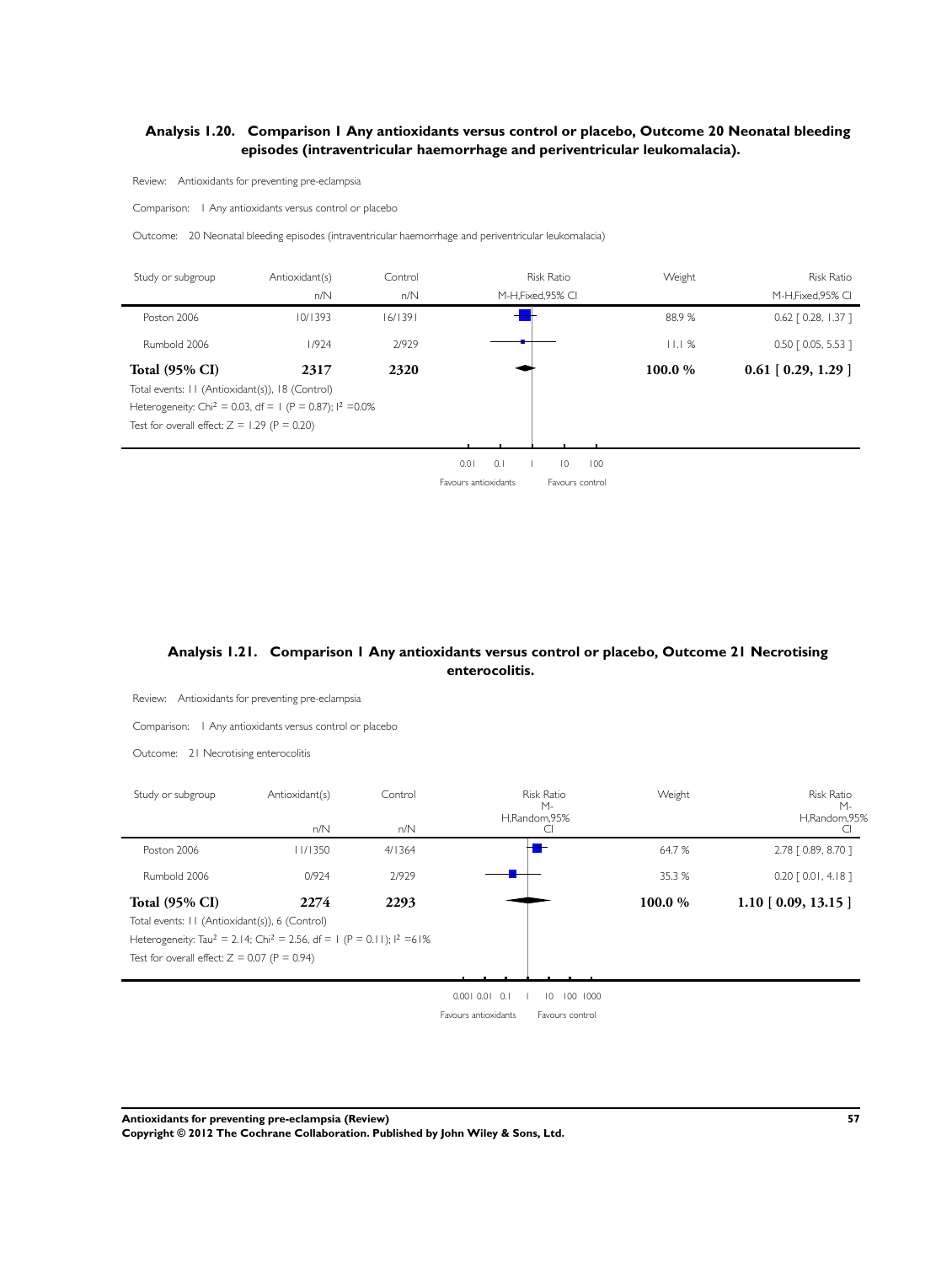## <span id="page-60-0"></span>**Analysis 1.22. Comparison 1 Any antioxidants versus control or placebo, Outcome 22 Retinopathy of prematurity.**

Review: Antioxidants for preventing pre-eclampsia

Comparison: 1 Any antioxidants versus control or placebo

Outcome: 22 Retinopathy of prematurity

| Study or subgroup                              | Antioxidant(s)                                                         | Control |                      | <b>Risk Ratio</b>     | Weight | <b>Risk Ratio</b>       |
|------------------------------------------------|------------------------------------------------------------------------|---------|----------------------|-----------------------|--------|-------------------------|
|                                                | n/N                                                                    | n/N     |                      | M-H, Fixed, 95% CI    |        | M-H, Fixed, 95% CI      |
| Poston 2006                                    | 6/1350                                                                 | 6/1364  |                      |                       | 80.0 % | $1.01$ $[0.33, 3.12]$   |
| Rumbold 2006                                   | 0/924                                                                  | 1/929   |                      |                       | 20.0 % | $0.34$ $[0.01, 8.22]$   |
| Total $(95\% \text{ CI})$                      | 2274                                                                   | 2293    |                      |                       | 100.0% | $0.88$ [ $0.31, 2.50$ ] |
| Total events: 6 (Antioxidant(s)), 7 (Control)  |                                                                        |         |                      |                       |        |                         |
|                                                | Heterogeneity: Chi <sup>2</sup> = 0.41, df = 1 (P = 0.52); $1^2$ =0.0% |         |                      |                       |        |                         |
| Test for overall effect: $Z = 0.25$ (P = 0.80) |                                                                        |         |                      |                       |        |                         |
|                                                |                                                                        |         |                      |                       |        |                         |
|                                                |                                                                        |         | 0.01<br>0.1          | $\overline{0}$<br>100 |        |                         |
|                                                |                                                                        |         | Favours antioxidants | Favours control       |        |                         |

## **Analysis 1.23. Comparison 1 Any antioxidants versus control or placebo, Outcome 23 Side-effects not sufficient to stop supplementation.**

|                                                                                                                                                              | Review: Antioxidants for preventing pre-eclampsia               |                |                                                |                                         |         |                                         |
|--------------------------------------------------------------------------------------------------------------------------------------------------------------|-----------------------------------------------------------------|----------------|------------------------------------------------|-----------------------------------------|---------|-----------------------------------------|
| Comparison:                                                                                                                                                  | Any antioxidants versus control or placebo                      |                |                                                |                                         |         |                                         |
|                                                                                                                                                              | Outcome: 23 Side-effects not sufficient to stop supplementation |                |                                                |                                         |         |                                         |
| Study or subgroup                                                                                                                                            | Antioxidant(s)<br>n/N                                           | Control<br>n/N |                                                | <b>Risk Ratio</b><br>M-H, Fixed, 95% CI | Weight  | <b>Risk Ratio</b><br>M-H, Fixed, 95% CI |
| Self-reported abdominal pain in late pregnancy<br>Rumbold 2006                                                                                               | 68/875                                                          | 42/870         |                                                |                                         | 100.0 % | $1.61$ $[$ $1.11$ , 2.34 $]$            |
| <b>Total (95% CI)</b><br>Total events: 68 (Antioxidant(s)), 42 (Control)<br>Heterogeneity: not applicable<br>Test for overall effect: $Z = 2.50$ (P = 0.012) | 875                                                             | 870            |                                                |                                         | 100.0%  | $1.61$ [ 1.11, 2.34 ]                   |
|                                                                                                                                                              |                                                                 |                | $0.1 \quad 0.2$<br>0.5<br>Favours antioxidants | $5$ $10$<br>2<br>Favours control        |         |                                         |

**Antioxidants for preventing pre-eclampsia (Review) 58**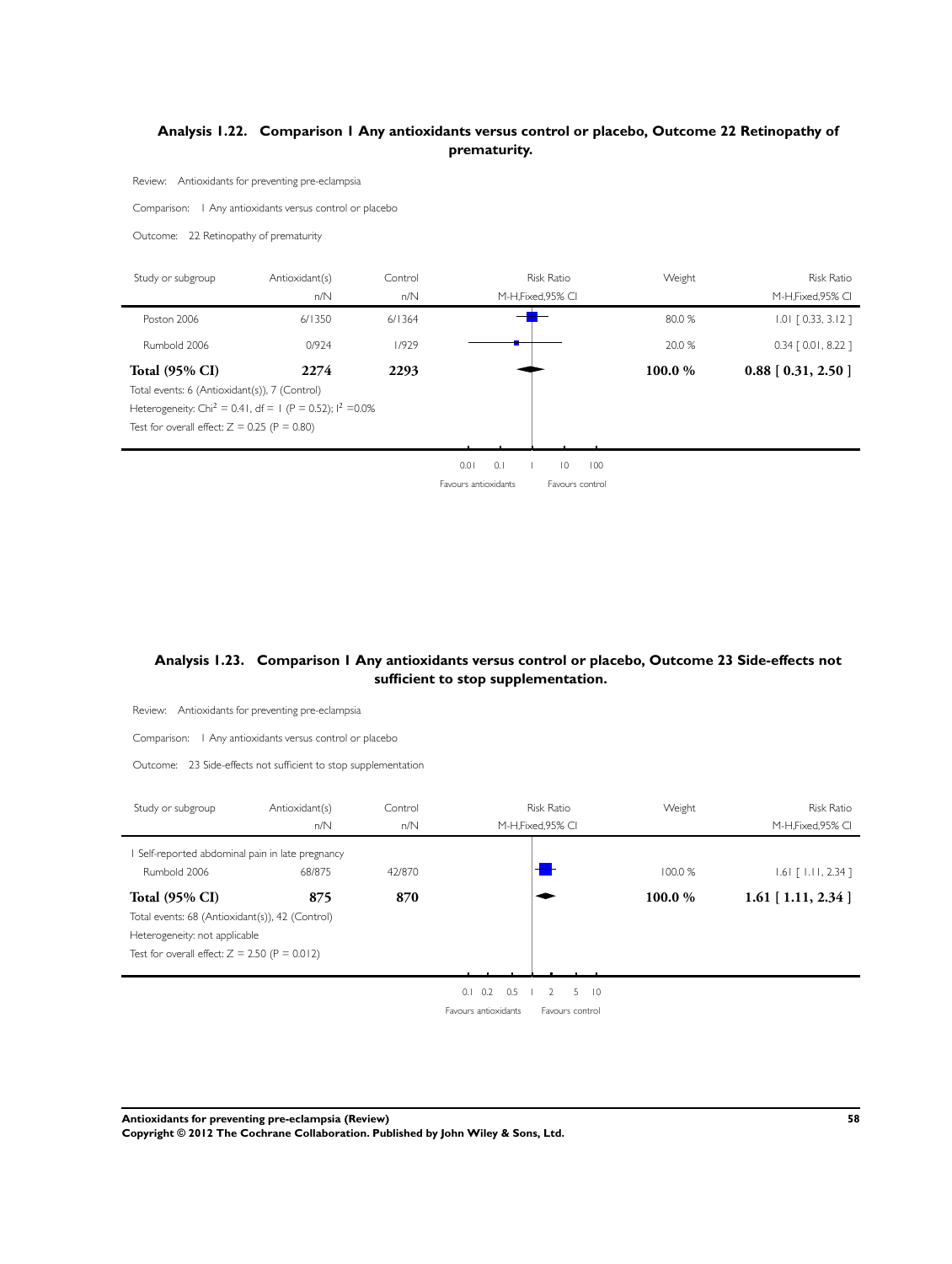## **Analysis 1.24. Comparison 1 Any antioxidants versus control or placebo, Outcome 24 Use of health service resources for the woman.**

Review: Antioxidants for preventing pre-eclampsia

Comparison: 1 Any antioxidants versus control or placebo

Outcome: 24 Use of health service resources for the woman

| Study or subgroup                               | Antioxidant(s) | Control | <b>Risk Ratio</b>                                   | Weight  | <b>Risk Ratio</b>        |
|-------------------------------------------------|----------------|---------|-----------------------------------------------------|---------|--------------------------|
|                                                 | n/N            | n/N     | M-H, Fixed, 95% CI                                  |         | M-H, Fixed, 95% CI       |
| Antenatal hospital admission for hypertension   |                |         |                                                     |         |                          |
| Rumbold 2006                                    | 49/935         | 32/942  |                                                     | 100.0 % | $1.54$ [ $1.00$ , 2.39 ] |
| Subtotal (95% CI)                               | 935            | 942     |                                                     | 100.0%  | $1.54$ [ 1.00, 2.39 ]    |
| Total events: 49 (Antioxidant(s)), 32 (Control) |                |         |                                                     |         |                          |
| Heterogeneity: not applicable                   |                |         |                                                     |         |                          |
| Test for overall effect: $Z = 1.95$ (P = 0.051) |                |         |                                                     |         |                          |
| 2 Use of intensive care                         |                |         |                                                     |         |                          |
| Poston 2006                                     | 6/1196         | 9/1199  |                                                     | 100.0 % | $0.67$ [ 0.24, 1.87 ]    |
| Subtotal (95% CI)                               | 1196           | 1199    |                                                     | 100.0%  | $0.67$ [ $0.24$ , 1.87 ] |
| Total events: 6 (Antioxidant(s)), 9 (Control)   |                |         |                                                     |         |                          |
| Heterogeneity: not applicable                   |                |         |                                                     |         |                          |
| Test for overall effect: $Z = 0.77$ (P = 0.44)  |                |         |                                                     |         |                          |
|                                                 |                |         |                                                     |         |                          |
|                                                 |                |         | $0.1 \quad 0.2$<br>0.5<br>5<br>$\overline{10}$<br>2 |         |                          |
|                                                 |                |         | Favours antioxidants<br>Favours control             |         |                          |

**Antioxidants for preventing pre-eclampsia (Review) 59**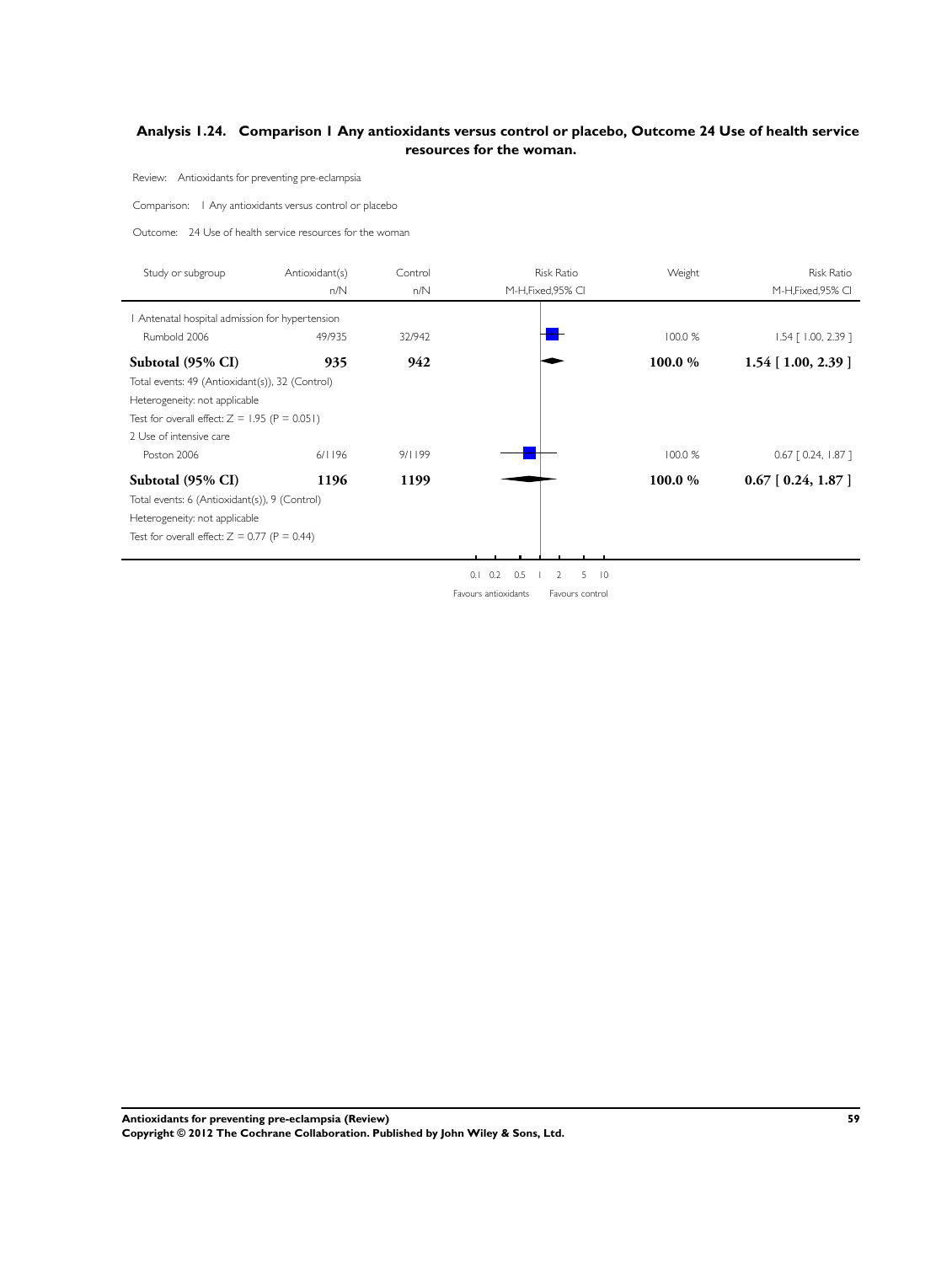## <span id="page-62-0"></span>**Analysis 1.25. Comparison 1 Any antioxidants versus control or placebo, Outcome 25 Length of stay in hospital - antenatal admission.**

Review: Antioxidants for preventing pre-eclampsia

Comparison: 1 Any antioxidants versus control or placebo

Outcome: 25 Length of stay in hospital - antenatal admission

| Study or subgroup                                                                                    | Antioxidant(s)<br>$\hbox{N}$ | Mean(SD) | Control<br>$\mathbb N$ | Mean(SD)   | Mean<br>Difference<br>IV, Fixed, 95% CI                                               | Weight     | Mean<br>Difference<br>IV,Fixed,95% CI |
|------------------------------------------------------------------------------------------------------|------------------------------|----------|------------------------|------------|---------------------------------------------------------------------------------------|------------|---------------------------------------|
| Poston 2006                                                                                          | 1196                         | 7(8)     | 1199                   | $6(6)$     | ÷                                                                                     | 100.0%     | $1.00$ [ 0.43, 1.57 ]                 |
| Total (95% CI)<br>Heterogeneity: not applicable<br>Test for overall effect: $Z = 3.46$ (P = 0.00054) | 1196                         |          | 1199                   |            | ٠                                                                                     | 100.0 $\%$ | 1.00 [0.43, 1.57]                     |
| Test for subgroup differences: Not applicable                                                        |                              |          |                        |            |                                                                                       |            |                                       |
|                                                                                                      |                              |          |                        | $\sim\!10$ | $\vert$ O<br>$-5$<br>$\circ$<br>$\sqrt{5}$<br>Favours antioxidants<br>Favours control |            |                                       |
|                                                                                                      |                              |          |                        |            |                                                                                       |            |                                       |
|                                                                                                      |                              |          |                        |            |                                                                                       |            |                                       |
|                                                                                                      |                              |          |                        |            |                                                                                       |            |                                       |
|                                                                                                      |                              |          |                        |            |                                                                                       |            |                                       |
|                                                                                                      |                              |          |                        |            |                                                                                       |            |                                       |

**Antioxidants for preventing pre-eclampsia (Review) 60 Copyright © 2012 The Cochrane Collaboration. Published by John Wiley & Sons, Ltd.**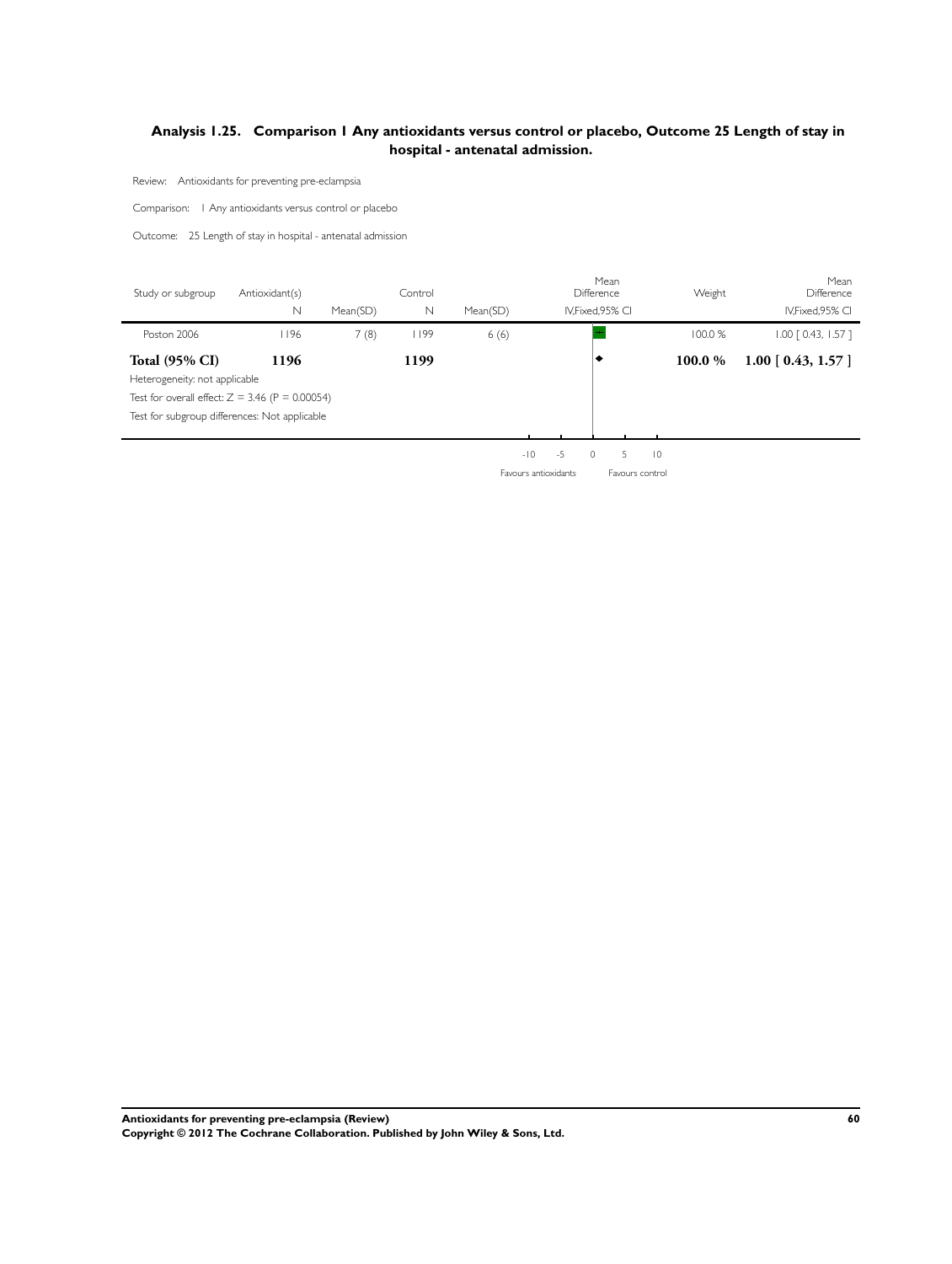## <span id="page-63-0"></span>**Analysis 1.26. Comparison 1 Any antioxidants versus control or placebo, Outcome 26 Use of health service resources for the infant.**

Review: Antioxidants for preventing pre-eclampsia

Comparison: 1 Any antioxidants versus control or placebo

Outcome: 26 Use of health service resources for the infant

| Study or subgroup                                                                          | Antioxidant(s) | Control  | <b>Risk Ratio</b>                                           | Weight  | Risk Ratio              |
|--------------------------------------------------------------------------------------------|----------------|----------|-------------------------------------------------------------|---------|-------------------------|
|                                                                                            | n/N            | n/N      | M-H,Fixed,95% CI                                            |         | M-H, Fixed, 95% CI      |
| I Admission to special care nursery/intensive care nursery                                 |                |          |                                                             |         |                         |
| Poston 2006                                                                                | 280/1350       | 255/1364 |                                                             | 100.0 % | $1.11$ $[0.95, 1.29]$   |
| Subtotal (95% CI)                                                                          | 1350           | 1364     |                                                             | 100.0%  | $1.11$ [ 0.95, 1.29 ]   |
| Total events: 280 (Antioxidant(s)), 255 (Control)                                          |                |          |                                                             |         |                         |
| Heterogeneity: not applicable                                                              |                |          |                                                             |         |                         |
| Test for overall effect: $Z = 1.34$ (P = 0.18)                                             |                |          |                                                             |         |                         |
| 2 Admission to the special care nursery/intensive care nursery for > 7 days<br>Poston 2006 | 193/1350       | 175/1364 |                                                             | 100.0 % | $1.11$ $[0.92, 1.35]$   |
|                                                                                            |                |          |                                                             |         |                         |
| Subtotal (95% CI)                                                                          | 1350           | 1364     |                                                             | 100.0%  | $1.11$ [ 0.92, 1.35 ]   |
| Total events: 193 (Antioxidant(s)), 175 (Control)<br>Heterogeneity: not applicable         |                |          |                                                             |         |                         |
| Test for overall effect: $Z = 1.11$ (P = 0.26)                                             |                |          |                                                             |         |                         |
| 3 Admission to neonatal intensive care unit for > 4 days                                   |                |          |                                                             |         |                         |
| Rumbold 2006                                                                               | 9/924          | 15/929   |                                                             | 100.0 % | $0.60$ $[0.27, 1.37]$   |
| Subtotal (95% CI)                                                                          | 924            | 929      |                                                             | 100.0%  | $0.60$ [ $0.27, 1.37$ ] |
| Total events: 9 (Antioxidant(s)), 15 (Control)                                             |                |          |                                                             |         |                         |
| Heterogeneity: not applicable                                                              |                |          |                                                             |         |                         |
| Test for overall effect: $Z = 1.21$ (P = 0.23)                                             |                |          |                                                             |         |                         |
| 4 Use of mechanical ventilation                                                            |                |          |                                                             |         |                         |
| Poston 2006                                                                                | 74/1350        | 58/1364  |                                                             | 71.6%   | 1.29 [ 0.92, 1.80 ]     |
| Rumbold 2006                                                                               | 13/924         | 23/929   |                                                             | 28.4%   | $0.57$ [ 0.29, 1.11 ]   |
| Subtotal (95% CI)                                                                          | 2274           | 2293     |                                                             | 100.0%  | $1.08$ [ 0.81, 1.46 ]   |
| Total events: 87 (Antioxidant(s)), 81 (Control)                                            |                |          |                                                             |         |                         |
| Heterogeneity: Chi <sup>2</sup> = 4.55, df = 1 (P = 0.03); $1^2$ =78%                      |                |          |                                                             |         |                         |
| Test for overall effect: $Z = 0.53$ (P = 0.59)                                             |                |          |                                                             |         |                         |
|                                                                                            |                |          |                                                             |         |                         |
|                                                                                            |                |          | $0.1$ $0.2$ $0.5$<br>$\overline{2}$<br>5<br>$\overline{10}$ |         |                         |
|                                                                                            |                |          | Favours antioxidants<br>Favours control                     |         |                         |
|                                                                                            |                |          |                                                             |         |                         |
|                                                                                            |                |          |                                                             |         |                         |
|                                                                                            |                |          |                                                             |         |                         |
|                                                                                            |                |          |                                                             |         |                         |
|                                                                                            |                |          |                                                             |         |                         |

**Antioxidants for preventing pre-eclampsia (Review) 61**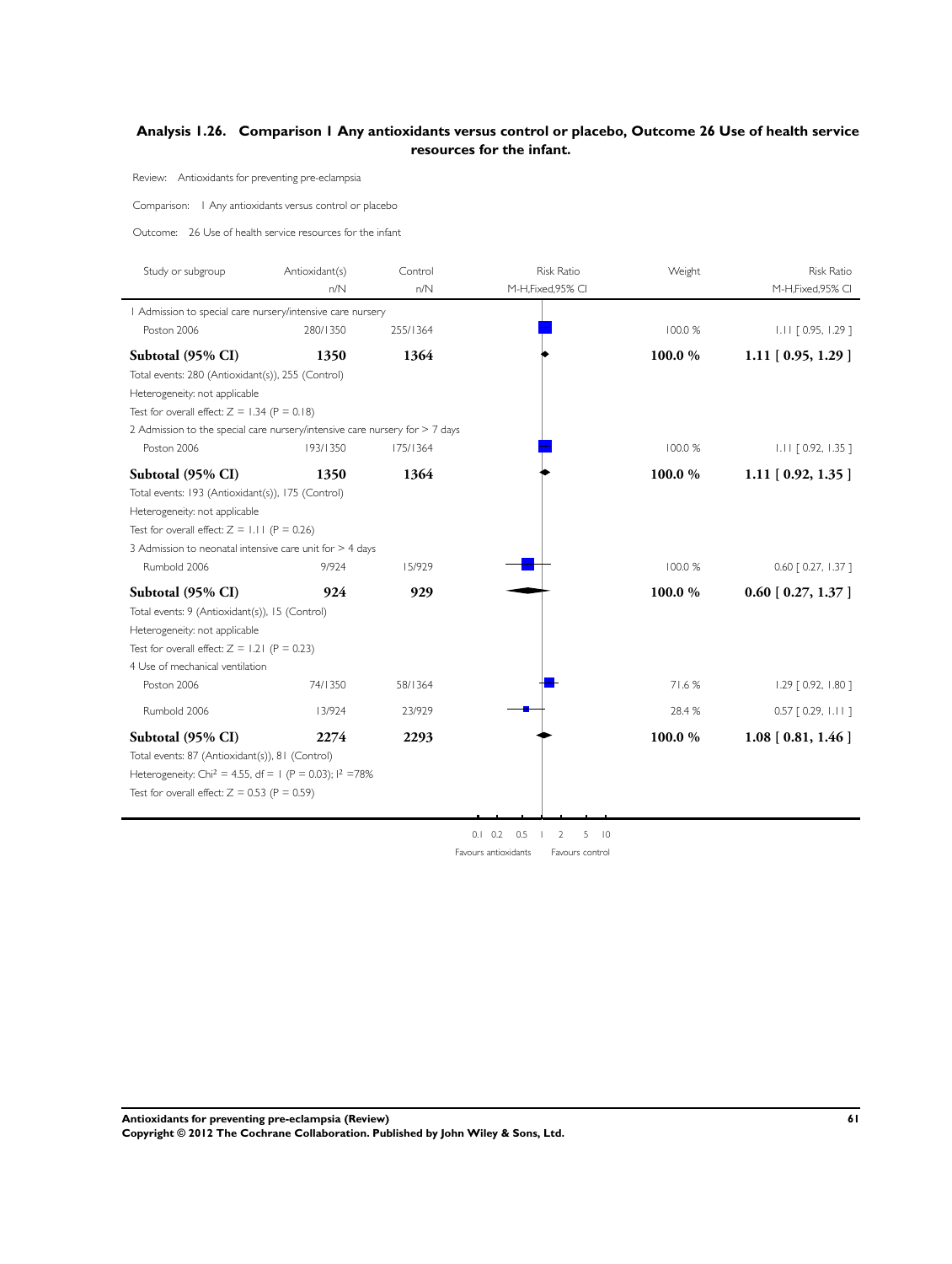## <span id="page-64-0"></span>**Analysis 1.27. Comparison 1 Any antioxidants versus control or placebo, Outcome 27 Length of stay in hospital - neonatal.**

Review: Antioxidants for preventing pre-eclampsia

Comparison: 1 Any antioxidants versus control or placebo

Outcome: 27 Length of stay in hospital - neonatal

| Study or subgroup                                                                                                                                  | Antioxidant(s)<br>$\hbox{N}$ | Mean(SD)  | Control<br>$\hbox{N}$ | Mean(SD)                     | Mean<br>Difference<br>IV,Fixed,95% CI        | Weight                      | Mean<br>Difference<br>IV, Fixed, 95% CI |
|----------------------------------------------------------------------------------------------------------------------------------------------------|------------------------------|-----------|-----------------------|------------------------------|----------------------------------------------|-----------------------------|-----------------------------------------|
| I Studies with random allocation<br>Steyn 2002                                                                                                     | 89                           | 3.64(5.6) | 92                    | 2.34(5.2)                    |                                              | 100.0 %                     | 1.30 [ -0.28, 2.88 ]                    |
| Total (95% CI)<br>Heterogeneity: not applicable<br>Test for overall effect: $Z = 1.62$ (P = 0.11)<br>Test for subgroup differences: Not applicable | 89                           |           | 92                    |                              |                                              | $100.0~\%$                  | $1.30$ [ -0.28, 2.88 ]                  |
|                                                                                                                                                    |                              |           |                       | $\overline{\phantom{a}}$   0 | $-5$<br>5<br>$\circ$<br>Favours antioxidants | $\rm I0$<br>Favours control |                                         |
|                                                                                                                                                    |                              |           |                       |                              |                                              |                             |                                         |
|                                                                                                                                                    |                              |           |                       |                              |                                              |                             |                                         |
|                                                                                                                                                    |                              |           |                       |                              |                                              |                             |                                         |
|                                                                                                                                                    |                              |           |                       |                              |                                              |                             |                                         |
|                                                                                                                                                    |                              |           |                       |                              |                                              |                             |                                         |
|                                                                                                                                                    |                              |           |                       |                              |                                              |                             |                                         |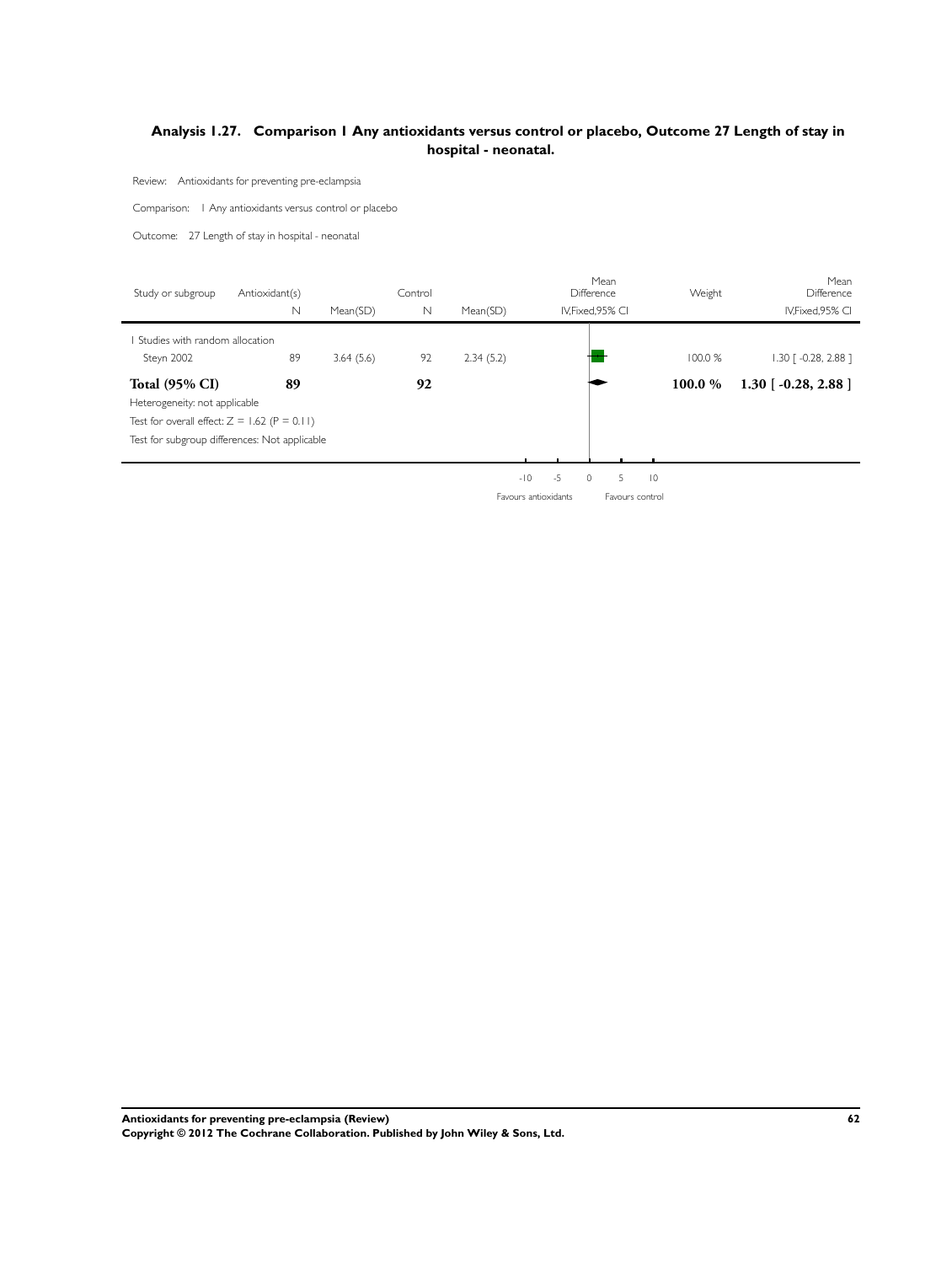## <span id="page-65-0"></span>**Analysis 2.1. Comparison 2 Any antioxidants versus control or placebo (sensitivity analyses based on trial quality), Outcome 1 Pre-eclampsia.**

Review: Antioxidants for preventing pre-eclampsia

Comparison: 2 Any antioxidants versus control or placebo (sensitivity analyses based on trial quality)

Outcome: 1 Pre-eclampsia

| Study or subgroup                                 | Antioxidant(s)                                                                                  | Control  | <b>Risk Ratio</b><br>$M -$                         | Weight  | <b>Risk Ratio</b><br>$M -$ |  |
|---------------------------------------------------|-------------------------------------------------------------------------------------------------|----------|----------------------------------------------------|---------|----------------------------|--|
|                                                   | n/N                                                                                             | n/N      | H,Random,95%                                       |         | H,Random,95%               |  |
|                                                   | High-quality studies (Allocation concealment = A, blinding, < 3% exclusions and use of placebo) |          |                                                    |         |                            |  |
| Chappell 1999                                     | 11/141                                                                                          | 24/142   |                                                    | 16.1%   | $0.46$ $[0.24, 0.91]$      |  |
| Poston 2006                                       | 181/1196                                                                                        | 187/1199 |                                                    | 36.5 %  | $0.97$ $[0.80, 1.17]$      |  |
| Rumbold 2006                                      | 56/935                                                                                          | 47/942   |                                                    | 27.6 %  | $1.20$ $[0.82, 1.75]$      |  |
| Sharma 2003                                       | 10/116                                                                                          | 24/135   |                                                    | 15.5 %  | $0.48$ $[0.24, 0.97]$      |  |
| Steyn 2002                                        | 3/100                                                                                           | 3/100    |                                                    | 4.3 %   | $1.00$ $[0.21, 4.84]$      |  |
| <b>Total (95% CI)</b>                             | 2488                                                                                            | 2518     |                                                    | 100.0 % | $0.82$ [ 0.58, 1.16 ]      |  |
| Total events: 261 (Antioxidant(s)), 285 (Control) |                                                                                                 |          |                                                    |         |                            |  |
|                                                   | Heterogeneity: Tau <sup>2</sup> = 0.08; Chi <sup>2</sup> = 9.49, df = 4 (P = 0.05); $1^2$ =58%  |          |                                                    |         |                            |  |
| Test for overall effect: $Z = 1.11$ (P = 0.27)    |                                                                                                 |          |                                                    |         |                            |  |
|                                                   |                                                                                                 |          |                                                    |         |                            |  |
|                                                   |                                                                                                 |          | $0.1 \quad 0.2$<br>0.5<br>5<br>$\overline{0}$<br>2 |         |                            |  |

Favours antioxidants Favours control

**Antioxidants for preventing pre-eclampsia (Review) 63**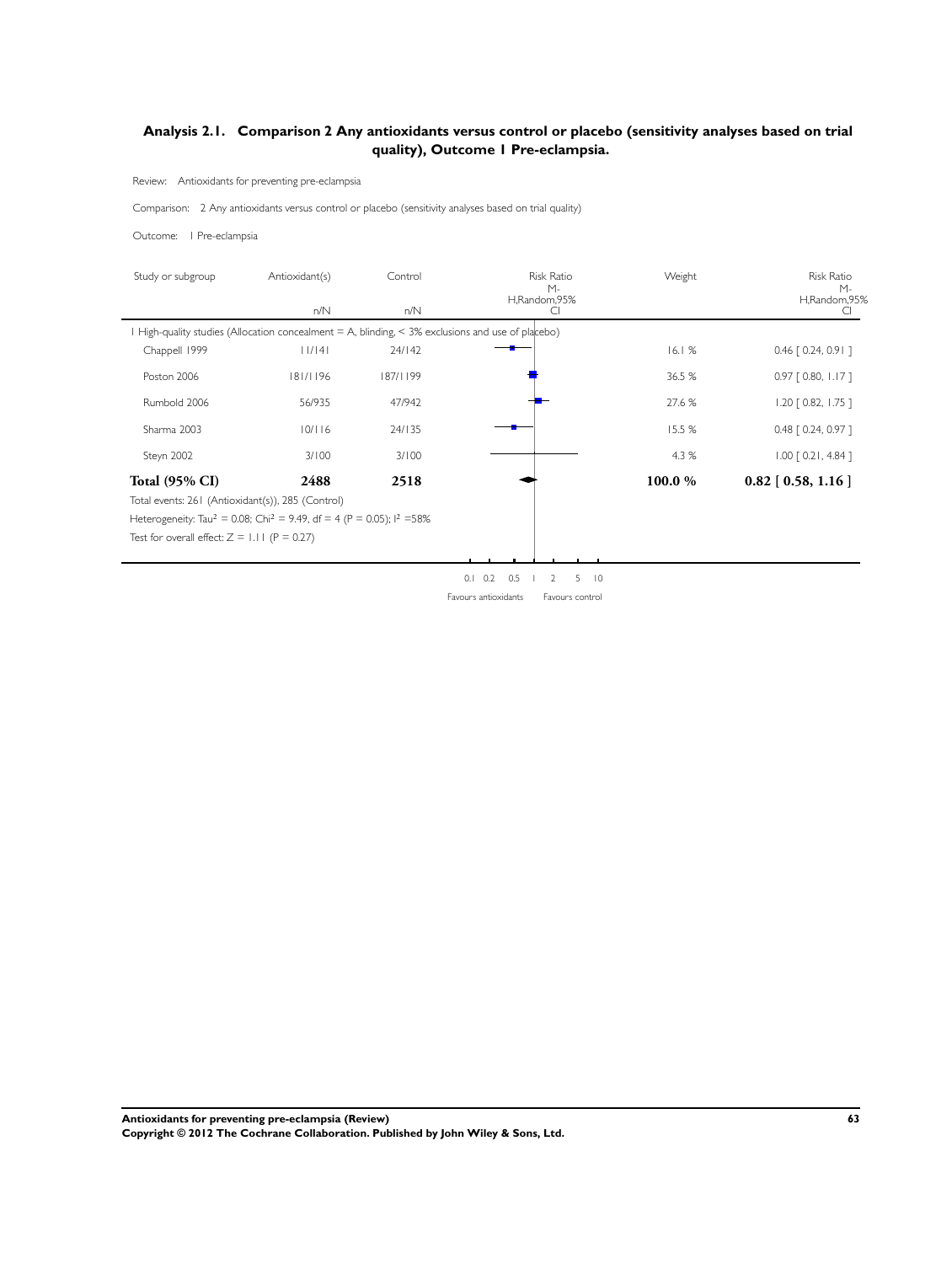#### <span id="page-66-0"></span>**Analysis 2.2. Comparison 2 Any antioxidants versus control or placebo (sensitivity analyses based on trial quality), Outcome 2 Severe pre-eclampsia.**

Review: Antioxidants for preventing pre-eclampsia

Comparison: 2 Any antioxidants versus control or placebo (sensitivity analyses based on trial quality)

Outcome: 2 Severe pre-eclampsia

| Study or subgroup                               | Antioxidant(s)                                                                                         | Control |                        | <b>Risk Ratio</b>                      | Weight  | <b>Risk Ratio</b>     |
|-------------------------------------------------|--------------------------------------------------------------------------------------------------------|---------|------------------------|----------------------------------------|---------|-----------------------|
|                                                 | n/N                                                                                                    | n/N     |                        | M-H, Fixed, 95% CI                     |         | M-H, Fixed, 95% CI    |
|                                                 | High-quality studies (Allocation concealment $=$ A, blinding, $\leq$ 3% exclusions and use of placebo) |         |                        |                                        |         |                       |
| Poston 2006                                     | 68/1196                                                                                                | 54/1199 |                        |                                        | 100.0 % | $1.26$ [ 0.89, 1.79 ] |
| <b>Total (95% CI)</b>                           | 1196                                                                                                   | 1199    |                        |                                        | 100.0%  | $1.26$ [ 0.89, 1.79 ] |
| Total events: 68 (Antioxidant(s)), 54 (Control) |                                                                                                        |         |                        |                                        |         |                       |
| Heterogeneity: not applicable                   |                                                                                                        |         |                        |                                        |         |                       |
| Test for overall effect: $Z = 1.31$ (P = 0.19)  |                                                                                                        |         |                        |                                        |         |                       |
|                                                 |                                                                                                        |         |                        |                                        |         |                       |
|                                                 |                                                                                                        |         | $0.1 \quad 0.2$<br>0.5 | 5<br>$\overline{2}$<br>$\overline{10}$ |         |                       |
|                                                 |                                                                                                        |         | Favours antioxidants   | Favours control                        |         |                       |
|                                                 |                                                                                                        |         |                        |                                        |         |                       |
|                                                 |                                                                                                        |         |                        |                                        |         |                       |
|                                                 |                                                                                                        |         |                        |                                        |         |                       |
|                                                 |                                                                                                        |         |                        |                                        |         |                       |
|                                                 |                                                                                                        |         |                        |                                        |         |                       |

#### **Analysis 2.3. Comparison 2 Any antioxidants versus control or placebo (sensitivity analyses based on trial quality), Outcome 3 Preterm birth (< 37 weeks).**

Review: Antioxidants for preventing pre-eclampsia

Comparison: 2 Any antioxidants versus control or placebo (sensitivity analyses based on trial quality)

Outcome: 3 Preterm birth (< 37 weeks)

| Study or subgroup                                 | Antioxidant(s)                                                          | Control  | <b>Risk Ratio</b>                                                                                      | Weight  | <b>Risk Ratio</b>          |
|---------------------------------------------------|-------------------------------------------------------------------------|----------|--------------------------------------------------------------------------------------------------------|---------|----------------------------|
|                                                   | n/N                                                                     | n/N      | M-H, Fixed, 95% CI                                                                                     |         | M-H, Fixed, 95% CI         |
|                                                   |                                                                         |          | High-quality studies (Allocation concealment $=$ A, blinding, $\leq$ 3% exclusions and use of placebo) |         |                            |
| Chappell 1999                                     | 6/141                                                                   | 5/142    |                                                                                                        | 1.0%    | $1.21$ $[0.38, 3.87]$      |
| Poston 2006                                       | 400/1372                                                                | 373/1376 |                                                                                                        | 78.4 %  | $1.08$ $[0.95, 1.21]$      |
| Rumbold 2006                                      | 64/932                                                                  | 63/935   |                                                                                                        | 13.2%   | $1.02$ $[0.73, 1.43]$      |
| Steyn 2002                                        | 50/100                                                                  | 35/100   |                                                                                                        | 7.4 %   | $1.43$ [ $1.03$ , $1.99$ ] |
| <b>Total (95% CI)</b>                             | 2545                                                                    | 2553     |                                                                                                        | 100.0 % | $1.10$ [ 0.98, 1.22 ]      |
| Total events: 520 (Antioxidant(s)), 476 (Control) |                                                                         |          |                                                                                                        |         |                            |
|                                                   | Heterogeneity: Chi <sup>2</sup> = 2.76, df = 3 (P = 0.43); $1^2$ = 0.0% |          |                                                                                                        |         |                            |
| Test for overall effect: $Z = 1.67$ (P = 0.094)   |                                                                         |          |                                                                                                        |         |                            |
|                                                   |                                                                         |          |                                                                                                        |         |                            |
|                                                   |                                                                         |          |                                                                                                        |         |                            |
|                                                   |                                                                         |          | $5 \quad 10$<br>$0.1 \quad 0.2$<br>0.5<br>$\mathcal{L}$                                                |         |                            |
|                                                   |                                                                         |          | Favours antioxidants<br>Favours control                                                                |         |                            |

**Antioxidants for preventing pre-eclampsia (Review) 64**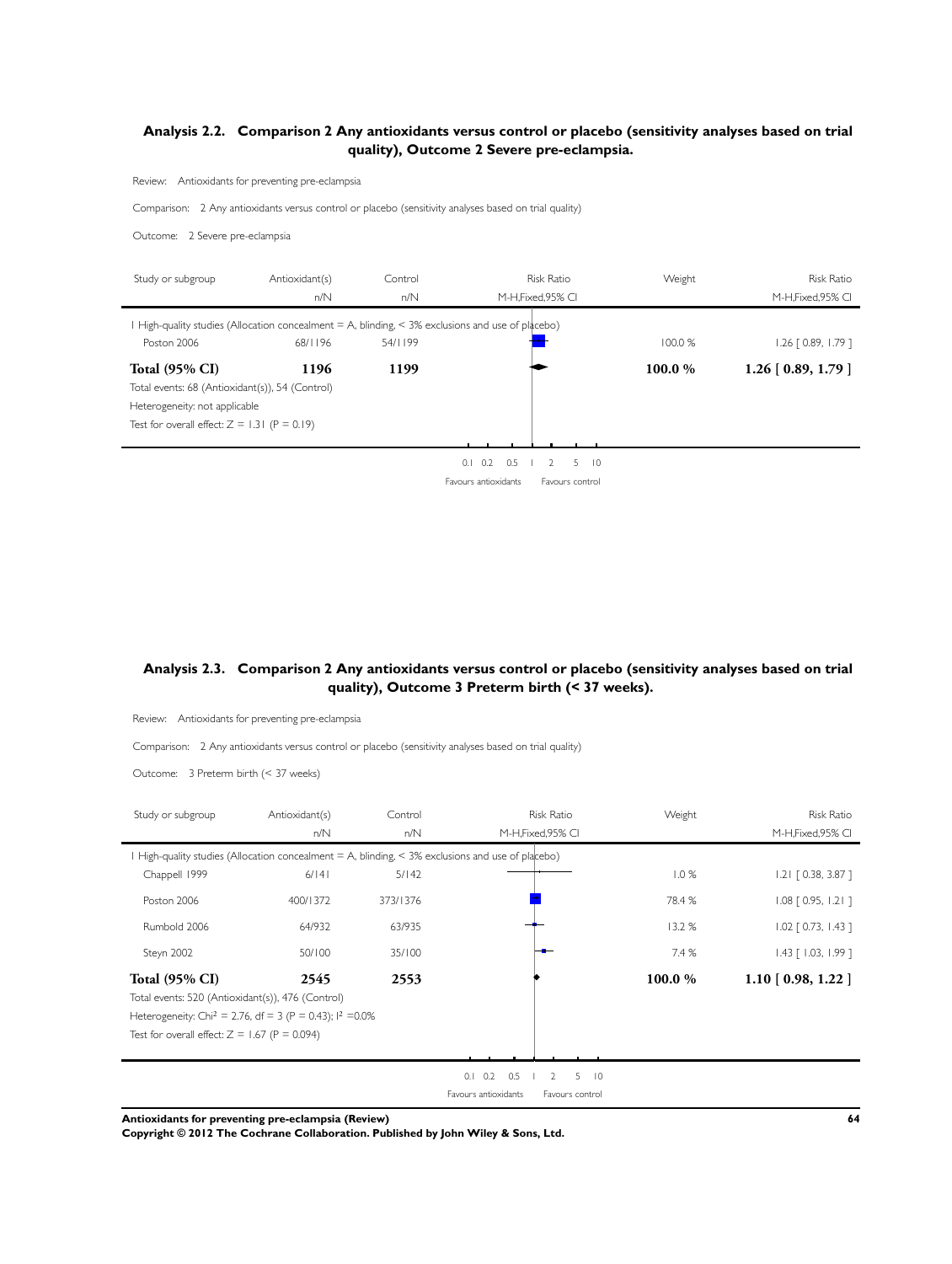#### <span id="page-67-0"></span>**Analysis 2.4. Comparison 2 Any antioxidants versus control or placebo (sensitivity analyses based on trial quality), Outcome 4 Small-for-gestational age.**

Review: Antioxidants for preventing pre-eclampsia

Comparison: 2 Any antioxidants versus control or placebo (sensitivity analyses based on trial quality)

Outcome: 4 Small-for-gestational age

| Study or subgroup                                                                                                            | Antioxidant(s)                                                                                           | Control  | <b>Risk Ratio</b><br>$M -$ | Weight  | <b>Risk Ratio</b><br>$M -$ |
|------------------------------------------------------------------------------------------------------------------------------|----------------------------------------------------------------------------------------------------------|----------|----------------------------|---------|----------------------------|
|                                                                                                                              | n/N                                                                                                      | n/N      | H,Random,95%               |         | H,Random,95%               |
|                                                                                                                              | High-quality studies (Allocation concealment $= A$ , blinding, $\leq 3\%$ exclusions and use of placebo) |          |                            |         |                            |
| Chappell 1999                                                                                                                | 33/141                                                                                                   | 45/142   |                            | 22.7 %  | $0.74$ $[0.50, 1.08]$      |
| Poston 2006                                                                                                                  | 403/1393                                                                                                 | 360/1391 |                            | 34.6 %  | $1.12$ $[0.99, 1.26]$      |
| Rumbold 2006                                                                                                                 | 80/924                                                                                                   | 92/929   |                            | 27.4 %  | $0.87$ [ 0.66, 1.16 ]      |
| Sharma 2003                                                                                                                  | 14/116                                                                                                   | 32/135   |                            | 15.3%   | $0.51$ $[0.29, 0.91]$      |
| <b>Total (95% CI)</b><br>Total events: 530 (Antioxidant(s)), 529 (Control)<br>Test for overall effect: $Z = 1.13$ (P = 0.26) | 2574<br>Heterogeneity: Tau <sup>2</sup> = 0.06; Chi <sup>2</sup> = 11.65, df = 3 (P = 0.01); $1^2$ =74%  | 2597     |                            | 100.0 % | $0.84$ [ 0.63, 1.13 ]      |

0.1 0.2 0.5 1 2 5 10 Favours antioxidants Favours control

**Antioxidants for preventing pre-eclampsia (Review) 65**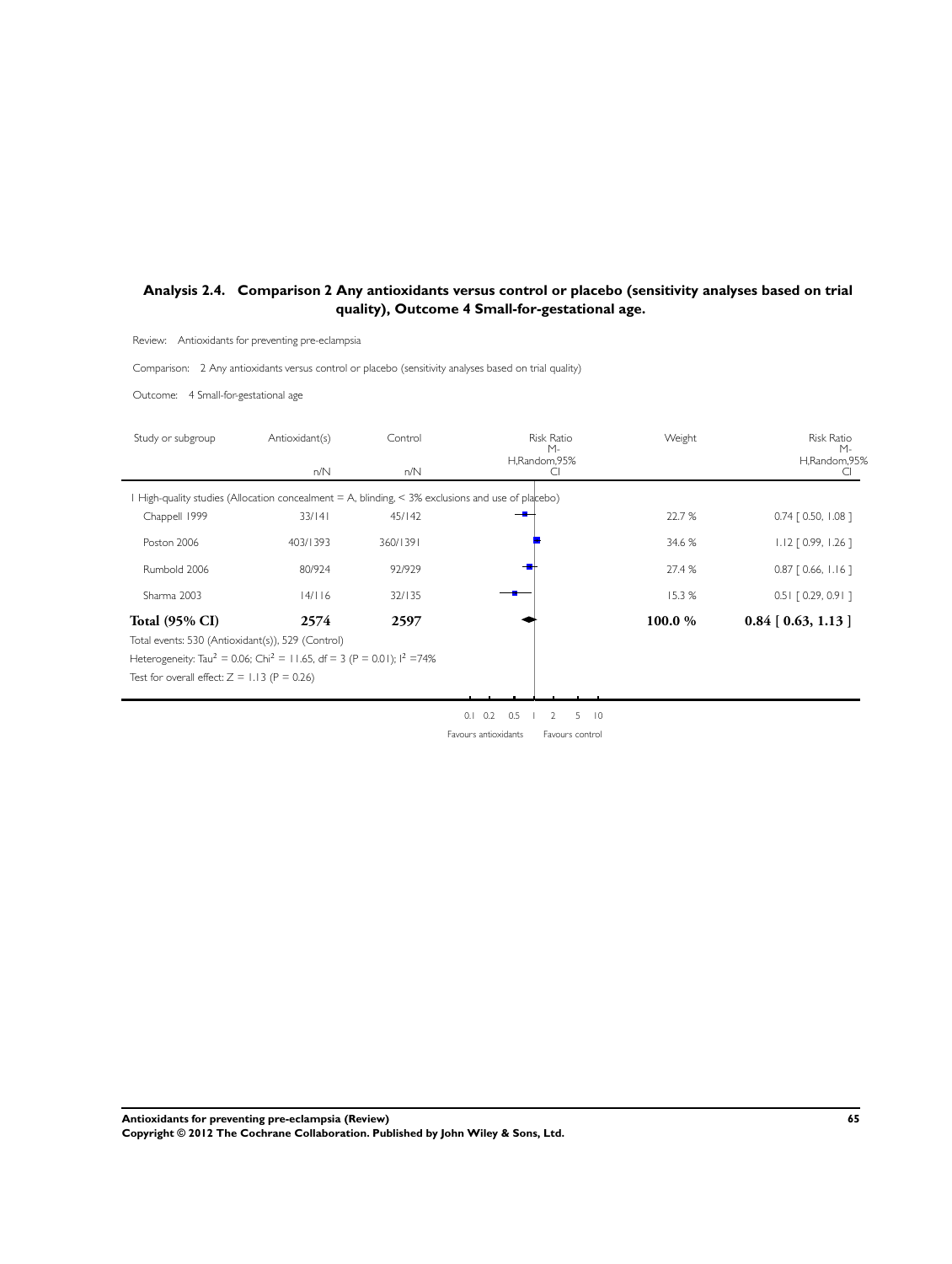#### <span id="page-68-0"></span>**Analysis 2.5. Comparison 2 Any antioxidants versus control or placebo (sensitivity analyses based on trial quality), Outcome 5 Any baby death.**

Review: Antioxidants for preventing pre-eclampsia

Comparison: 2 Any antioxidants versus control or placebo (sensitivity analyses based on trial quality)

Outcome: 5 Any baby death

| Study or subgroup                               | Antioxidant(s)                                                          | Control | <b>Risk Ratio</b>                                                                                      | Weight          | <b>Risk Ratio</b>     |
|-------------------------------------------------|-------------------------------------------------------------------------|---------|--------------------------------------------------------------------------------------------------------|-----------------|-----------------------|
|                                                 | n/N                                                                     | n/N     | M-H, Fixed, 95% CI                                                                                     |                 | M-H, Fixed, 95% CI    |
|                                                 |                                                                         |         | High-quality studies (Allocation concealment $=$ A, blinding, $\leq$ 3% exclusions and use of placebo) |                 |                       |
| Chappell 1999                                   | 1/141                                                                   | 2/142   |                                                                                                        | 2.9 %           | $0.50$ $[0.05, 5.49]$ |
| Poston 2006                                     | 51/1393                                                                 | 39/1391 |                                                                                                        | 56.6 %          | $1.31$ $[0.87, 1.97]$ |
| Rumbold 2006                                    | 12/935                                                                  | 17/942  |                                                                                                        | 24.6 %          | $0.71$ $[0.34, 1.48]$ |
| Steyn 2002                                      | 13/100                                                                  | 11/100  |                                                                                                        | 16.0%           | $1.18$ $[0.56, 2.51]$ |
| <b>Total (95% CI)</b>                           | 2569                                                                    | 2575    |                                                                                                        | 100.0%          | $1.12$ [ 0.81, 1.53 ] |
| Total events: 77 (Antioxidant(s)), 69 (Control) |                                                                         |         |                                                                                                        |                 |                       |
|                                                 | Heterogeneity: Chi <sup>2</sup> = 2.46, df = 3 (P = 0.48); $1^2$ = 0.0% |         |                                                                                                        |                 |                       |
| Test for overall effect: $Z = 0.68$ (P = 0.50)  |                                                                         |         |                                                                                                        |                 |                       |
|                                                 |                                                                         |         |                                                                                                        |                 |                       |
|                                                 |                                                                         |         | 0.1<br>0.01<br>$ 0\rangle$                                                                             | 100             |                       |
|                                                 |                                                                         |         | Favours antioxidants                                                                                   | Favours control |                       |

**Antioxidants for preventing pre-eclampsia (Review) 66**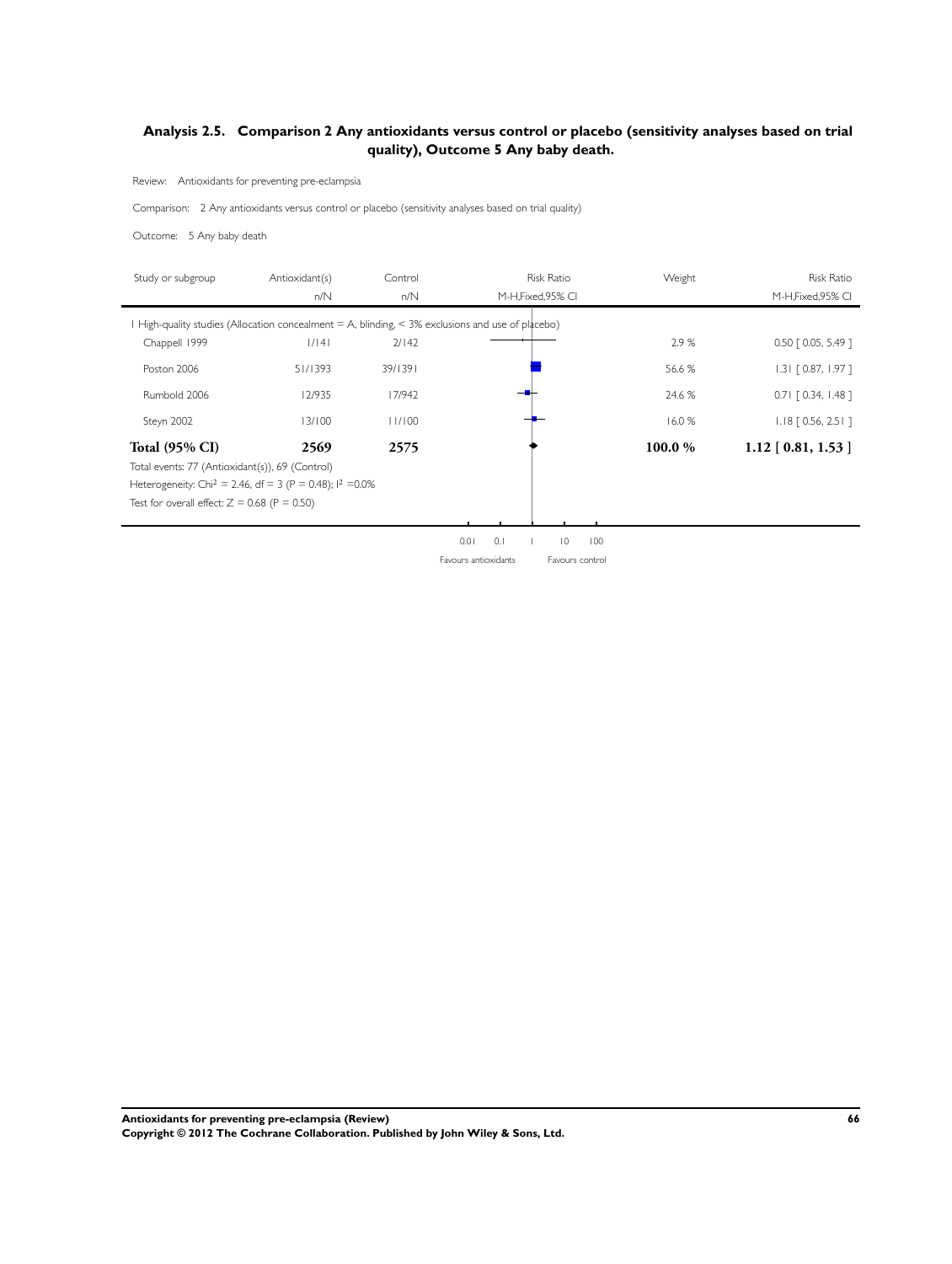## <span id="page-69-0"></span>**Analysis 3.1. Comparison 3 Any antioxidants versus control or placebo (subgroups by risk status), Outcome 1 Pre-eclampsia.**

Review: Antioxidants for preventing pre-eclampsia

Comparison: 3 Any antioxidants versus control or placebo (subgroups by risk status)

Outcome: 1 Pre-eclampsia

| Study or subgroup                                                                                                                                                                                               | Antioxidants<br>Control<br>n/N<br>n/N |          | <b>Risk Ratio</b>                       | Weight | <b>Risk Ratio</b><br>$M -$<br>H,Random,95%<br>CI |  |
|-----------------------------------------------------------------------------------------------------------------------------------------------------------------------------------------------------------------|---------------------------------------|----------|-----------------------------------------|--------|--------------------------------------------------|--|
|                                                                                                                                                                                                                 |                                       |          | $M -$<br>H,Random,95%<br>CI             |        |                                                  |  |
| I Moderate/low-risk women                                                                                                                                                                                       |                                       |          |                                         |        |                                                  |  |
| Mahdy 2004                                                                                                                                                                                                      | 1/46                                  | 2/67     |                                         | 2.2 %  | 0.73 [ 0.07, 7.80 ]                              |  |
| Rumbold 2006                                                                                                                                                                                                    | 56/935                                | 47/942   |                                         | 21.9%  | $1.20$ $[0.82, 1.75]$                            |  |
| Sharma 2003                                                                                                                                                                                                     | 10/116                                | 24/135   |                                         | 14.1%  | 0.48 [ 0.24, 0.97 ]                              |  |
| Steyn 2002                                                                                                                                                                                                      | 3/100                                 | 3/100    |                                         | 4.6 %  | $1.00$ $[0.21, 4.84]$                            |  |
| Subtotal (95% CI)                                                                                                                                                                                               | 1197                                  | 1244     |                                         | 42.9%  | $0.85$ [ $0.48$ , $1.51$ ]                       |  |
| Total events: 70 (Antioxidants), 76 (Control)<br>Heterogeneity: Tau <sup>2</sup> = 0.13; Chi <sup>2</sup> = 5.11, df = 3 (P = 0.16); $1^2$ =41%<br>Test for overall effect: $Z = 0.56$ (P = 0.57)               |                                       |          |                                         |        |                                                  |  |
| 2 Moderate/high-risk women<br>Beazley 2002                                                                                                                                                                      | 9/52                                  | 9/48     |                                         | 11.5 % | $0.92$ $[0.40, 2.13]$                            |  |
| Chappell 1999                                                                                                                                                                                                   | 11/141                                | 24/142   |                                         | 14.6 % | $0.46$ $[0.24, 0.91]$                            |  |
| Han 1994                                                                                                                                                                                                        | 0/52                                  | 4/48     |                                         | 1.5%   | $0.10$ $[0.01, 1.86]$                            |  |
| Poston 2006                                                                                                                                                                                                     | 181/1196                              | 187/1199 |                                         | 26.5 % | $0.97$ [ 0.80, 1.17 ]                            |  |
| Rivas 2000                                                                                                                                                                                                      | 1/63                                  | 14/64    |                                         | 3.0 %  | $0.07$ $[0.01, 0.54]$                            |  |
| Subtotal (95% CI)                                                                                                                                                                                               | 1504                                  | 1501     |                                         | 57.1 % | $0.56$ [ $0.29$ , $1.11$ ]                       |  |
| Total events: 202 (Antioxidants), 238 (Control)<br>Heterogeneity: Tau <sup>2</sup> = 0.32; Chi <sup>2</sup> = 12.99, df = 4 (P = 0.01); l <sup>2</sup> =69%<br>Test for overall effect: $Z = 1.67$ (P = 0.095)  |                                       |          |                                         |        |                                                  |  |
| <b>Total (95% CI)</b>                                                                                                                                                                                           | 2701                                  | 2745     |                                         | 100.0% | $0.73$ [ $0.51$ , 1.06 ]                         |  |
| Total events: 272 (Antioxidants), 314 (Control)<br>Heterogeneity: Tau <sup>2</sup> = 0.12; Chi <sup>2</sup> = 18.20, df = 8 (P = 0.02); l <sup>2</sup> = 56%<br>Test for overall effect: $Z = 1.67$ (P = 0.095) |                                       |          |                                         |        |                                                  |  |
|                                                                                                                                                                                                                 |                                       |          | 0.0010.010.1<br>10 100 1000             |        |                                                  |  |
|                                                                                                                                                                                                                 |                                       |          | Favours antioxidants<br>Favours control |        |                                                  |  |
|                                                                                                                                                                                                                 |                                       |          |                                         |        |                                                  |  |
|                                                                                                                                                                                                                 |                                       |          |                                         |        |                                                  |  |
|                                                                                                                                                                                                                 |                                       |          |                                         |        |                                                  |  |
|                                                                                                                                                                                                                 |                                       |          |                                         |        |                                                  |  |
|                                                                                                                                                                                                                 |                                       |          |                                         |        |                                                  |  |

**Antioxidants for preventing pre-eclampsia (Review) 67**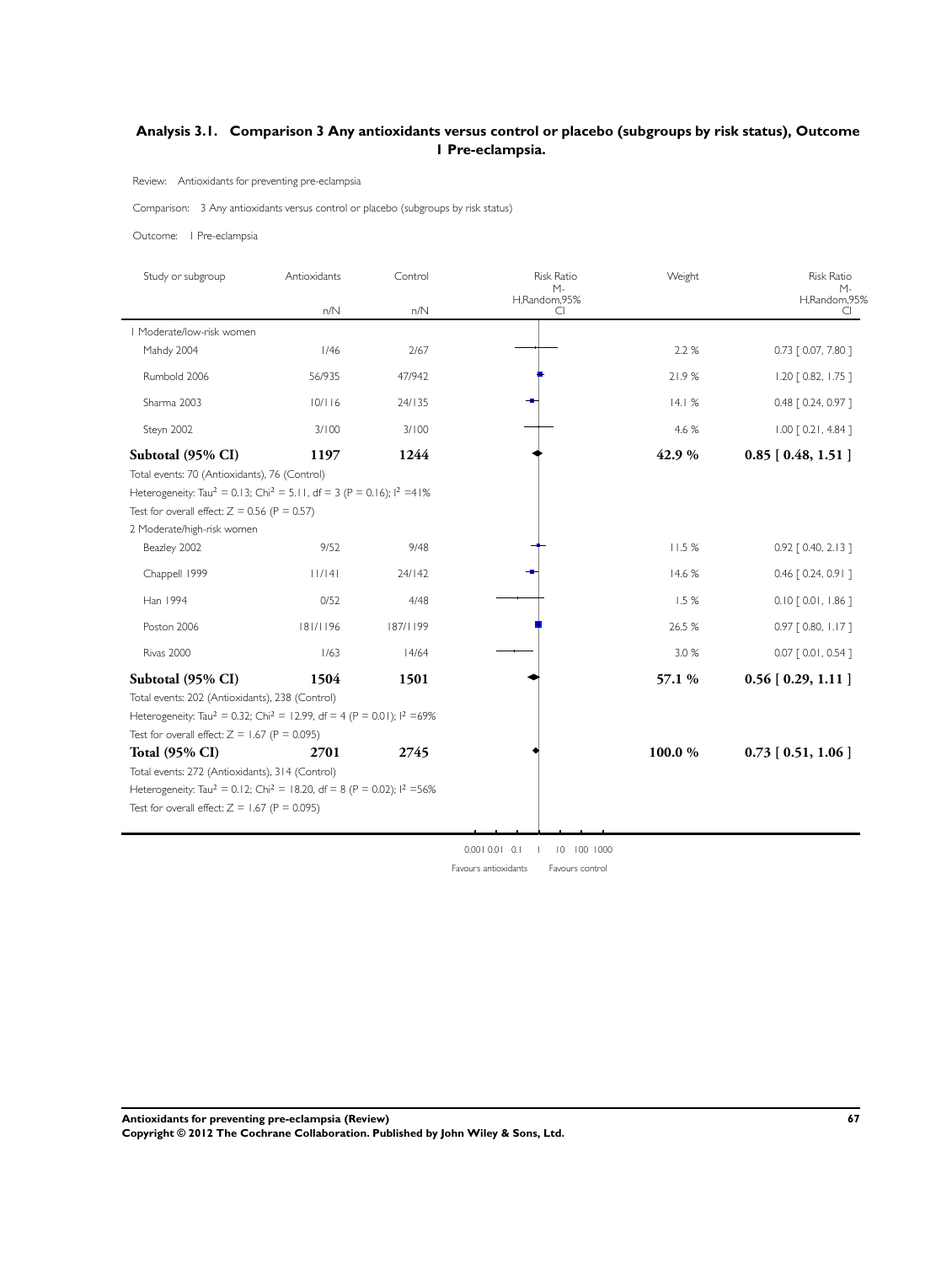## <span id="page-70-0"></span>**Analysis 3.2. Comparison 3 Any antioxidants versus control or placebo (subgroups by risk status), Outcome 2 Severe pre-eclampsia.**

Review: Antioxidants for preventing pre-eclampsia

Comparison: 3 Any antioxidants versus control or placebo (subgroups by risk status)

Outcome: 2 Severe pre-eclampsia

| Antioxidant(s)<br>Control<br>Risk Ratio<br>Weight<br>Study or subgroup           | Risk Ratio            |
|----------------------------------------------------------------------------------|-----------------------|
| n/N<br>M-H,Fixed,95% Cl<br>n/N                                                   | M-H,Fixed,95% Cl      |
| I Moderate low-risk women                                                        |                       |
| Subtotal (95% CI)<br>$\bf{0}$<br>$\bf{0}$                                        | Not estimable         |
| Total events: 0 (Antioxidant(s)), 0 (Control)                                    |                       |
| Heterogeneity: not applicable                                                    |                       |
| Test for overall effect: not applicable                                          |                       |
| 2 Moderate/high-risk women                                                       |                       |
| 3/52<br>5.1%<br>Beazley 2002<br>3/48                                             | $1.08$ $[0.23, 5.11]$ |
| 54/1199<br>Poston 2006<br>68/1196<br>94.9%                                       | 1.26 [ 0.89, 1.79 ]   |
| Subtotal (95% CI)<br>1251<br>100.0%<br>1244                                      | $1.25$ [ 0.89, 1.76 ] |
| Total events: 71 (Antioxidant(s)), 57 (Control)                                  |                       |
| Heterogeneity: Chi <sup>2</sup> = 0.04, df = 1 (P = 0.85); $1^2$ = 0.0%          |                       |
| Test for overall effect: $Z = 1.30$ (P = 0.19)                                   |                       |
| <b>Total (95% CI)</b><br>1244<br>1251<br>100.0%                                  | $1.25$ [ 0.89, 1.76 ] |
| Total events: 71 (Antioxidant(s)), 57 (Control)                                  |                       |
| Heterogeneity: Chi <sup>2</sup> = 0.04, df = 1 (P = 0.85); l <sup>2</sup> = 0.0% |                       |
| Test for overall effect: $Z = 1.30$ (P = 0.19)                                   |                       |
| $5 - 10$<br>$0.1$ $0.2$ $0.5$<br>$\overline{2}$<br>- 1                           |                       |
| Favours antioxidants<br>Favours control                                          |                       |
|                                                                                  |                       |
|                                                                                  |                       |
|                                                                                  |                       |
|                                                                                  |                       |
|                                                                                  |                       |
|                                                                                  |                       |
|                                                                                  |                       |
|                                                                                  |                       |
|                                                                                  |                       |
|                                                                                  |                       |
|                                                                                  |                       |
|                                                                                  |                       |
|                                                                                  |                       |

**Antioxidants for preventing pre-eclampsia (Review) 68**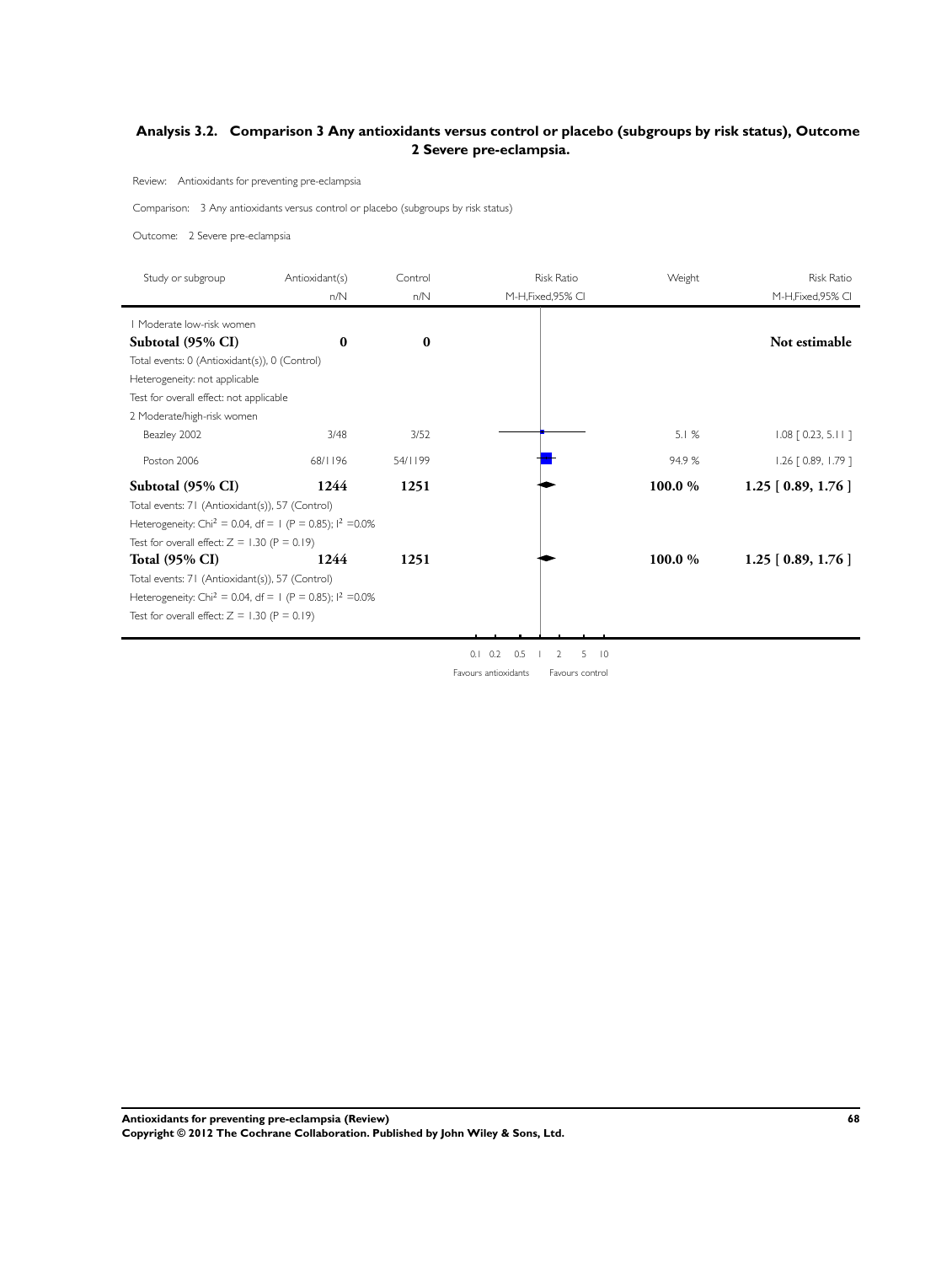## <span id="page-71-0"></span>**Analysis 3.3. Comparison 3 Any antioxidants versus control or placebo (subgroups by risk status), Outcome 3 Preterm birth.**

Review: Antioxidants for preventing pre-eclampsia

Comparison: 3 Any antioxidants versus control or placebo (subgroups by risk status)

Outcome: 3 Preterm birth

| Study or subgroup                                                      | Antioxidant(s) | Control  | <b>Risk Ratio</b>  | Weight | <b>Risk Ratio</b>       |
|------------------------------------------------------------------------|----------------|----------|--------------------|--------|-------------------------|
|                                                                        | n/N            | n/N      | M-H, Fixed, 95% CI |        | M-H,Fixed,95% CI        |
| Moderate/low-risk women                                                |                |          |                    |        |                         |
| Rumbold 2006                                                           | 64/932         | 63/935   |                    | 12.8%  | $1.02$ $[0.73, 1.43]$   |
| Steyn 2002                                                             | 50/100         | 35/100   |                    | 7.1%   | $1.43$ $[$ 1.03, 1.99 ] |
| Subtotal (95% CI)                                                      | 1032           | 1035     |                    | 20.0 % | $1.17$ [ 0.92, 1.48 ]   |
| Total events: 114 (Antioxidant(s)), 98 (Control)                       |                |          |                    |        |                         |
| Heterogeneity: Chi <sup>2</sup> = 2.06, df = 1 (P = 0.15); $1^2$ =52%  |                |          |                    |        |                         |
| Test for overall effect: $Z = 1.25$ (P = 0.21)                         |                |          |                    |        |                         |
| 2 Moderate/high-risk women                                             |                |          |                    |        |                         |
| Beazley 2002                                                           | 20/52          | 14/48    |                    | 3.0 %  | $1.32$ $[0.75, 2.31]$   |
| Chappell 1999                                                          | 6/141          | 5/142    |                    | 1.0%   | $1.21$ $[0.38, 3.87]$   |
| Poston 2006                                                            | 400/1372       | 373/1376 |                    | 76.0 % | $1.08$ $[0.95, 1.21]$   |
| Subtotal (95% CI)                                                      | 1565           | 1566     |                    | 80.0%  | $1.09$ [ 0.97, 1.22 ]   |
| Total events: 426 (Antioxidant(s)), 392 (Control)                      |                |          |                    |        |                         |
| Heterogeneity: Chi <sup>2</sup> = 0.52, df = 2 (P = 0.77); $1^2$ =0.0% |                |          |                    |        |                         |
| Test for overall effect: $Z = 1.39$ (P = 0.16)                         |                |          |                    |        |                         |
| <b>Total (95% CI)</b>                                                  | 2597           | 2601     |                    | 100.0% | $1.10$ [ 0.99, 1.22 ]   |
| Total events: 540 (Antioxidant(s)), 490 (Control)                      |                |          |                    |        |                         |
| Heterogeneity: Chi <sup>2</sup> = 3.14, df = 4 (P = 0.53); $1^2$ =0.0% |                |          |                    |        |                         |
| Test for overall effect: $Z = 1.82$ (P = 0.069)                        |                |          |                    |        |                         |
|                                                                        |                |          |                    |        |                         |

0.1 0.2 0.5 2 5 10

Favours antioxidants Favours control

**Antioxidants for preventing pre-eclampsia (Review) 69**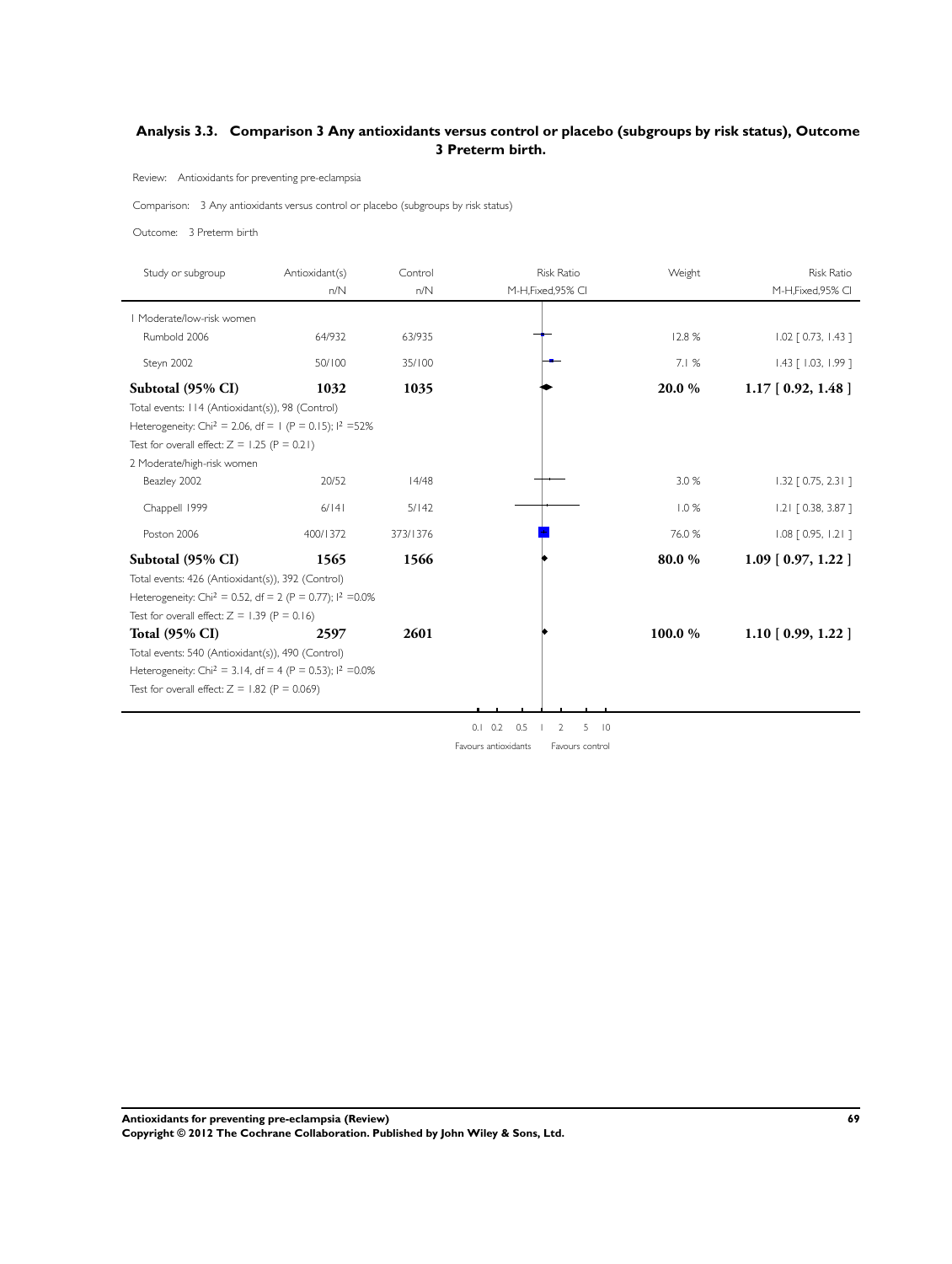## **Analysis 3.4. Comparison 3 Any antioxidants versus control or placebo (subgroups by risk status), Outcome 4 Small-for-gestational-age infant.**

Review: Antioxidants for preventing pre-eclampsia

Comparison: 3 Any antioxidants versus control or placebo (subgroups by risk status)

Outcome: 4 Small-for-gestational-age infant

| Study or subgroup                                                                               | Antioxidant(s) | Control  | <b>Risk Ratio</b>                     | Weight | <b>Risk Ratio</b>        |
|-------------------------------------------------------------------------------------------------|----------------|----------|---------------------------------------|--------|--------------------------|
|                                                                                                 | n/N            | n/N      | М-<br>H,Random,95%<br><sup>C</sup>    |        | м.<br>H,Random,95%<br>C  |
| I Moderate/low-risk women                                                                       |                |          |                                       |        |                          |
| Rumbold 2006                                                                                    | 80/924         | 92/929   |                                       | 26.6 % | $0.87$ [ 0.66, 1.16 ]    |
| Sharma 2003                                                                                     | 14/116         | 32/135   |                                       | 14.7 % | $0.51$ $[0.29, 0.91]$    |
| Subtotal (95% CI)                                                                               | 1040           | 1064     |                                       | 41.4 % | $0.71$ [ $0.42$ , 1.19 ] |
| Total events: 94 (Antioxidant(s)), 124 (Control)                                                |                |          |                                       |        |                          |
| Heterogeneity: Tau <sup>2</sup> = 0.09; Chi <sup>2</sup> = 2.71, df = 1 (P = 0.10); $1^2$ =63%  |                |          |                                       |        |                          |
| Test for overall effect: $Z = 1.31$ (P = 0.19)                                                  |                |          |                                       |        |                          |
| 2 Moderate/high-risk women                                                                      |                |          |                                       |        |                          |
| Beazley 2002                                                                                    | 2/52           | 4/48     |                                       | 2.8 %  | $0.46$ $[0.09, 2.41]$    |
| Chappell 1999                                                                                   | 33/141         | 45/142   |                                       | 22.0 % | $0.74$ $[0.50, 1.08]$    |
| Poston 2006                                                                                     | 403/1393       | 360/1391 |                                       | 33.9%  | $1.12$ $[0.99, 1.26]$    |
| Subtotal (95% CI)                                                                               | 1586           | 1581     |                                       | 58.6 % | $0.92$ [ 0.63, 1.34 ]    |
| Total events: 438 (Antioxidant(s)), 409 (Control)                                               |                |          |                                       |        |                          |
| Heterogeneity: Tau <sup>2</sup> = 0.06; Chi <sup>2</sup> = 5.08, df = 2 (P = 0.08); $1^2$ =61%  |                |          |                                       |        |                          |
| Test for overall effect: $Z = 0.45$ (P = 0.65)                                                  |                |          |                                       |        |                          |
| <b>Total (95% CI)</b>                                                                           | 2626           | 2645     |                                       | 100.0% | $0.83$ [ 0.62, 1.11 ]    |
| Total events: 532 (Antioxidant(s)), 533 (Control)                                               |                |          |                                       |        |                          |
| Heterogeneity: Tau <sup>2</sup> = 0.06; Chi <sup>2</sup> = 12.54, df = 4 (P = 0.01); $1^2$ =68% |                |          |                                       |        |                          |
| Test for overall effect: $Z = 1.26$ (P = 0.21)                                                  |                |          |                                       |        |                          |
|                                                                                                 |                |          |                                       |        |                          |
|                                                                                                 |                |          | 0.01<br>0.1<br>$\overline{10}$<br>100 |        |                          |

Favours antioxidants Favours control

**Antioxidants for preventing pre-eclampsia (Review) 70**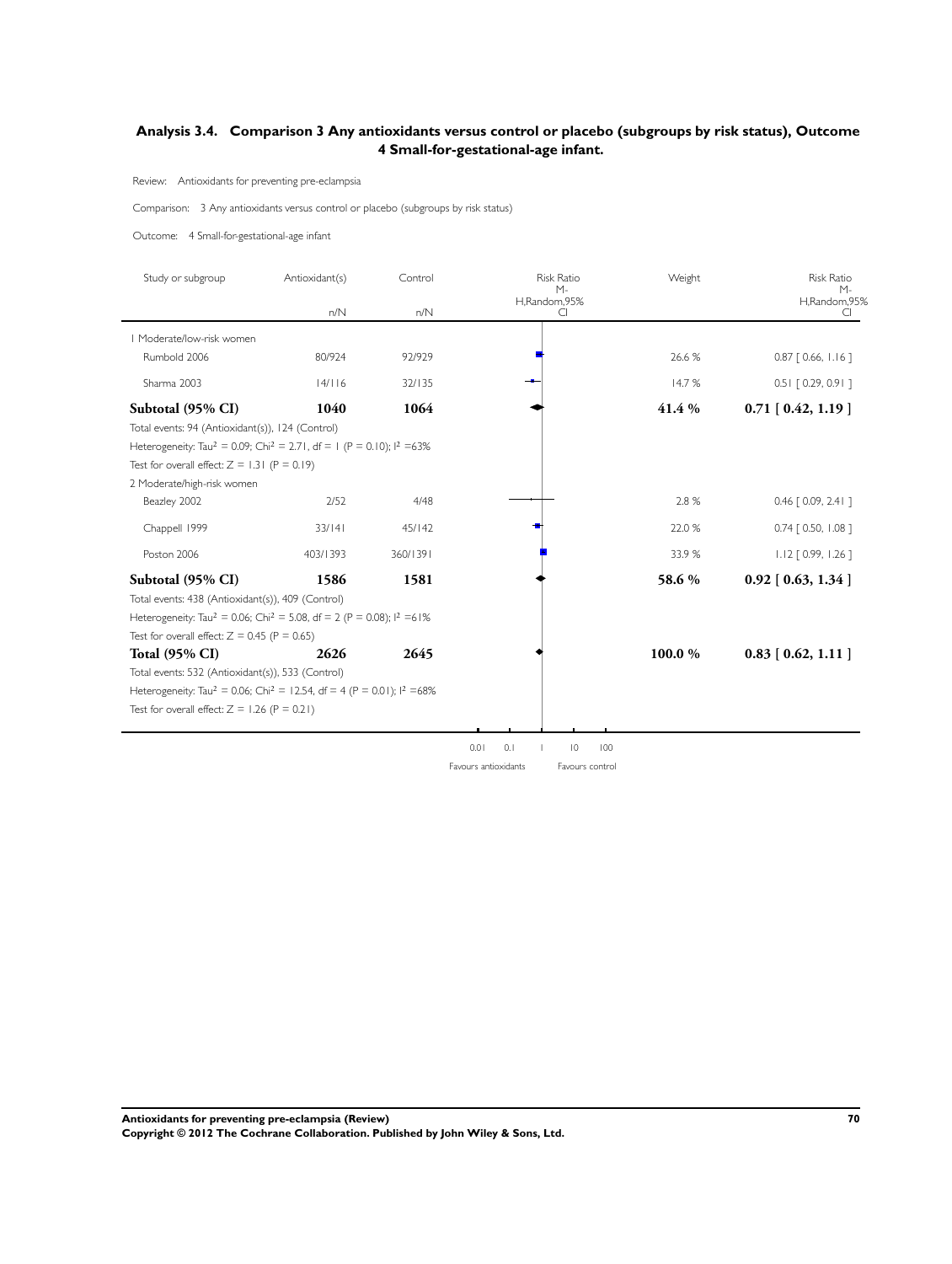## **Analysis 3.5. Comparison 3 Any antioxidants versus control or placebo (subgroups by risk status), Outcome 5 Any baby death.**

Review: Antioxidants for preventing pre-eclampsia

Comparison: 3 Any antioxidants versus control or placebo (subgroups by risk status)

Outcome: 5 Any baby death

| Study or subgroup                                                        | Antioxidant(s) | Control | Risk Ratio                              | Weight | Risk Ratio                 |
|--------------------------------------------------------------------------|----------------|---------|-----------------------------------------|--------|----------------------------|
|                                                                          | n/N            | n/N     | M-H,Fixed,95% Cl                        |        | M-H,Fixed,95% Cl           |
| I Moderate/low-risk women                                                |                |         |                                         |        |                            |
| Rumbold 2006                                                             | 12/935         | 17/942  |                                         | 24.6 % | $0.71$ $[0.34, 1.48]$      |
| Steyn 2002                                                               | 13/100         | 11/100  |                                         | 16.0%  | $1.18$ [ 0.56, 2.51 ]      |
| Subtotal (95% CI)                                                        | 1035           | 1042    |                                         | 40.5 % | $0.90$ [ $0.53$ , $1.51$ ] |
| Total events: 25 (Antioxidant(s)), 28 (Control)                          |                |         |                                         |        |                            |
| Heterogeneity: Chi <sup>2</sup> = 0.90, df = 1 (P = 0.34); $1^2$ =0.0%   |                |         |                                         |        |                            |
| Test for overall effect: $Z = 0.41$ (P = 0.68)                           |                |         |                                         |        |                            |
| 2 Moderate high-risk women                                               |                |         |                                         |        |                            |
| Chappell 1999                                                            | 1/141          | 2/142   |                                         | 2.9 %  | 0.50 [ 0.05, 5.49 ]        |
| Poston 2006                                                              | 51/1393        | 39/1391 |                                         | 56.6 % | $1.31$ [ 0.87, 1.97 ]      |
| Subtotal (95% CI)                                                        | 1534           | 1533    |                                         | 59.5 % | $1.27$ [ 0.85, 1.90 ]      |
| Total events: 52 (Antioxidant(s)), 41 (Control)                          |                |         |                                         |        |                            |
| Heterogeneity: Chi <sup>2</sup> = 0.59, df = 1 (P = 0.44); $1^2$ =0.0%   |                |         |                                         |        |                            |
| Test for overall effect: $Z = 1.15$ (P = 0.25)                           |                |         |                                         |        |                            |
| <b>Total (95% CI)</b><br>Total events: 77 (Antioxidant(s)), 69 (Control) | 2569           | 2575    |                                         | 100.0% | $1.12$ [ 0.81, 1.53 ]      |
| Heterogeneity: Chi <sup>2</sup> = 2.46, df = 3 (P = 0.48); $1^2$ = 0.0%  |                |         |                                         |        |                            |
| Test for overall effect: $Z = 0.68$ (P = 0.50)                           |                |         |                                         |        |                            |
|                                                                          |                |         |                                         |        |                            |
|                                                                          |                |         | 0.1<br>$\vert$ O<br>100<br>0.01<br>Ť,   |        |                            |
|                                                                          |                |         | Favours antioxidants<br>Favours control |        |                            |
|                                                                          |                |         |                                         |        |                            |
|                                                                          |                |         |                                         |        |                            |
|                                                                          |                |         |                                         |        |                            |
|                                                                          |                |         |                                         |        |                            |
|                                                                          |                |         |                                         |        |                            |
|                                                                          |                |         |                                         |        |                            |
|                                                                          |                |         |                                         |        |                            |
|                                                                          |                |         |                                         |        |                            |
|                                                                          |                |         |                                         |        |                            |
|                                                                          |                |         |                                         |        |                            |
|                                                                          |                |         |                                         |        |                            |
|                                                                          |                |         |                                         |        |                            |
|                                                                          |                |         |                                         |        |                            |
|                                                                          |                |         |                                         |        |                            |
|                                                                          |                |         |                                         |        |                            |
|                                                                          |                |         |                                         |        |                            |
|                                                                          |                |         |                                         |        |                            |
|                                                                          |                |         |                                         |        |                            |

**Antioxidants for preventing pre-eclampsia (Review) 71**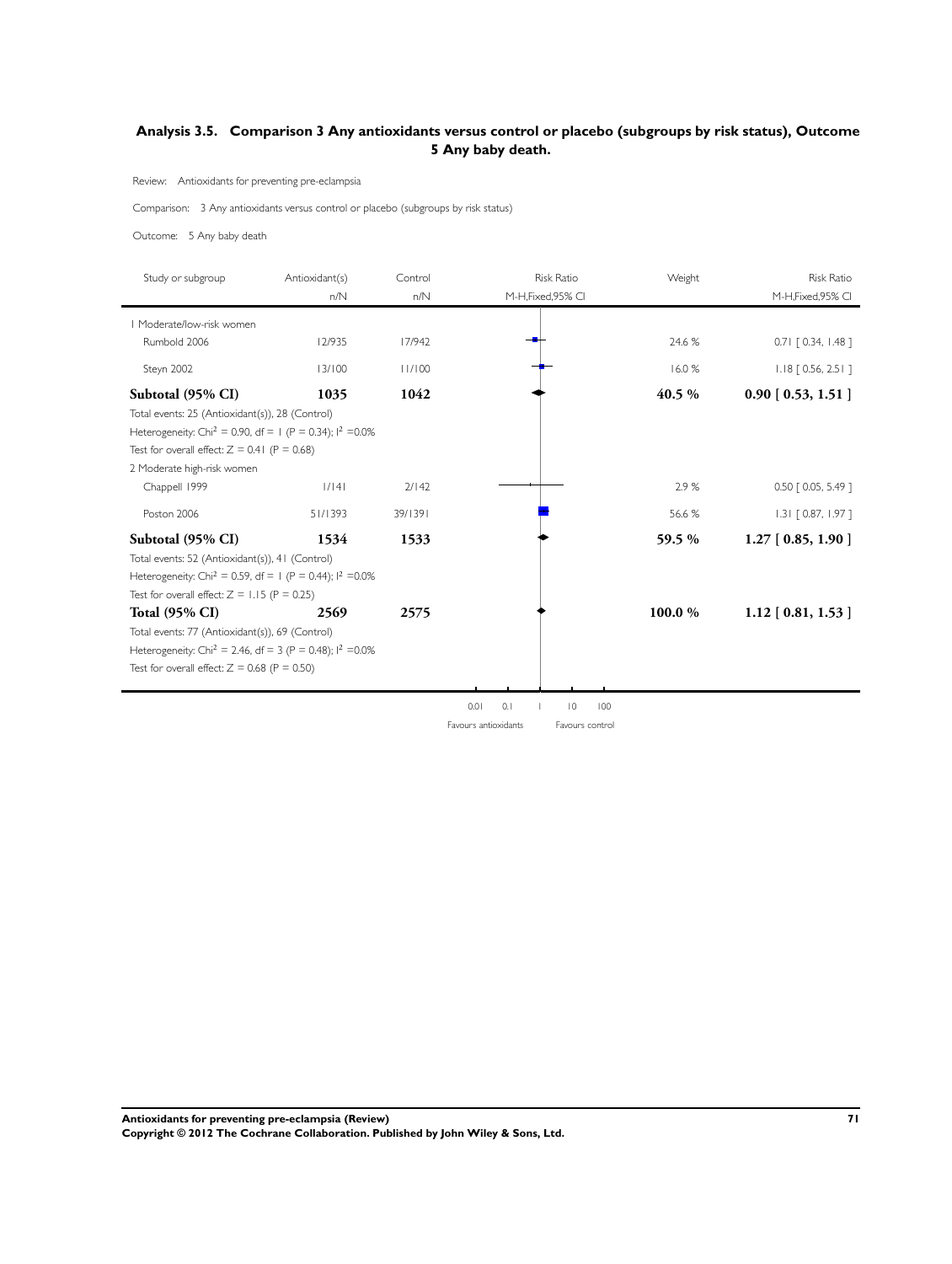# **Analysis 4.1. Comparison 4 Any antioxidants versus control or placebo (subgroups by gestation at entry), Outcome 1 Pre-eclampsia.**

Review: Antioxidants for preventing pre-eclampsia

Comparison: 4 Any antioxidants versus control or placebo (subgroups by gestation at entry)

Outcome: 1 Pre-eclampsia

| Study or subgroup                                                                                        | Antioxidant(s) | Control  | <b>Risk Ratio</b><br>$M -$              | Weight  | <b>Risk Ratio</b><br>$M -$ |
|----------------------------------------------------------------------------------------------------------|----------------|----------|-----------------------------------------|---------|----------------------------|
|                                                                                                          | n/N            | n/N      | H,Random,95%<br>CI                      |         | H,Random,95%<br>CI         |
| $1 < 12$ weeks                                                                                           |                |          |                                         |         |                            |
| Subtotal (95% CI)                                                                                        | $\bf{0}$       | $\bf{0}$ |                                         |         | Not estimable              |
| Total events: 0 (Antioxidant(s)), 0 (Control)                                                            |                |          |                                         |         |                            |
| Heterogeneity: not applicable                                                                            |                |          |                                         |         |                            |
| Test for overall effect: not applicable                                                                  |                |          |                                         |         |                            |
| 2 12 - 20 weeks                                                                                          |                |          |                                         |         |                            |
| Beazley 2002                                                                                             | 9/52           | 9/48     |                                         | 11.5%   | $0.92$ $[0.40, 2.13]$      |
| Sharma 2003                                                                                              | 10/116         | 24/135   |                                         | 14.1%   | 0.48 [ 0.24, 0.97 ]        |
| Subtotal (95% CI)                                                                                        | 168            | 183      |                                         | 25.7 %  | $0.64$ [ $0.34$ , 1.20 ]   |
| Total events: 19 (Antioxidant(s)), 33 (Control)                                                          |                |          |                                         |         |                            |
| Heterogeneity: Tau <sup>2</sup> = 0.05; Chi <sup>2</sup> = 1.35, df = 1 (P = 0.24); l <sup>2</sup> = 26% |                |          |                                         |         |                            |
| Test for overall effect: $Z = 1.39$ (P = 0.16)                                                           |                |          |                                         |         |                            |
| 3 14 - 21 + 6 weeks                                                                                      |                |          |                                         |         |                            |
| Poston 2006                                                                                              | 181/1196       | 187/1199 |                                         | 26.5 %  | $0.97$ [ 0.80, 1.17 ]      |
| Rumbold 2006                                                                                             | 56/935         | 47/942   |                                         | 21.9%   | 1.20 [ 0.82, 1.75 ]        |
| Subtotal (95% CI)                                                                                        | 2131           | 2141     |                                         | 48.4 %  | $1.01$ [ 0.86, 1.20 ]      |
| Total events: 237 (Antioxidant(s)), 234 (Control)                                                        |                |          |                                         |         |                            |
| Heterogeneity: Tau <sup>2</sup> = 0.0; Chi <sup>2</sup> = 0.98, df = 1 (P = 0.32); $1^2$ = 0.0%          |                |          |                                         |         |                            |
| Test for overall effect: $Z = 0.14$ (P = 0.89)                                                           |                |          |                                         |         |                            |
| $4 < 16$ weeks                                                                                           |                |          |                                         |         |                            |
| Mahdy 2004                                                                                               | 1/46           | 2/67     |                                         | 2.2%    | $0.73$ $[0.07, 7.80]$      |
| Subtotal (95% CI)                                                                                        | 46             | 67       |                                         | $2.2\%$ | $0.73$ [ $0.07, 7.80$ ]    |
| Total events: I (Antioxidant(s)), 2 (Control)                                                            |                |          |                                         |         |                            |
| Heterogeneity: not applicable                                                                            |                |          |                                         |         |                            |
| Test for overall effect: $Z = 0.26$ (P = 0.79)                                                           |                |          |                                         |         |                            |
| 5 16 - 22 weeks                                                                                          |                |          |                                         |         |                            |
| Chappell 1999                                                                                            | 11/141         | 24/142   |                                         | 14.6 %  | $0.46$ $[0.24, 0.91]$      |
| Subtotal (95% CI)                                                                                        | 141            | 142      |                                         | 14.6 %  | $0.46$ [ $0.24$ , $0.91$ ] |
| Total events: II (Antioxidant(s)), 24 (Control)                                                          |                |          |                                         |         |                            |
| Heterogeneity: not applicable                                                                            |                |          |                                         |         |                            |
| Test for overall effect: $Z = 2.25$ (P = 0.025)                                                          |                |          |                                         |         |                            |
| $6 < 26$ weeks                                                                                           |                |          |                                         |         |                            |
|                                                                                                          |                |          |                                         |         |                            |
|                                                                                                          |                |          | $0.001$ $0.01$ $0.1$<br>10 100 1000     |         |                            |
|                                                                                                          |                |          | Favours antioxidants<br>Favours control |         |                            |

(*Continued* . . . )

**Antioxidants for preventing pre-eclampsia (Review) 72**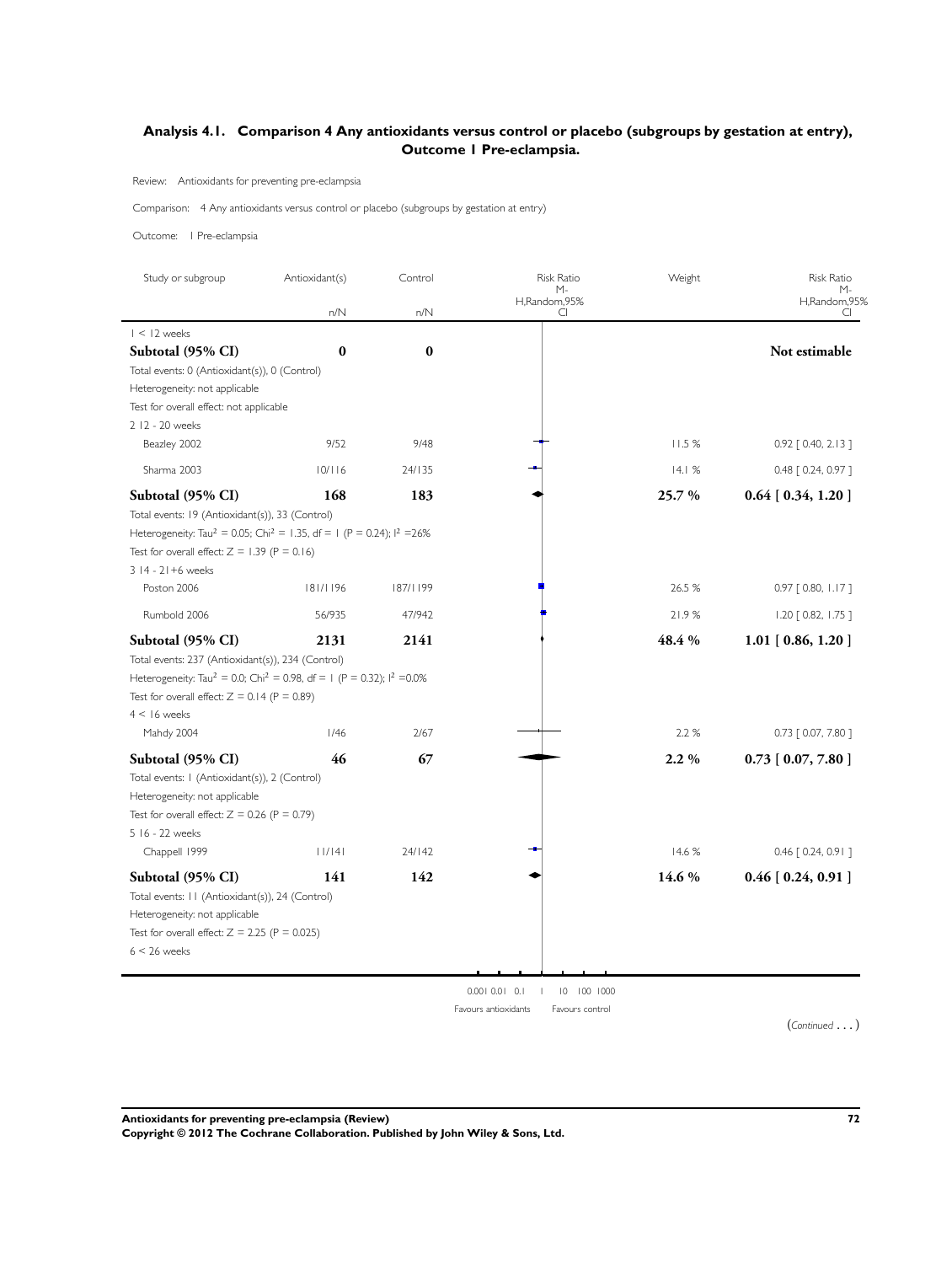| Study or subgroup                                                                                         | Antioxidant(s) | Control  | <b>Risk Ratio</b>                       | Weight | $(\ldots$ Continued)<br><b>Risk Ratio</b> |
|-----------------------------------------------------------------------------------------------------------|----------------|----------|-----------------------------------------|--------|-------------------------------------------|
|                                                                                                           |                |          | $M -$<br>H,Random,95%                   |        | $M -$<br>H,Random,95%                     |
|                                                                                                           | n/N            | n/N      | CI                                      |        | СI                                        |
| Steyn 2002                                                                                                | 3/100          | 3/100    |                                         | 4.6 %  | $1.00$ $[0.21, 4.84]$                     |
| Subtotal (95% CI)                                                                                         | 100            | 100      |                                         | 4.6 %  | $1.00$ [ 0.21, 4.84 ]                     |
| Total events: 3 (Antioxidant(s)), 3 (Control)                                                             |                |          |                                         |        |                                           |
| Heterogeneity: not applicable                                                                             |                |          |                                         |        |                                           |
| Test for overall effect: $Z = 0.0$ (P = 1.0)                                                              |                |          |                                         |        |                                           |
| $7 < 29$ weeks                                                                                            |                |          |                                         |        |                                           |
| <b>Rivas 2000</b>                                                                                         | 1/63           | 14/64    |                                         | 3.0 %  | $0.07$ $[0.01, 0.54]$                     |
| Subtotal (95% CI)                                                                                         | 63             | 64       |                                         | 3.0%   | $0.07$ [ $0.01, 0.54$ ]                   |
| Total events: I (Antioxidant(s)), 14 (Control)                                                            |                |          |                                         |        |                                           |
| Heterogeneity: not applicable                                                                             |                |          |                                         |        |                                           |
| Test for overall effect: $Z = 2.57$ (P = 0.010)                                                           |                |          |                                         |        |                                           |
| 8 21 - 28 weeks                                                                                           |                |          |                                         |        |                                           |
| Subtotal (95% CI)                                                                                         | $\bf{0}$       | $\bf{0}$ |                                         |        | Not estimable                             |
| Total events: 0 (Antioxidant(s)), 0 (Control)                                                             |                |          |                                         |        |                                           |
| Heterogeneity: not applicable                                                                             |                |          |                                         |        |                                           |
| Test for overall effect: not applicable                                                                   |                |          |                                         |        |                                           |
| $9 > 28$ weeks                                                                                            |                |          |                                         |        |                                           |
| Subtotal (95% CI)                                                                                         | $\bf{0}$       | $\bf{0}$ |                                         |        | Not estimable                             |
| Total events: 0 (Antioxidant(s)), 0 (Control)                                                             |                |          |                                         |        |                                           |
| Heterogeneity: not applicable                                                                             |                |          |                                         |        |                                           |
| Test for overall effect: not applicable                                                                   |                |          |                                         |        |                                           |
| 10 Unclear - "during late pregnancy"                                                                      |                |          |                                         |        |                                           |
| Han 1994                                                                                                  | 0/52           | 4/48     |                                         | 1.5%   | $0.10$ $[0.01, 1.86]$                     |
| Subtotal (95% CI)                                                                                         | 52             | 48       |                                         | 1.5%   | $0.10$ [ $0.01$ , 1.86 ]                  |
| Total events: 0 (Antioxidant(s)), 4 (Control)                                                             |                |          |                                         |        |                                           |
| Heterogeneity: not applicable                                                                             |                |          |                                         |        |                                           |
| Test for overall effect: $Z = 1.54$ (P = 0.12)                                                            |                |          |                                         |        |                                           |
| <b>Total (95% CI)</b>                                                                                     | 2701           | 2745     |                                         | 100.0% | $0.73$ [ $0.51$ , 1.06 ]                  |
| Total events: 272 (Antioxidant(s)), 314 (Control)                                                         |                |          |                                         |        |                                           |
| Heterogeneity: Tau <sup>2</sup> = 0.12; Chi <sup>2</sup> = 18.20, df = 8 (P = 0.02); l <sup>2</sup> = 56% |                |          |                                         |        |                                           |
| Test for overall effect: $Z = 1.67$ (P = 0.095)                                                           |                |          |                                         |        |                                           |
|                                                                                                           |                |          |                                         |        |                                           |
|                                                                                                           |                |          | $0.001$ $0.01$ $0.1$<br>10 100 1000     |        |                                           |
|                                                                                                           |                |          | Favours antioxidants<br>Favours control |        |                                           |
|                                                                                                           |                |          |                                         |        |                                           |
|                                                                                                           |                |          |                                         |        |                                           |
|                                                                                                           |                |          |                                         |        |                                           |
|                                                                                                           |                |          |                                         |        |                                           |

**Antioxidants for preventing pre-eclampsia (Review) 73**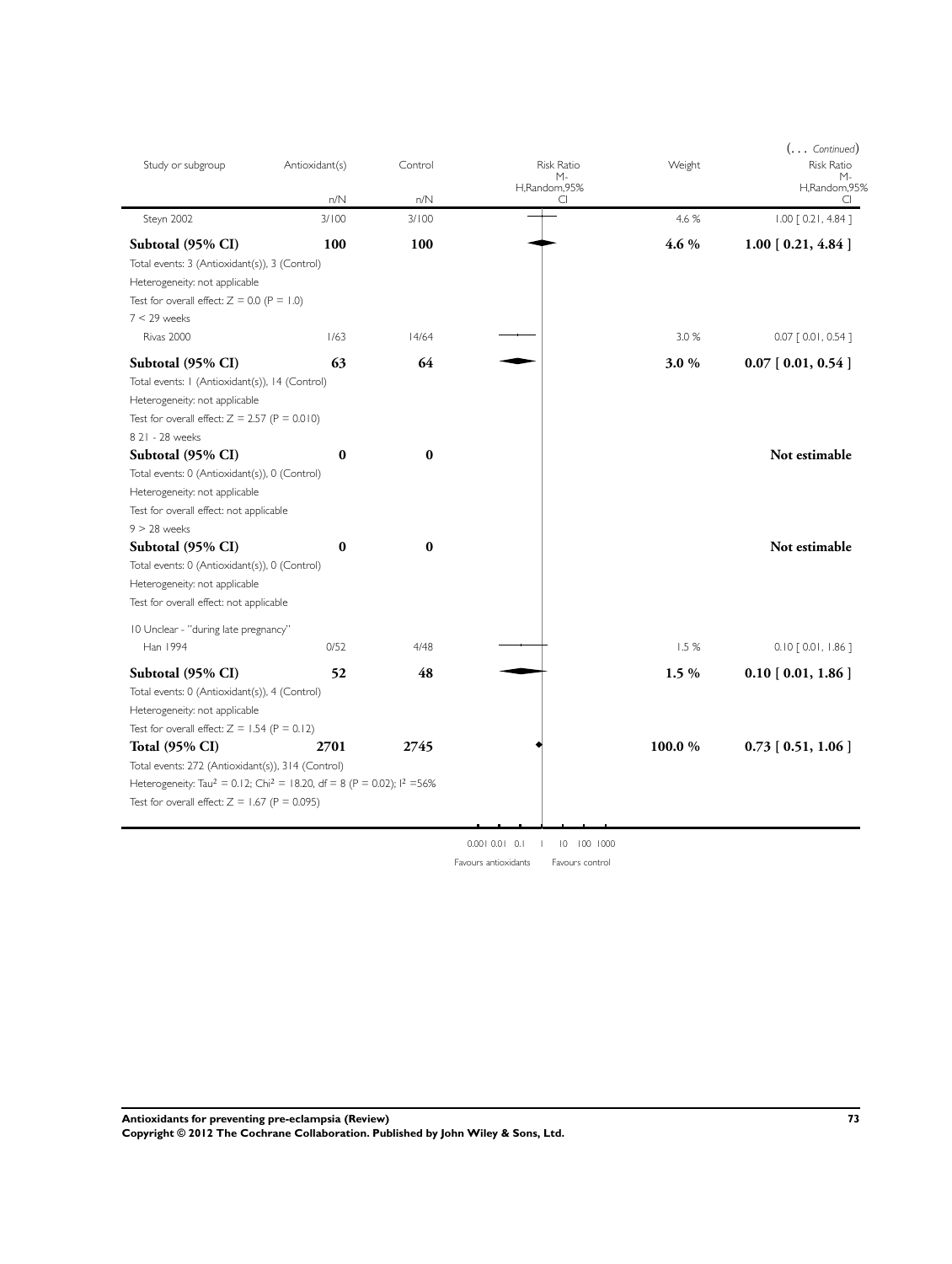#### **Analysis 4.2. Comparison 4 Any antioxidants versus control or placebo (subgroups by gestation at entry), Outcome 2 Severe pre-eclampsia.**

Review: Antioxidants for preventing pre-eclampsia

Comparison: 4 Any antioxidants versus control or placebo (subgroups by gestation at entry)

Outcome: 2 Severe pre-eclampsia

| Study or subgroup                                                                | Antioxidant(s)<br>n/N | Control<br>n/N | Risk Ratio<br>M-H,Fixed,95% CI                                                                   | Weight | Risk Ratio<br>M-H,Fixed,95% CI |
|----------------------------------------------------------------------------------|-----------------------|----------------|--------------------------------------------------------------------------------------------------|--------|--------------------------------|
|                                                                                  |                       |                |                                                                                                  |        |                                |
| 2 - 20 weeks<br>Beazley 2002                                                     | 3/48                  | 3/52           |                                                                                                  | 5.1%   | $1.08$ $[0.23, 5.11]$          |
|                                                                                  |                       |                |                                                                                                  |        |                                |
| Subtotal (95% CI)                                                                | 48                    | 52             |                                                                                                  | 5.1%   | $1.08$ [ 0.23, 5.11 ]          |
| Total events: 3 (Antioxidant(s)), 3 (Control)                                    |                       |                |                                                                                                  |        |                                |
| Heterogeneity: not applicable<br>Test for overall effect: $Z = 0.10$ (P = 0.92)  |                       |                |                                                                                                  |        |                                |
| 2   4 - 2   +6 weeks                                                             |                       |                |                                                                                                  |        |                                |
| Poston 2006                                                                      | 68/1196               | 54/1199        |                                                                                                  | 94.9%  | $1.26$ [ 0.89, 1.79 ]          |
| Subtotal (95% CI)                                                                | 1196                  | 1199           |                                                                                                  | 94.9%  | $1.26$ [ 0.89, 1.79 ]          |
| Total events: 68 (Antioxidant(s)), 54 (Control)                                  |                       |                |                                                                                                  |        |                                |
| Heterogeneity: not applicable                                                    |                       |                |                                                                                                  |        |                                |
| Test for overall effect: $Z = 1.31$ (P = 0.19)                                   |                       |                |                                                                                                  |        |                                |
| <b>Total (95% CI)</b>                                                            | 1244                  | 1251           |                                                                                                  | 100.0% | $1.25$ [ 0.89, 1.76 ]          |
| Total events: 71 (Antioxidant(s)), 57 (Control)                                  |                       |                |                                                                                                  |        |                                |
| Heterogeneity: Chi <sup>2</sup> = 0.04, df = 1 (P = 0.85); l <sup>2</sup> = 0.0% |                       |                |                                                                                                  |        |                                |
| Test for overall effect: $Z = 1.30$ (P = 0.19)                                   |                       |                |                                                                                                  |        |                                |
|                                                                                  |                       |                |                                                                                                  |        |                                |
|                                                                                  |                       |                | $5 - 10$<br>$0.1$ $0.2$ $0.5$<br>$\overline{2}$<br>J.<br>Favours antioxidants<br>Favours control |        |                                |
|                                                                                  |                       |                |                                                                                                  |        |                                |
|                                                                                  |                       |                |                                                                                                  |        |                                |
|                                                                                  |                       |                |                                                                                                  |        |                                |
|                                                                                  |                       |                |                                                                                                  |        |                                |
|                                                                                  |                       |                |                                                                                                  |        |                                |
|                                                                                  |                       |                |                                                                                                  |        |                                |
|                                                                                  |                       |                |                                                                                                  |        |                                |
|                                                                                  |                       |                |                                                                                                  |        |                                |
|                                                                                  |                       |                |                                                                                                  |        |                                |
|                                                                                  |                       |                |                                                                                                  |        |                                |
|                                                                                  |                       |                |                                                                                                  |        |                                |
|                                                                                  |                       |                |                                                                                                  |        |                                |
|                                                                                  |                       |                |                                                                                                  |        |                                |
|                                                                                  |                       |                |                                                                                                  |        |                                |
|                                                                                  |                       |                |                                                                                                  |        |                                |

**Antioxidants for preventing pre-eclampsia (Review) 74**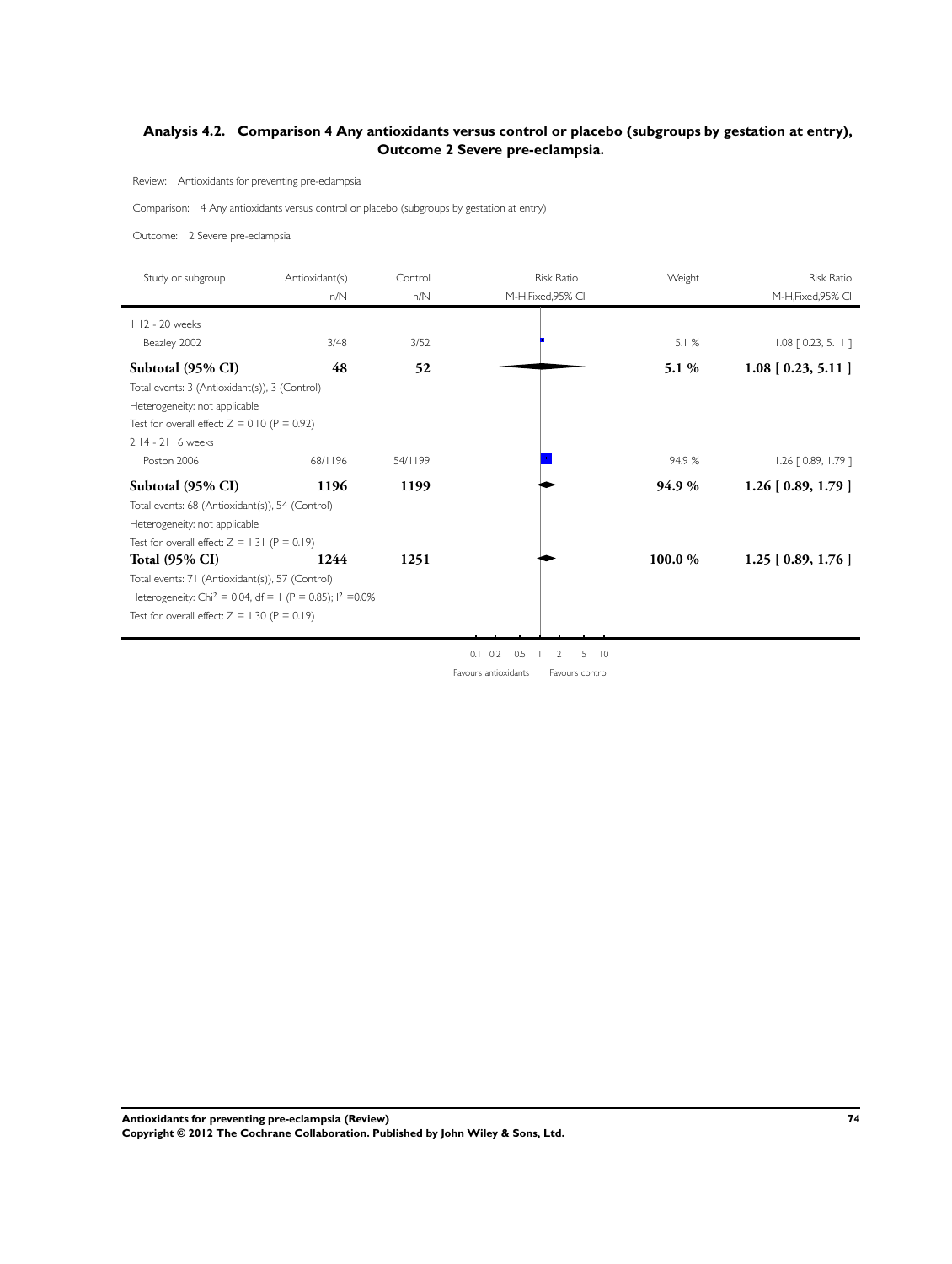# **Analysis 4.3. Comparison 4 Any antioxidants versus control or placebo (subgroups by gestation at entry), Outcome 3 Preterm birth.**

Review: Antioxidants for preventing pre-eclampsia

Comparison: 4 Any antioxidants versus control or placebo (subgroups by gestation at entry)

Outcome: 3 Preterm birth

| Study or subgroup                                                                | Antioxidant(s) | Control  | <b>Risk Ratio</b>                                           | Weight | <b>Risk Ratio</b>          |
|----------------------------------------------------------------------------------|----------------|----------|-------------------------------------------------------------|--------|----------------------------|
|                                                                                  | n/N            | n/N      | M-H,Fixed,95% CI                                            |        | M-H,Fixed,95% CI           |
| 2 - 20 weeks                                                                     |                |          |                                                             |        |                            |
| Beazley 2002                                                                     | 20/52          | 14/48    |                                                             | 3.0 %  | $1.32$ [ 0.75, 2.31 ]      |
| Subtotal (95% CI)                                                                | 52             | 48       |                                                             | 3.0%   | $1.32$ [ 0.75, 2.31 ]      |
| Total events: 20 (Antioxidant(s)), 14 (Control)                                  |                |          |                                                             |        |                            |
| Heterogeneity: not applicable                                                    |                |          |                                                             |        |                            |
| Test for overall effect: $Z = 0.97$ (P = 0.33)                                   |                |          |                                                             |        |                            |
| $214 - 21 + 6$                                                                   |                |          |                                                             |        |                            |
| Poston 2006                                                                      | 400/1372       | 373/1376 |                                                             | 76.0%  | $1.08$ $[0.95, 1.21]$      |
| Rumbold 2006                                                                     | 64/932         | 63/935   |                                                             | 12.8%  | $1.02$ $[0.73, 1.43]$      |
| Subtotal (95% CI)                                                                | 2304           | 2311     |                                                             | 88.9%  | $1.07$ [ 0.95, 1.20 ]      |
| Total events: 464 (Antioxidant(s)), 436 (Control)                                |                |          |                                                             |        |                            |
| Heterogeneity: Chi <sup>2</sup> = 0.09, df = 1 (P = 0.77); l <sup>2</sup> = 0.0% |                |          |                                                             |        |                            |
| Test for overall effect: $Z = 1.13$ (P = 0.26)                                   |                |          |                                                             |        |                            |
| 3 16 - 22 weeks                                                                  |                |          |                                                             |        |                            |
| Chappell 1999                                                                    | $6/141$        | 5/142    |                                                             | 1.0%   | $1.21$ [ 0.38, 3.87 ]      |
| Subtotal (95% CI)                                                                | 141            | 142      |                                                             | 1.0%   | $1.21$ [ 0.38, 3.87 ]      |
| Total events: 6 (Antioxidant(s)), 5 (Control)                                    |                |          |                                                             |        |                            |
| Heterogeneity: not applicable<br>Test for overall effect: $Z = 0.32$ (P = 0.75)  |                |          |                                                             |        |                            |
| $4 < 26$ weeks                                                                   |                |          |                                                             |        |                            |
| Steyn 2002                                                                       | 50/100         | 35/100   |                                                             | 7.1%   | $1.43$ $[$ 1.03, 1.99 ]    |
| Subtotal (95% CI)                                                                | 100            | 100      |                                                             | 7.1 %  | $1.43$ [ $1.03$ , $1.99$ ] |
| Total events: 50 (Antioxidant(s)), 35 (Control)                                  |                |          |                                                             |        |                            |
| Heterogeneity: not applicable                                                    |                |          |                                                             |        |                            |
| Test for overall effect: $Z = 2.11$ (P = 0.035)                                  |                |          |                                                             |        |                            |
| <b>Total (95% CI)</b>                                                            | 2597           | 2601     |                                                             | 100.0% | $1.10$ [ 0.99, 1.22 ]      |
| Total events: 540 (Antioxidant(s)), 490 (Control)                                |                |          |                                                             |        |                            |
| Heterogeneity: Chi <sup>2</sup> = 3.14, df = 4 (P = 0.53); $1^2$ =0.0%           |                |          |                                                             |        |                            |
| Test for overall effect: $Z = 1.82$ (P = 0.069)                                  |                |          |                                                             |        |                            |
|                                                                                  |                |          | $0.1$ $0.2$ $0.5$<br>$\overline{2}$<br>5<br>$\overline{10}$ |        |                            |
|                                                                                  |                |          | Favours antioxidants<br>Favours control                     |        |                            |

**Antioxidants for preventing pre-eclampsia (Review) 75**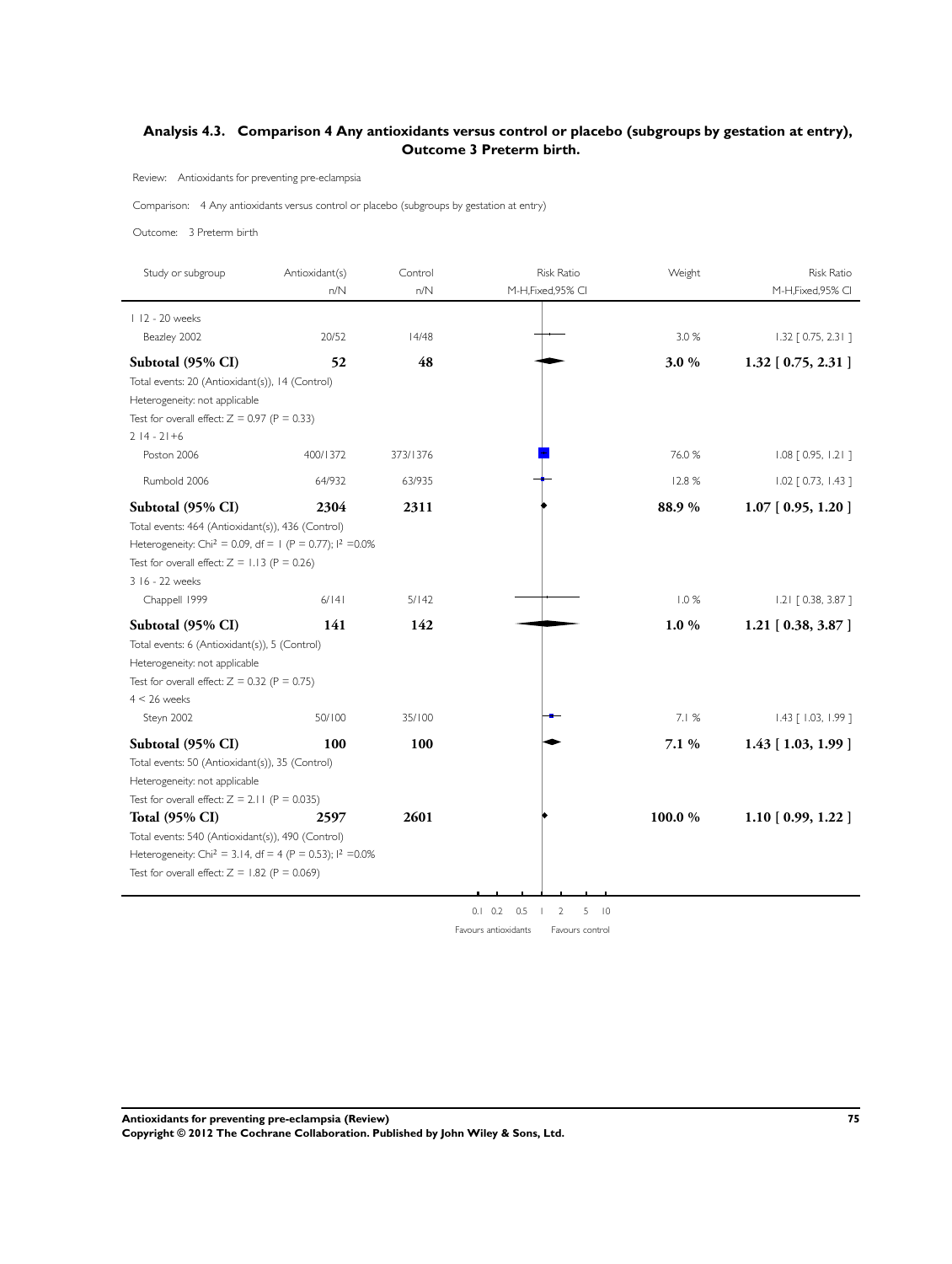#### **Analysis 4.4. Comparison 4 Any antioxidants versus control or placebo (subgroups by gestation at entry), Outcome 4 Small-for-gestational age.**

Review: Antioxidants for preventing pre-eclampsia

Comparison: 4 Any antioxidants versus control or placebo (subgroups by gestation at entry)

Outcome: 4 Small-for-gestational age

| Study or subgroup                                                                                        | Antioxidant | Control  | <b>Risk Ratio</b><br>$M -$           | Weight | <b>Risk Ratio</b><br>$M -$ |
|----------------------------------------------------------------------------------------------------------|-------------|----------|--------------------------------------|--------|----------------------------|
|                                                                                                          | n/N         | n/N      | H,Random,95%<br>CI                   |        | H,Random,95%<br>CI.        |
| 2 - 20 weeks                                                                                             |             |          |                                      |        |                            |
| Beazley 2002                                                                                             | 2/52        | 4/48     |                                      | 2.8 %  | 0.46 [0.09, 2.41]          |
| Sharma 2003                                                                                              | 14/116      | 32/135   |                                      | 14.7%  | $0.51$ $[0.29, 0.91]$      |
| Subtotal (95% CI)                                                                                        | 168         | 183      |                                      | 17.6 % | $0.50$ [ $0.29, 0.87$ ]    |
| Total events: 16 (Antioxidant), 36 (Control)                                                             |             |          |                                      |        |                            |
| Heterogeneity: Tau <sup>2</sup> = 0.0; Chi <sup>2</sup> = 0.01, df = 1 (P = 0.91); l <sup>2</sup> = 0.0% |             |          |                                      |        |                            |
| Test for overall effect: $Z = 2.47$ (P = 0.014)                                                          |             |          |                                      |        |                            |
| $2   4 - 2   + 6$                                                                                        |             |          |                                      |        |                            |
| Poston 2006                                                                                              | 403/1393    | 360/1391 |                                      | 33.9%  | $1.12$ [ 0.99, 1.26 ]      |
| Rumbold 2006                                                                                             | 80/924      | 92/929   |                                      | 26.6%  | $0.87$ [ 0.66, 1.16 ]      |
| Subtotal (95% CI)                                                                                        | 2317        | 2320     |                                      | 60.5 % | $1.02$ [ 0.81, 1.29 ]      |
| Total events: 483 (Antioxidant), 452 (Control)                                                           |             |          |                                      |        |                            |
| Heterogeneity: Tau <sup>2</sup> = 0.02; Chi <sup>2</sup> = 2.43, df = 1 (P = 0.12); $1^2$ =59%           |             |          |                                      |        |                            |
| Test for overall effect: $Z = 0.20$ (P = 0.84)                                                           |             |          |                                      |        |                            |
| 3 16 - 22 weeks                                                                                          |             |          |                                      |        |                            |
| Chappell 1999                                                                                            | 33/141      | 45/142   |                                      | 22.0 % | $0.74$ $[0.50, 1.08]$      |
| Subtotal (95% CI)                                                                                        | 141         | 142      |                                      | 22.0 % | $0.74$ [ 0.50, 1.08 ]      |
| Total events: 33 (Antioxidant), 45 (Control)                                                             |             |          |                                      |        |                            |
| Heterogeneity: not applicable                                                                            |             |          |                                      |        |                            |
| Test for overall effect: $Z = 1.55$ (P = 0.12)                                                           |             |          |                                      |        |                            |
| <b>Total (95% CI)</b>                                                                                    | 2626        | 2645     |                                      | 100.0% | $0.83$ [ $0.62$ , 1.11 ]   |
| Total events: 532 (Antioxidant), 533 (Control)                                                           |             |          |                                      |        |                            |
| Heterogeneity: Tau <sup>2</sup> = 0.06; Chi <sup>2</sup> = 12.54, df = 4 (P = 0.01); l <sup>2</sup> =68% |             |          |                                      |        |                            |
| Test for overall effect: $Z = 1.26$ (P = 0.21)                                                           |             |          |                                      |        |                            |
|                                                                                                          |             |          | 0.01<br>0.1<br>$\overline{0}$<br>100 |        |                            |

Favours antioxidants Favours control

**Antioxidants for preventing pre-eclampsia (Review) 76**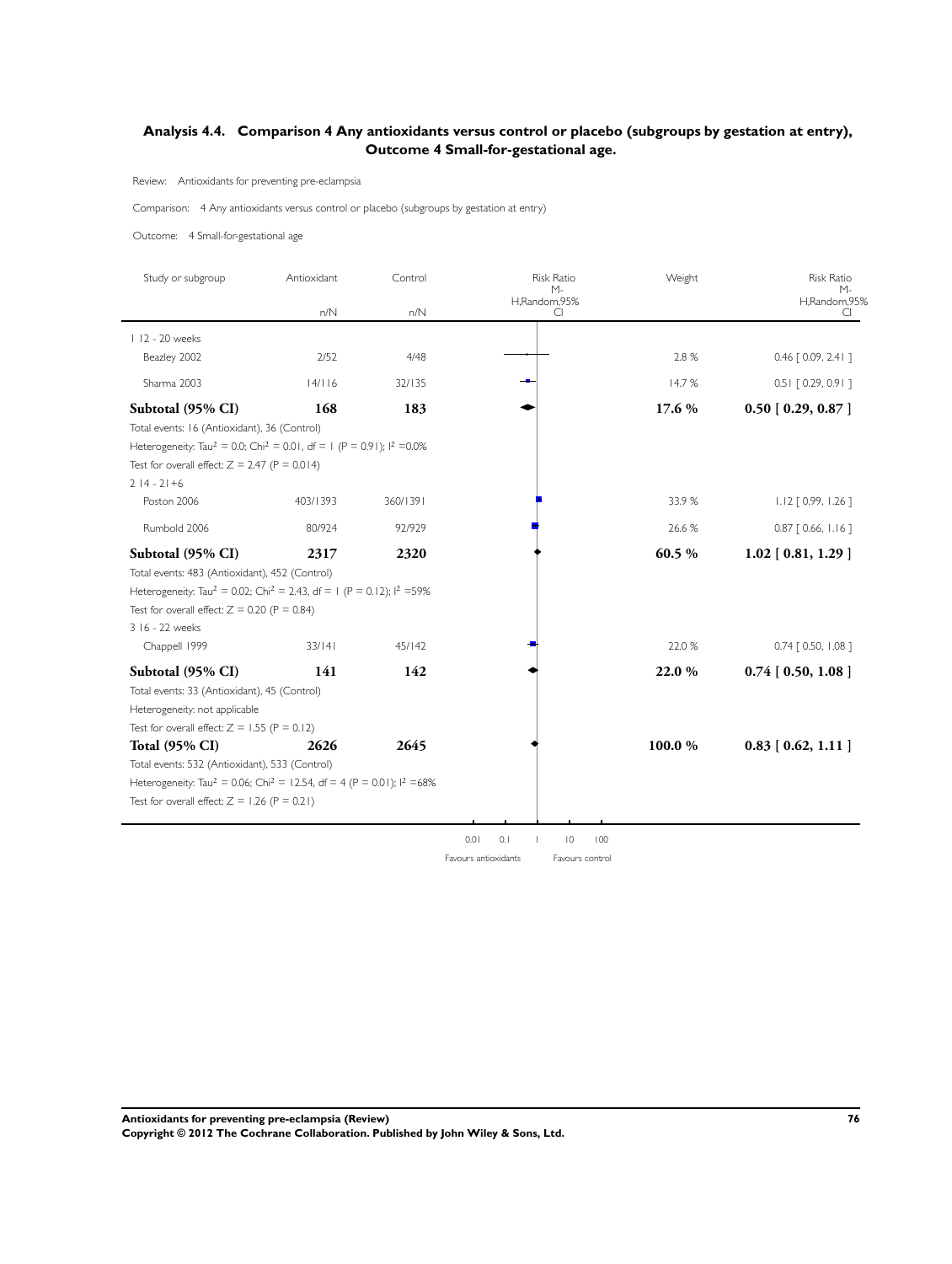## **Analysis 4.5. Comparison 4 Any antioxidants versus control or placebo (subgroups by gestation at entry), Outcome 5 Any baby death.**

Review: Antioxidants for preventing pre-eclampsia

Comparison: 4 Any antioxidants versus control or placebo (subgroups by gestation at entry)

Outcome: 5 Any baby death

| Study or subgroup                                                                                                                                                                                       | Antioxidant(s)<br>n/N | Control<br>n/N | Risk Ratio<br>M-H,Fixed,95% CI                                                  | Weight | Risk Ratio<br>M-H,Fixed,95% CI |
|---------------------------------------------------------------------------------------------------------------------------------------------------------------------------------------------------------|-----------------------|----------------|---------------------------------------------------------------------------------|--------|--------------------------------|
| $114 - 21 + 6$                                                                                                                                                                                          |                       |                |                                                                                 |        |                                |
| Poston 2006                                                                                                                                                                                             | 51/1393               | 39/1391        |                                                                                 | 56.6 % | $1.31$ $[0.87, 1.97]$          |
| Rumbold 2006                                                                                                                                                                                            | 12/935                | 17/942         |                                                                                 | 24.6 % | $0.71$ $[0.34, 1.48]$          |
| Subtotal (95% CI)                                                                                                                                                                                       | 2328                  | 2333           |                                                                                 | 81.2%  | $1.13$ [ 0.79, 1.61 ]          |
| Total events: 63 (Antioxidant(s)), 56 (Control)<br>Heterogeneity: Chi <sup>2</sup> = 2.01, df = 1 (P = 0.16); l <sup>2</sup> = 50%<br>Test for overall effect: $Z = 0.65$ (P = 0.51)<br>2 16 - 22 weeks |                       |                |                                                                                 |        |                                |
| Chappell 1999                                                                                                                                                                                           | 1/141                 | 2/142          |                                                                                 | 2.9%   | 0.50 [ 0.05, 5.49 ]            |
| Subtotal (95% CI)                                                                                                                                                                                       | 141                   | 142            |                                                                                 | 2.9%   | $0.50$ [ $0.05, 5.49$ ]        |
| Total events: I (Antioxidant(s)), 2 (Control)<br>Heterogeneity: not applicable<br>Test for overall effect: $Z = 0.56$ (P = 0.57)<br>$3 < 26$ weeks<br>Steyn 2002                                        | 13/100                | 11/100         |                                                                                 | 16.0%  | $1.18$ $[0.56, 2.51]$          |
| Subtotal (95% CI)                                                                                                                                                                                       | 100                   | 100            |                                                                                 | 16.0%  | $1.18$ [ 0.56, 2.51 ]          |
| Total events: 13 (Antioxidant(s)), 11 (Control)<br>Heterogeneity: not applicable<br>Test for overall effect: $Z = 0.43$ (P = 0.66)                                                                      |                       |                |                                                                                 |        |                                |
| <b>Total (95% CI)</b><br>Total events: 77 (Antioxidant(s)), 69 (Control)<br>Heterogeneity: Chi <sup>2</sup> = 2.46, df = 3 (P = 0.48); $1^2$ = 0.0%<br>Test for overall effect: $Z = 0.68$ (P = 0.50)   | 2569                  | 2575           |                                                                                 | 100.0% | $1.12$ [ 0.81, 1.53 ]          |
|                                                                                                                                                                                                         |                       |                | 0.1<br>0.01<br>$\overline{0}$<br>100<br>Favours antioxidants<br>Favours control |        |                                |

**Antioxidants for preventing pre-eclampsia (Review) 77**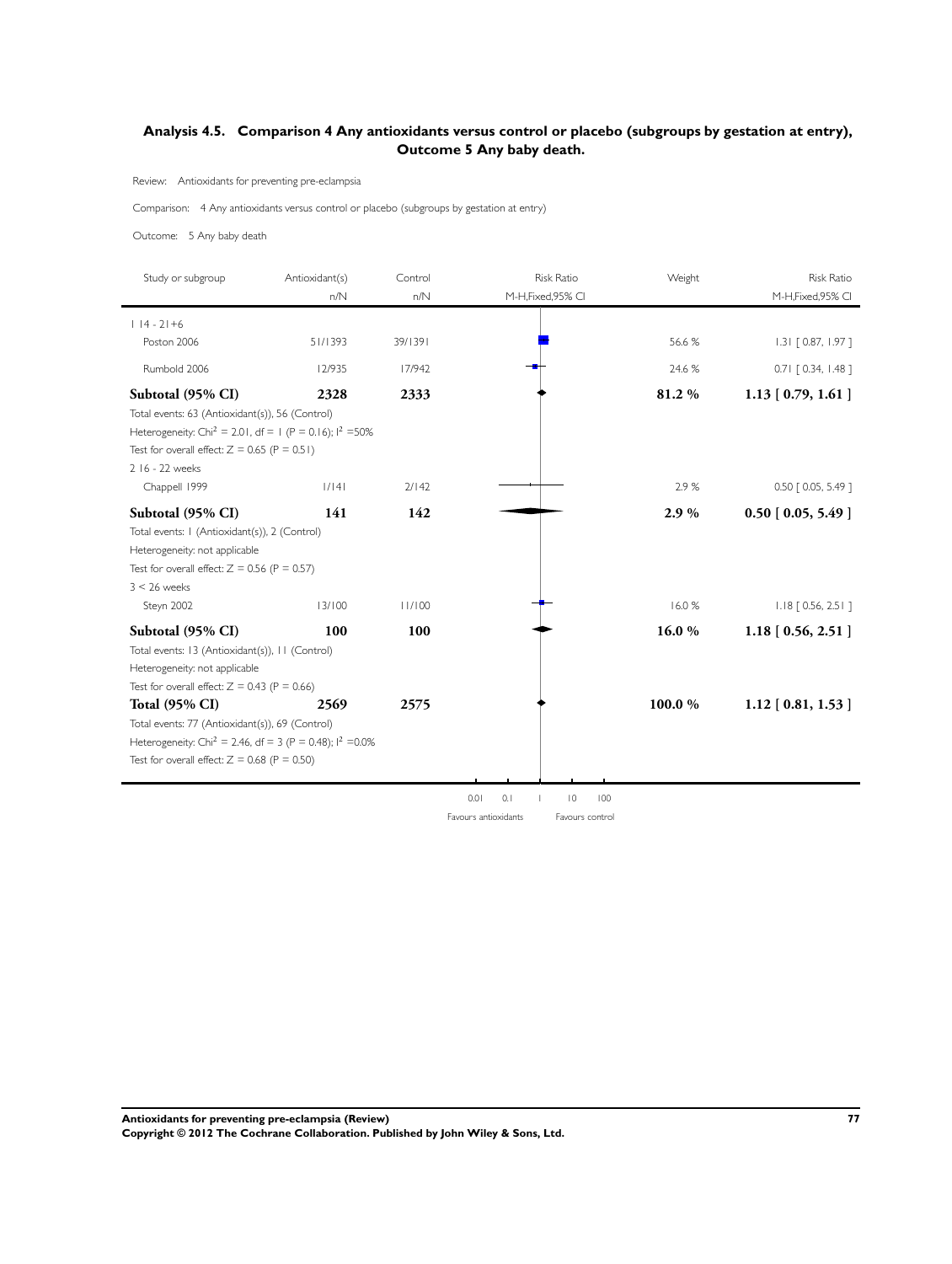# **Analysis 5.1. Comparison 5 Any antioxidants versus control or placebo (subgroups by antioxidant type), Outcome 1 Pre-eclampsia.**

Review: Antioxidants for preventing pre-eclampsia

Comparison: 5 Any antioxidants versus control or placebo (subgroups by antioxidant type)

Outcome: 1 Pre-eclampsia

| Study or subgroup                                                                                                                                                                                                                                      | Antioxidant(s) | Control  | <b>Risk Ratio</b><br>$M -$              | Weight  | Risk Ratio<br>М-           |
|--------------------------------------------------------------------------------------------------------------------------------------------------------------------------------------------------------------------------------------------------------|----------------|----------|-----------------------------------------|---------|----------------------------|
|                                                                                                                                                                                                                                                        | n/N            | n/N      | H,Random,95%<br>CI.                     |         | H,Random,95%<br>CI.        |
| Vitamin C and E alone                                                                                                                                                                                                                                  |                |          |                                         |         |                            |
| Beazley 2002                                                                                                                                                                                                                                           | 9/52           | 9/48     |                                         | 11.5%   | $0.92$ $[0.40, 2.13]$      |
| Chappell 1999                                                                                                                                                                                                                                          | 11/141         | 74/147   |                                         | 14.6 %  | $0.46$ $[0.24, 0.91]$      |
| Poston 2006                                                                                                                                                                                                                                            | 181/1196       | 187/1199 |                                         | 26.5 %  | $0.97$ [ 0.80, 1.17 ]      |
| Rumbold 2006                                                                                                                                                                                                                                           | 56/935         | 47/942   |                                         | 21.9%   | $1.20$ [ 0.82, 1.75 ]      |
| Subtotal (95% CI)                                                                                                                                                                                                                                      | 2324           | 2331     |                                         | 74.5 %  | $0.92$ [ 0.68, 1.25 ]      |
| Total events: 257 (Antioxidant(s)), 267 (Control)<br>Heterogeneity: Tau <sup>2</sup> = 0.04; Chi <sup>2</sup> = 5.89, df = 3 (P = 0.12); l <sup>2</sup> = 49%<br>Test for overall effect: $Z = 0.53$ (P = 0.60)<br>2 Vitamin C and E with other agents |                |          |                                         |         |                            |
| Rivas 2000                                                                                                                                                                                                                                             | 1/63           | 14/64    |                                         | 3.0 %   | $0.07$ $[0.01, 0.54]$      |
| Subtotal (95% CI)                                                                                                                                                                                                                                      | 63             | 64       |                                         | 3.0%    | $0.07$ [ $0.01, 0.54$ ]    |
| Total events: I (Antioxidant(s)), 14 (Control)<br>Heterogeneity: not applicable<br>Test for overall effect: $Z = 2.57$ (P = 0.010)<br>3 Vitamin C alone<br>Steyn 2002                                                                                  | 3/100          | 3/100    |                                         | 4.6 %   | $1.00$ $[0.21, 4.84]$      |
| Subtotal (95% CI)                                                                                                                                                                                                                                      | 100            | 100      |                                         | 4.6%    | 1.00 [0.21, 4.84]          |
| Total events: 3 (Antioxidant(s)), 3 (Control)<br>Heterogeneity: not applicable<br>Test for overall effect: $Z = 0.0$ (P = 1.0)<br>4 Lycopene<br>Sharma 2003                                                                                            | 10/116         | 24/135   |                                         | 14.1%   | 0.48 [ 0.24, 0.97 ]        |
|                                                                                                                                                                                                                                                        |                |          |                                         |         |                            |
| Subtotal (95% CI)<br>Total events: 10 (Antioxidant(s)), 24 (Control)<br>Heterogeneity: not applicable<br>Test for overall effect: $Z = 2.04$ (P = 0.041)<br>5 Red palm oil                                                                             | 116            | 135      |                                         | 14.1 %  | $0.48$ [ $0.24$ , $0.97$ ] |
| Mahdy 2004                                                                                                                                                                                                                                             | 1/46           | 2/67     |                                         | 2.2 %   | $0.73$ $[0.07, 7.80]$      |
| Subtotal (95% CI)<br>Total events: I (Antioxidant(s)), 2 (Control)                                                                                                                                                                                     | 46             | 67       |                                         | $2.2\%$ | $0.73$ [ $0.07, 7.80$ ]    |
|                                                                                                                                                                                                                                                        |                |          |                                         |         |                            |
|                                                                                                                                                                                                                                                        |                |          | 0.0010.010.1<br>10 100 1000             |         |                            |
|                                                                                                                                                                                                                                                        |                |          | Favours antioxidants<br>Favours control |         |                            |

(*Continued* . . . )

**Antioxidants for preventing pre-eclampsia (Review) 78**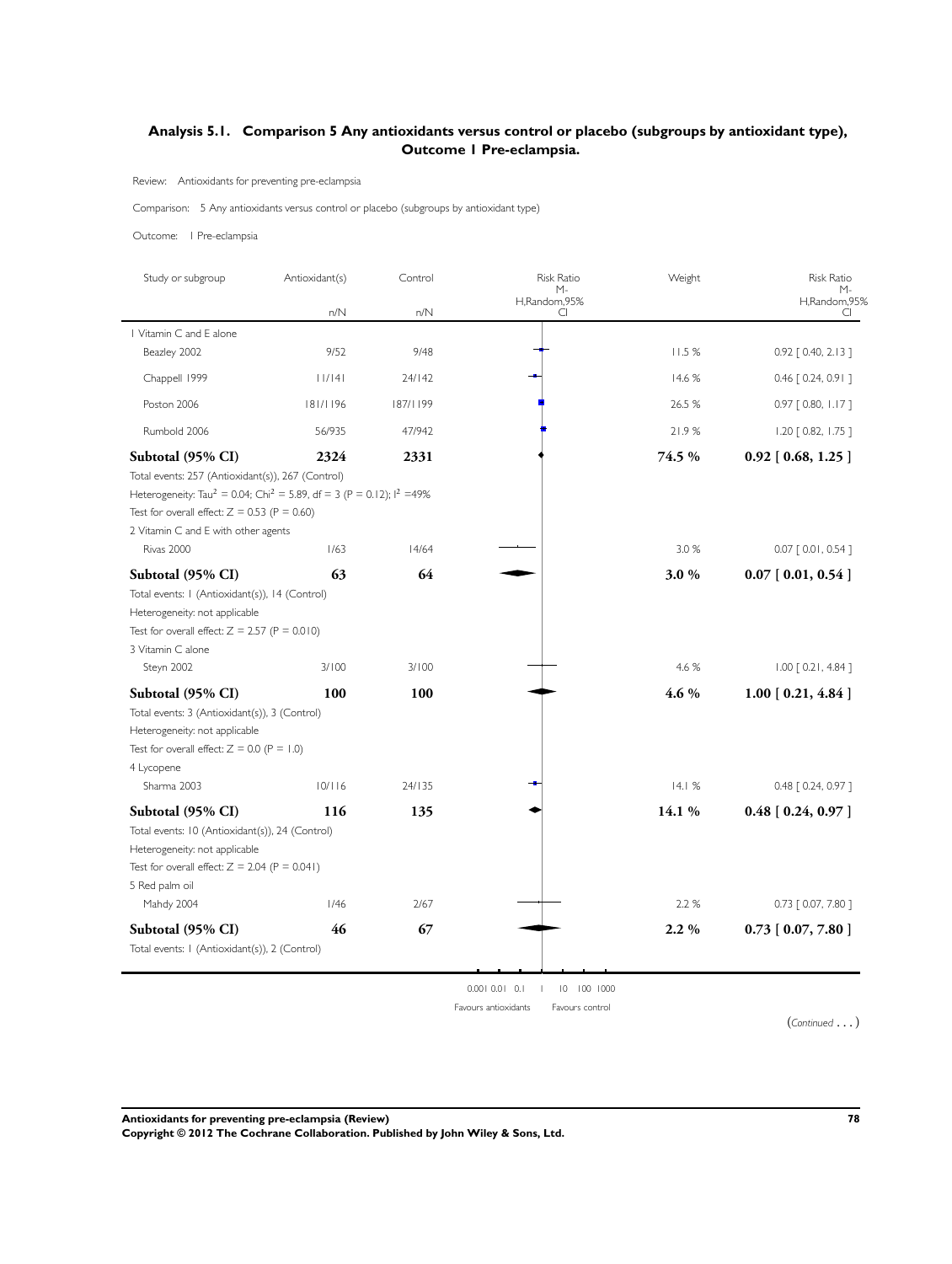|                                                                                                 |                |         |                                            |         | $(\ldots$ Continued)  |
|-------------------------------------------------------------------------------------------------|----------------|---------|--------------------------------------------|---------|-----------------------|
| Study or subgroup                                                                               | Antioxidant(s) | Control | <b>Risk Ratio</b>                          | Weight  | <b>Risk Ratio</b>     |
|                                                                                                 |                |         | $M -$<br>H,Random,95%                      |         | $M -$<br>H,Random,95% |
|                                                                                                 | n/N            | n/N     | CI                                         |         |                       |
| Heterogeneity: not applicable                                                                   |                |         |                                            |         |                       |
| Test for overall effect: $Z = 0.26$ (P = 0.79)                                                  |                |         |                                            |         |                       |
| 6 Selenium                                                                                      |                |         |                                            |         |                       |
| Han 1994                                                                                        | 0/52           | 4/48    |                                            | 1.5%    | $0.10$ [ 0.01, 1.86 ] |
| Subtotal (95% CI)                                                                               | 52             | 48      |                                            | $1.5\%$ | $0.10$ [ 0.01, 1.86 ] |
| Total events: 0 (Antioxidant(s)), 4 (Control)                                                   |                |         |                                            |         |                       |
| Heterogeneity: not applicable                                                                   |                |         |                                            |         |                       |
| Test for overall effect: $Z = 1.54$ (P = 0.12)                                                  |                |         |                                            |         |                       |
| <b>Total (95% CI)</b>                                                                           | 2701           | 2745    |                                            | 100.0%  | $0.73$ [ 0.51, 1.06 ] |
| Total events: 272 (Antioxidant(s)), 314 (Control)                                               |                |         |                                            |         |                       |
| Heterogeneity: Tau <sup>2</sup> = 0.12; Chi <sup>2</sup> = 18.20, df = 8 (P = 0.02); $1^2$ =56% |                |         |                                            |         |                       |
| Test for overall effect: $Z = 1.67$ (P = 0.095)                                                 |                |         |                                            |         |                       |
|                                                                                                 |                |         |                                            |         |                       |
|                                                                                                 |                |         | 0.0010.010.1<br>100 1000<br>$\overline{0}$ |         |                       |

Favours antioxidants Favours control

### **Analysis 5.2. Comparison 5 Any antioxidants versus control or placebo (subgroups by antioxidant type), Outcome 2 Severe pre-eclampsia.**

Review: Antioxidants for preventing pre-eclampsia

Comparison: 5 Any antioxidants versus control or placebo (subgroups by antioxidant type)

Outcome: 2 Severe pre-eclampsia

| Study or subgroup                               | Antioxidant(s)                                                         | Control | <b>Risk Ratio</b>                                              | Weight | <b>Risk Ratio</b>     |
|-------------------------------------------------|------------------------------------------------------------------------|---------|----------------------------------------------------------------|--------|-----------------------|
|                                                 | n/N                                                                    | n/N     | M-H, Fixed, 95% CI                                             |        | M-H, Fixed, 95% CI    |
| Vitamin C and F alone                           |                                                                        |         |                                                                |        |                       |
| Beazley 2002                                    | 3/48                                                                   | 3/52    |                                                                | 5.1%   | $1.08$ $[0.23, 5.11]$ |
| Poston 2006                                     | 68/1196                                                                | 54/1199 |                                                                | 94.9%  | $1.26$ [ 0.89, 1.79 ] |
| <b>Total (95% CI)</b>                           | 1244                                                                   | 1251    |                                                                | 100.0% | $1.25$ [ 0.89, 1.76 ] |
| Total events: 71 (Antioxidant(s)), 57 (Control) |                                                                        |         |                                                                |        |                       |
|                                                 | Heterogeneity: Chi <sup>2</sup> = 0.04, df = 1 (P = 0.85); $1^2$ =0.0% |         |                                                                |        |                       |
| Test for overall effect: $Z = 1.30$ (P = 0.19)  |                                                                        |         |                                                                |        |                       |
|                                                 |                                                                        |         |                                                                |        |                       |
|                                                 |                                                                        |         | $5 -$<br>0.1<br>0.2<br>0.5<br>$\mathcal{L}$<br>$\overline{10}$ |        |                       |
|                                                 |                                                                        |         | Favours antioxidants<br>Favours control                        |        |                       |

**Antioxidants for preventing pre-eclampsia (Review) 79**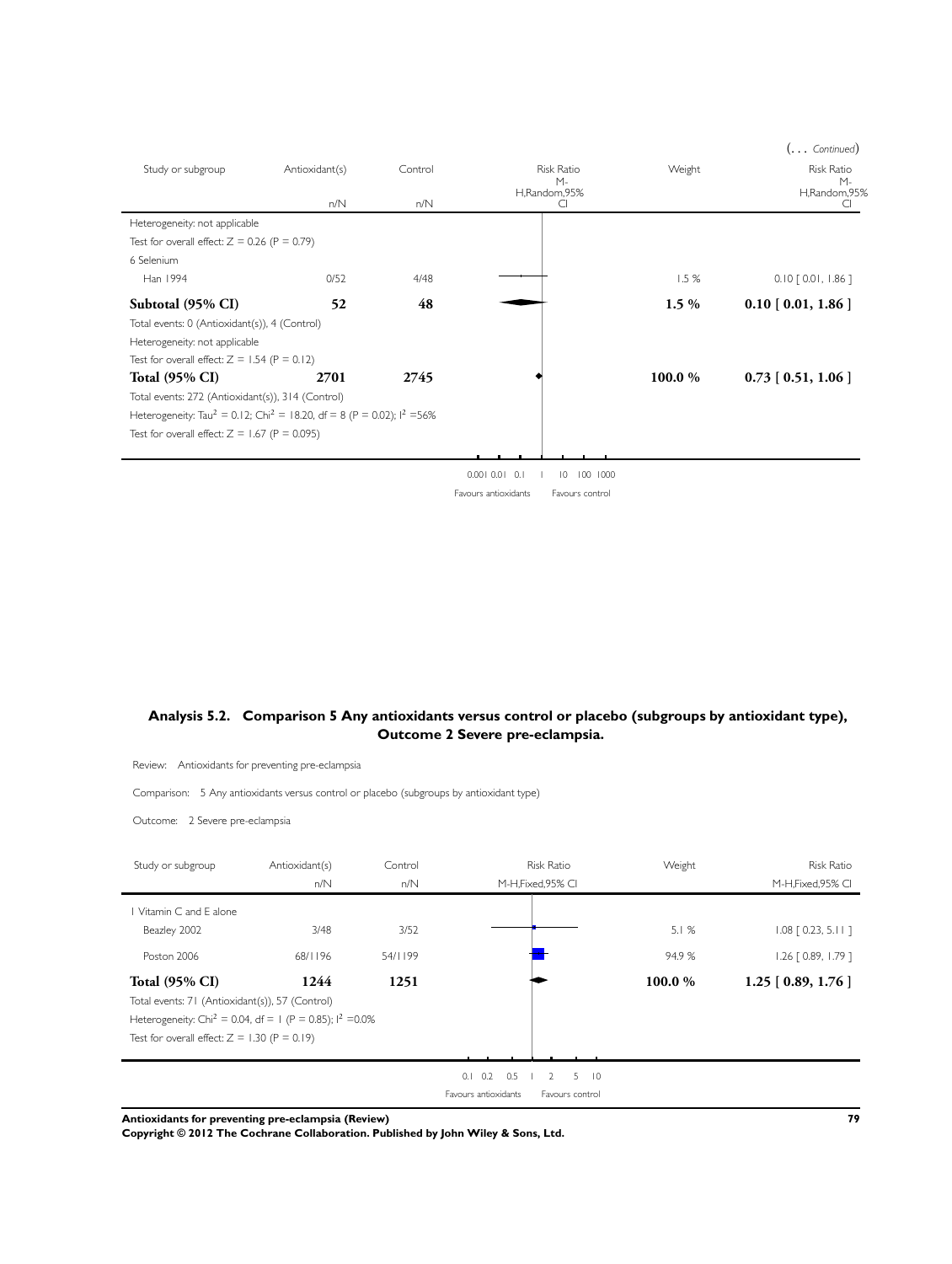## **Analysis 5.3. Comparison 5 Any antioxidants versus control or placebo (subgroups by antioxidant type), Outcome 3 Preterm birth.**

Review: Antioxidants for preventing pre-eclampsia

Comparison: 5 Any antioxidants versus control or placebo (subgroups by antioxidant type)

Outcome: 3 Preterm birth

l.

l.

| Study or subgroup                                                                | Antioxidant(s) | Control  |                        | <b>Risk Ratio</b>                      | Weight | <b>Risk Ratio</b>     |
|----------------------------------------------------------------------------------|----------------|----------|------------------------|----------------------------------------|--------|-----------------------|
|                                                                                  | n/N            | n/N      |                        | M-H, Fixed, 95% CI                     |        | M-H,Fixed,95% Cl      |
| I Vitamin C and E alone                                                          |                |          |                        |                                        |        |                       |
| Beazley 2002                                                                     | 20/52          | 14/48    |                        |                                        | 3.0 %  | $1.32$ $[0.75, 2.31]$ |
| Chappell 1999                                                                    | $6/141$        | 5/142    |                        |                                        | 1.0%   | $1.21$ $[0.38, 3.87]$ |
| Poston 2006                                                                      | 400/1372       | 373/1376 |                        |                                        | 76.0%  | $1.08$ $[0.95, 1.21]$ |
| Rumbold 2006                                                                     | 64/932         | 63/935   |                        |                                        | 12.8%  | $1.02$ $[0.73, 1.43]$ |
| Subtotal (95% CI)                                                                | 2497           | 2501     |                        |                                        | 92.9%  | $1.08$ [ 0.96, 1.20 ] |
| Total events: 490 (Antioxidant(s)), 455 (Control)                                |                |          |                        |                                        |        |                       |
| Heterogeneity: Chi <sup>2</sup> = 0.65, df = 3 (P = 0.89); l <sup>2</sup> = 0.0% |                |          |                        |                                        |        |                       |
| Test for overall effect: $Z = 1.32$ (P = 0.19)                                   |                |          |                        |                                        |        |                       |
| 2 Vitamin C and E with other agents                                              |                |          |                        |                                        |        |                       |
| Subtotal (95% CI)                                                                | $\bf{0}$       | $\bf{0}$ |                        |                                        |        | Not estimable         |
| Total events: 0 (Antioxidant(s)), 0 (Control)                                    |                |          |                        |                                        |        |                       |
| Heterogeneity: not applicable                                                    |                |          |                        |                                        |        |                       |
| Test for overall effect: not applicable                                          |                |          |                        |                                        |        |                       |
| 3 Vitamin C alone                                                                |                |          |                        |                                        |        |                       |
| Steyn 2002                                                                       | 50/100         | 35/100   |                        |                                        | 7.1%   | 1.43 [ 1.03, 1.99 ]   |
| Subtotal (95% CI)                                                                | 100            | 100      |                        |                                        | 7.1 %  | $1.43$ [ 1.03, 1.99 ] |
| Total events: 50 (Antioxidant(s)), 35 (Control)                                  |                |          |                        |                                        |        |                       |
| Heterogeneity: not applicable                                                    |                |          |                        |                                        |        |                       |
| Test for overall effect: $Z = 2.11$ (P = 0.035)                                  |                |          |                        |                                        |        |                       |
| 4 Lycopene                                                                       |                |          |                        |                                        |        |                       |
| Subtotal (95% CI)                                                                | $\bf{0}$       | $\bf{0}$ |                        |                                        |        | Not estimable         |
| Total events: 0 (Antioxidant(s)), 0 (Control)                                    |                |          |                        |                                        |        |                       |
| Heterogeneity: not applicable                                                    |                |          |                        |                                        |        |                       |
| Test for overall effect: not applicable                                          |                |          |                        |                                        |        |                       |
| 5 Red palm oil                                                                   |                |          |                        |                                        |        |                       |
| Subtotal (95% CI)                                                                | $\bf{0}$       | $\bf{0}$ |                        |                                        |        | Not estimable         |
| Total events: 0 (Antioxidant(s)), 0 (Control)                                    |                |          |                        |                                        |        |                       |
|                                                                                  |                |          |                        |                                        |        |                       |
|                                                                                  |                |          | $0.1 \quad 0.2$<br>0.5 | $\overline{2}$<br>5<br>$\overline{10}$ |        |                       |
|                                                                                  |                |          | Favours antioxidants   | Favours control                        |        |                       |
|                                                                                  |                |          |                        |                                        |        | $(Continued \dots$    |

**Antioxidants for preventing pre-eclampsia (Review) 80**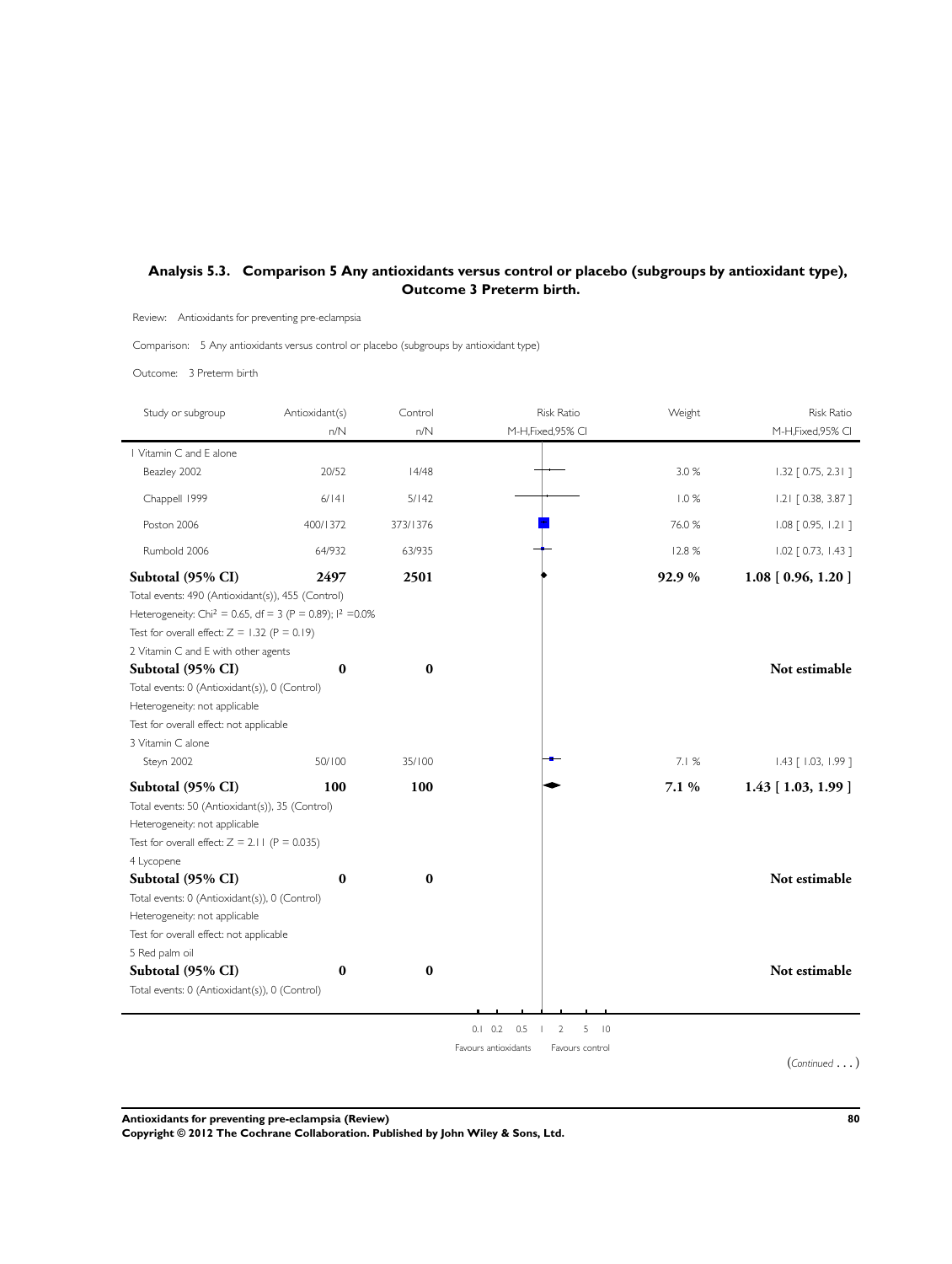| Study or subgroup                                                      | Antioxidant(s) | Control  |                      | <b>Risk Ratio</b>        | Weight  | $(\ldots$ Continued)<br><b>Risk Ratio</b> |
|------------------------------------------------------------------------|----------------|----------|----------------------|--------------------------|---------|-------------------------------------------|
|                                                                        | n/N            | n/N      |                      | M-H, Fixed, 95% CI       |         | M-H, Fixed, 95% CI                        |
| Heterogeneity: not applicable                                          |                |          |                      |                          |         |                                           |
| Test for overall effect: not applicable                                |                |          |                      |                          |         |                                           |
| 6 Selenium                                                             |                |          |                      |                          |         |                                           |
| Subtotal (95% CI)                                                      | $\bf{0}$       | $\bf{0}$ |                      |                          |         | Not estimable                             |
| Total events: 0 (Antioxidant(s)), 0 (Control)                          |                |          |                      |                          |         |                                           |
| Heterogeneity: not applicable                                          |                |          |                      |                          |         |                                           |
| Test for overall effect: not applicable                                |                |          |                      |                          |         |                                           |
| <b>Total (95% CI)</b>                                                  | 2597           | 2601     |                      |                          | 100.0 % | $1.10$ [ 0.99, 1.22 ]                     |
| Total events: 540 (Antioxidant(s)), 490 (Control)                      |                |          |                      |                          |         |                                           |
| Heterogeneity: Chi <sup>2</sup> = 3.14, df = 4 (P = 0.53); $1^2$ =0.0% |                |          |                      |                          |         |                                           |
| Test for overall effect: $Z = 1.82$ (P = 0.069)                        |                |          |                      |                          |         |                                           |
|                                                                        |                |          |                      |                          |         |                                           |
|                                                                        |                |          | 0.2<br>0.5<br>0.1    | 5<br>$\overline{0}$<br>2 |         |                                           |
|                                                                        |                |          | Favours antioxidants | Favours control          |         |                                           |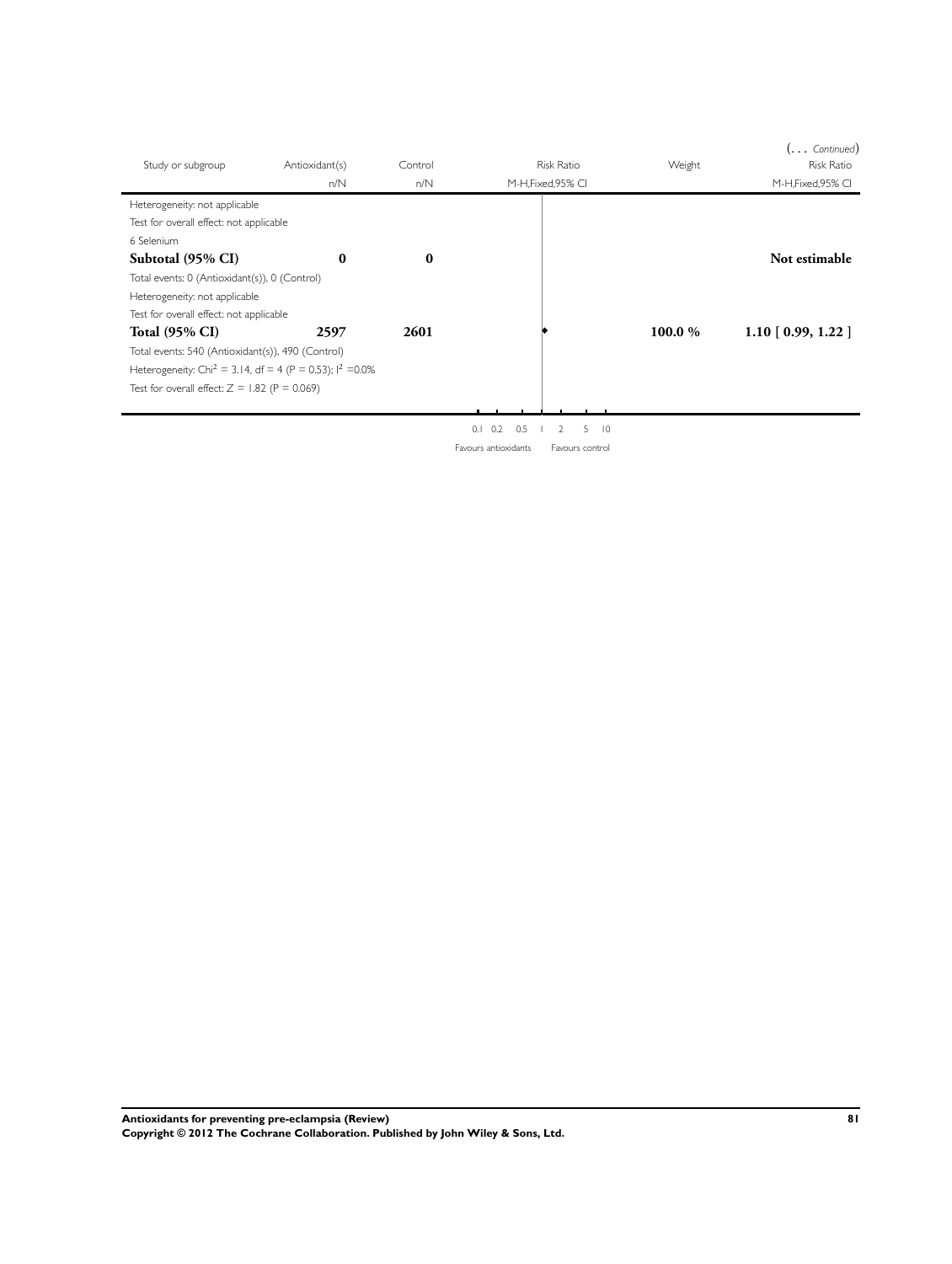#### **Analysis 5.4. Comparison 5 Any antioxidants versus control or placebo (subgroups by antioxidant type), Outcome 4 Small-for-gestational age.**

Review: Antioxidants for preventing pre-eclampsia

Comparison: 5 Any antioxidants versus control or placebo (subgroups by antioxidant type)

Outcome: 4 Small-for-gestational age

| Study or subgroup                                                                                                                                                                                                                                   | Antioxidant | Control  | <b>Risk Ratio</b><br>$M -$                                                | Weight | <b>Risk Ratio</b><br>М-  |
|-----------------------------------------------------------------------------------------------------------------------------------------------------------------------------------------------------------------------------------------------------|-------------|----------|---------------------------------------------------------------------------|--------|--------------------------|
|                                                                                                                                                                                                                                                     | n/N         | n/N      | H,Random,95%<br>CI                                                        |        | H,Random,95%<br>CI       |
| I Vitamin C and E alone                                                                                                                                                                                                                             |             |          |                                                                           |        |                          |
| Beazley 2002                                                                                                                                                                                                                                        | 2/52        | 4/48     |                                                                           | 2.8 %  | $0.46$ $[0.09, 2.41]$    |
| Chappell 1999                                                                                                                                                                                                                                       | 33/141      | 45/142   |                                                                           | 22.0 % | $0.74$ $[0.50, 1.08]$    |
| Poston 2006                                                                                                                                                                                                                                         | 403/1393    | 360/1391 |                                                                           | 33.9%  | $1.12$ [ 0.99, 1.26 ]    |
| Rumbold 2006                                                                                                                                                                                                                                        | 80/924      | 92/929   |                                                                           | 26.6 % | $0.87$ [ 0.66, 1.16 ]    |
| Subtotal (95% CI)                                                                                                                                                                                                                                   | 2510        | 2510     |                                                                           | 85.3 % | $0.93$ [ $0.73$ , 1.19 ] |
| Total events: 518 (Antioxidant), 501 (Control)<br>Heterogeneity: Tau <sup>2</sup> = 0.03; Chi <sup>2</sup> = 6.78, df = 3 (P = 0.08); l <sup>2</sup> = 56%<br>Test for overall effect: $Z = 0.60$ (P = 0.55)<br>2 Vitamin C and E with other agents |             |          |                                                                           |        |                          |
| Subtotal (95% CI)<br>Total events: 0 (Antioxidant), 0 (Control)<br>Heterogeneity: not applicable<br>Test for overall effect: not applicable<br>3 Vitamin C alone                                                                                    | 0           | $\bf{0}$ |                                                                           |        | Not estimable            |
| Subtotal (95% CI)<br>Total events: 0 (Antioxidant), 0 (Control)<br>Heterogeneity: not applicable<br>Test for overall effect: not applicable<br>4 Lycopene                                                                                           | $\bf{0}$    | $\bf{0}$ |                                                                           |        | Not estimable            |
| Sharma 2003                                                                                                                                                                                                                                         | 14/116      | 32/135   |                                                                           | 14.7%  | $0.51$ $[0.29, 0.91]$    |
| Subtotal (95% CI)<br>Total events: 14 (Antioxidant), 32 (Control)<br>Heterogeneity: not applicable<br>Test for overall effect: $Z = 2.29$ (P = 0.022)<br>5 Red palm oil                                                                             | 116         | 135      |                                                                           | 14.7 % | $0.51$ [ $0.29, 0.91$ ]  |
| Subtotal (95% CI)<br>Total events: 0 (Antioxidant), 0 (Control)<br>Heterogeneity: not applicable<br>Test for overall effect: not applicable<br>6 Selenium                                                                                           | $\bf{0}$    | $\bf{0}$ |                                                                           |        | Not estimable            |
| Subtotal (95% CI)                                                                                                                                                                                                                                   | $\bf{0}$    | $\bf{0}$ |                                                                           |        | Not estimable            |
|                                                                                                                                                                                                                                                     |             |          | 0.01<br>0.1<br>$\overline{10}$<br>Favours antioxidants<br>Favours control | 100    | $(Continued \dots)$      |

**Antioxidants for preventing pre-eclampsia (Review) 82**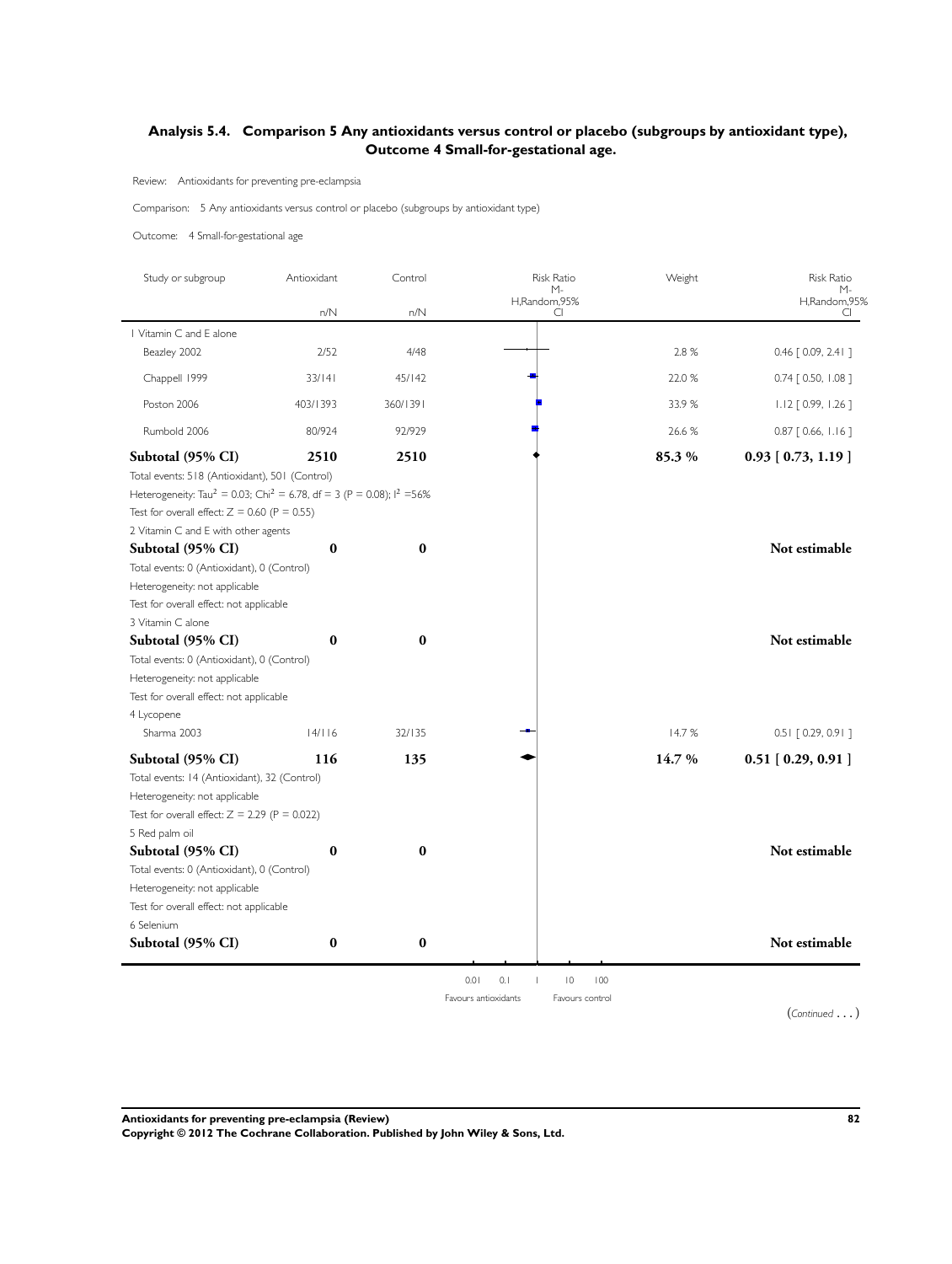| Study or subgroup                                                                               | Antioxidant | Control |                      | <b>Risk Ratio</b><br>$M -$ | Weight | $(\ldots$ Continued)<br><b>Risk Ratio</b><br>$M -$ |
|-------------------------------------------------------------------------------------------------|-------------|---------|----------------------|----------------------------|--------|----------------------------------------------------|
|                                                                                                 | n/N         | n/N     |                      | H,Random,95%               |        | H,Random,95%                                       |
| Total events: 0 (Antioxidant), 0 (Control)                                                      |             |         |                      |                            |        |                                                    |
| Heterogeneity: not applicable                                                                   |             |         |                      |                            |        |                                                    |
| Test for overall effect: not applicable                                                         |             |         |                      |                            |        |                                                    |
| <b>Total (95% CI)</b>                                                                           | 2626        | 2645    |                      |                            | 100.0% | $0.83$ [ 0.62, 1.11 ]                              |
| Total events: 532 (Antioxidant), 533 (Control)                                                  |             |         |                      |                            |        |                                                    |
| Heterogeneity: Tau <sup>2</sup> = 0.06; Chi <sup>2</sup> = 12.54, df = 4 (P = 0.01); $1^2$ =68% |             |         |                      |                            |        |                                                    |
| Test for overall effect: $Z = 1.26$ (P = 0.21)                                                  |             |         |                      |                            |        |                                                    |
|                                                                                                 |             |         |                      |                            |        |                                                    |
|                                                                                                 |             |         | 0.1<br>0.01          | $\overline{10}$<br>100     |        |                                                    |
|                                                                                                 |             |         | Eavours antioxidants | Eavours control            |        |                                                    |

#### **Analysis 5.5. Comparison 5 Any antioxidants versus control or placebo (subgroups by antioxidant type), Outcome 5 Any baby death.**

Review: Antioxidants for preventing pre-eclampsia

Outcome: 5 Any baby death

Comparison: 5 Any antioxidants versus control or placebo (subgroups by antioxidant type)

| Study or subgroup                                                      | Antioxidant(s) | Control  | <b>Risk Ratio</b>    | Weight             | <b>Risk Ratio</b>     |
|------------------------------------------------------------------------|----------------|----------|----------------------|--------------------|-----------------------|
|                                                                        | n/N            | n/N      | M-H, Fixed, 95% CI   |                    | M-H, Fixed, 95% CI    |
| Vitamin C and E alone                                                  |                |          |                      |                    |                       |
| Chappell 1999                                                          | 1/141          | 2/142    |                      | 2.9%               | $0.50$ $[0.05, 5.49]$ |
| Poston 2006                                                            | 51/1393        | 39/1391  |                      | 56.6 %             | $1.31$ $[0.87, 1.97]$ |
| Rumbold 2006                                                           | 12/935         | 17/942   |                      | 24.6 %             | $0.71$ $[0.34, 1.48]$ |
| Subtotal (95% CI)                                                      | 2469           | 2475     |                      | 84.0%              | $1.10$ [ 0.78, 1.57 ] |
| Total events: 64 (Antioxidant(s)), 58 (Control)                        |                |          |                      |                    |                       |
| Heterogeneity: Chi <sup>2</sup> = 2.44, df = 2 (P = 0.30); $1^2$ = 18% |                |          |                      |                    |                       |
| Test for overall effect: $Z = 0.56$ (P = 0.58)                         |                |          |                      |                    |                       |
| 2 Vitamin C and E with other agents                                    |                |          |                      |                    |                       |
| Subtotal (95% CI)                                                      | $\bf{0}$       | $\bf{0}$ |                      |                    | Not estimable         |
| Total events: 0 (Antioxidant(s)), 0 (Control)                          |                |          |                      |                    |                       |
| Heterogeneity: not applicable                                          |                |          |                      |                    |                       |
| Test for overall effect: not applicable                                |                |          |                      |                    |                       |
|                                                                        |                |          |                      |                    |                       |
|                                                                        |                |          | 0.01<br>0.1          | $ 0\rangle$<br>100 |                       |
|                                                                        |                |          | Favours antioxidants | Favours control    |                       |
|                                                                        |                |          |                      |                    | $(Continued \dots)$   |
|                                                                        |                |          |                      |                    |                       |

**Antioxidants for preventing pre-eclampsia (Review) 83**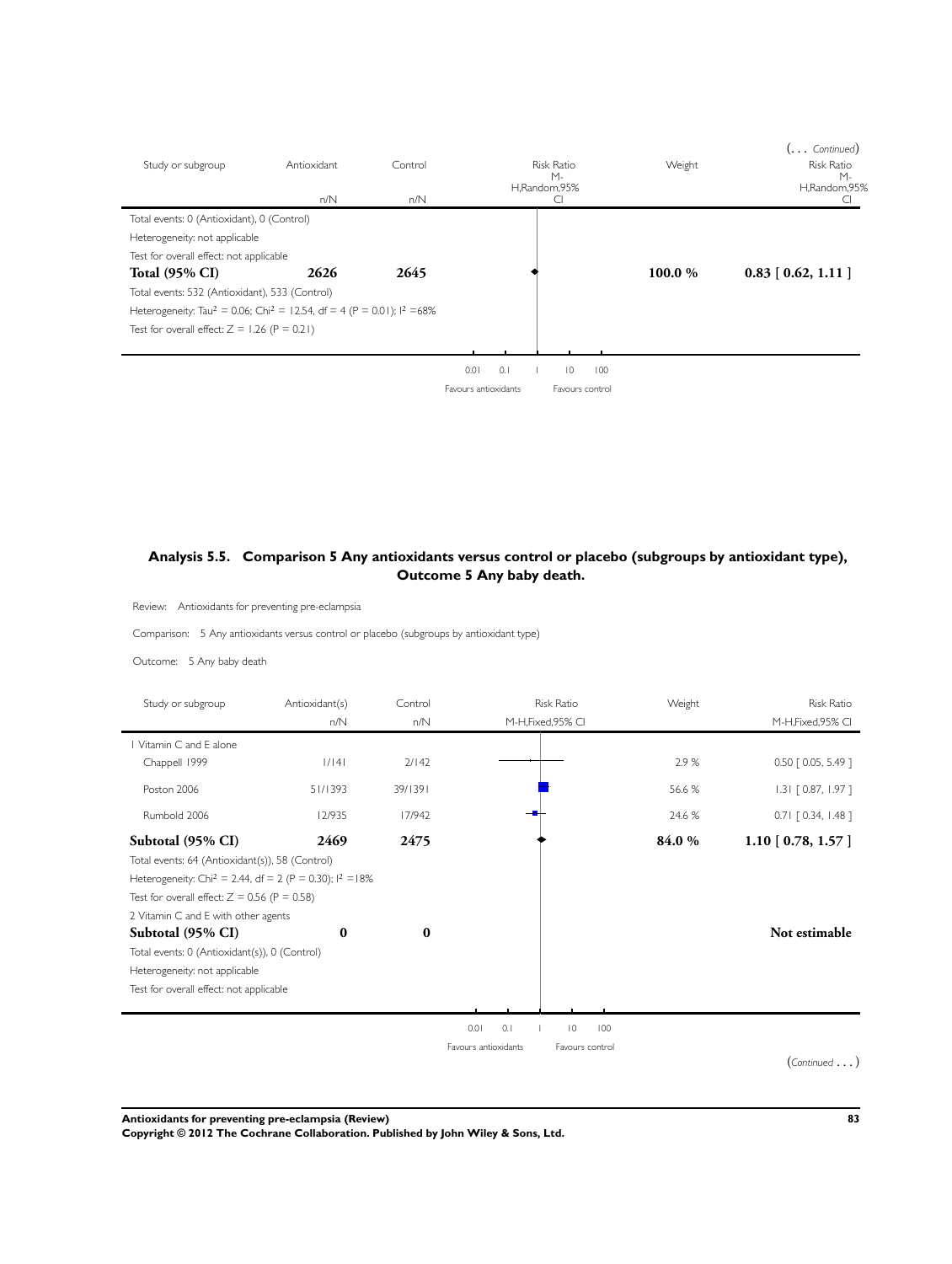| Study or subgroup                                                       | Antioxidant(s)<br>n/N | Control<br>n/N | <b>Risk Ratio</b><br>M-H,Fixed,95% CI   | Weight | $(\ldots$ Continued)<br><b>Risk Ratio</b><br>M-H,Fixed,95% CI |
|-------------------------------------------------------------------------|-----------------------|----------------|-----------------------------------------|--------|---------------------------------------------------------------|
| 3 Vitamin C alone                                                       |                       |                |                                         |        |                                                               |
| Steyn 2002                                                              | 13/100                | 11/100         |                                         | 16.0%  | $1.18$ $[0.56, 2.51]$                                         |
| Subtotal (95% CI)                                                       | 100                   | 100            |                                         | 16.0%  | $1.18$ [ 0.56, 2.51 ]                                         |
| Total events: 13 (Antioxidant(s)), 11 (Control)                         |                       |                |                                         |        |                                                               |
| Heterogeneity: not applicable                                           |                       |                |                                         |        |                                                               |
| Test for overall effect: $Z = 0.43$ (P = 0.66)                          |                       |                |                                         |        |                                                               |
| 4 Lycopene                                                              |                       |                |                                         |        |                                                               |
| Subtotal (95% CI)                                                       | $\bf{0}$              | $\bf{0}$       |                                         |        | Not estimable                                                 |
| Total events: 0 (Antioxidant(s)), 0 (Control)                           |                       |                |                                         |        |                                                               |
| Heterogeneity: not applicable                                           |                       |                |                                         |        |                                                               |
| Test for overall effect: not applicable                                 |                       |                |                                         |        |                                                               |
| 5 Red palm oil                                                          |                       |                |                                         |        |                                                               |
| Subtotal (95% CI)                                                       | $\bf{0}$              | $\bf{0}$       |                                         |        | Not estimable                                                 |
| Total events: 0 (Antioxidant(s)), 0 (Control)                           |                       |                |                                         |        |                                                               |
| Heterogeneity: not applicable                                           |                       |                |                                         |        |                                                               |
| Test for overall effect: not applicable<br>6 Selenium                   |                       |                |                                         |        |                                                               |
| Subtotal (95% CI)                                                       | $\bf{0}$              | $\bf{0}$       |                                         |        | Not estimable                                                 |
| Total events: 0 (Antioxidant(s)), 0 (Control)                           |                       |                |                                         |        |                                                               |
| Heterogeneity: not applicable                                           |                       |                |                                         |        |                                                               |
| Test for overall effect: not applicable                                 |                       |                |                                         |        |                                                               |
| <b>Total (95% CI)</b>                                                   | 2569                  | 2575           |                                         | 100.0% | $1.12$ [ 0.81, 1.53 ]                                         |
| Total events: 77 (Antioxidant(s)), 69 (Control)                         |                       |                |                                         |        |                                                               |
| Heterogeneity: Chi <sup>2</sup> = 2.46, df = 3 (P = 0.48); $1^2$ = 0.0% |                       |                |                                         |        |                                                               |
| Test for overall effect: $Z = 0.68$ (P = 0.50)                          |                       |                |                                         |        |                                                               |
|                                                                         |                       |                |                                         |        |                                                               |
|                                                                         |                       |                | 0.01<br>0.1<br>$ 0\rangle$<br>100       |        |                                                               |
|                                                                         |                       |                | Favours antioxidants<br>Favours control |        |                                                               |
|                                                                         |                       |                |                                         |        |                                                               |
|                                                                         |                       |                |                                         |        |                                                               |
|                                                                         |                       |                |                                         |        |                                                               |
|                                                                         |                       |                |                                         |        |                                                               |
|                                                                         |                       |                |                                         |        |                                                               |
| WHAT'S NEW                                                              |                       |                |                                         |        |                                                               |
| Last assessed as up-to-date: 26 October 2007.                           |                       |                |                                         |        |                                                               |
|                                                                         |                       |                |                                         |        |                                                               |

| Date | Event | <b>Description</b>                           |
|------|-------|----------------------------------------------|
|      |       | 16 May 2012 Amended Contact details updated. |

**Antioxidants for preventing pre-eclampsia (Review) 84**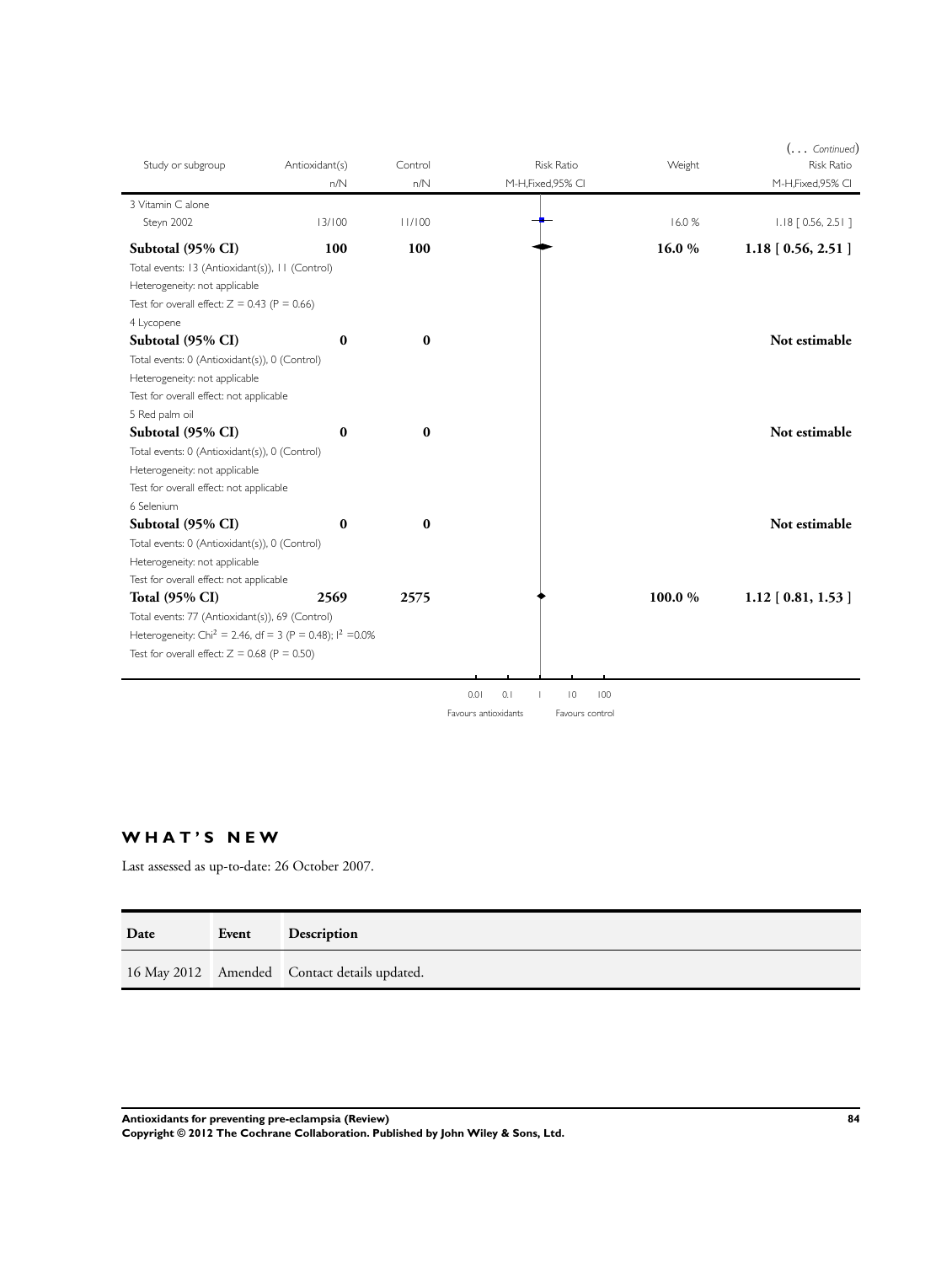# **H I S T O R Y**

Protocol first published: Issue 2, 2003

Review first published: Issue 4, 2005

| Date            | Event                                              | Description                                                                                                                                                                                                                                                                                                                                                                                                                                                                                                                                                           |
|-----------------|----------------------------------------------------|-----------------------------------------------------------------------------------------------------------------------------------------------------------------------------------------------------------------------------------------------------------------------------------------------------------------------------------------------------------------------------------------------------------------------------------------------------------------------------------------------------------------------------------------------------------------------|
| 4 February 2008 | Amended                                            | Converted to new review format.                                                                                                                                                                                                                                                                                                                                                                                                                                                                                                                                       |
| 26 October 2007 | New citation required and conclusions have changed | The conclusions have changed: the evidence from this<br>review does not support routine antioxidant supplemen-<br>tation during pregnancy to reduce the risk of pre-eclamp-<br>sia and other serious complications in pregnancy                                                                                                                                                                                                                                                                                                                                       |
| 26 October 2007 | New search has been performed                      | Search updated in May 2007. We identified 15 new trials.<br>Four have been included (Mahdy 2004; Merchant 2005;<br>Poston 2006; Rumbold 2006); three are awaiting assess-<br>ment (Kubik 2004; Negro 2007; Rumiris 2006) and<br>eight have been excluded (Borna 2005; Casanueva 2005;<br>Dijkhuizen 2004; Radhika 2003; Roes 2006; Theobald<br>1937; Thomson 2001; West 1999). We moved one<br>study from the included to the excluded studies (People's<br>League 1942) because we now exclude quasi-random<br>studies - see differences between protocol and review |

# **C O N T R I B U T I O N S O F A U T H O R S**

Alice Rumbold and Lelia Duley developed and wrote the protocol. Caroline Crowther and Ross Haslam commented on and revised the various drafts of the protocol during its development. Alice Rumbold and Caroline Crowther extracted the data. Alice Rumbold wrote the first draft of the review. Lelia Duley, Caroline Crowther and Ross Haslam commented on various versions of the review.

For the 2007 update, Alice Rumbold, Caroline Crowther and Lelia Duley extracted the data. Alice Rumbold wrote the first draft of the updated review. Lelia Duley, Caroline Crowther and Ross Haslam commented on various versions of the review.

# **D E C L A R A T I O N S O F I N T E R E S T**

Caroline Crowther and Ross Haslam were chief investigators for the Australian Collaborative Trial of Supplements with vitamin C and vitamin E for the prevention of pre-eclampsia (ACTS). Alice Rumbold was the PhD student involved with this trial (ACTS). Lelia Duley was a member of the steering committee for the Vitamins in Pregnancy (VIP) trial, which assessed vitamins C and E for prevention of pre-eclampsia.